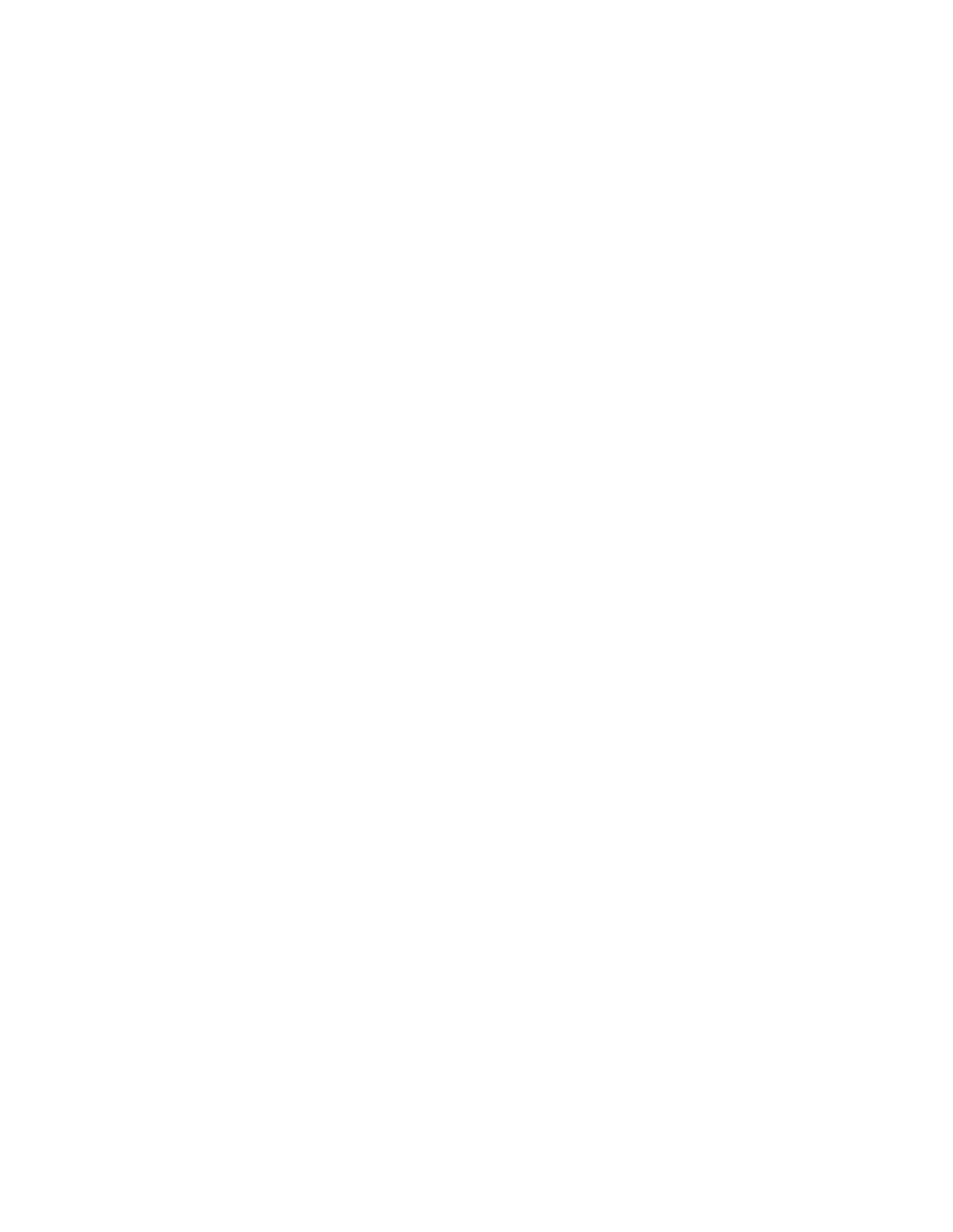## **Table of Contents**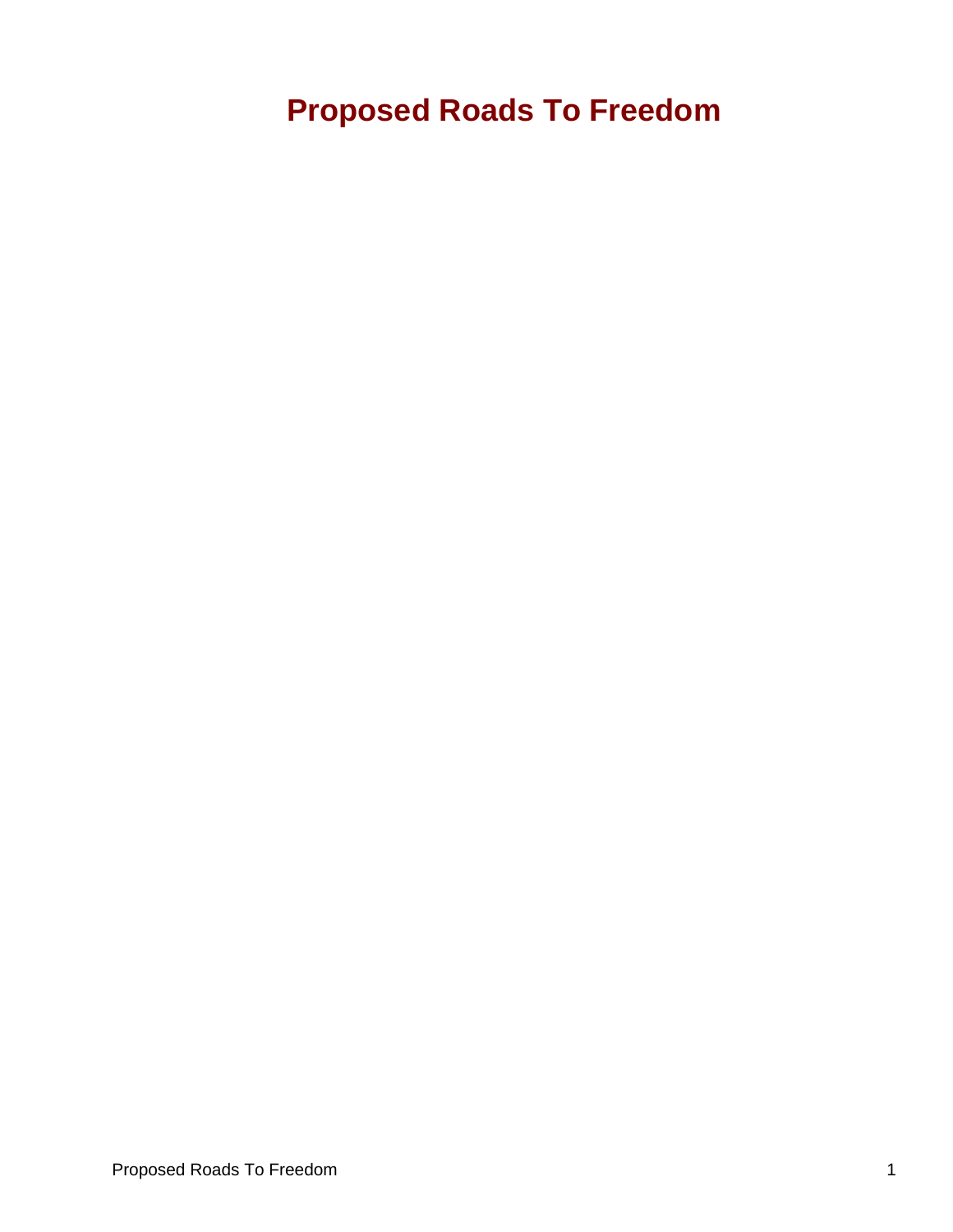## **Bertrand Russell**

<span id="page-4-0"></span> This page copyright © 2001 Blackmask Online. http://www.blackmask.com

- [INTRODUCTION](#page-5-0)
- [PART I. HISTORICAL](#page-9-0)
	- [CHAPTER I. MARX AND SOCIALIST DOCTRINE](#page-10-0)
	- [CHAPTER II. BAKUNIN AND ANARCHISM](#page-19-0)
	- [CHAPTER III. THE SYNDICALIST REVOLT](#page-26-0)
- [PART II. PROBLEMS OF THE FUTURE](#page-35-0)
	- [CHAPTER IV. WORK AND PAY](#page-36-0)
	- [CHAPTER V. GOVERNMENT AND LAW](#page-43-0)
	- [CHAPTER VI. INTERNATIONAL RELATIONS](#page-51-0)
	- [CHAPTER VII. SCIENCE AND ART UNDER SOCIALISM](#page-58-0)
	- [CHAPTER VIII. THE WORLD AS IT COULD BE MADE](#page-64-0)

Scanned by Charles Keller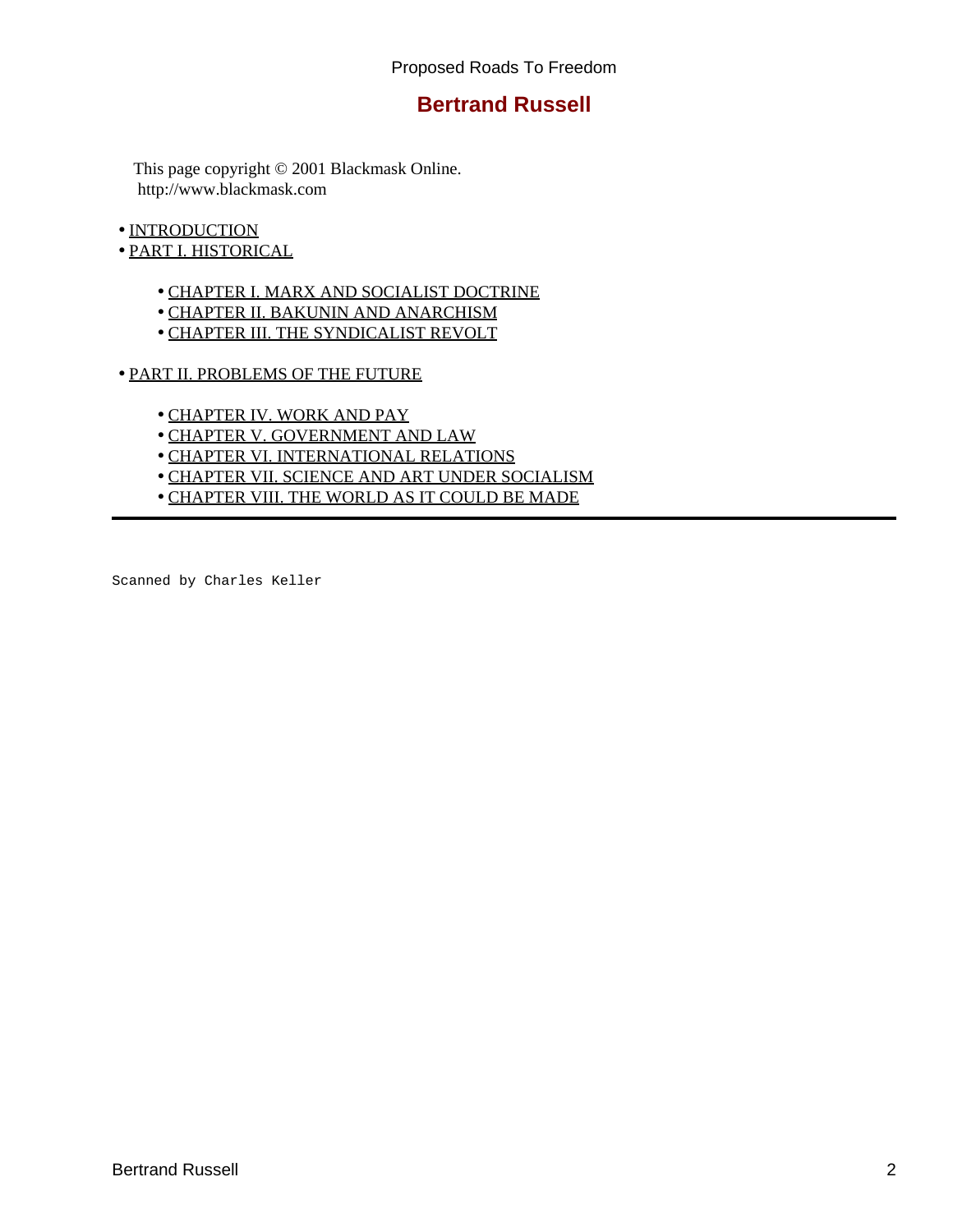## **INTRODUCTION**

<span id="page-5-0"></span> THE attempt to conceive imaginatively a better ordering of human society than the destructive and cruel chaos in which mankind has hitherto existed is by no means modern: it is at least as old as Plato, whose ``Republic'' set the model for the Utopias of subsequent philosophers. Whoever contemplates the world in the light of an ideal−−whether what he seeks be intellect, or art, or love, or simple happiness, or all together−−must feel a great sorrow in the evils that men needlessly allow to continue, and−−if he be a man of force and vital energy−−an urgent desire to lead men to the realization of the good which inspires his creative vision. It is this desire which has been the primary force moving the pioneers of Socialism and Anarchism, as it moved the inventors of ideal commonwealths in the past. In this there is nothing new. What is new in Socialism and Anarchism, is that close relation of the ideal to the present sufferings of men, which has enabled powerful political movements to grow out of the hopes of solitary thinkers. It is this that makes Socialism and Anarchism important, and it is this that makes them dangerous to those who batten, consciously or unconsciously upon the evils of our present order of society.

 The great majority of men and women, in ordinary times, pass through life without ever contemplating or criticising, as a whole, either their own conditions or those of the world at large. They find themselves born into a certain place in society, and they accept what each day brings forth, without any effort of thought beyond what the immediate present requires. Almost as instinctively as the beasts of the field, they seek the satisfaction of the needs of the moment, without much forethought, and without considering that by sufficient effort the whole conditions of their lives could be changed. A certain percentage, guided by personal ambition, make the effort of thought and will which is necessary to place themselves among the more fortunate members of the community; but very few among these are seriously concerned to secure for all the advantages which they seek for themselves. It is only a few rare and exceptional men who have that kind of love toward mankind at large that makes them unable to endure patiently the general mass of evil and suffering, regardless of any relation it may have to their own lives. These few, driven by sympathetic pain, will seek, first in thought and then in action, for some way of escape, some new system of society by which life may become richer, more full of joy and less full of preventable evils than it is at present. But in the past such men have, as a rule, failed to interest the very victims of the injustices which they wished to remedy. The more unfortunate sections of the population have been ignorant, apathetic from excess of toil and weariness, timorous through the imminent danger of immediate punishment by the holders of power, and morally unreliable owing to the loss of self−respect resulting from their degradation. To create among such classes any conscious, deliberate effort after general amelioration might have seemed a hopeless task, and indeed in the past it has generally proved so. But the modern world, by the increase of education and the rise in the standard of comfort among wage−earners, has produced new conditions, more favorable than ever before to the demand for radical reconstruction. It is above all the Socialists, and in a lesser degree the Anarchists (chiefly as the inspirers of Syndicalism), who have become the exponents of this demand.

 What is perhaps most remarkable in regard to both Socialism and Anarchism is the association of a widespread popular movement with ideals for a better world. The ideals have been elaborated, in the first instance, by solitary writers of books, and yet powerful sections of the wage−earning classes have accepted them as their guide in the practical affairs of the world. In regard to Socialism this is evident; but in regard to Anarchism it is only true with some qualification. Anarchism as such has never been a widespread creed, it is only in the modified form of Syndicalism that it has achieved popularity. Unlike Socialism and Anarchism, Syndicalism is primarily the outcome, not of an idea, but of an organization: the fact of Trade Union organization came first, and the ideas of Syndicalism are those which seemed appropriate to this organization in the opinion of the more advanced French Trade Unions. But the ideas are, in the main, derived from Anarchism, and the men who gained acceptance for them were, for the most part, Anarchists. Thus we may regard Syndicalism as the Anarchism of the market−place as opposed to the Anarchism of isolated individuals which had preserved a precarious life throughout the previous decades. Taking this view, we find in Anarchist−Syndicalism the same combination of ideal and organization as we find in Socialist political parties. It is from this standpoint that our study of these movements will be undertaken.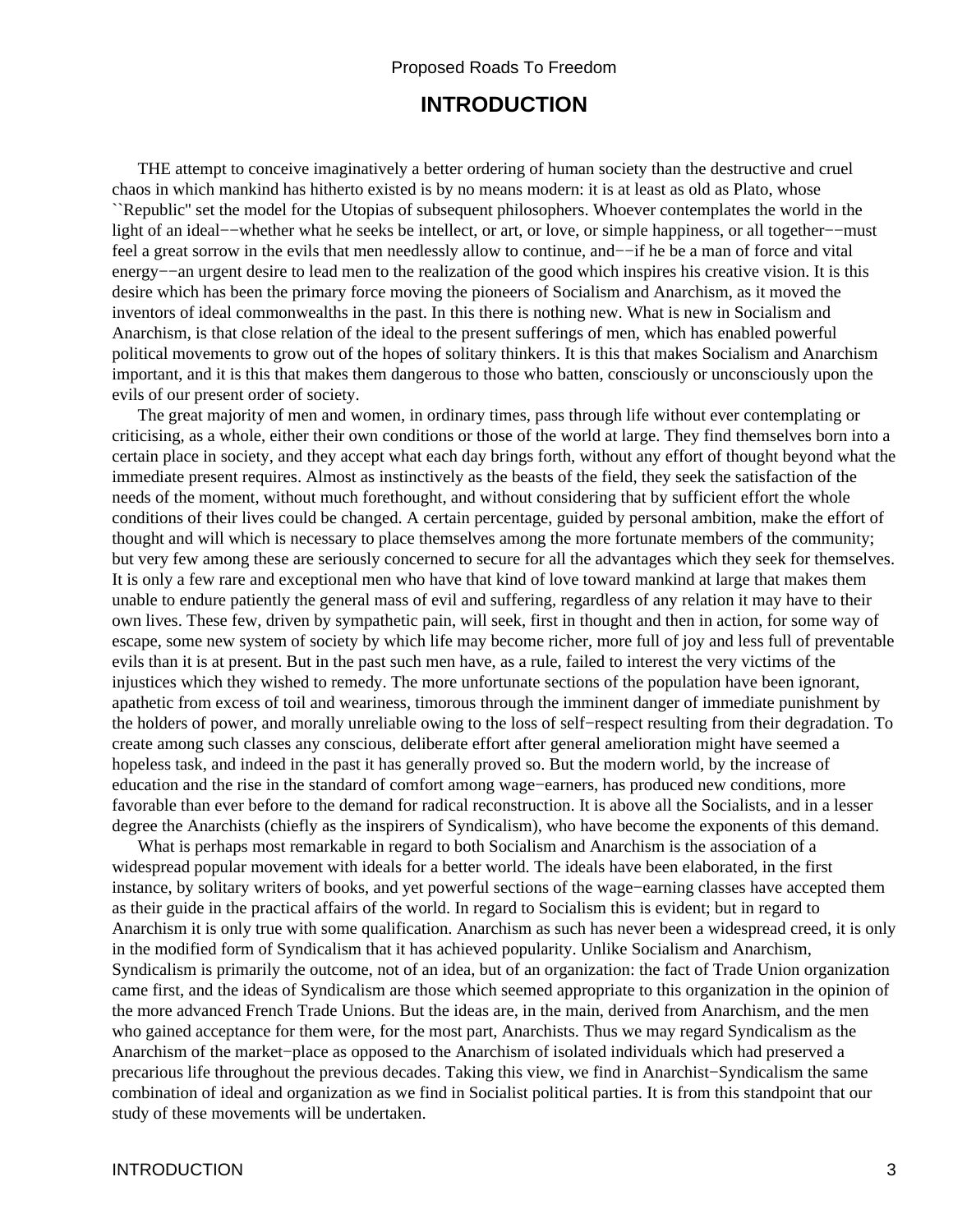Socialism and Anarchism, in their modern form, spring respectively from two protagonists, Marx and Bakunin, who fought a lifelong battle, culminating in a split in the first International. We shall begin our study with these two men—−first their teaching, and then the organizations which they founded or inspired. This will lead us to the spread of Socialism in more recent years, and thence to the Syndicalist revolt against Socialist emphasis on the State and political action, and to certain movements outside France which have some affinity with Syndicalism−− notably the I. W. W. in America and Guild Socialism in England. From this historical survey we shall pass to the consideration of some of the more pressing problems of the future, and shall try to decide in what respects the world would be happier if the aims of Socialists or Syndicalists were achieved.

My own opinion−−which I may as well indicate at the outset–−is that pure Anarchism, though it should be the ultimate ideal, to which society should continually approximate, is for the present impossible, and would not survive more than a year or two at most if it were adopted. On the other hand, both Marxian Socialism and Syndicalism, in spite of many drawbacks, seem to me calculated to give rise to a happier and better world than that in which we live. I do not, however, regard either of them as the best practicable system. Marxian Socialism, I fear, would give far too much power to the State, while Syndicalism, which aims at abolishing the State, would, I believe, find itself forced to reconstruct a central authority in order to put an end to the rivalries of different groups of producers. The BEST practicable system, to my mind, is that of Guild Socialism, which concedes what is valid both in the claims of the State Socialists and in the Syndicalist fear of the State, by adopting a system of federalism among trades for reasons similar to those which are recommending federalism among nations. The grounds for these conclusions will appear as we proceed.

 Before embarking upon the history of recent movements In favor of radical reconstruction, it will be worth while to consider some traits of character which distinguish most political idealists, and are much misunderstood by the general public for other reasons besides mere prejudice. I wish to do full justice to these reasons, in order to show the more effectually why they ought not to be operative.

 The leaders of the more advanced movements are, in general, men of quite unusual disinterestedness, as is evident from a consideration of their careers. Although they have obviously quite as much ability as many men who rise to positions of great power, they do not themselves become the arbiters of contemporary events, nor do they achieve wealth or the applause of the mass of their contemporaries. Men who have the capacity for winning these prizes, and who work at least as hard as those who win them, but deliberately adopt a line which makes the winning of them impossible, must be judged to have an aim in life other than personal advancement; whatever admixture of self−seeking may enter into the detail of their lives, their fundamental motive must be outside Self. The pioneers of Socialism, Anarchism, and Syndicalism have, for the most part, experienced prison, exile, and poverty, deliberately incurred because they would not abandon their propaganda; and by this conduct they have shown that the hope which inspired them was not for themselves, but for mankind.

 Nevertheless, though the desire for human welfare is what at bottom determines the broad lines of such men's lives, it often happens that, in the detail of their speech and writing, hatred is far more visible than love. The impatient idealist−−and without some impatience a man will hardly prove effective−−is almost sure to be led into hatred by the oppositions and disappointments which he encounters in his endeavors to bring happiness to the world. The more certain he is of the purity of his motives and the truth of his gospel, the more indignant he will become when his teaching is rejected. Often he will successfully achieve an attitude of philosophic tolerance as regards the apathy of the masses, and even as regards the whole−hearted opposition of professed defenders of the status quo. But the men whom he finds it impossible to forgive are those who profess the same desire for the amelioration of society as he feels himself, but who do not accept his method of achieving this end. The intense faith which enables him to withstand persecution for the sake of his beliefs makes him consider these beliefs so luminously obvious that any thinking man who rejects them must be dishonest, and must be actuated by some sinister motive of treachery to the cause. Hence arises the spirit of the sect, that bitter, narrow orthodoxy which is the bane of those who hold strongly to an unpopular creed. So many real temptations to treachery exist that suspicion is natural. And among leaders, ambition, which they mortify in their choice of a career, is sure to return in a new form: in the desire for intellectual mastery and for despotic power within their own sect. From these causes it results that the advocates of drastic reform divide themselves into opposing schools, hating each other with a bitter hatred, accusing each other often of such crimes as being in the pay of the police, and demanding, of any speaker or writer whom they are to admire, that he shall conform exactly to their prejudices, and make all his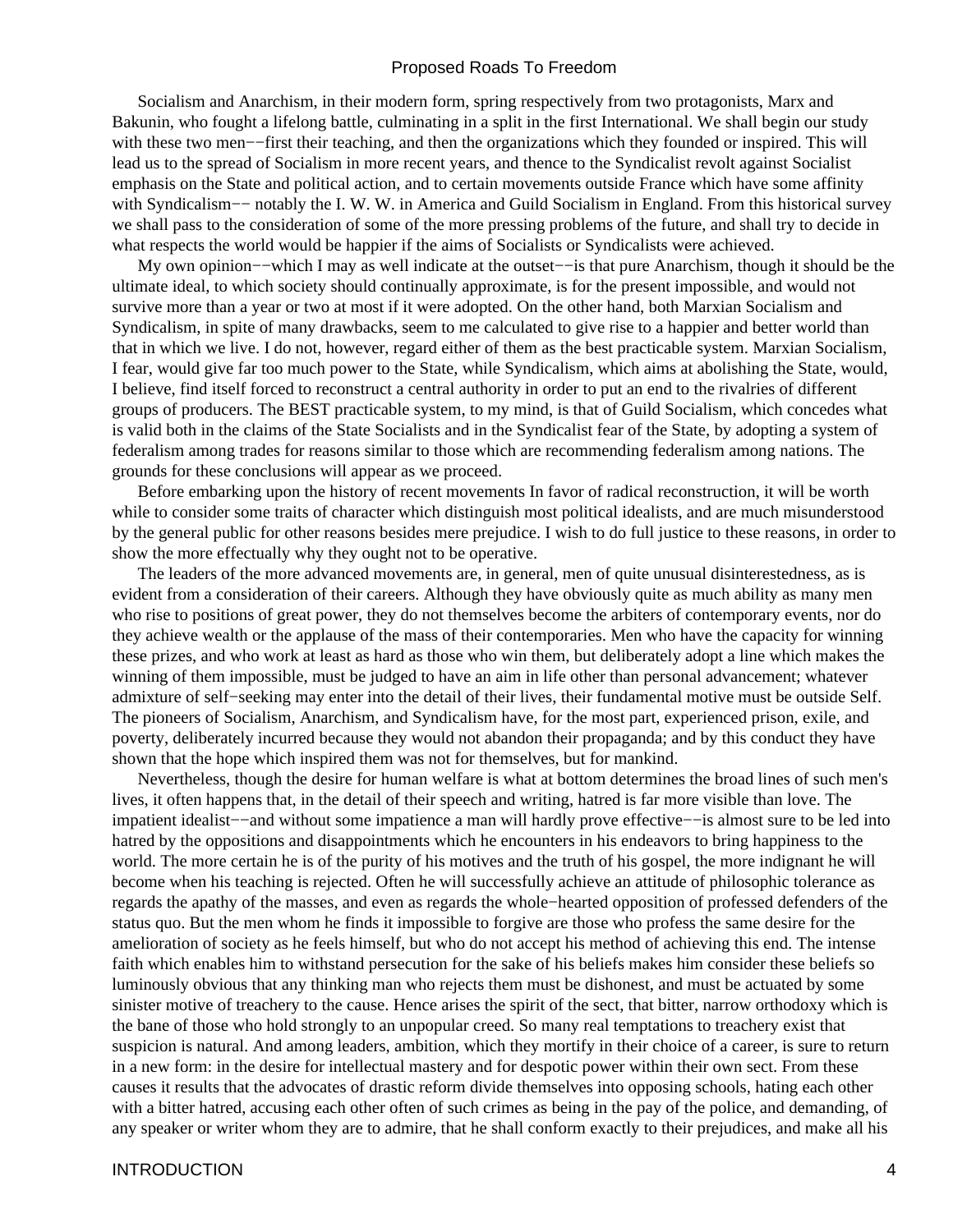teaching minister to their belief that the exact truth is to be found within the limits of their creed. The result of this state of mind is that, to a casual and unimaginative attention, the men who have sacrificed most through the wish to benefit mankind APPEAR to be actuated far more by hatred than by love. And the demand for orthodoxy is stifling to any free exercise of intellect. This cause, as well as economic prejudice, has made it difficult for the ``intellectuals'' to co−operate prac− tically with the more extreme reformers, however they may sympathize with their main purposes and even with nine−tenths of their program.

 Another reason why radical reformers are misjudged by ordinary men is that they view existing society from outside, with hostility towards its institutions. Although, for the most part, they have more belief than their neighbors in human nature's inherent capacity for a good life, they are so conscious of the cruelty and oppression resulting from existing institutions that they make a wholly misleading impression of cynicism. Most men have instinctively two entirely different codes of behavior: one toward those whom they regard as companions or colleagues or friends, or in some way members of the same ``herd''; the other toward those whom they regard as enemies or outcasts or a danger to society. Radical reformers are apt to concentrate their attention upon the behavior of society toward the latter class, the class of those toward whom the ``herd'' feels ill−will. This class includes, of course, enemies in war, and criminals; in the minds of those who consider the preservation of the existing order essential to their own safety or privileges, it includes all who advocate any great political or economic change, and all classes which, through their poverty or through any other cause, are likely to feel a dangerous degree of discontent. The ordinary citizen probably seldom thinks about such individuals or classes, and goes through life believing that he and his friends are kindly people, because they have no wish to injure those toward whom they entertain no group−hostility. But the man whose attention is fastened upon the relations of a group with those whom it hates or fears will judge quite differently. In these relations a surprising ferocity is apt to be developed, and a very ugly side of human nature comes to the fore. The opponents of capitalism have learned, through the study of certain historical facts, that this ferocity has often been shown by the capitalists and by the State toward the wage−earning classes, particularly when they have ventured to protest against the unspeakable suffering to which industrialism has usually condemned them. Hence arises a quite different attitude toward existing society from that of the ordinary well−to−do citizen: an attitude as true as his, perhaps also as untrue, but equally based on facts, facts concerning his relations to his enemies instead of to his friends.

 The class−war, like wars between nations, produces two opposing views, each equally true and equally untrue. The citizen of a nation at war, when he thinks of his own countrymen, thinks of them primarily as he has experienced them, in dealings with their friends, in their family relations, and so on. They seem to him on the whole kindly, decent folk. But a nation with which his country is at war views his compatriots through the medium of a quite different set of experiences: as they appear in the ferocity of battle, in the invasion and subjugation of a hostile territory, or in the chicanery of a juggling diplomacy. The men of whom these facts are true are the very same as the men whom their compatriots know as husbands or fathers or friends, but they are judged differently because they are judged on different data. And so it is with those who view the capitalist from the standpoint of the revolutionary wage−earner: they appear inconceivably cynical and misjudging to the capitalist, because the facts upon which their view is based are facts which he either does not know or habitually ignores. Yet the view from the outside is just as true as the view from the inside. Both are necessary to the complete truth; and the Socialist, who emphasizes the outside view, is not a cynic, but merely the friend of the wage−earners, maddened by the spectacle of the needless misery which capitalism inflicts upon them.

 I have placed these general reflections at the beginning of our study, in order to make it clear to the reader that, whatever bitterness and hate may be found in the movements which we are to examine, it is not bitterness or hate, but love, that is their mainspring. It is difficult not to hate those who torture the objects of our love. Though difficult, it is not impossible; but it requires a breadth of outlook and a comprehensiveness of understanding which are not easy to preserve amid a desperate contest. If ultimate wisdom has not always been preserved by Socialists and Anarchists, they have not differed in this from their opponents; and in the source of their inspiration they have shown themselves superior to those who acquiesce ignorantly or supinely in the injustices and oppressions by which the existing system is preserved.

PROPOSED ROADS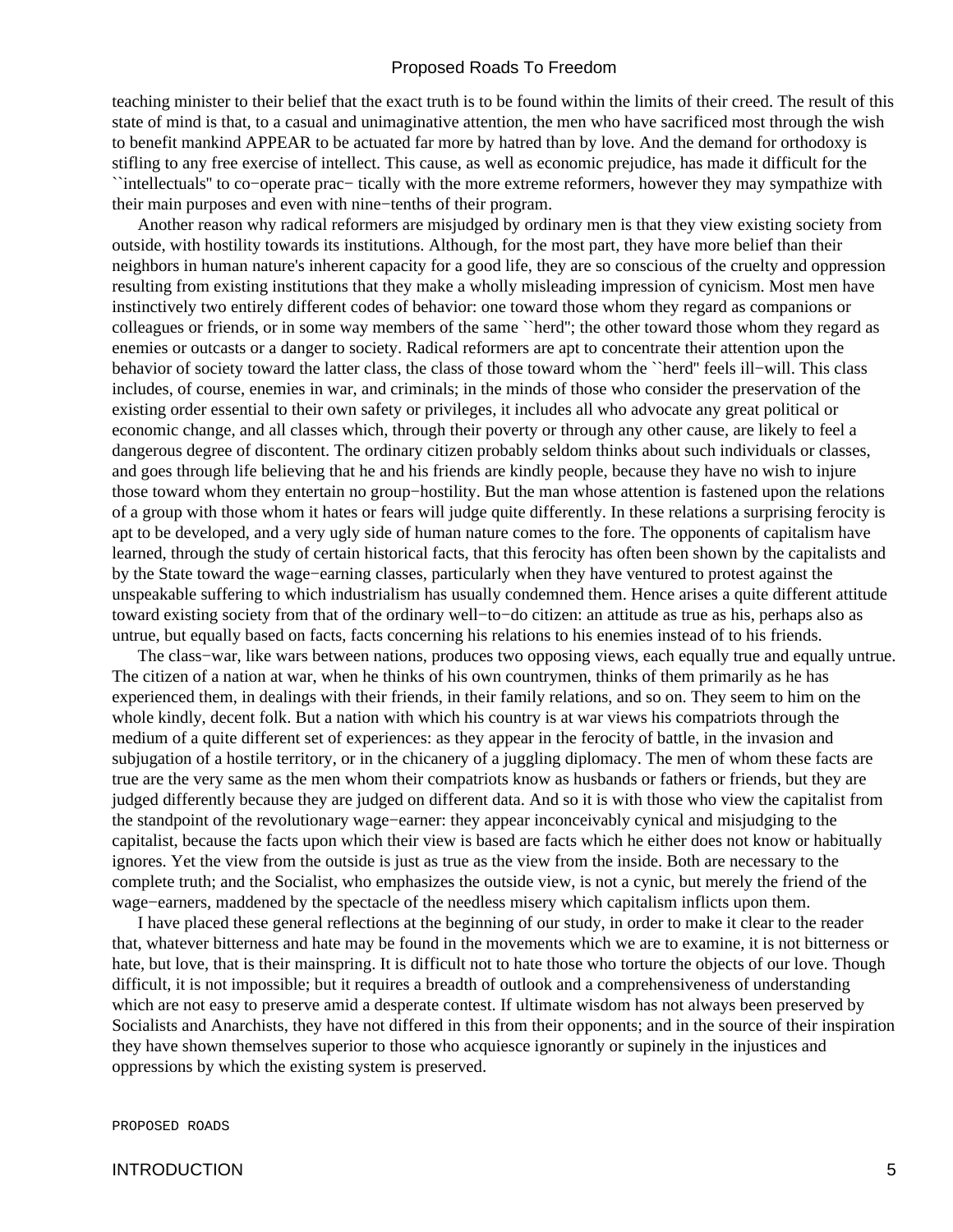TO FREEDOM

SOCIALISM, ANARCHISM AND SYNDICALISM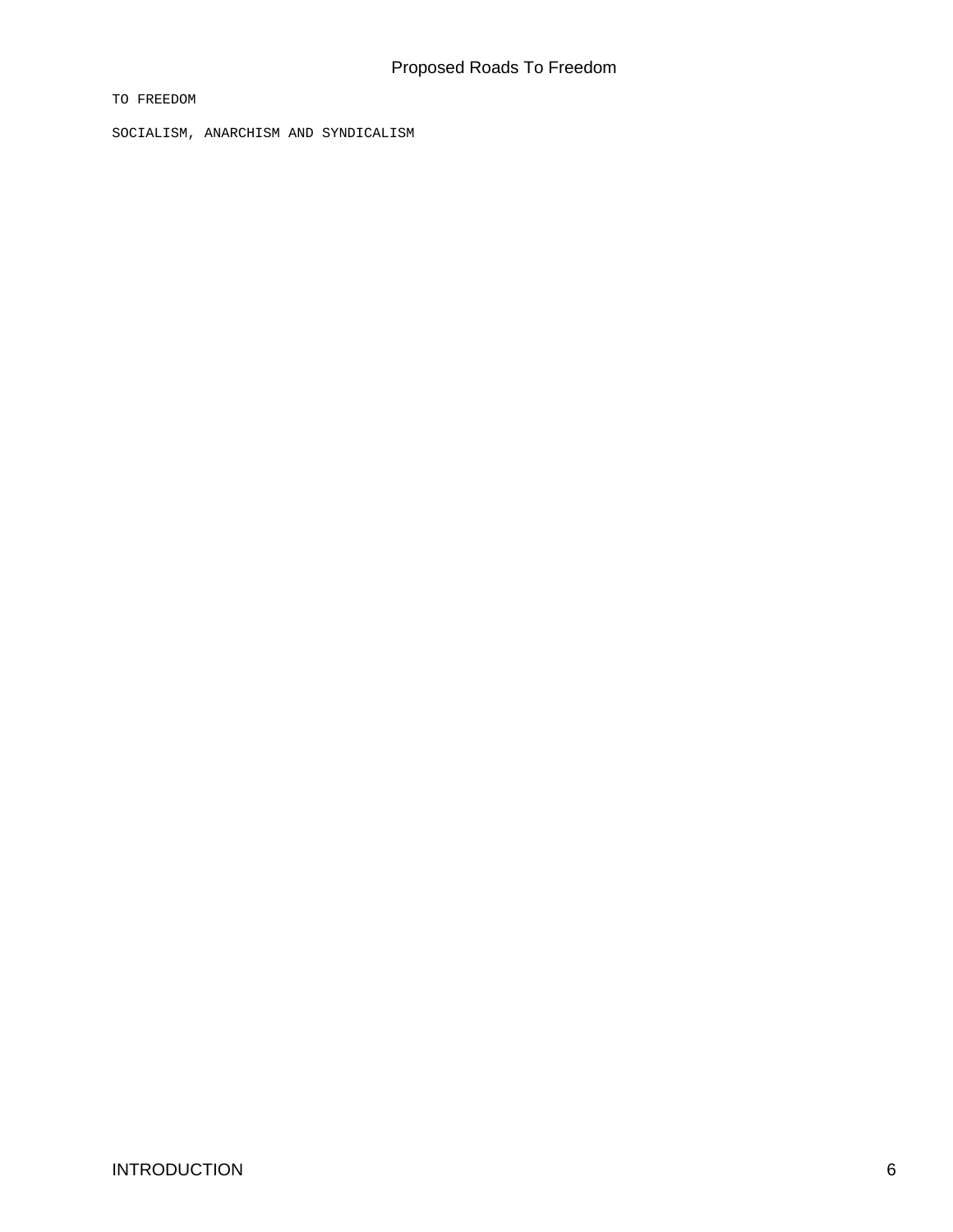## <span id="page-9-0"></span>**PART I. HISTORICAL**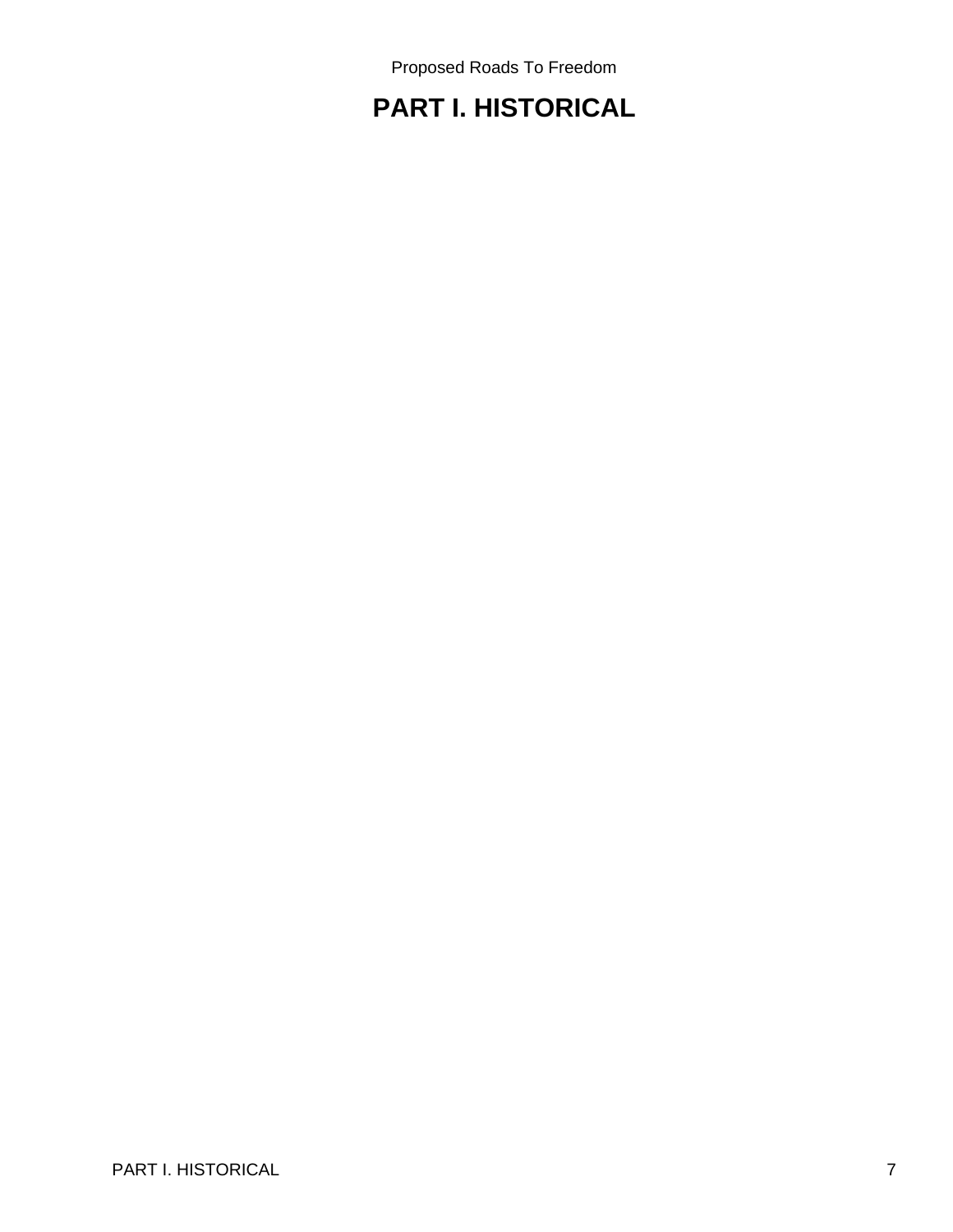## **CHAPTER I. MARX AND SOCIALIST DOCTRINE**

<span id="page-10-0"></span> SOCIALISM, like everything else that is vital, is rather a tendency than a strictly definable body of doctrine. A definition of Socialism is sure either to include some views which many would regard as not Socialistic, or to exclude others which claim to be included. But I think we shall come nearest to the essence of Socialism by defining it as the advocacy of communal ownership of land and capital. Communal ownership may mean ownership by a democratic State, but cannot be held to include ownership by any State which is not democratic. Communal ownership may also be understood, as Anarchist Communism understands it, in the sense of ownership by the free association of the men and women in a community without those compulsory powers which are necessary to constitute a State. Some Socialists expect communal ownership to arrive suddenly and completely by a catastrophic revolution, while others expect it to come gradually, first in one industry, then in another. Some insist upon the necessity of completeness in the acquisition of land and capital by the public, while others would be content to see lingering islands of private ownership, provided they were not too extensive or powerful. What all forms have in common is democracy and the abolition, virtual or complete, of the present capitalistic system. The distinction between Socialists, Anarchists and Syndicalists turns largely upon the kind of democracy which they desire. Orthodox Socialists are content with parliamentary democracy in the sphere of government, holding that the evils apparent in this form of constitution at present would disappear with the disappearance of capitalism. Anarchists and Syndicalists, on the other hand, object to the whole parliamentary machinery, and aim at a different method of regulating the political affairs of the community. But all alike are democratic in the sense that they aim at abolishing every kind of privilege and every kind of artificial inequality: all alike are champions of the wage− earner in existing society. All three also have much in common in their economic doctrine. All three regard capital and the wages system as a means of exploiting the laborer in the interests of the possessing classes, and hold that communal ownership, in one form or another, is the only means of bringing freedom to the producers. But within the framework of this common doctrine there are many divergences, and even among those who are strictly to be called Socialists, there is a very considerable diversity of schools.

 Socialism as a power in Europe may be said to begin with Marx. It is true that before his time there were Socialist theories, both in England and in France. It is also true that in France, during the revolution of 1848, Socialism for a brief period acquired considerable influence in the State. But the Socialists who preceded Marx tended to indulge in Utopian dreams and failed to found any strong or stable political party. To Marx, in collaboration with Engels, are due both the formulation of a coherent body of Socialist doctrine, sufficiently true or plausible to dominate the minds of vast numbers of men, and the formation of the International Socialist movement, which has continued to grow in all European countries throughout the last fifty years.

 In order to understand Marx's doctrine, it is necessary to know something of the influences which formed his outlook. He was born in 1818 at Treves in the Rhine Provinces, his father being a legal official, a Jew who had nominally accepted Christianity. Marx studied jurisprudence, philosophy, political economy and history at various German universities. In philosophy he imbibed the doctrines of Hegel, who was then at the height of his fame, and something of these doctrines dominated his thought throughout his life. Like Hegel, he saw in history the development of an Idea. He conceived the changes in the world as forming a logical development, in which one phase passes by revolution into another, which is its antithesis−−a conception which gave to his views a certain hard abstractness, and a belief in revolution rather than evolution. But of Hegel's more definite doctrines Marx retained nothing after his youth. He was recognized as a brilliant student, and might have had a prosperous career as a professor or an official, but his interest in politics and his Radical views led him into more arduous paths. Already in 1842 he became editor of a newspaper, which was suppressed by the Prussian Government early in the following year on account of its advanced opinions. This led Marx to go to Paris, where he became known as a Socialist and acquired a knowledge of his French predecessors.[1] Here in the year 1844 began his lifelong friendship with Engels, who had been hitherto in business in Manchester, where he had become acquainted with English Socialism and had in the main adopted its doctrines.[2] In 1845 Marx was expelled from Paris and went with Engels to live in Brussels. There he formed a German Working Men's Association and edited a paper which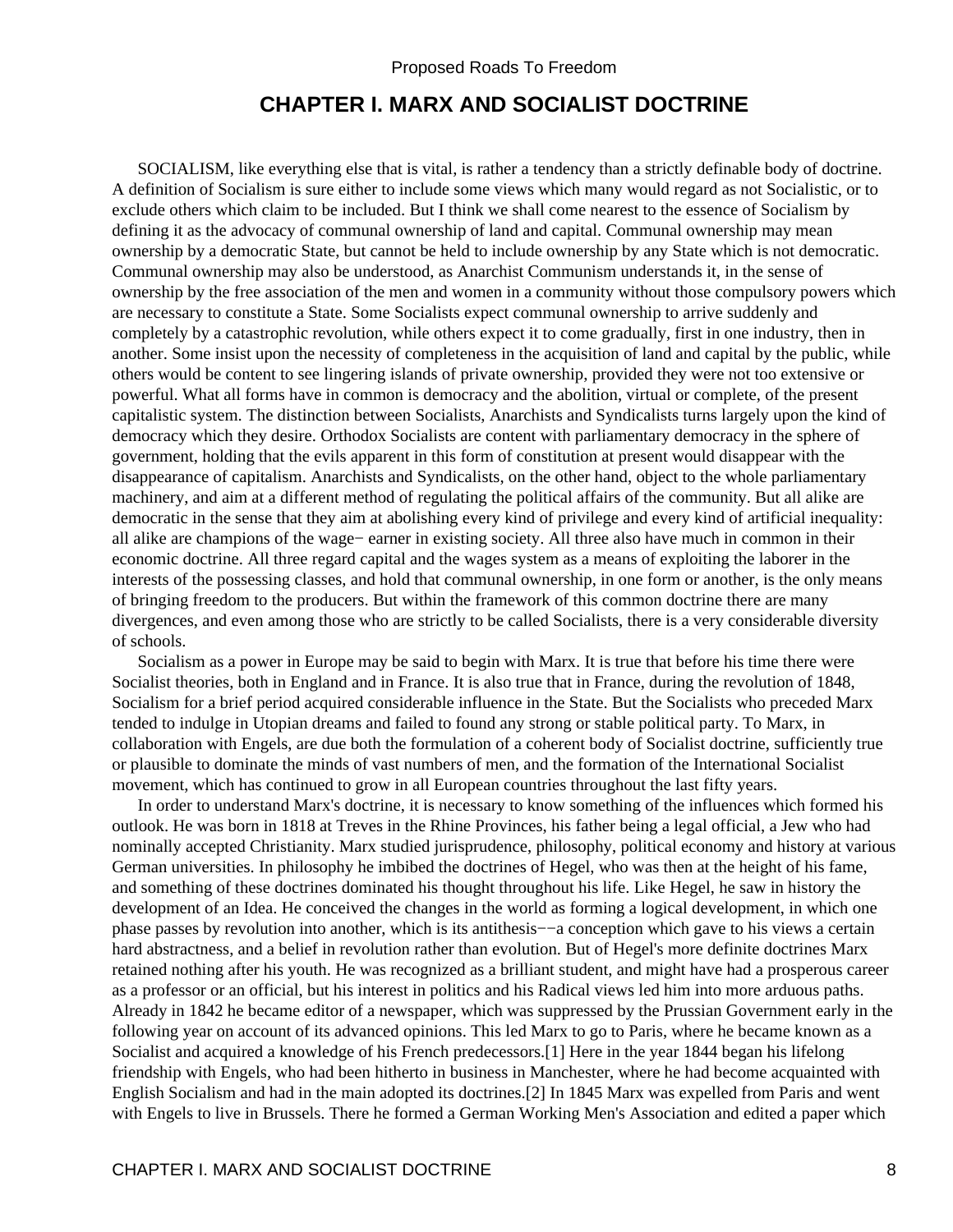was their organ. Through his activities in Brussels he became known to the German Communist League in Paris, who, at the end of 1847, invited him and Engels to draw up for them a manifesto, which appeared in January, 1848. This is the famous ``Communist Manifesto,'' in which for the first time Marx's system is set forth. It appeared at a fortunate moment. In the following month, February, the revolution broke out in Paris, and in March it spread to Germany. Fear of the revolution led the Brussels Government to expel Marx from Belgium, but the German revolution made it possible for him to return to his own country. In Germany he again edited a paper, which again led him into a conflict with the authorities, increasing in severity as the reaction gathered force. In June, 1849, his paper was suppressed, and he was expelled from Prussia. He returned to Paris, but was expelled from there also. This led him to settle in England−−at that time an asylum for friends of freedom−−and in England, with only brief intervals for purposes of agitation, he continued to live until his death in 1883.

 [1] Chief among these were Fourier and Saint−Simon, who constructed somewhat fantastic Socialistic ideal commonwealths. Proudhon, with whom Marx had some not wholly friendly relations, is to be regarded as a forerunner of the Anarchists rather than of orthodox Socialism.

 [2] Marx mentions the English Socialists with praise in ``The Poverty of Philosophy'' (1847). They, like him, tend to base their arguments upon a Ricardian theory of value, but they have not his scope or erudition or scientific breadth. Among them may be mentioned Thomas Hodgskin (1787–1869), originally an officer in the Navy, but dismissed for a pamphlet critical of the methods of naval discipline, author of ``Labour Defended Against the Claims of Capital'' (1825) and other works; William Thompson (1785−1833), author of ``Inquiry into the Principles of Distribution of Wealth Most Conducive to Human Happiness'' (1824), and ``Labour Rewarded'' (1825); and Piercy Ravenstone, from whom Hodgskin's ideas are largely derived. Perhaps more important than any of these was Robert Owen.

 The bulk of his time was occupied in the composition of his great book, ``Capital.''[3] His other important work during his later years was the formation and spread of the International Working Men's Association. From 1849 onward the greater part of his time was spent in the British Museum, accumulating, with German patience, the materials for his terrific indictment of capitalist society, but he retained his hold on the International Socialist movement. In several countries he had sons−in−law as lieutenants, like Napoleon's brothers, and in the various internal contests that arose his will generally prevailed.

 [3] The first and most important volume appeared in 1867; the other two volumes were published posthumously (1885 and 1894).

 The most essential of Marx's doctrines may be reduced to three: first, what is called the material− istic interpretation of history; second, the law of the concentration of capital; and, third, the class−war.

 1. The Materialistic Interpretation of History.−− Marx holds that in the main all the phenomena of human society have their origin in material conditions, and these he takes to be embodied in economic systems. Political constitutions, laws, religions, philosophies−−all these he regards as, in their broad outlines, expressions of the economic regime in the society that gives rise to them. It would be unfair to represent him as maintaining that the conscious economic motive is the only one of importance; it is rather that economics molds character and opinion, and is thus the prime source of much that appears in consciousness to have no connection with them. He applies his doctrine in particular to two revolutions, one in the past, the other in the future. The revolution in the past is that of the bourgeoisie against feudalism, which finds its expression, according to him, particularly in the French Revolution. The one in the future is the revolution of the wage− earners, or proletariat, against the bourgeoisie, which is to establish the Socialist Commonwealth. The whole movement of history is viewed by him as necessary, as the effect of material causes operating upon human beings. He does not so much advocate the Socialist revolution as predict it. He holds, it is true, that it will be beneficent, but he is much more concerned to prove that it must inevitably come. The same sense of necessity is visible in his exposition of the evils of the capitalist system. He does not blame capitalists for the cruelties of which he shows them to have been guilty; he merely points out that they are under an inherent necessity to behave cruelly so long as private ownership of land and capital continues. But their tyranny will not last forever, for it generates the forces that must in the end overthrow it.

2. The Law of the Concentration of Capital.— Marx pointed out that capitalist undertakings tend to grow larger and larger. He foresaw the substitution of trusts for free competition, and predicted that the number of capitalist enterprises must diminish as the magnitude of single enterprises increased. He supposed that this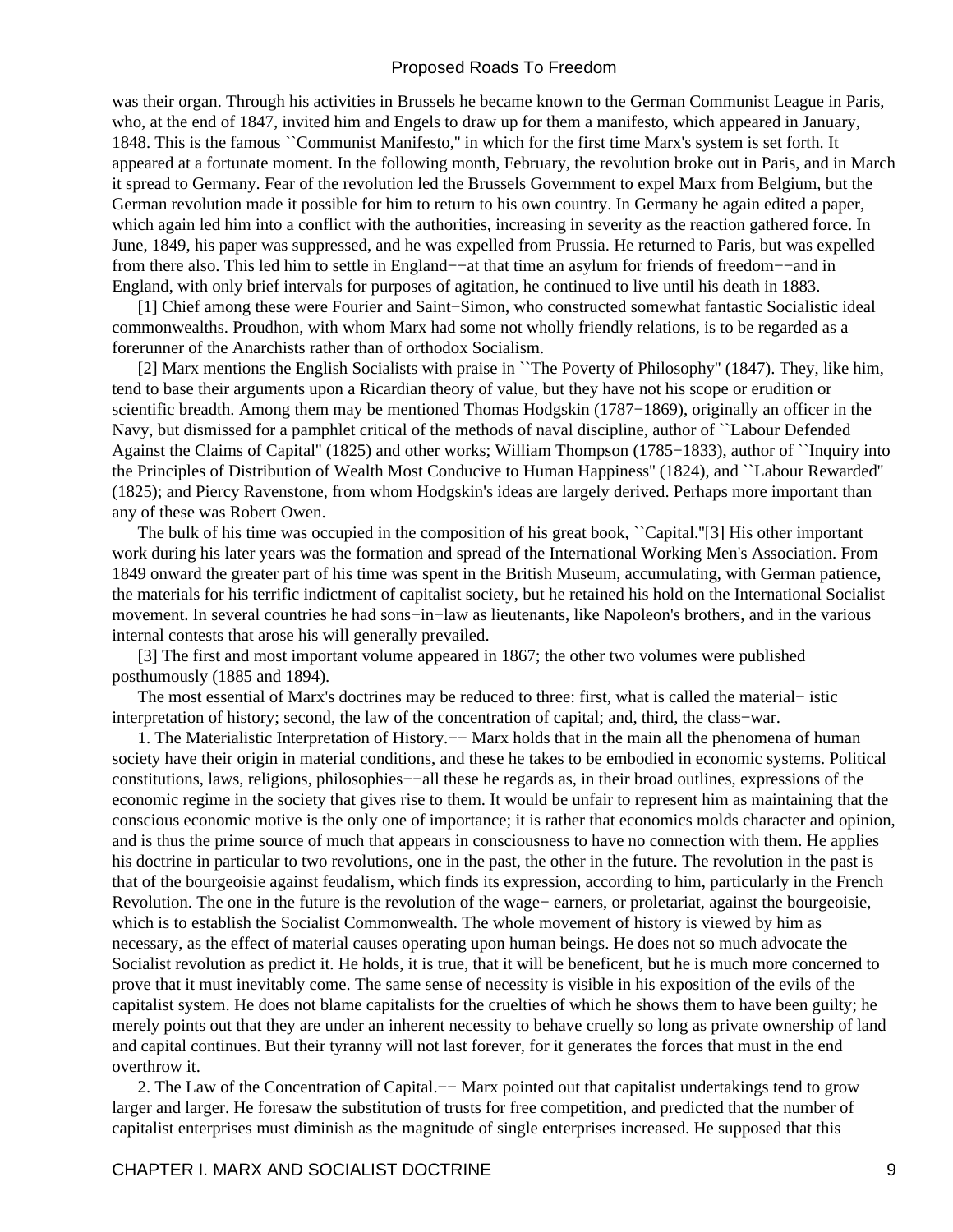process must involve a diminution, not only in the number of businesses, but also in the number of capitalists. Indeed, he usually spoke as though each business were owned by a single man. Accordingly, he expected that men would be continually driven from the ranks of the capitalists into those of the proletariat, and that the capitalists, in the course of time, would grow numerically weaker and weaker. He applied this principle not only to industry but also to agriculture. He expected to find the landowners growing fewer and fewer while their estates grew larger and larger. This process was to make more and more glaring the evils and injustices of the capitalist system, and to stimulate more and more the forces of opposition.

 3. The Class War.−−Marx conceives the wage− earner and the capitalist in a sharp antithesis. He imagines that every man is, or must soon become, wholly the one or wholly the other. The wage− earner, who possesses nothing, is exploited by the capitalists, who possess everything. As the capitalist system works itself out and its nature becomes more clear, the opposition of bourgeoisie and proletariat becomes more and more marked. The two classes, since they have antagonistic interests, are forced into a class war which generates within the capitalist regime internal forces of disruption. The working men learn gradually to combine against their exploiters, first locally, then nationally, and at last internationally. When they have learned to combine internationally they must be victorious. They will then decree that all land and capital shall be owned in common; exploitation will cease; the tyranny of the owners of wealth will no longer be possible; there will no longer be any division of society into classes, and all men will be free.

 All these ideas are already contained in the ``Communist Manifesto,'' a work of the most amazing vigor and force, setting forth with terse compression the titanic forces of the world, their epic battle, and the inevitable consummation. This work is of such importance in the development of Socialism and gives such an admirable statement of the doctrines set forth at greater length and with more pedantry in ``Capital," that its salient passages must be known by anyone who wishes to understand the hold which Marxian Socialism has acquired over the intellect and imagination of a large proportion of working−class leaders.

 ``A spectre is haunting Europe,'' it begins, ``the spectre of Communism. All the Powers of old Europe have entered into a holy alliance to exorcise this spectre−−Pope and Czar, Metternich and Guizot, French Radicals and German police−spies. Where is the party in opposition that has not been decried as communistic by its opponents in power? Where the Opposition that has not hurled back the branding reproach of Communism against the more advanced opposition parties, as well as against its re−actionary adversaries?''

 The existence of a class war is nothing new: ``The history of all hitherto existing society is the history of class struggles.'' In these struggles the fight ``each time ended, either in a revolutionary re−constitution of society at large, or in the common ruin of the contending classes.''

 ``Our epoch, the epoch of the bourgeoisie . . . has simplified the class antagonisms. Society as a whole is more and more splitting up into two great hostile camps, into two great classes directly facing each other: Bourgeoisie and Proletariat.'' Then follows a history of the fall of feudalism, leading to a description of the bourgeoisie as a revolutionary force. ``The bourgeoisie, historically, has played a most revolutionary part.'' ``For exploitation, veiled by religious and political illusions, it has substituted naked, shameless, direct, brutal exploitation.'' ``The need of a constantly expanding market for its products chases the bourgeoisie over the whole surface of the globe.'' ``The bourgeoisie, during its rule of scarce one hundred years, has created more massive and more colossal productive forces than have all preceding generations together.'' Feudal relations became fetters: ``They had to be burst asunder; they were burst asunder. . . . A similar movement is going on before our own eyes." ``The weapons with which the bourgeoisie felled feudalism to the ground are now turned against the bourgeoisie itself. But not only has the bourgoisie forged the weapons that bring death to itself; it has also called into existence the men who are to wield those weapons−− the modern working class-−the proletarians."

 The cause of the destitution of the proletariat are then set forth. ``The cost of production of a workman is restricted, almost entirely, to the means of subsistence that he requires for his maintenance and for the propagation of his race. But the price of a commodity, and therefore also of labor, is equal to its cost of production. In proportion, therefore, as the repulsiveness of the work increases, the wage decreases. Nay more, in proportion as the use of machinery and diversion of labor increases, in the same proportion the burden of toil also increases.''

 ``Modern industry has converted the little workshop of the patriarchal master into the great factory of the industrial capitalist. Masses of laborers, crowded into the factory, are organized like soldiers. As privates of the industrial army they are placed under the command of a perfect hierarchy of officers and sergeants. Not only are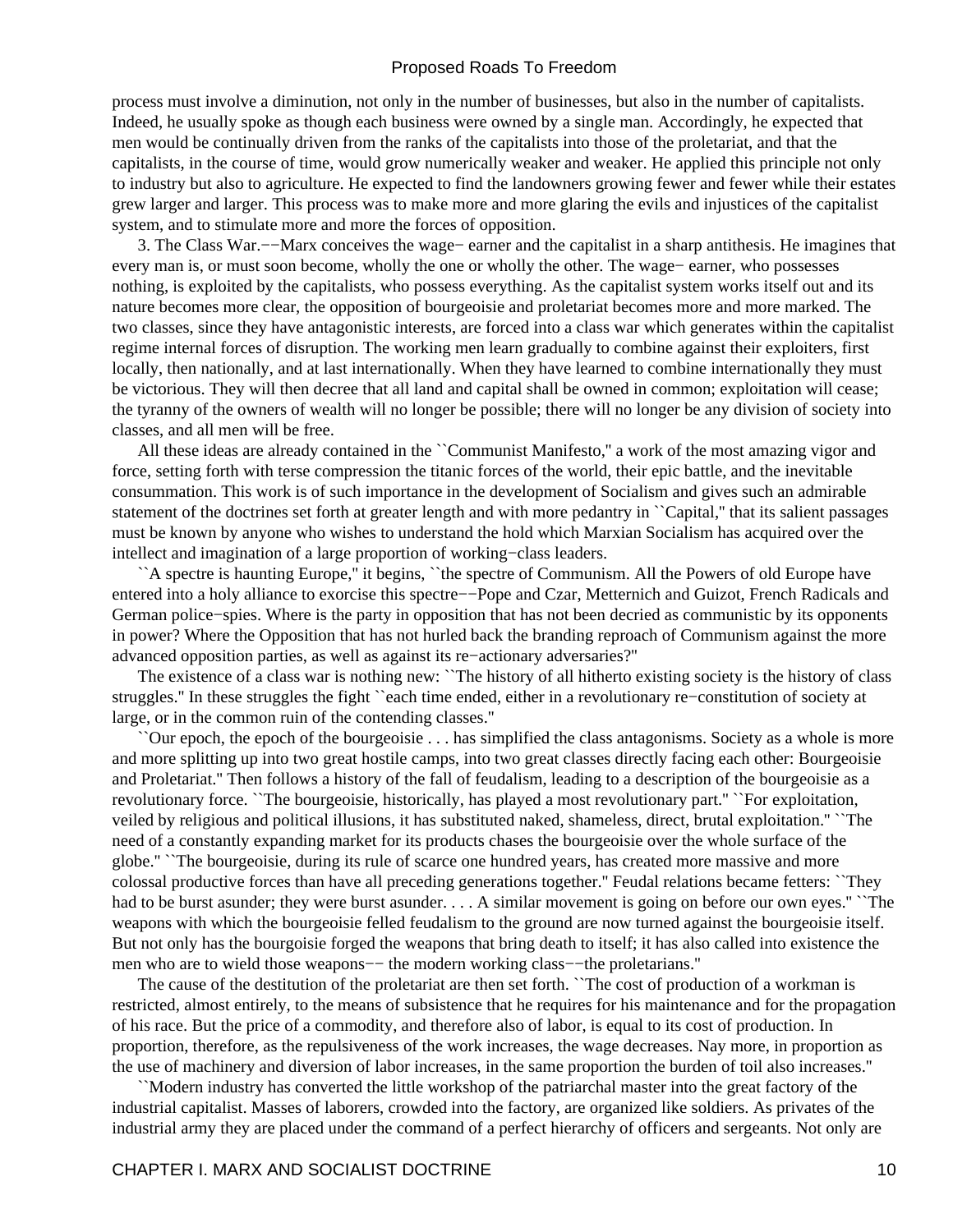they slaves of the bourgeois class, and of the bourgeois State, they are daily and hourly enslaved by the machine, by the over−looker, and, above all, by the individual bourgeois manufacturer himself. The more openly this despotism proclaims gain to be its end and aim, the more petty, the more hateful, and the more embittering it is.''

 The Manifesto tells next the manner of growth of the class struggle. ``The proletariat goes through various stages of development. With its birth begins its struggle with the bourgeoisie. At first the contest is carried on by individual laborers, then by the workpeople of a factory, then by the operatives of one trade, in one locality, against the individual bourgeois who directly exploits them. They direct their attacks not against the bourgeois conditions of production, but against the instruments of production themselves.''

 ``At this stage the laborers still form an incoherent mass scattered over the whole country, and broken up by their mutual competition. If anywhere they unite to form more compact bodies, this is not yet the consequence of their own active union, but of the union of the bourgeoisie, which class, in order to attain its own political ends, is compelled to set the whole proletariat in motion, and is moreover yet, for a time, able to do so.''

 ``The collisions between individual workmen and individual bourgeois take more and more the character of collisions between two classes. Thereupon the workers begin to form combinations (Trades Unions) against the bourgeois; they club together in order to keep up the rate of wages; they found permanent associations in order to make provision beforehand for these occasional revolts. Here and there the contest breaks out into riots. Now and then the workers are victorious, but only for a time. The real fruit of their battles lies, not in the immediate result, but in the ever−expanding union of the workers. This union is helped on by the im− proved means of communication that are created by modern industry, and that place the workers of different localities in contact with one another. It was just this contact that was needed to centralize the numerous local struggles, all of the same character, into one national struggle between classes. But every class struggle is a political struggle. And that union, to attain which the burghers of the Middle Ages, with their miserable highways, required centuries, the modern proletarians, thanks to railways, achieve in a few years. This organization of the proletarians into a class, and consequently into a political party, is continually being upset again by the competition between the workers themselves. But it ever rises up again, stronger, firmer, mightier. It compels legislative recognition of particular interests of the workers, by taking advantage of the divisions among the bourgeoisie itself.''

 ``In the conditions of the proletariat, those of old society at large are already virtually swamped. The proletarian is without property; his relation to his wife and children has no longer anything in common with the bourgeois family−relations; modern industrial labor, modern subjection to capital, the same in England as in France, in America as in Germany, has stripped him of every trace of national character. Law, morality, religion, are to him so many bourgeois prejudices, behind which lurk in ambush just as many bourgeois interests. All the preceding classes that got the upper hand, sought to fortify their already acquired status by subjecting society at large to their conditions of appropriation. The proletarians cannot become masters of the productive forces of society, except by abolishing their own previous mode of appropriation, and thereby also every other previous mode of appropriation. They have nothing of their own to secure and to fortify; their mission is to destroy all previous securities for, and insurances of, individual property. All previous historical movements were movements of minorities, or in the interest of minorities. The proletarian movement is the self−conscious, independent movement of the immense majority, in the interest of the immense majority. The proletariat, the lowest stratum of our present society, cannot stir, cannot raise itself up, without the whole super− incumbent strata of official society being sprung into the air.''

 The Communists, says Marx, stand for the proletariat as a whole. They are international. ``The Communists are further reproached with desiring to abolish countries and nationality. The working men have no country. We cannot take from them what they have not got.''

 The immediate aim of the Communists is the conquests of political power by the proletariat. ``The theory of the Communists may be summed up in the single sentence: Abolition of private property.''

 The materialistic interpretation of history is used to answer such charges as that Communism is anti−Christian. ``The charges against Communism made from a religious, a philosophical, and, generally, from an ideological standpoint, are not deserving of serious examination. Does it require deep intuition to comprehend that man's ideas, views and conceptions, in one word, man's consciousness, changes with every change in the conditions of his material existence, in his social relations, and in his social life?''

The attitude of the Manifesto to the State is not altogether easy to grasp. ``The executive of the modern State,''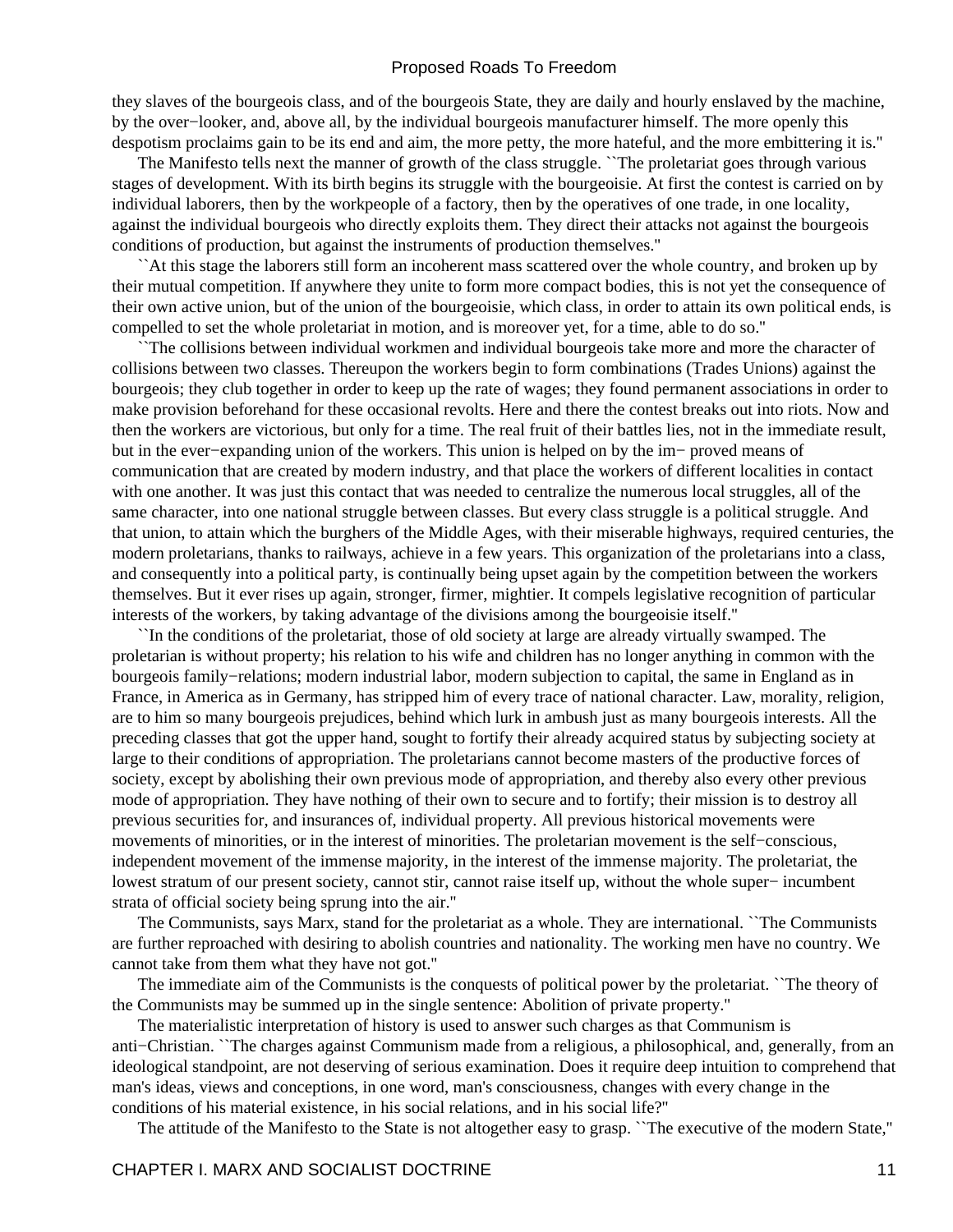we are told, ``is but a Committee for managing the common affairs of the whole bourgeoisie.'' Nevertheless, the first step for the proletariat must be to acquire control of the State. ``We have seen above, that the first step in the revolution by the working class, is to raise the proletariat to the position of ruling class, to win the battle of democracy. The proletariat will use its political supremacy to wrest, by degrees, all capital from the bourgeoisie, to centralize all instruments of production in the hands of the State, i.e., of the proletariat organized as the ruling class; and to increase the total of productive forces as rapidly as possible.''

 The Manifesto passes on to an immediate program of reforms, which would in the first instance much increase the power of the existing State, but it is contended that when the Socialist revolution is accomplished, the State, as we know it, will have ceased to exist. As Engels says elsewhere, when the proletariat seizes the power of the State ``it puts an end to all differences of class and antagonisms of class, and consequently also puts an end to the State as a State.'' Thus, although State Socialism might, in fact, be the outcome of the proposals of Marx and Engels, they cannot themselves be accused of any glorification of the State.

 The Manifesto ends with an appeal to the wage− earners of the world to rise on behalf of Communism. ``The Communists disdain to conceal their views and aims. They openly declare that their ends can be attained only by the forcible overthrow of all existing social conditions. Let the ruling classes tremble at a Communistic revolution. The proletarians have nothing to lose but their chains. They have a world to win. Working men of all countries, unite!''

 In all the great countries of the Continent, except Russia, a revolution followed quickly on the publication of the Communist Manifesto, but the revolution was not economic or international, except at first in France. Everywhere else it was inspired by the ideas of nationalism. Accordingly, the rulers of the world, momentarily terrified, were able to recover power by fomenting the enmities inherent in the nationalist idea, and everywhere, after a very brief triumph, the revolution ended in war and reaction. The ideas of the Communist Manifesto appeared before the world was ready for them, but its authors lived to see the beginnings of the growth of that Socialist movement in every country, which has pressed on with increasing force, influencing Governments more and more, dominating the Russian Revolution, and perhaps capable of achieving at no very distant date that international triumph to which the last sentences of the Manifesto summon the wage−earners of the world.

 Marx's magnum opus, ``Capital,'' added bulk and substance to the theses of the Communist Manifesto. It contributed the theory of surplus value, which professed to explain the actual mechanism of capitalist exploitation. This doctrine is very complicated and is scarcely tenable as a contribution to pure theory. It is rather to be viewed as a translation into abstract terms of the hatred with which Marx regarded the system that coins wealth out of human lives, and it is in this spirit, rather than in that of disinterested analysis, that it has been read by its admirers. A critical examination of the theory of surplus value would require much difficult and abstract discussion of pure economic theory without having much bearing upon the practical truth or falsehood of Socialism; it has therefore seemed impossible within the limits of the present volume. To my mind the best parts of the book are those which deal with economic facts, of which Marx's knowledge was encyclopaedic. It was by these facts that he hoped to instil into his disciples that firm and undying hatred that should make them soldiers to the death in the class war. The facts which he accumulates are such as are practically unknown to the vast majority of those who live comfortable lives. They are very terrible facts, and the economic system which generates them must be acknowledged to be a very terrible system. A few examples of his choice of facts will serve to explain the bitterness of many Socialists:−−

 Mr. Broughton Charlton, county magistrate, declared, as chairman of a meeting held at the Assembly Rooms, Nottingham, on the 14th January, 1860, ``that there was an amount of privation and suffering among that portion of the population connected with the lace trade, unknown in other parts of the kingdom, indeed, in the civilized world. . . . Children of nine or ten years are dragged from their squalid beds at two, three, or four o clock in the morning and compelled to work for a bare subsistence until ten, eleven, or twelve at night, their limbs wearing away, their frames dwindling, their faces whitening, and their humanity absolutely sinking into a stone−like torpor, utterly horrible to contemplate.''[4]

[4] Vol. i, p. 227.

 Three railway men are standing before a London coroner's jury−−a guard, an engine−driver, a signalman. A tremendous railway accident has hurried hundreds of passengers into another world. The negligence of the employes is the cause of the misfortune. They declare with one voice before the jury that ten or twelve years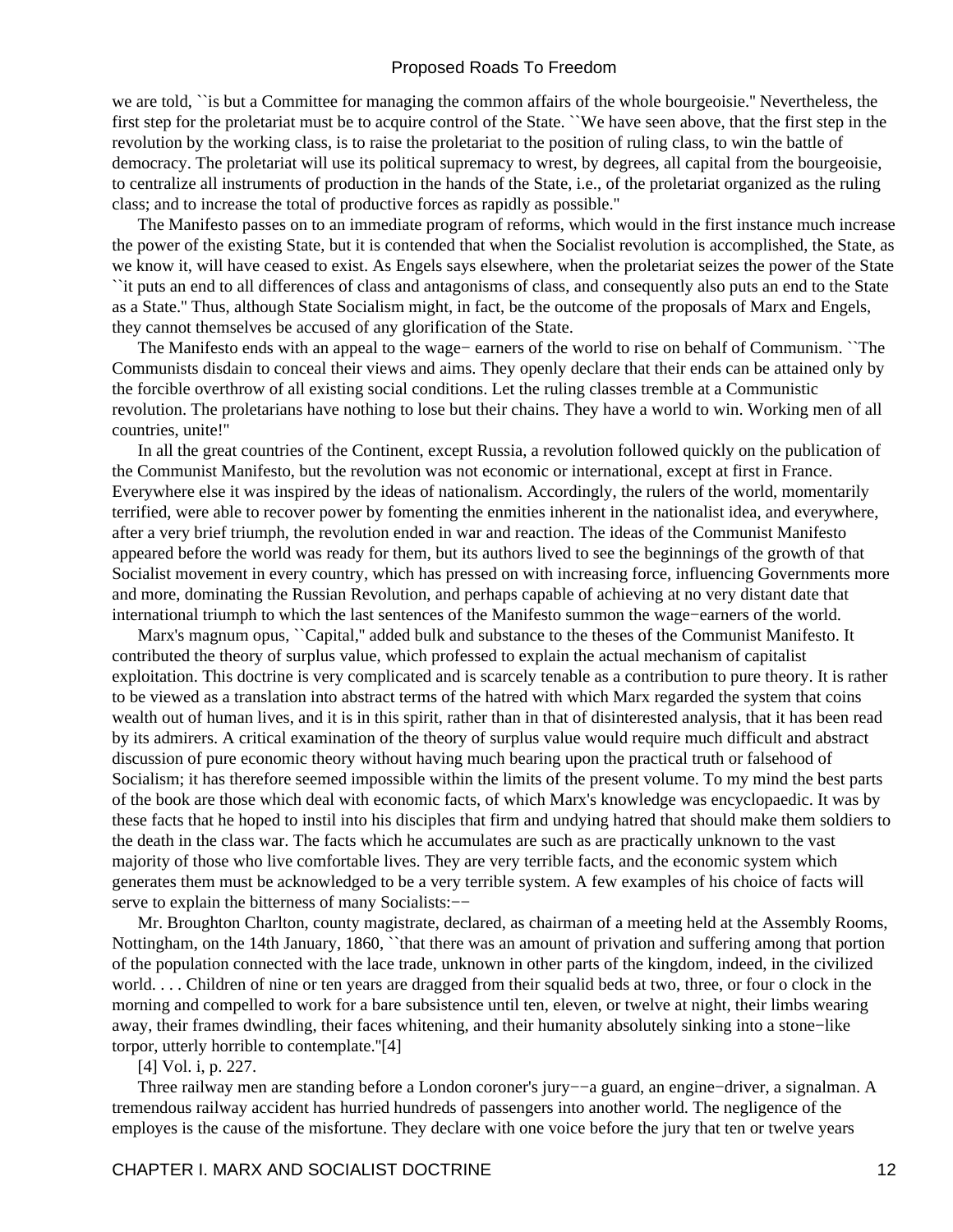before, their labor only lasted eight hours a day. During the last five or six years it had been screwed up to 14, 18, and 20 hours, and under a specially severe pressure of holiday−makers, at times of excursion trains, it often lasted 40 or 50 hours without a break. They were ordinary men, not Cyclops. At a certain point their labor−power failed. Torpor seized them. Their brain ceased to think, their eyes to see. The thoroughly ``respectable'' British jurymen answered by a verdict that sent them to the next assizes on a charge of manslaughter, and, in a gentle ``rider'' to their verdict, expressed the pious hope that the capitalistic magnates of the railways would, in future, be more extravagant in the purchase of a sufficient quantity of labor−power, and more ``abstemious,'' more ``self−denying,'' more ``thrifty,'' in the draining of paid labor−power.[5]

[5] Vol. i, pp. 237, 238.

 In the last week of June, 1863, all the London daily papers published a paragraph with the ``sensational'' heading, ``Death from simple over−work.'' It dealt with the death of the milliner, Mary Anne Walkley, 20 years of age, employed in a highly respectable dressmaking establishment, exploited by a lady with the pleasant name of Elise. The old, often−told story was once more recounted. This girl worked, on an average, 16 1/2 hours, during the season often 30 hours, without a break, whilst her failing labor−power was revived by occasional supplies of sherry, port, or coffee. It was just now the height of the season. It was necessary to conjure up in the twinkling of an eye the gorgeous dresses for the noble ladies bidden to the ball in honor of the newly− imported Princess of Wales. Mary Anne Walkley had worked without intermission for 26 1/2 hours, with 60 other girls, 30 in one room, that only afforded 1/3 of the cubic feet of air required for them. At night, they slept in pairs in one of the stifling holes into which the bedroom was divided by partitions of board. And this was one of the best millinery establishments in London. Mary Anne Walkley fell ill on the Friday, died on Sunday, without, to the astonishment of Madame Elise, having previously completed the work in hand. The doctor, Mr. Keys, called too late to the death bed, duly bore witness before the coroner's jury that ``Mary Anne Walkley had died from long hours of work in an over− crowded workroom, and a too small and badly ventilated bedroom.'' In order to give the doctor a lesson in good manners, the coroner's jury thereupon brought in a verdict that ``the deceased had died of apoplexy, but there was reason to fear that her death had been accelerated by over−work in an over−crowded workroom, ``Our white slaves,'' cried the ``Morning Star,'' the organ of the free−traders, Cobden and Bright, ``our white slaves, who are toiled into the grave, for the most part silently pine and die."[6]

[6] Vol. i, pp. 239, 240.

 Edward VI: A statue of the first year of his reign, 1547, ordains that if anyone refuses to work, he shall be condemned as a slave to the person who has denounced him as an idler. The master shall feed his slave on bread and water, weak broth and such refuse meat as he thinks fit. He has the right to force him to do any work, no matter how disgusting, with whip and chains. If the slave is absent a fortnight, he is condemned to slavery for life and is to be branded on forehead or back with the letter S; if he runs away thrice, he is to be executed as a felon. The master can sell him, bequeath him, let him out on hire as a slave, just as any other personal chattel or cattle. If the slaves attempt anything against the masters, they are also to be executed. Justices of the peace, on information, are to hunt the rascals down. If it happens that a vagabond has been idling about for three days, he is to be taken to his birthplace, branded with a redhot iron with the letter V on the breast and be set to work, in chains, in the streets or at some other labor. If the vagabond gives a false birthplace, he is then to become the slave for life of this place, of its inhabitants, or its corporation, and to be branded with an S. All persons have the right to take away the children of the vagabonds and to keep them as apprentices, the young men until the 24th year, the girls until the 20th. If they run away, they are to become up to this age the slaves of their masters, who can put them in irons, whip them, if they like. Every master may put an iron ring around the neck, arms or legs of his slave, by which to know him more easily and to be more certain of him. The last part of this statute provides that certain poor people may be employed by a place or by persons, who are willing to give them food and drink and to find them work. This kind of parish−slaves was kept up in England until far into the 19th century under the name of ``roundsmen.''[7]

[7] Vol. i, pp. 758, 759.

 Page after page and chapter after chapter of facts of this nature, each brought up to illustrate some fatalistic theory which Marx professes to have proved by exact reasoning, cannot but stir into fury any passionate working−class reader, and into unbearable shame any possessor of capital in whom generosity and justice are not wholly extinct.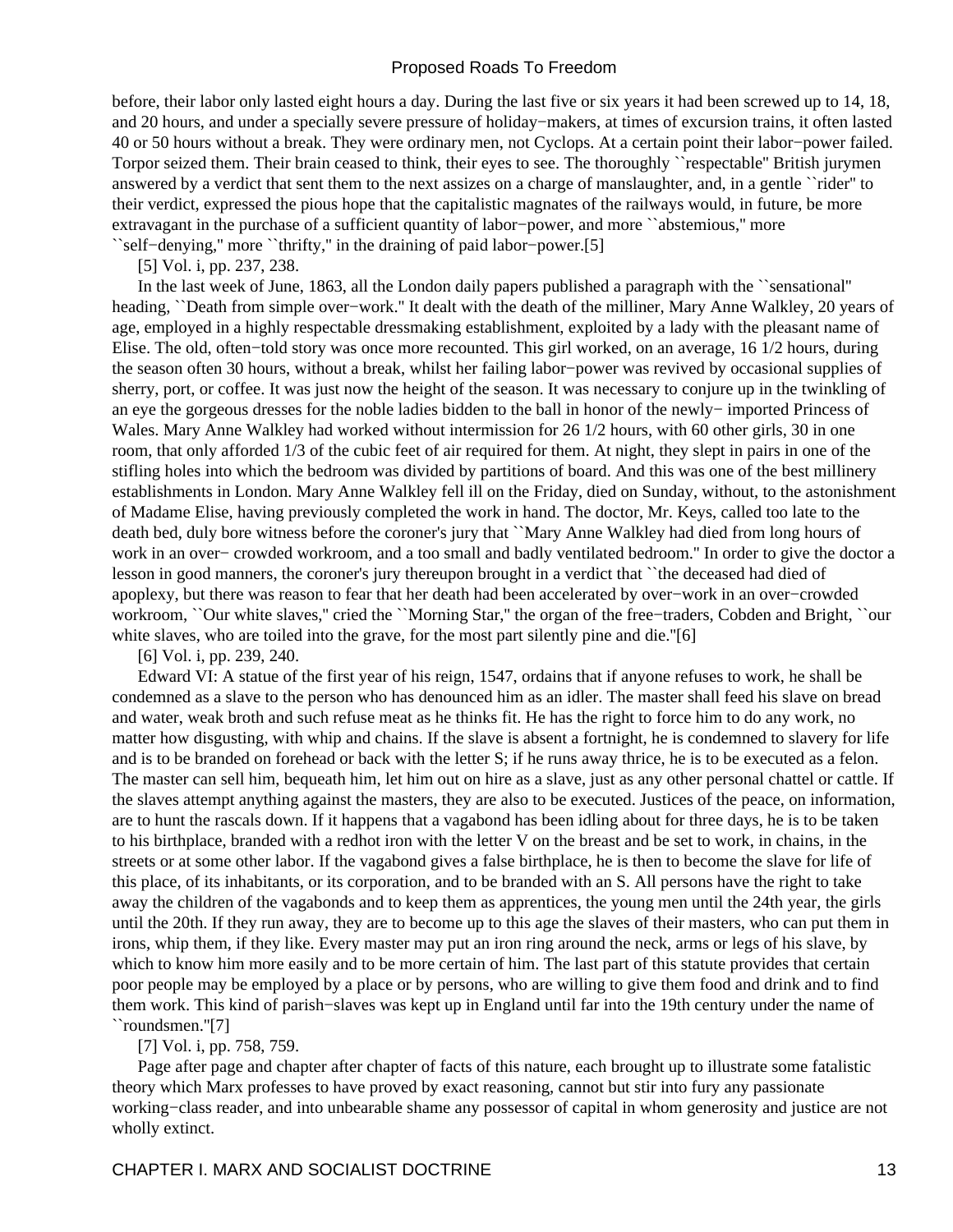Almost at the end of the volume, in a very brief chapter, called ``Historical Tendency of Capitalist Accumulation," Marx allows one moment's glimpse of the hope that lies beyond the present horror:—−

 As soon as this process of transformation has sufficiently decomposed the old society from top to bottom, as soon as the laborers are turned into proletarians, their means of labor into capital, as soon as the capitalist mode of production stands on its own feet, then the further socialization of labor and further transformation of the land and other means of production into so− cially exploited and, therefore, common means of production, as well as the further expropriation of private proprietors, takes a new form. That which is now to be expropriated is no longer the laborer working for himself, but the capitalist exploiting many laborers. This expropriation is accomplished by the action of the immanent laws of capitalistic production itself, by the centralization of capital. One capitalist always kills many, and in hand with this centralization, or this expropriation of many capitalists by few, develop, on an ever extending scale, the co−operative form of the labor−process, the conscious technical application of science, the methodical cultivation of the soil, the transformation of the instruments of labor into instruments of labor only usable in common, the economizing of all means of production by their use as the means of production of combined, socialized labor, the entanglement of all peoples in the net of the world−market, and with this, the international character of the capitalistic regime. Along with the constantly diminishing number of the magnates of capital, who usurp and monopolize all advantages of this process of transformation, grows the mass of misery, oppression, slavery, degradation, exploitation; but with this, too, grows the revolt of the working− class, a class always increasing in numbers, and disciplined, united, organized by the very mechanism of the process of capitalist production itself. The monopoly of capital becomes a fetter upon the mode of production, which has sprung up and flourished along with, and under it. Centralization of the means of production and socialization of labor at last reach a point where they become incompatible with their capitalist integument. This integument is burst asunder. The knell of capitalist private property sounds. The expropriators are expropriated,[8]

[8] Vol. i pp. 788, 789.

 That is all. Hardly another word from beginning to end is allowed to relieve the gloom, and in this relentless pressure upon the mind of the reader lies a great part of the power which this book has acquired.

 Two questions are raised by Marx's work: First, Are his laws of historical development true? Second, Is Socialism desirable? The second of these questions is quite independent of the first. Marx professes to prove that Socialism must come, but scarcely concerns himself to argue that when it comes it will be a good thing. It may be, however, that if it comes, it will be a good thing, even though all Marx's arguments to prove that it must come should be at fault. In actual fact, time has shown many flaws in Marx's theories. The development of the world has been sufficiently like his prophecy to prove him a man of very unusual penetration, but has not been sufficiently like to make either political or economic history exactly such as he predicted that it would be. Nationalism, so far from diminishing, has increased, and has failed to be conquered by the cosmopolitan tendencies which Marx rightly discerned in finance. Although big businesses have grown bigger and have over a great area reached the stage of monopoly, yet the number of shareholders in such enterprises is so large that the actual number of individuals interested in the capitalist system has continually increased. Moreover, though large firms have grown larger, there has been a simultaneous increase in firms of medium size. Meanwhile the wage−earners, who were, according to Marx, to have remained at the bare level of subsistence at which they were in the England of the first half of the nineteenth century, have instead profited by the general increase of wealth, though in a lesser degree than the capitalists. The supposed iron law of wages has been proved untrue, so far as labor in civilized countries is concerned. If we wish now to find examples of capitalist cruelty analogous to those with which Marx's book is filled, we shall have to go for most of our material to the Tropics, or at any rate to regions where there are men of inferior races to exploit. Again: the skilled worker of the present day is an aristocrat in the world of labor. It is a question with him whether he shall ally himself with the unskilled worker against the capitalist, or with the capitalist against the unskilled worker. Very often he is himself a capitalist in a small way, and if he is not so individually, his trade union or his friendly society is pretty sure to be so. Hence the sharpness of the class war has not been maintained. There are gradations, intermediate ranks between rich and poor, instead of the clear−cut logical antithesis between the workers who have nothing and the capitalists who have all. Even in Germany, which became the home of orthodox Marxianism and developed a powerful Social−Democratic party, nominally accepting the doctrine of ``Das Kapital'' as all but verbally inspired, even there the enormous increase of wealth in all classes in the years preceding the war led Socialists to revise their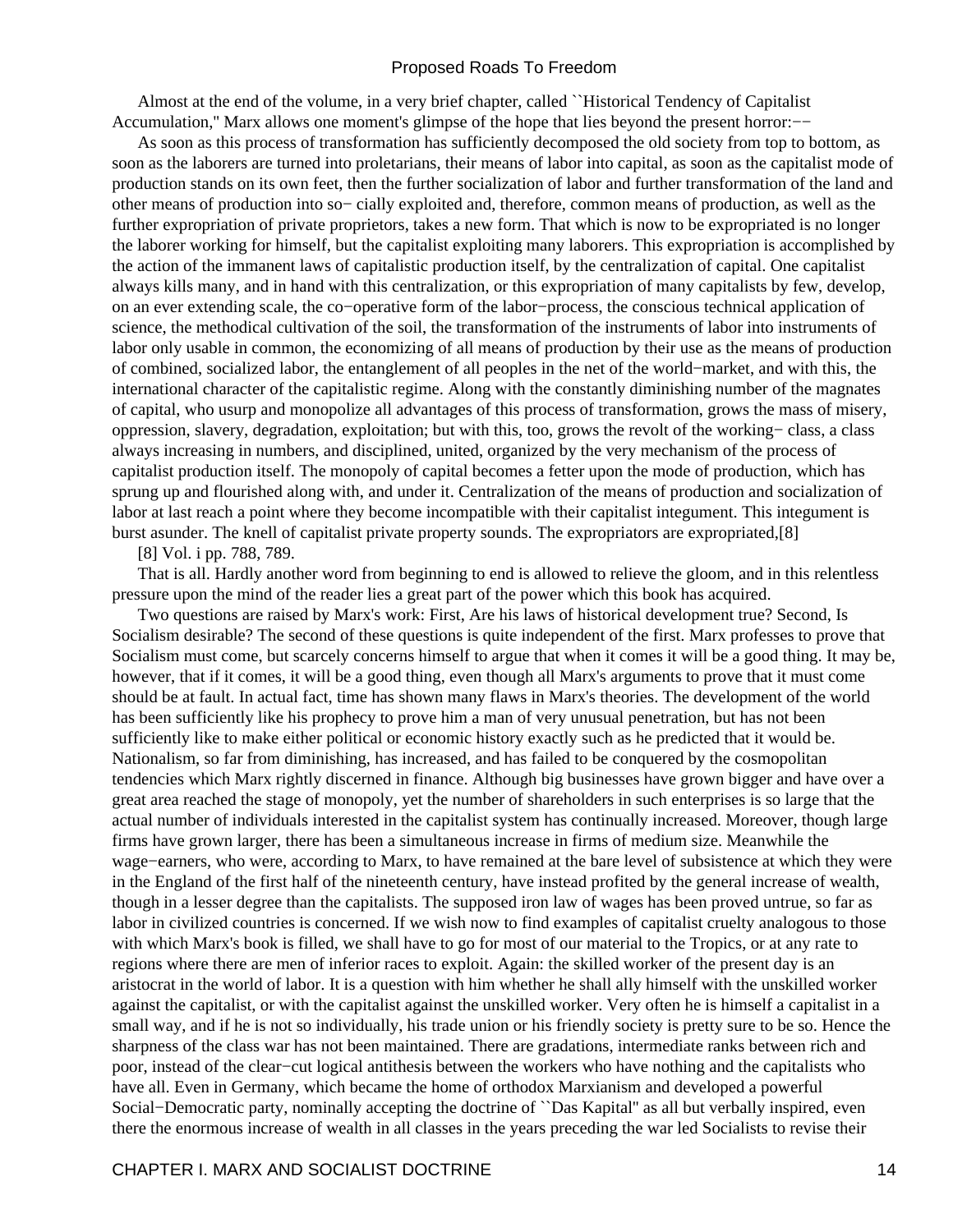beliefs and to adopt an evolutionary rather than a revolutionary attitude. Bernstein, a German Socialist who lived long in England, inaugurated the ``Revisionist" movement which at last conquered the bulk of the party. His criticisms of Marxian orthodoxy are set forth in his ``Evolutionary Socialism.''[9] Bernstein's work, as is common in Broad Church writers, consists largely in showing that the Founders did not hold their doctrines so rigidly as their followers have done. There is much in the writings of Marx and Engels that cannot be fitted into the rigid orthodoxy which grew up among their disciples. Bernstein's main criticisms of these disciples, apart from such as we have already mentioned, consist in a defense of piecemeal action as against revolution. He protests against the attitude of undue hostility to Liberalism which is common among Socialists, and he blunts the edge of the Internationalism which undoubtedly is part of the teachings of Marx. The workers, he says, have a Fatherland as soon as they become citizens, and on this basis he defends that degree of nationalism which the war has since shown to be prevalent in the ranks of Socialists. He even goes so far as to maintain that European nations have a right to tropical territory owing to their higher civilization. Such doctrines diminish revolutionary ardor and tend to transform Socialists into a left wing of the Liberal Party. But the increasing prosperity of wage−earners before the war made these developments inevitable. Whether the war will have altered conditions in this respect, it is as yet impossible to know. Bernstein concludes with the wise remark that: ``We have to take working men as they are. And they are neither so universally paupers as was set out in the Communist Manifesto, nor so free from prejudices and weaknesses as their courtiers wish to make us believe.''

[9] Die Voraussetzungen des Sozialismus und die Aufgaben der Sozial−Demokratie.''

 In March, 1914, Bernstein delivered a lecture in Budapest in which he withdrew from several of the positions he had taken up (vide Budapest ``Volkstimme,'' March 19, 1914).

 Berstein represents the decay of Marxian orthodoxy from within. Syndicalism represents an attack against it from without, from the standpoint of a doctrine which professes to be even more radical and more revolutionary than that of Marx and Engels. The attitude of Syndicalists to Marx may be seen in Sorel's little book, ``La Decomposition du Marxisme," and in his larger work, "Reflections on Violence," authorized translation by T. E. Hulme (Allen Unwin, 1915). After quoting Bernstein, with approval in so far as he criticises Marx, Sorel proceeds to other criticisms of a different order. He points out (what is true) that Marx's theoretical economics remain very near to Manchesterism: the orthodox political economy of his youth was accepted by him on many points on which it is now known to be wrong. According to Sorel, the really essential thing in Marx's teaching is the class war. Whoever keeps this alive is keeping alive the spirit of Socialism much more truly than those who adhere to the letter of Social−Democratic orthodoxy. On the basis of the class war, French Syndicalists developed a criticism of Marx which goes much deeper than those that we have been hitherto considering. Marx's views on historical development may have been in a greater or less degree mistaken in fact, and yet the economic and political system which he sought to create might be just as desirable as his followers suppose. Syndicalism, however, criticises, not only Marx's views of fact, but also the goal at which he aims and the general nature of the means which he recommends. Marx's ideas were formed at a time when democracy did not yet exist. It was in the very year in which ``Das Kapital'' appeared that urban working men first got the vote in England and universal suffrage was granted by Bismarck in Northern Germany. It was natural that great hopes should be entertained as to what democracy would achieve. Marx, like the orthodox economists, imagined that men's opinions are guided by a more or less enlightened view of economic self−interest, or rather of economic class interest. A long experience of the workings of political democracy has shown that in this respect Disraeli and Bismarck were shrewder judges of human nature than either Liberals or Socialists. It has become increasingly difficult to put trust in the State as a means to liberty, or in political parties as instruments sufficiently powerful to force the State into the service of the people. The modern State, says Sorel, ``is a body of intellectuals, which is invested with privileges, and which possesses means of the kind called political for defending itself against the attacks made on it by other groups of intellectuals, eager to possess the profits of public employment. Parties are constituted in order to acquire the conquest of these employments, and they are analogous to the State.''[10]

[10] La Decomposition du Marxisme,'' p. 53.

 Syndicalists aim at organizing men, not by party, but by occupation. This, they say, alone represents the true conception and method of the class war. Accordingly they despise all POLITICAL action through the medium of Parliament and elections: the kind of action that they recommend is direct action by the revolutionary syndicate or trade union. The battle− cry of industrial versus political action has spread far beyond the ranks of French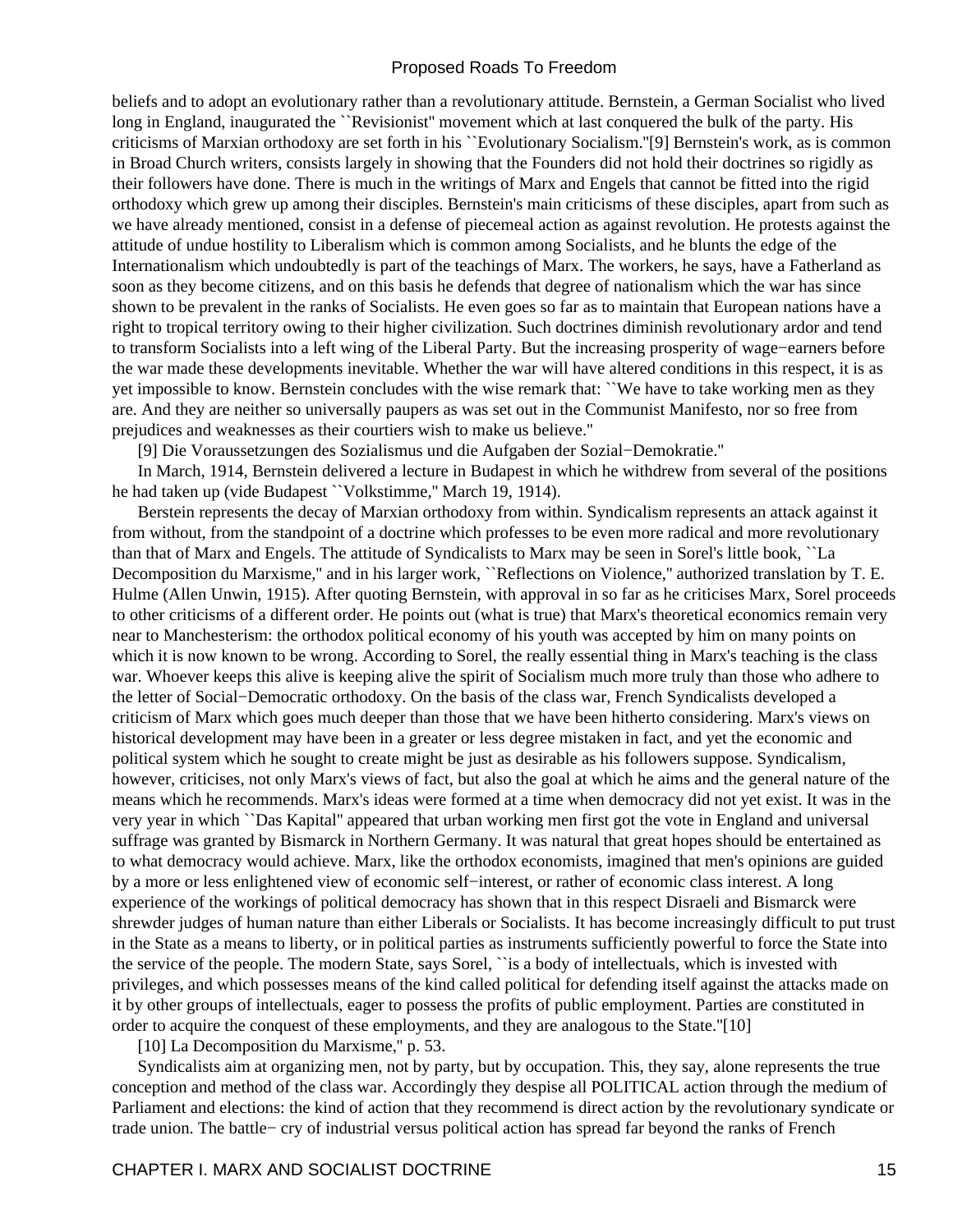Syndicalism. It is to be found in the I. W. W. in America, and among Industrial Unionists and Guild Socialists in Great Britain. Those who advocate it, for the most part, aim also at a different goal from that of Marx. They believe that there can be no adequate individual freedom where the State is all−powerful, even if the State be a Socialist one. Some of them are out−and− out Anarchists, who wish to see the State wholly abolished; others only wish to curtail its authority. Owing to this movement, opposition to Marx, which from the Anarchist side existed from the first, has grown very strong. It is this opposition in its older form that will occupy us in our next chapter.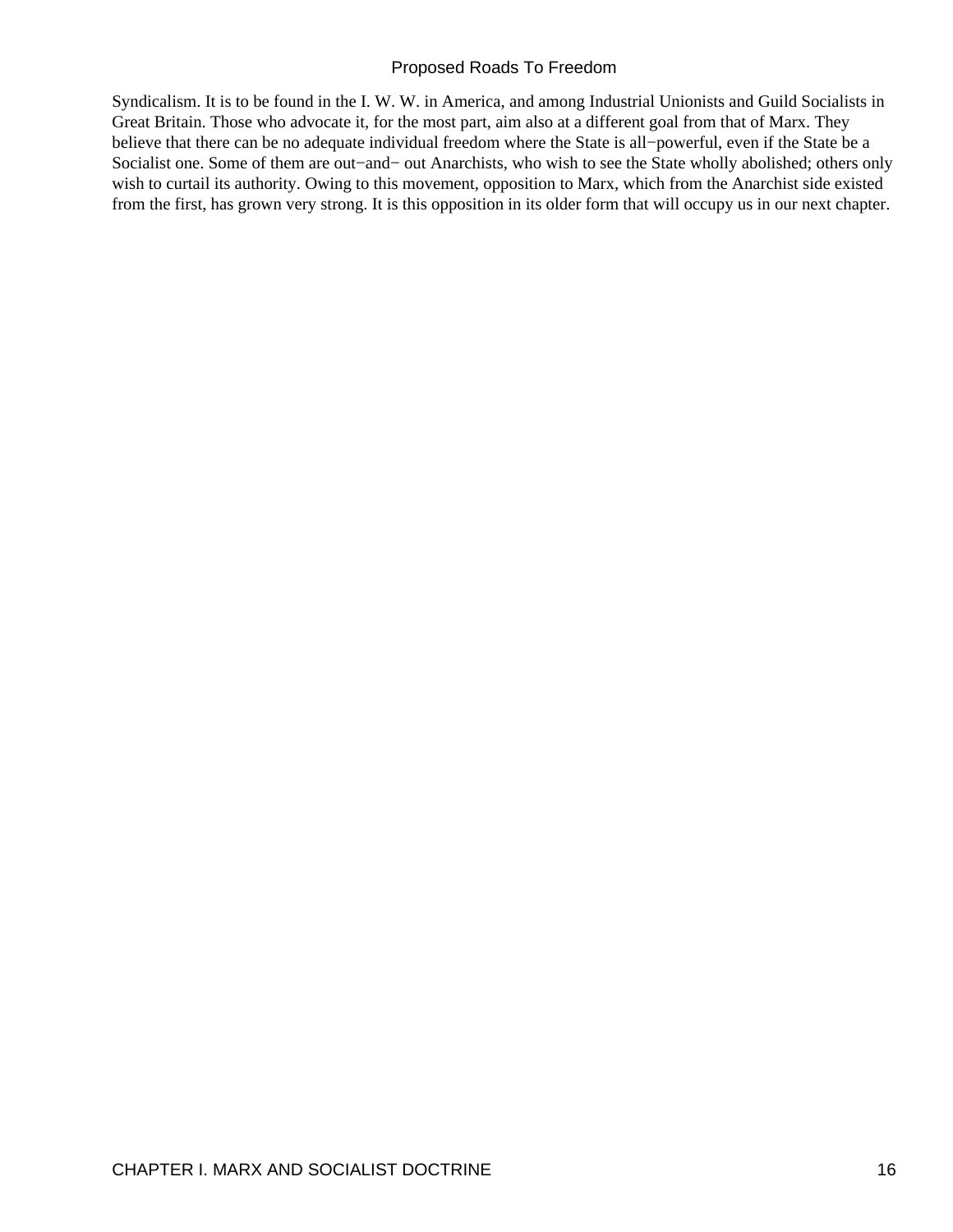## **CHAPTER II. BAKUNIN AND ANARCHISM**

<span id="page-19-0"></span> IN the popular mind, an Anarchist is a person who throws bombs and commits other outrages, either because he is more or less insane, or because he uses the pretense of extreme political opinions as a cloak for criminal proclivities. This view is, of course, in every way inadequate. Some Anarchists believe in throwing bombs; many do not. Men of almost every other shade of opinion believe in throwing bombs in suitable circumstances: for example, the men who threw the bomb at Sarajevo which started the present war were not Anarchists, but Nationalists. And those Anarchists who are in favor of bomb–throwing do not in this respect differ on any vital principle from the rest of the community, with the exception of that infinitesimal portion who adopt the Tolstoyan attitude of non−resistance. Anarchists, like Socialists, usually believe in the doctrine of the class war, and if they use bombs, it is as Governments use bombs, for purposes of war: but for every bomb manufactured by an Anarchist, many millions are manufactured by Governments, and for every man killed by Anarchist violence, many millions are killed by the violence of States. We may, therefore, dismiss from our minds the whole question of violence, which plays so large a part in the popular imagination, since it is neither essential nor peculiar to those who adopt the Anarchist position.

 Anarchism, as its derivation indicates, is the theory which is opposed to every kind of forcible government. It is opposed to the State as the embodiment of the force employed in the government of the community. Such government as Anarchism can tolerate must be free government, not merely in the sense that it is that of a majority, but in the sense that it is that assented to by all. Anarchists object to such institutions as the police and the criminal law, by means of which the will of one part of the community is forced upon another part. In their view, the democratic form of government is not very enormously preferable to other forms so long as minorities are compelled by force or its potentiality to submit to the will of majorities. Liberty is the supreme good in the Anarchist creed, and liberty is sought by the direct road of abolishing all forcible control over the individual by the community.

 Anarchism, in this sense, is no new doctrine. It is set forth admirably by Chuang Tzu, a Chinese philosopher, who lived about the year 300 B. C.:−−

 Horses have hoofs to carry them over frost and snow; hair, to protect them from wind and cold. They eat grass and drink water, and fling up their heels over the champaign. Such is the real nature of horses. Palatial dwellings are of no use to them.

One day Po Lo appeared, saying: ``I understand the management of horses.''

 So he branded them, and clipped them, and pared their hoofs, and put halters on them, tying them up by the head and shackling them by the feet, and disposing them in stables, with the result that two or three in every ten died. Then he kept them hungry and thirsty, trotting them and galloping them, and grooming, and trimming, with the misery of the tasselled bridle before and the fear of the knotted whip behind, until more than half of them were dead.

 The potter says: ``I can do what I will with Clay. If I want it round, I use compasses; if rectangular, a square.'' The carpenter says: ``I can do what I will with wood. If I want it curved, I use an arc; if straight, a line.''

 But on what grounds can we think that the natures of clay and wood desire this application of compasses and square, of arc and line? Nevertheless, every age extols Po Lo for his skill in managing horses, and potters and carpenters for their skill with clay and wood. Those who govern the empire make the same mistake.

Now I regard government of the empire from quite a different point of view.

The people have certain natural instincts:— $-$ to weave and clothe themselves, to till and feed themselves. These are common to all humanity, and all are agreed thereon. Such instincts are called ``Heaven−sent.''

 And so in the days when natural instincts prevailed, men moved quietly and gazed steadily. At that time there were no roads over mountains, nor boats, nor bridges over water. All things were produced, each for its own proper sphere. Birds and beasts multiplied, trees and shrubs grew up. The former might be led by the hand; you could climb up and peep into the raven's nest. For then man dwelt with birds and beasts, and all creation was one. There were no distinctions of good and bad men. Being all equally without knowledge, their virtue could not go astray. Being all equally without evil desires, they were in a state of natural integrity, the perfection of human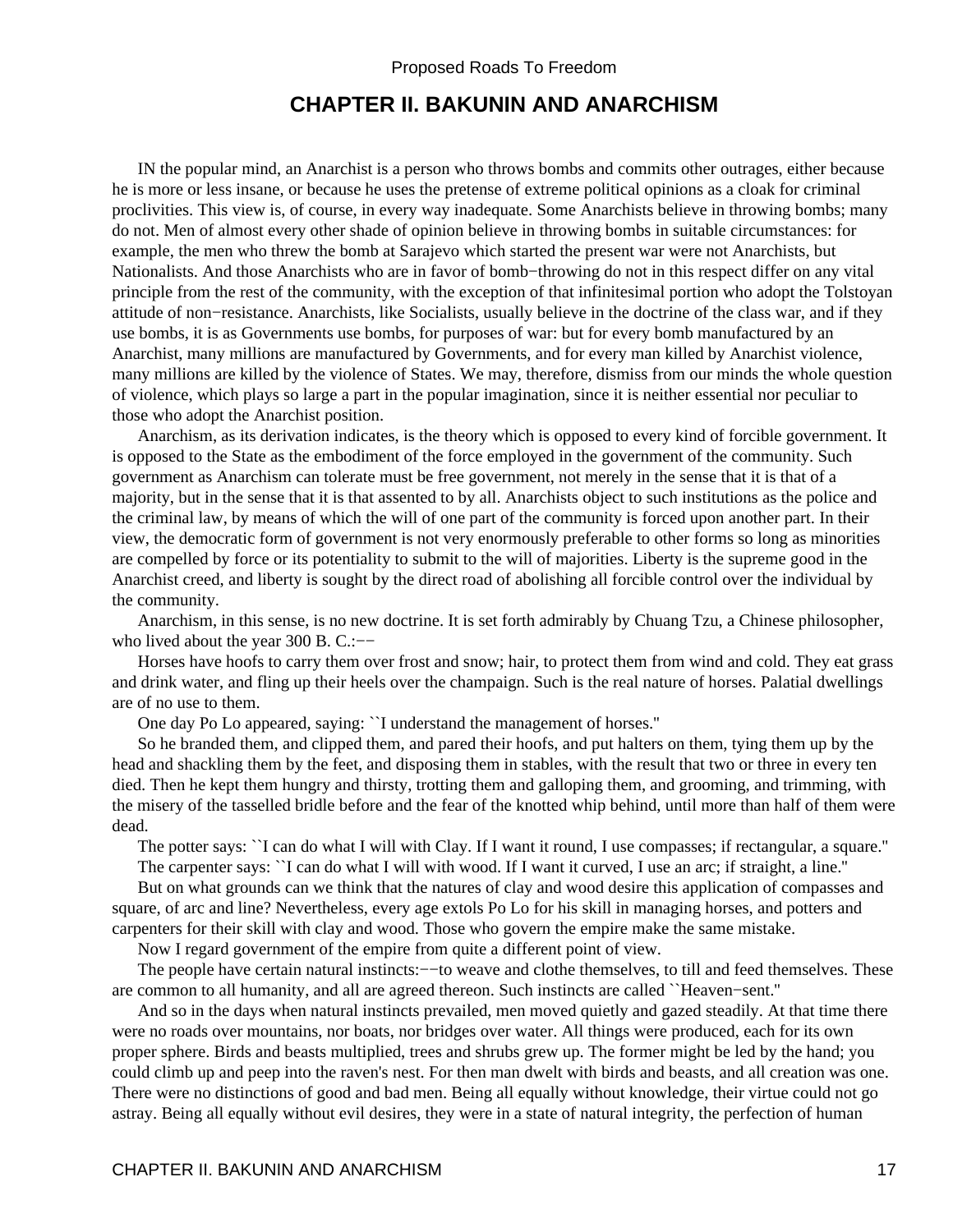#### existence.

 But when Sages appeared, tripping up people over charity and fettering them with duty to their neighbor, doubt found its way into the world. And then, with their gushing over music and fussing over ceremony, the empire became divided against itself.[11]

 [11] ``Musings of a Chinese Mystic.'' Selections from the Philosophy of Chuang Tzu. With an Introduction by Lionel Giles, M.A. (Oxon.). Wisdom of the East Series, John Murray, 1911. Pages 66−68.

 The modern Anarchism, in the sense in which we shall be concerned with it, is associated with belief in the communal ownership of land and capital, and is thus in an important respect akin to Socialism. This doctrine is properly called Anarchist Com− munism, but as it embraces practically all modern Anarchism, we may ignore individualist Anarchism altogether and concentrate attention upon the communistic form. Socialism and Anarchist Communism alike have arisen from the perception that private capital is a source of tyranny by certain individuals over others. Orthodox Socialism believes that the individual will become free if the State becomes the sole capitalist. Anarchism, on the contrary, fears that in that case the State might merely inherit the tyrannical propensities of the private capitalist. Accordingly, it seeks for a means of reconciling communal ownership with the utmost possible diminution in the powers of the State, and indeed ultimately with the complete abolition of the State. It has arisen mainly within the Socialist movement as its extreme left wing.

 In the same sense in which Marx may be regarded as the founder of modern Socialism, Bakunin may be regarded as the founder of Anarchist Communism. But Bakunin did not produce, like Marx, a finished and systematic body of doctrine. The nearest approach to this will be found in the writings of his follower, Kropotkin. In order to explain modern Anarchism we shall begin with the life of Bakunin[12] and the history of his conflicts with Marx, and shall then give a brief account of Anarchist theory as set forth partly in his writings, but more in those of Kropotkin.[13]

 [12] An account of the life of Bakunin from the Anarchist standpoint will be found in vol. ii of the complete edition of his works: ``Michel Bakounine, OEuvres,'' Tome II. Avec une notice biographique, des avant−propos et des notes, par James Guillaume. Paris, P.−V, Stock, editeur, pp. v−lxiii.

[13] Criticism of these theories will be reserved for Part II.

 Michel Bakunin was born in 1814 of a Russian aristocratic family. His father was a diplomatist, who at the time of Bakunin's birth had retired to his country estate in the Government of Tver. Bakunin entered the school of artillery in Petersburg at the age of fifteen, and at the age of eighteen was sent as an ensign to a regiment stationed in the Government of Minsk. The Polish insurrection of 1880 had just been crushed. ``The spectacle of terrorized Poland,'' says Guillaume, ``acted powerfully on the heart of the young officer, and contributed to inspire in him the horror of despotism.'' This led him to give up the military career after two years' trial. In 1834 he resigned his commission and went to Moscow, where he spent six years studying philosophy. Like all philosophical students of that period, he became a Hegelian, and in 1840 he went to Berlin to continue his studies, in the hope of ultimately becoming a professor. But after this time his opinions underwent a rapid change. He found it impossible to accept the Hegelian maxim that whatever is, is rational, and in 1842 he migrated to Dresden, where he became associated with Arnold Ruge, the publisher of ``Deutsche Jahrbuecher.'' By this time he had become a revolutionary, and in the following year he incurred the hostility of the Saxon Government. This led him to go to Switzerland, where he came in contact with a group of German Communists, but, as the Swiss police importuned him and the Russian Government demanded his return, he removed to Paris, where he remained from 1843 to 1847. These years in Paris were important in the formation of his outlook and opinions. He became acquainted with Proudhon, who exercised a considerable influence on him; also with George Sand and many other well− known people. It was in Paris that he first made the acquaintance of Marx and Engels, with whom he was to carry on a lifelong battle. At a much later period, in 1871, he gave the following account of his relations with Marx at this time:−−

 Marx was much more advanced than I was, as he remains to−day not more advanced but incomparably more learned than I am. I knew then nothing of political economy. I had not yet rid myself of metaphysical abstractions, and my Socialism was only instinctive. He, though younger than I, was already an atheist, an instructed materialist, a well−considered Socialist. It was just at this time that he elaborated the first foundations of his present system. We saw each other fairly often, for I respected him much for his learning and his passionate and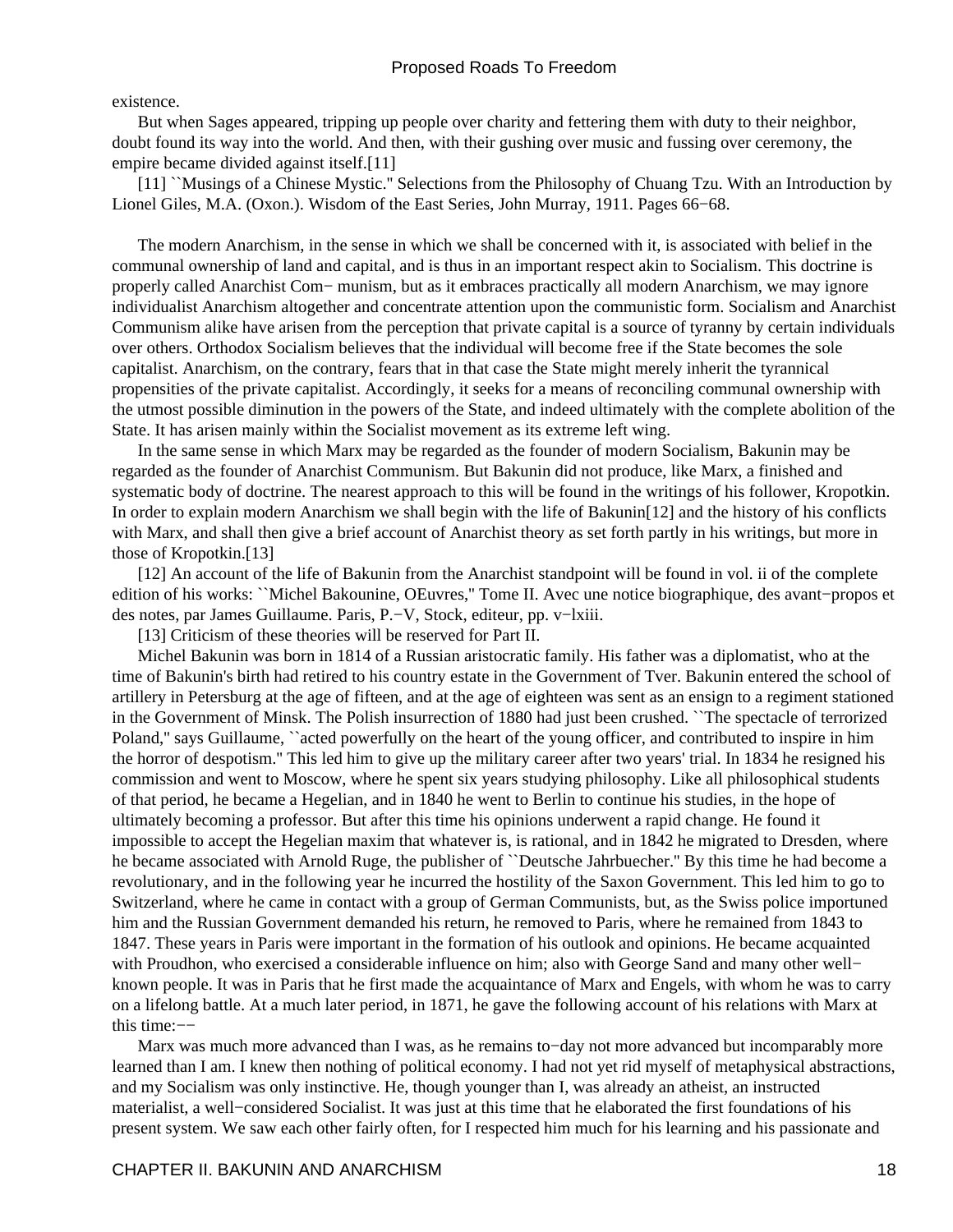serious devotion (always mixed, however, with personal vanity) to the cause of the proletariat, and I sought eagerly his conversation, which was always instructive and clever, when it was not inspired by a paltry hate, which, alas! happened only too often. But there was never any frank intimacy between as. Our temperaments would not suffer it. He called me a sentimental idealist, and he was right; I called him a vain man, perfidious and crafty, and I also was right.

 Bakunin never succeeded in staying long in one place without incurring the enmity of the authorities. In November, 1847, as the result of a speech praising the Polish rising of 1830, he was expelled from France at the request of the Russian Embassy, which, in order to rob him of public sympathy, spread the unfounded report that he had been an agent of the Russian Government, but was no longer wanted because he had gone too far. The French Government, by calculated reticence, encouraged this story, which clung to him more or less throughout his life.

 Being compelled to leave France, he went to Brussels, where he renewed acquaintance with Marx. A letter of his, written at this time, shows that he entertained already that bitter hatred for which afterward he had so much reason. ``The Germans, artisans, Bornstedt, Marx and Engels−−and, above all, Marx−−are here, doing their ordinary mischief. Vanity, spite, gossip, theoretical overbearingness and practical pusillanimity−−reflections on life, action and simplicity, and complete absence of life, action and simplicity−−literary and argumentative artisans and repulsive coquetry with them: `Feuerbach is a bourgeois,' and the word `bourgeois' grown into an epithet and repeated ad nauseum, but all of them themselves from head to foot, through and through, provincial bourgeois. With one word, lying and stupidity, stupidity and lying. In this society there is no possibility of drawing a free, full breath. I hold myself aloof from them, and have declared quite decidedly that I will not join their communistic union of artisans, and will have nothing to do with it.''

 The Revolution of 1848 led him to return to Paris and thence to Germany. He had a quarrel with Marx over a matter in which he himself confessed later that Marx was in the right. He became a member of the Slav Congress in Prague, where he vainly endeavored to promote a Slav insurrection. Toward the end of 1848, he wrote an ``Appeal to Slavs,'' calling on them to combine with other revolutionaries to destroy the three oppressive monarchies, Russia, Austria and Prussia. Marx attacked him in print, saying, in effect, that the movement for Bohemian independence was futile because the Slavs had no future, at any rate in those regions where they hap– pened to be subject to Germany and Austria. Bakunin accused Mars of German patriotism in this matter, and Marx accused him of Pan−Slavism, no doubt in both cases justly. Before this dispute, however, a much more serious quarrel had taken place. Marx's paper, the ``Neue Rheinische Zeitung,'' stated that George Sand had papers proving Bakunin to be a Russian Government agent and one of those responsible for the recent arrest of Poles. Bakunin, of course, repudiated the charge, and George Sand wrote to the ``Neue Rheinische Zeitung,'' denying this statement in toto. The denials were published by Marx, and there was a nominal reconciliation, but from this time onward there was never any real abatement of the hostility between these rival leaders, who did not meet again until 1864.

 Meanwhile, the reaction had been everywhere gaining ground. In May, 1849, an insurrection in Dresden for a moment made the revolutionaries masters of the town. They held it for five days and established a revolutionary government. Bakunin was the soul of the defense which they made against the Prussian troops. But they were overpowered, and at last Bakunin was captured while trying to escape with Heubner and Richard Wagner, the last of whom, fortunately for music, was not captured.

 Now began a long period of imprisonment in many prisons and various countries. Bakunin was sentenced to death on the 14th of January, 1850, but his sentence was commuted after five months, and he was delivered over to Austria, which claimed the privilege of punishing him. The Austrians, in their turn, condemned him to death in May, 1851, and again his sentence was commuted to imprisonment for life. In the Austrian prisons he had fetters on hands and feet, and in one of them he was even chained to the wall by the belt. There seems to have been some peculiar pleasure to be derived from the punishment of Bakunin, for the Russian Government in its turn demanded him of the Austrians, who delivered him up. In Russia he was confined, first in the Peter and Paul fortress and then in the Schluesselburg. There be suffered from scurvy and all his teeth fell out. His health gave way completely, and he found almost all food impossible to assimilate. ``But, if his body became enfeebled, his spirit remained inflexible. He feared one thing above all. It was to find himself some day led, by the debilitating action of prison, to the condition of degradation of which Silvio Pellico offers a well−known type. He feared that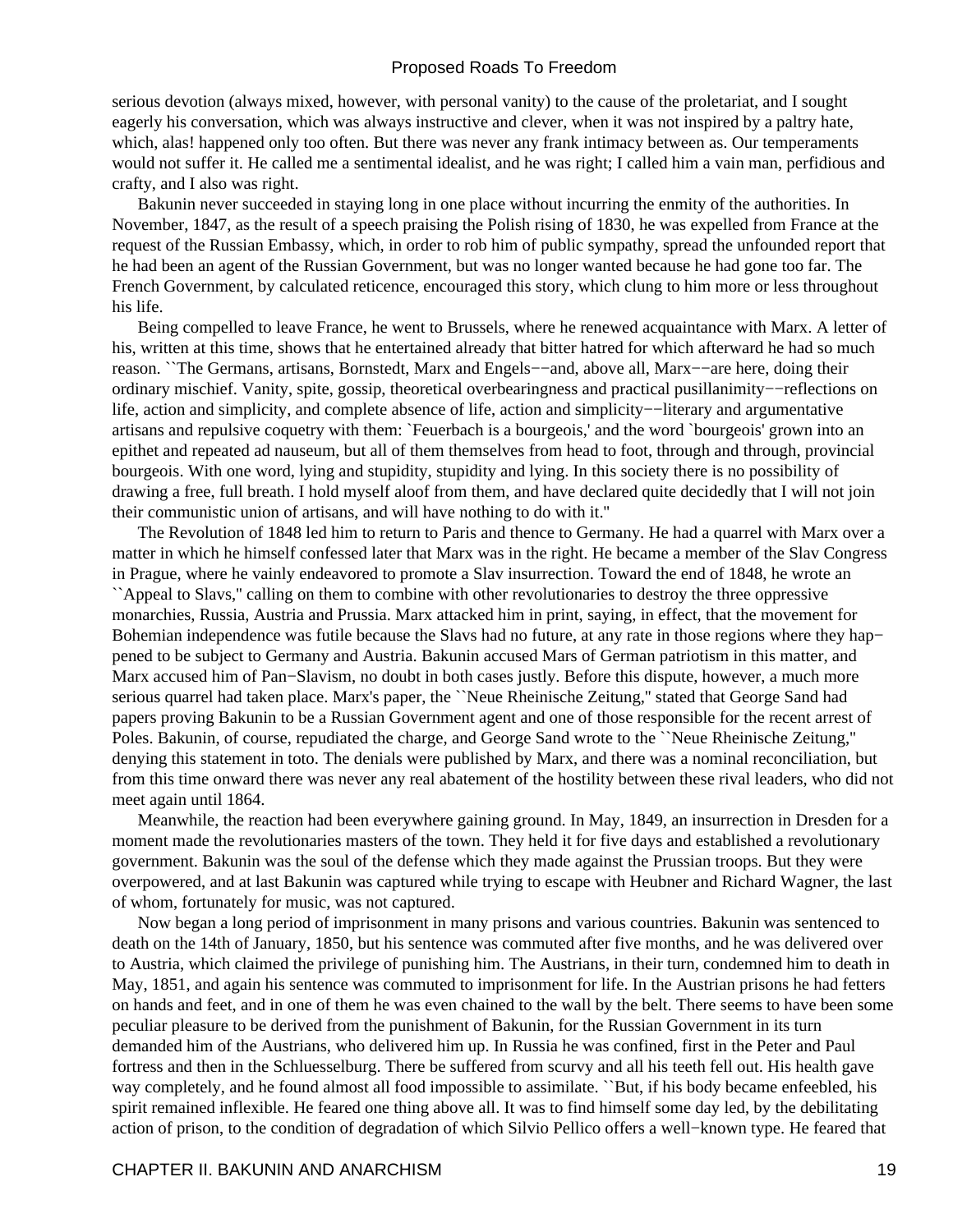he might cease to hate, that he might feel the sentiment of revolt which upheld him becoming extinguished in his hearts that he might come to pardon his persecutors and resign himself to his fate. But this fear was superfluous; his energy did not abandon him a single day, and he emerged from his cell the same man as when he entered."[14]

[14] Ibid. p. xxvi.

 After the death of the Tsar Nicholas many political prisoners were amnested, but Alexander II with his own hand erased Bakunin's name from the list. When Bakunin's mother succeeded in obtaining an interview with the new Tsar, he said to her, ``Know, Madame, that so long as your son lives, he can never be free.'' However, in 1857, after eight years of captivity, he was sent to the comparative freedom of Siberia. From there, in 1861, he succeeded in escaping to Japan, and thence through America to London. He had been imprisoned for his hostility to governments, but, strange to say, his sufferings had not had the intended effect of making him love those who inflicted them. From this time onward, he devoted himself to spreading the spirit of Anarchist revolt, without, however, having to suffer any further term of imprisonment. For some years he lived in Italy, where he founded in 1864 an ``International Fraternity'' or ``Alliance of Socialist Revolutionaries.'' This contained men of many countries, but apparently no Germans. It devoted itself largely to combating Mazzini's nationalism. In 1867 he moved to Switzerland, where in the following year he helped to found the ``International Alliance of So− cialist Democracy," of which he drew up the program. This program gives a good succinct resume of his opinions:—−

 The Alliance declares itself atheist; it desires the definitive and entire abolition of classes and the political equality and social equalization of individuals of both sexes. It desires that the earth, the instrument of labor, like all other capital, becoming the collective property of society as a whole, shall be no longer able to be utilized except by the workers, that is to say, by agricultural and industrial associations. It recognizes that all actually existing political and authoritarian States, reducing themselves more and more to the mere administrative functions of the public services in their respective countries, must disappear in the universal union of free associations, both agricultural and industrial.

 The International Alliance of Socialist Democracy desired to become a branch of the International Working Men's Association, but was refused admission on the ground that branches must be local, and could not themselves be international. The Geneva group of the Alliance, however, was admitted later, in July, 1869.

 The International Working Men's Association had been founded in London in 1864, and its statutes and program were drawn up by Marx. Bakunin at first did not expect it to prove a success and refused to join it. But it spread with remarkable rapidity in many countries and soon became a great power for the propagation of Socialist ideas. Originally it was by no means wholly Socialist, but in successive Congresses Marx won it over more and more to his views. At its third Congress, in Brussels in September, 1868, it became definitely Socialist. Meanwhile Bakunin, regretting his earlier abstention, had decided to join it, and he brought with him a considerable following in French−Switzerland, France, Spain and Italy. At the fourth Congress, held at Basle in September, 1869, two currents were strongly marked. The Germans and English followed Marx in his belief in the State as it was to become after the abolition of private property; they followed him also in his desire to found Labor Parties in the various countries, and to utilize the machinery of democracy for the election oœ representatives of Labor to Parliaments. On the other hand, the Latin nations in the main followed Bakunin in opposing the State and disbelieving in the machinery of representative government. The conflict between these two groups grew more and more bitter, and each accused the other of various offenses. The statement that Bakunin was a spy was repeated, but was withdrawn after investigation. Marx wrote in a confidential communication to his German friends that Bakunin was an agent of the Pan−Slavist party and received from them 25,000 francs a year. Meanwhile, Bakunin became for a time interested in the attempt to stir up an agrarian revolt in Russia, and this led him to neglect the contest in the International at a crucial moment. During the Franco−Prussian war Bakunin passionately took the side of France, especially after the fall of Napoleon III. He endeavored to rouse the people to revolutionary resistance like that of 1793, and became involved in an abortive attempt at revolt in Lyons. The French Government accused him of being a paid agent of Prussia, and it was with difficulty that he escaped to Switzerland. The dispute with Marx and his followers had become exacerbated by the national dispute. Bakunin, like Kropotkin after him, regarded the new power of Germany as the greatest menace to liberty in the world. He hated the Germans with a bitter hatred, partly, no doubt, on account of Bismarck, but probably still more on account of Marx. To this day, Anarchism has remained confined almost exclusively to the Latin countries, and has been associated with, a hatred of Germany, growing out of the contests between Marx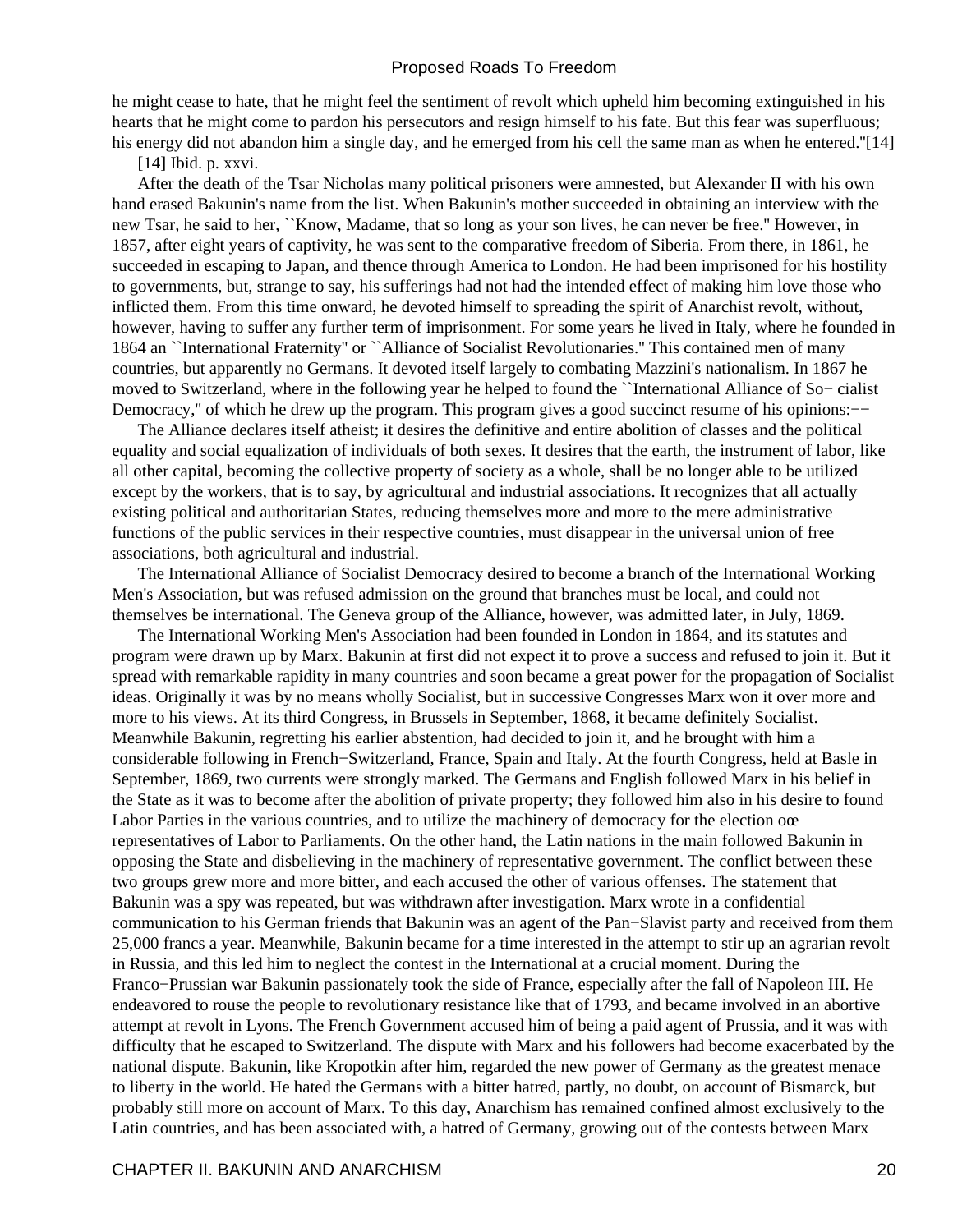and Bakunin in the International.

 The final suppression of Bakunin's faction occurred at the General Congress of the International at the Hague in 1872. The meeting−place was chosen by the General Council (in which Marx was unopposed), with a view−−so Bakunin's friends contend−− to making access impossible for Bakunin (on account of the hostility of the French and German governments) and difficult for his friends. Bakunin was expelled from the International as the result of a report accusing him inter alia of theft backed; up by intimidation.

 The orthodoxy of the International was saved, but at the cost of its vitality. From this time onward, it ceased to be itself a power, but both sections continued to work in their various groups, and the Socialist groups in particular grew rapidly. Ultimately a new International was formed (1889) which continued down to the outbreak of the present war. As to the future of International Socialism it would be rash to prophesy, though it would seem that the international idea has acquired sufficient strength to need again, after the war, some such means of expression as it found before in Socialist congresses.

 By this time Bakunin's health was broken, and except for a few brief intervals, he lived in retirement until his death in 1876.

 Bakunin's life, unlike Marx's, was a very stormy one. Every kind of rebellion against authority always aroused his sympathy, and in his support he never paid the slightest attention to personal risk. His influence, undoubtedly very great, arose chiefly through the influence of his personality upon important individuals. His writings differ from Marx's as much as his life does, and in a similar way. They are chaotic, largely, aroused by some passing occasion, abstract and metaphysical, except when they deal with current politics. He does not come to close quarters with economic facts, but dwells usually in the regions of theory and metaphysics. When he descends from these regions, he is much more at the mercy of current international politics than Marx, much less imbued with the consequences of the belief that it is economic causes that are fundamental. He praised Marx for enunciating this doctrine,[15] but nevertheless continued to think in terms of nations. His longest work, ``L'Empire Knouto−Germanique et la Revolution Sociale,'' is mainly concerned with the situation in France during the later stages of the Franco−Prussian War, and with the means of resisting German imperialism. Most of his writing was done in a hurry in the interval between two insurrections. There is something of Anarchism in his lack of literary order. His best−known work is a fragment entitled by its editors ``God and the State.''[16]

 In this work he represents belief in God and belief in the State as the two great obstacles to human liberty. A typical passage will serve to illustrate its style.

 [15] ``Marx, as a thinker, is on the right road. He has established as a principle that all the evolutions, political, religious, and juridical, in history are, not the causes, but the effects of economic evolutions. This is a great and fruitful thought, which he has not absolutely invented; it has been glimpsed, expressed in part, by many others besides him; but in any case to him belongs the honor of having solidly established it and of having enunciated it as the basis of his whole economic system. (1870; ib. ii. p. xiii.)

 [16] This title is not Bakunin's, but was invented by Cafiero and Elisee Reclus, who edited it, not knowing that it was a fragment of what was intended to he the second version of ``L'Empire Knouto−Germanique'' (see ib. ii. p 283).

 The State is not society, it is only an historical form of it, as brutal as it is abstract. It was born historically in all countries of the marriage of violence, rapine, pillage, in a word, war and conquest, with the gods successively created by the theological fantasy of nations. It has been from its origin, and it remains still at present, the divine sanction of brutal force and triumphant inequality.

 The State is authority; it is force; it is the ostentation and infatuation of force: it does not insinuate itself; it does not seek to convert. . . . Even when it commands what is good, it hinders and spoils it, just because it commands it, and because every command provokes and excites the legitimate revolts of liberty; and because the good, from the moment that it is commanded, becomes evil from the point of view of true morality, of human morality (doubtless not of divine), from the point of view of human respect and of liberty. Liberty, morality, and the human dignity of man consist precisely in this, that he does good, not because it is commanded, but because he conceives it, wills it and loves it.

We do not find in Bakunin's works a clear picture of the society at which he aimed, or any argument to prove that such a society could be stable. If we wish to understand Anarchism we must turn to his followers, and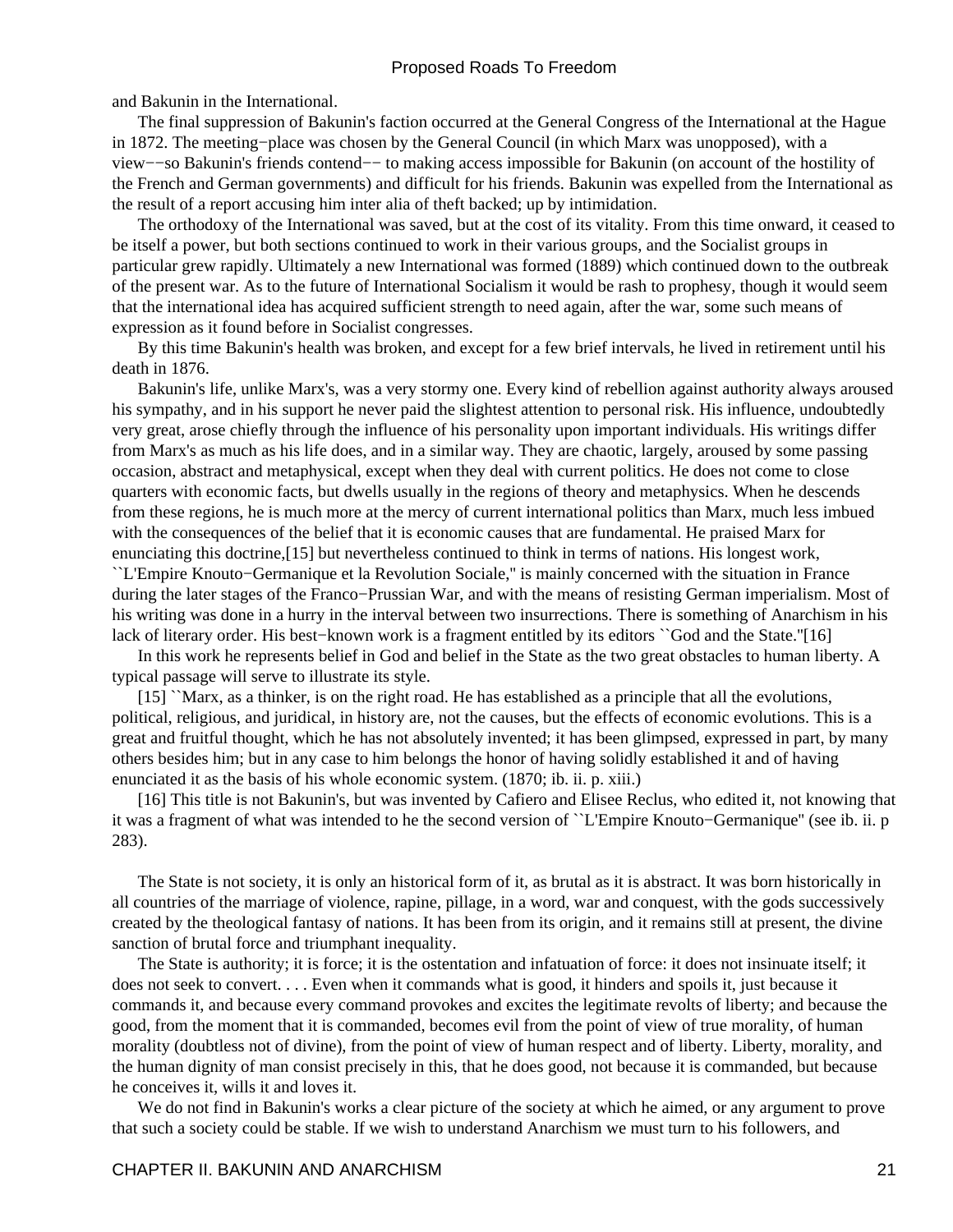especially to Kropotkin−−like him, a Russian aristocrat familiar with the prisons of Europe, and, like him, an Anarchist who, in spite of his internationalism, is imbued with a fiery hatred of the Germans.

 Kropotkin has devoted much of his writing to technical questions of production. In ``Fields, Factories and Workshops'' and ``The Conquest of Bread'' he has set himself to prove that, if production were more scientific and better organized, a comparatively small amount of quite agreeable work would suffice to keep the whole population in comfort. Even assuming, as we probably must, that he somewhat exaggerates what is possible with our present scientific knowledge, it must nevertheless be conceded that his contentions contain a very large measure of truth. In attacking the subject of production he has shown that he knows what is the really crucial question. If civilization and progress are to be compatible with equality, it is necessary that equality should not involve long hours of painful toil for little more than the necessaries of life, since, where there is no leisure, art and science will die and all progress will become impossible. The objection which some feel to Socialism and Anarchism alike on this ground cannot be upheld in view of the possible productivity of labor.

 The system at which Kropotkin aims, whether or not it be possible, is certainly one which demands a very great improvement in the methods of production above what is common at present. He desires to abolish wholly the system of wages, not only, as most Socialists do, in the sense that a man is to be paid rather for his willingness to work than for the actual work demanded of him, but in a more fundamental sense: there is to be no obligation to work, and all things are to be shared in equal proportions among the whole population. Kropotkin relies upon the possibility of making work pleasant: he holds that, in such a community as he foresees, practically everyone will prefer work to idleness, because work will not involve overwork or slavery, or that excessive specialization that industrialism has brought about, but will be merely a pleasant activity for certain hours of the day, giving a man an outlet for his spontaneous constructive impulses. There is to be no compulsion, no law, no government exercising force; there will still be acts of the community, but these are to spring from universal consent, not from any enforced submission of even the smallest minority. We shall examine in a later chapter how far such an ideal is realizable, but it cannot be denied that Kropotkin presents it with extraordinary persuasiveness and charm.

We should be doing more than justice to Anarchism if we did not say something of its darker side, the side which has brought it into conflict with the police and made it a word of terror to ordinary citizens. In its general doctrines there is nothing essentially involving violent methods or a virulent hatred of the rich, and many who adopt these general doctrines are personally gentle and temperamentally averse from violence. But the general tone of the Anarchist press and public is bitter to a degree that seems scarcely sane, and the appeal, especially in Latin countries, is rather to envy of the fortunate than to pity for the unfortunate. A vivid and readable, though not wholly reliable, account, from a hostile point of view, is given in a book called "Le Peril Anarchiste," by Felix Dubois,[17] which incidentally reproduces a number of cartoons from anarchist journals. The revolt against law naturally leads, except in those who are controlled by a real passion for humanity, to a relaxation of all the usually accepted moral rules, and to a bitter spirit of retaliatory cruelty out of which good can hardly come.

[17] Paris, 1894.

 One of the most curious features of popular Anarchism is its martyrology, aping Christian forms, with the guillotine (in France) in place of the cross. Many who have suffered death at the hands of the authorities on account of acts of violence were no doubt genuine sufferers for their belief in a cause, but others, equally honored, are more questionable. One of the most curious examples of this outlet for the repressed religious impulse is the cult of Ravachol, who was guillotined in 1892 on account of various dynamite outrages. His past was dubious, but he died defiantly; his last words were three lines from a well−known Anarchist song, the ``Chant du Pere Duchesne'':−−

> Si tu veux etre heureux, Nom de Dieu! Pends ton proprietaire.

 As was natural, the leading Anarchists took no part in the canonization of his memory; nevertheless it proceeded, with the most amazing extravagances.

It would be wholly unfair to judge Anarchist doctrine, or the views of its leading exponents, by such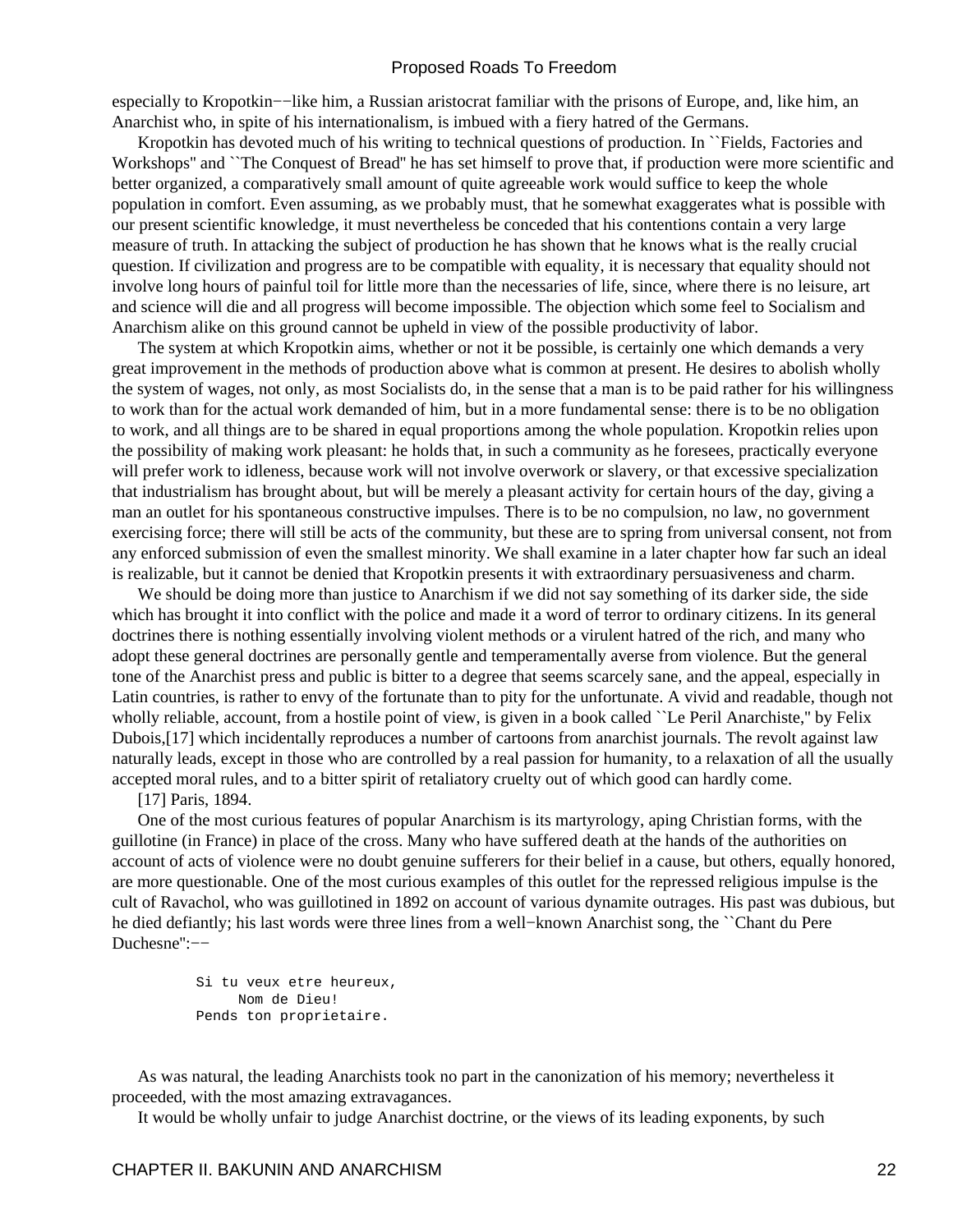phenomena; but it remains a fact that Anarchism attracts to itself much that lies on the borderland of insanity and common crime.[18] This must be remembered in exculpation of the authorities and the thoughtless public, who often confound in a common detestation the parasites of the movement and the truly heroic and high−minded men who have elaborated its theories and sacrificed comfort and success to their propagation.

 [18] The attitude of all the better Anarchists is that expressed by L. S. Bevington in the words: ``Of course we know that among those who call themselves Anarchists there are a minority of unbalanced enthusiasts who look upon every illegal and sensational act of violence as a matter for hysterical jubilation. Very useful to the police and the press, unsteady in intellect and of weak moral principle, they have repeatedly shown themselves accessible to venal considerations. They, and their violence, and their professed Anarchism are purchasable, and in the last resort they are welcome and efficient partisans of the bourgeoisie in its remorseless war against the deliverers of the people.'' His conclusion is a very wise one: ``Let us leave indiscriminate killing and injuring to the Government−−to its Statesmen, its Stockbrokers, its Officers, and its Law.'' (``Anarchism and Violence,'' pp. 9−10. Liberty Press, Chiswick, 1896.)

 The terrorist campaign in which such men as Ravachol were active practically came to an end in 1894. After that time, under the influence of Pelloutier, the better sort of Anarchists found a less harmful outlet by advocating Revolutionary Syndicalism in the Trade Unions and Bourses du Travail.[19]

## [19] See next Chapter.

 The ECONOMIC organization of society, as conceived by Anarchist Communists, does not differ greatly from that which is sought by Socialists. Their difference from Socialists is in the matter of government: they demand that government shall require the consent of all the governed, and not only of a majority. It is undeniable that the rule of a majority may be almost as hostile to freedom as the rule of a minority: the divine right of majorities is a dogma as little possessed of absolute truth as any other. A strong democratic State may easily be led into oppression of its best citizens, namely, those those independence of mind would make them a force for progress. Experience of democratic parliamentary government has shown that it falls very far short of what was expected of it by early Socialists, and the Anarchist revolt against it is not surprising. But in the form of pure Anarchism, this revolt has remained weak and sporadic. It is Syndicalism, and the movements to which Syndicalism has given rise, that have popularized the revolt against parliamentary government and purely political means of emancipating the wage earner. But this movement must be dealt with in a separate chapter.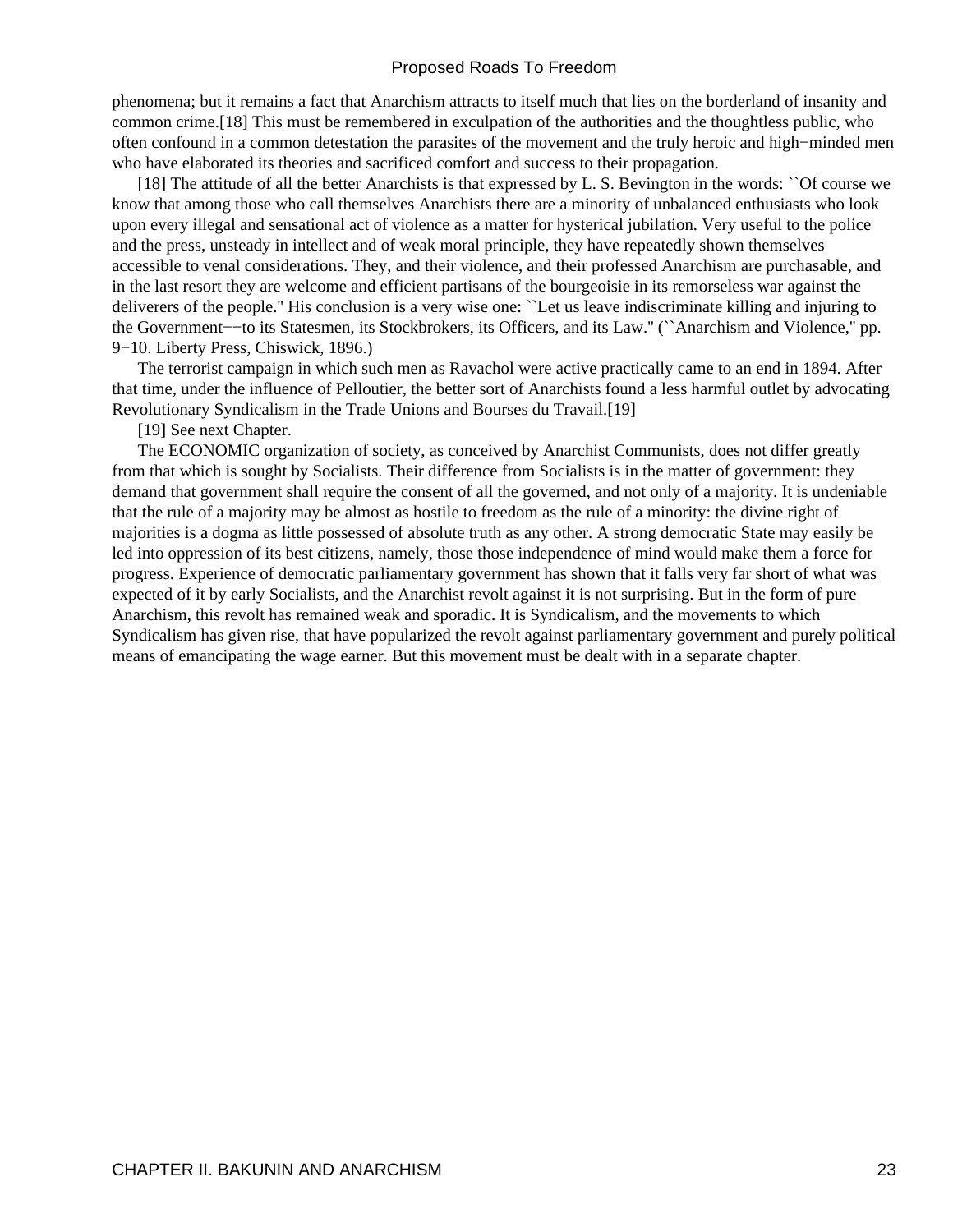## **CHAPTER III. THE SYNDICALIST REVOLT**

<span id="page-26-0"></span> SYNDICALISM arose in France as a revolt against political Socialism, and in order to understand it we must trace in brief outline the positions attained by Socialist parties in the various countries.

 After a severe setback, caused by the Franco− Prussian war, Socialism gradually revived, and in all the countries of Western Europe Socialist parties have increased their numerical strength almost continuously during the last forty years; but, as is invariably the case with a growing sect, the intensity of faith has diminished as the number of believers has increased.

 In Germany the Socialist party became the strongest faction of the Reichstag, and, in spite of differences of opinion among its members, it preserved its formal unity with that instinct for military discipline which characterizes the German nation. In the Reichstag election of 1912 it polled a third of the total number of votes cast, and returned 110 members out of a total of 397. After the death of Bebel, the Revisionists, who received their first impulse from Bernstein, overcame the more strict Marxians, and the party became in effect merely one of advanced Radicalism. It is too soon to guess what will be the effect of the split between Majority and Minority Socialists which has occurred during the war. There is in Germany hardly a trace of Syndicalism; its characteristic doctrine, the preference of industrial to political action, has found scarcely any support.

 In England Marx has never had many followers. Socialism there has been inspired in the main by the Fabians (founded in 1883), who threw over the advocacy of revolution, the Marxian doctrine of value, and the class−war. What remained was State Socialism and a doctrine of "permeation." Civil servants were to be permeated with the realization that Socialism would enormously increase their power. Trade Unions were to be permeated with the belief that the day for purely industrial action was past, and that they must look to government (inspired secretly by sympathetic civil servants) to bring about, bit by bit, such parts of the Socialist program as were not likely to rouse much hostility in the rich. The Independent Labor Party (formed in 1893) was largely inspired at first by the ideas of the Fabians, though retaining to the present day, and especially since the outbreak of the war, much more of the original Socialist ardor. It aimed always at co−operation with the industrial organizations of wage−earners, and, chiefly through its efforts, the Labor Party[20] was formed in 1900 out of a combination of the Trade Unions and the political Socialists. To this party, since 1909, all the important Unions have belonged, but in spite of the fact that its strength is derived from Trade Unions, it has stood always for political rather than industrial action. Its Socialism has been of a theoretical and academic order, and in practice, until the outbreak of war, the Labor members in Parliament (of whom 30 were elected in 1906 and 42 in December, 1910) might be reckoned almost as a part of the Liberal Party.

[20] Of which the Independent Labor Party is only a section.

 France, unlike England and Germany, was not content merely to repeat the old shibboleths with continually diminishing conviction. In France[21] a new movement, originally known as Revolutionary Syndicalism−−and afterward simply as Syndicalism−− kept alive the vigor of the original impulse, and remained true to the spirit of the older Socialists, while departing from the letter. Syndicalism, unlike Socialism and Anarchism, began from an existing organization and developed the ideas appropriate to it, whereas Socialism and Anarchism began with the ideas and only afterward developed the organizations which were their vehicle. In order to understand Syndicalism, we have first to describe Trade Union organization in France, and its political environment. The ideas of Syndicalism will then appear as the natural outcome of the political and economic situation. Hardly any of these ideas are new; almost all are derived from the Bakunist section of the old International.[21] The old International had considerable success in France before the Franco− Prussian War; indeed, in 1869, it is estimated to have had a French membership of a quarter of a million. What is practically the Syndicalist program was advocated by a French delegate to the Congress of the International at Bale in that same year.[22]

[20] And also in Italy. A good, short account of the Italian movement is given by A. Lanzillo, "Le Mouvement Ouvrier en Italie,'' Bibliotheque du Mouvement Proletarien. See also Paul Louis, ``Le Syndicalisme Europeen," chap. vi. On the other hand Cole (``World of Labour," chap. vi) considers the strength of genuine Syndicalism in Italy to be small.

[21] This is often recognized by Syndicalists themselves. See, e.g., an article on ``The Old International'' in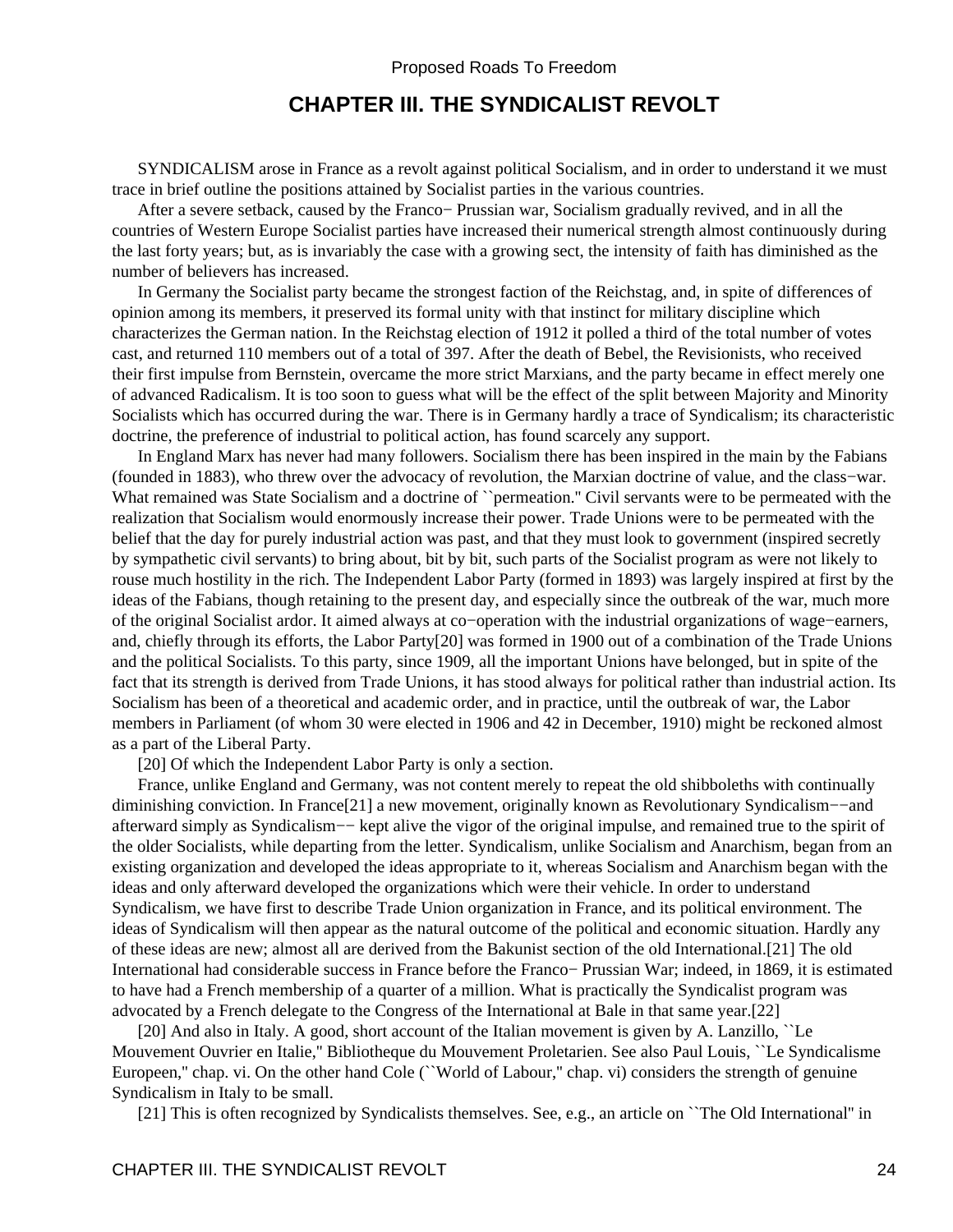the Syndicalist of February, 1913, which, after giving an account of the struggle between Marx and Bakunin from the standpoint of a sympathizer with the latter, says: ``Bakounin's ideas are now more alive than ever.''

[22] See pp. 42–43, and 160 of ``Syndicalism in France," Louis Levine, Ph.D. (Columbia University Studies in Political Science, vol. xlvi, No. 3.) This is a very objective and reliable account of the origin and progress of French Syndicalism. An admirable short discussion of its ideas and its present position will be found in Cole's ``World of Labour'' (G. Bell Sons), especially chapters iii, iv, and xi.

 The war of 1870 put an end for the time being to the Socialist Movement in France. Its revival was begun by Jules Guesde in 1877. Unlike the Ger− man Socialists, the French have been split into many different factions. In the early eighties there was a split between the Parliamentary Socialists and the Communist Anarchists. The latter thought that the first act of the Social Revolution should be the destruction of the State, and would therefore have nothing to do with Parliamentary politics. The Anarchists, from 1883 onward, had success in Paris and the South. The Socialists contended that the State will disappear after the Socialist society has been firmly established. In 1882 the Socialists split between the followers of Guesde, who claimed to represent the revolutionary and scientific Socialism of Marx, and the followers of Paul Brousse, who were more opportunist and were also called possibilists and cared little for the theories of Marx. In 1890 there was a secession from the Broussists, who followed Allemane and absorbed the more revolutionary elements of the party and became leading spirits in some of the strongest syndicates. Another group was the Independent Socialists, among whom were Jaures, Millerand and Viviani.[23]

[23] See Levine, op. cit., chap. ii.

 The disputes between the various sections of Socialists caused difficulties in the Trade Unions and helped to bring about the resolution to keep politics out of the Unions. From this to Syndicalism was an easy step.

 Since the year 1905, as the result of a union between the Parti Socialiste de France (Part; Ouvrier Socialiste Revolutionnaire Francais led by Guesde) and the Parti Socialiste Francais (Jaures), there have been only two groups of Socialists, the United Socialist Party and the Independents, who are intellectuals or not willing to be tied to a party. At the General Election of 1914 the former secured 102 members and the latter 30, out of a total of 590.

 Tendencies toward a rapprochement between the various groups were seriously interfered with by an event which had considerable importance for the whole development of advanced political ideas in France, namely, the acceptance of office in the Waldeck− Rousseau Ministry by the Socialist Millerand in 1899. Millerand, as was to be expected, soon ceased to be a Socialist, and the opponents of political action pointed to his development as showing the vanity of political triumphs. Very many French politicians who have risen to power have begun their political career as Socialists, and have ended it not infrequently by employing the army to oppress strikers. Millerand's action was the most notable and dramatic among a number of others of a similar kind. Their cumulative effect has been to produce a certain cynicism in regard to politics among the more class−conscious of French wage−earners, and this state of mind greatly assisted the spread of Syndicalism.

 Syndicalism stands essentially for the point of view of the producer as opposed to that of the consumer; it is concerned with reforming actual work, and the organization of industry, not MERELY with securing greater rewards for work. From this point of view its vigor and its distinctive character are derived. It aims at substituting industrial for political action, and at using Trade Union organization for purposes for which orthodox Socialism would look to Parliament. ``Syndicalism'' was originally only the French name for Trade Unionism, but the Trade Unionists of France became divided into two sections, the Reformist and the Revolutionary, of whom the latter only professed the ideas which we now associate with the term ``Syndicalism.'' It is quite impossible to guess how far either the organization or the ideas of the Syndicalists will remain intact at the end of the war, and everything that we shall say is to be taken as applying only to the years before the war. It may be that French Syndicalism as a distinctive movement will be dead, but even in that case it will not have lost its importance, since it has given a new impulse and direction to the more vigorous part of the labor movement in all civilized countries, with the possible exception of Germany.

 The organization upon which Syndicalism de− pended was the Confederation Generale du Travail, commonly known as the C. G. T., which was founded in 1895, but only achieved its final form in 1902. It has never been numerically very powerful, but has derived its influence from the fact that in moments of crisis many who were not members were willing to follow its guidance. Its membership in the year before the war is estimated by Mr.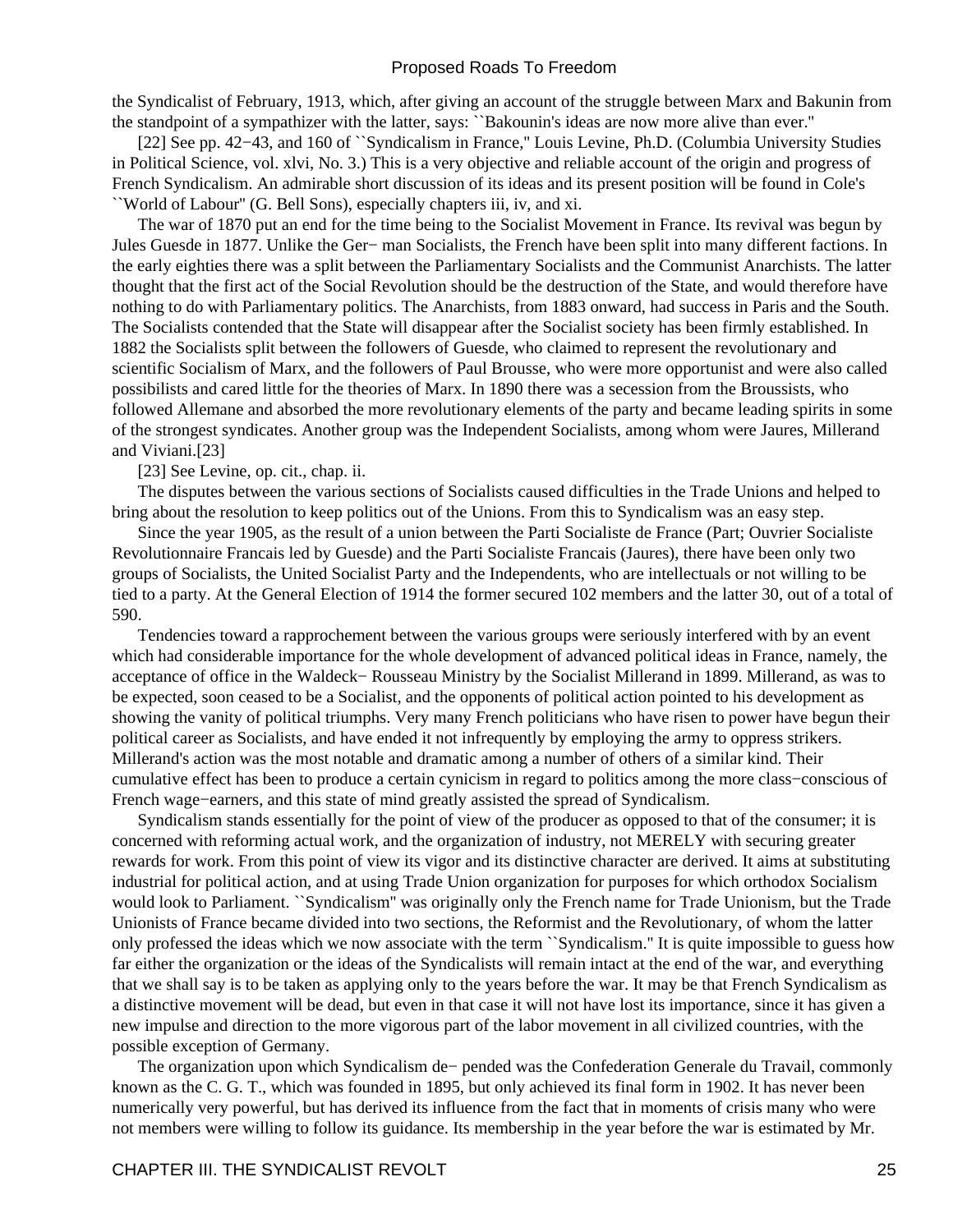Cole at somewhat more than half a million. Trade Unions (Syndicats) were legalized by Waldeck−Rousseau in 1884, and the C. G. T., on its inauguration in 1895, was formed by the Federation of 700 Syndicats. Alongside of this organization there existed another, the Federation des Bourses du Travail, formed in 1893. A Bourse du Travail is a local organization, not of any one trade, but of local labor in general, intended to serve as a Labor Exchange and to perform such functions for labor as Chambers of Commerce perform for the employer.[24] A Syndicat is in general a local organization of a single industry, and is thus a smaller unit than the Bourse du Travail.[25] Under the able leadership of Pelloutier, the Federation des Bourses prospered more than the C. G. T., and at last, in 1902, coalesced with it. The result was an organization in which the local Syndicat was fed− erated twice over, once with the other Syndicat in its locality, forming together the local Bourse du Travail, and again with the Syndicats in the same industry in other places. ``It was the purpose of the new organization to secure twice over the membership of every syndicat, to get it to join both its local Bourse du Travail and the Federation of its industry. The Statutes of the C. G. T. (I. 3) put this point plainly: `No Syndicat will be able to form a part of the C. G. T. if it is not federated nationally and an adherent of a Bourse du Travail or a local or departmental Union of Syndicats grouping different associations.' Thus, M. Lagardelle explains, the two sections will correct each other's point of view: national federation of industries will prevent parochialism (localisme), and local organization will check the corporate or `Trade Union' spirit. The workers will learn at once the solidarity of all workers in a locality and that of all workers in a trade, and, in learning this, they will learn at the same time the complete solidarity of the whole working−class.''[26]

[24] Cole, ib., p. 65.

[25] ``Syndicat in France still means a local union–−there are at the present day only four national syndicats" (ib., p. 66).

[26] Cole, ib. p. 69.

 This organization was largely the work of Pellouties, who was Secretary of the Federation des Bourses from 1894 until his death in 1901. He was an Anarchist Communist and impressed his ideas upon the Federation and thence posthumously on the C. G. T. after its combination with the Federation des Bourses. He even carried his principles into the government of the Federation; the Committee had no chairman and votes very rarely took place. He stated that ``the task of the revolution is to free mankind, not only from all authority, but also from every institution which has not for its essential purpose the development of production.''

 The C. G. T. allows much autonomy to each unit in the organization. Each Syndicat counts for one, whether it be large or small. There are not the friendly society activities which form so large a part of the work of English Unions. It gives no orders, but is purely advisory. It does not allow politics to be introduced into the Unions. This decision was originally based upon the fact that the divisions among Socialists disrupted the Unions, but it is now reinforced in the minds of an important section by the general Anarchist dislike of politics. The C. G. T. is essentially a fighting organization; in strikes, it is the nucleus to which the other workers rally.

 There is a Reformist section in the C. G. T., but it is practically always in a minority, and the C. G. T. is, to all intents and purposes, the organ of revolutionary Syndicalism, which is simply the creed of its leaders.

The essential doctrine of Syndicalism is the class– war, to be conducted by industrial rather than politi– cal methods. The chief industrial methods advocated are the strike, the boycott, the label and sabotage.

 The boycott, in various forms, and the label, showing that the work has been done under trade− union conditions, have played a considerable part in American labor struggles.

 Sabotage is the practice of doing bad work, or spoiling machinery or work which has already been done, as a method of dealing with employers in a dispute when a strike appears for some reason undesirable or impossible. It has many forms, some clearly innocent, some open to grave objections. One form of sabotage which has been adopted by shop assistants is to tell customers the truth about the articles they are buying; this form, however it may damage the shopkeeper's business, is not easy to object to on moral grounds. A form which has been adopted on railways, particularly in Italian strikes, is that of obeying all rules literally and exactly, in such a way as to make the running of trains practically impossible. Another form is to do all the work with minute care, so that in the end it is better done, but the output is small. From these innocent forms there is a continual progression, until we come to such acts as all ordinary morality would consider criminal; for example, causing railway accidents. Advocates of sabotage justify it as part of war, but in its more violent forms (in which it is seldom defended) it is cruel and probably inexpedient, while even in its milder forms it must tend to encourage slovenly habits of work,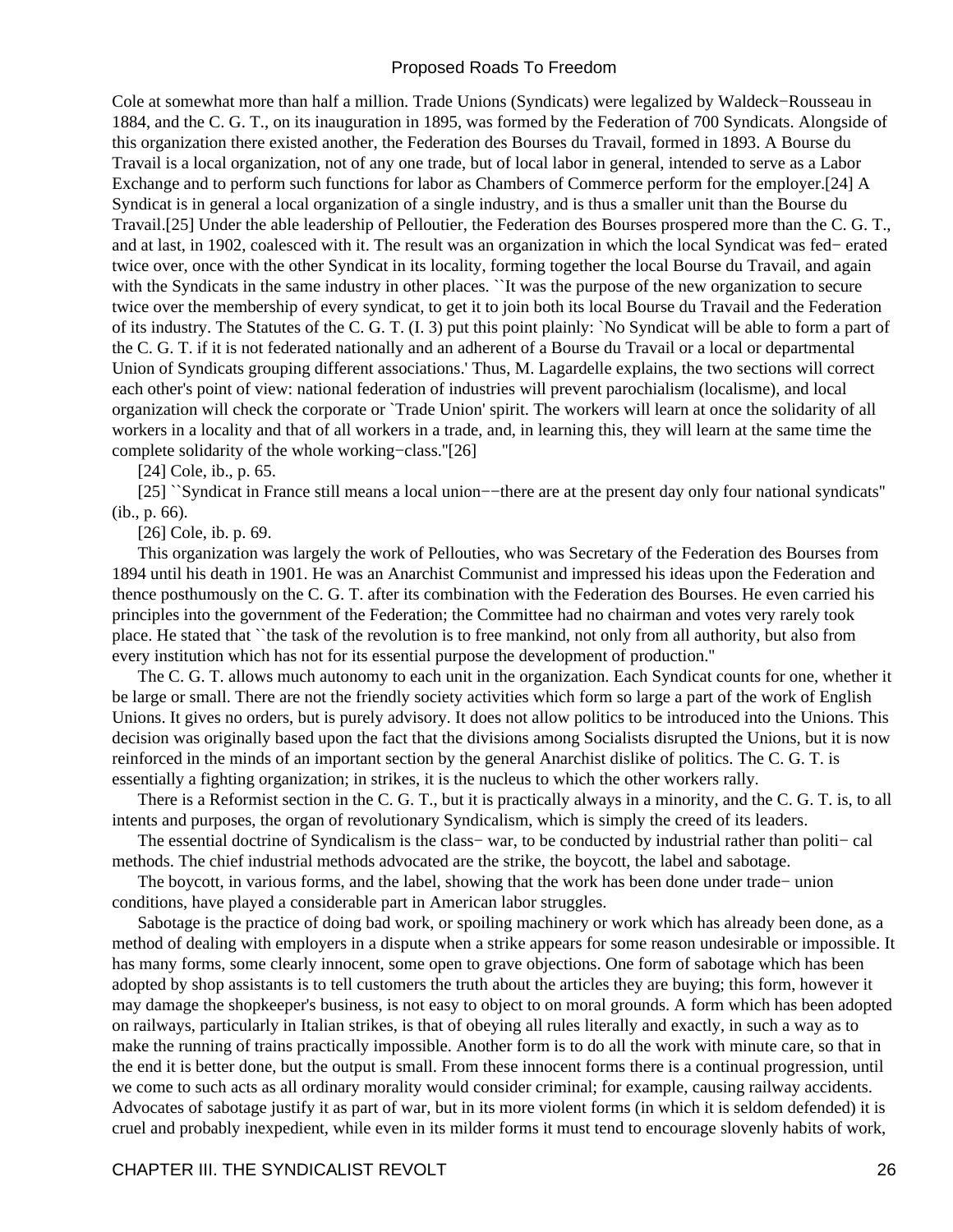which might easily persist under the new regime that the Syndicalists wish to introduce. At the same time, when capitalists express a moral horror of this method, it is worth while to observe that they themselves are the first to practice it when the occasion seems to them appropriate. If report speaks truly, an example of this on a very large scale has been seen during the Russian Revolution.

 By far the most important of the Syndicalist methods is the strike. Ordinary strikes, for specific objects, are regarded as rehearsals, as a means of perfecting organization and promoting enthusiasm, but even when they are victorious so far as concerns the specific point in dispute, they are not regarded by Syndicalists as affording any ground for industrial peace. Syndicalists aim at using the strike, not to secure such improvements of detail as employers may grant, but to destroy the whole system of employer and employed and win the complete emancipation of the worker. For this purpose what is wanted is the General Strike, the complete cessation of work by a sufficient proportion of the wage−earners to secure the paralysis of capitalism. Sorel, who represents Syndicalism too much in the minds of the reading public, suggests that the General Strike is to be regarded as a myth, like the Second Coming in Christian doctrine. But this view by no means suits the active Syndicalists. If they were brought to believe that the General Strike is a mere myth, their energy would flag, and their whole outlook would become disillusioned. It is the actual, vivid belief in its possibility which inspires them. They are much criticised for this belief by the political Socialists who consider that the battle is to be won by obtaining a Parliamentary majority. But Syndicalists have too little faith in the honesty of politicians to place any reliance on such a method or to believe in the value of any revolution which leaves the power of the State intact.

 Syndicalist aims are somewhat less definite than Syndicalist methods. The intellectuals who endeavor to interpret them−−not always very faithfully−− represent them as a party of movement and change, following a Bergsonian elan vital, without needing any very clear prevision of the goal to which it is to take them. Nevertheless, the negative part, at any rate, of their objects is sufficiently clear.

 They wish to destroy the State, which they regard as a capitalist institution, designed essentially to terrorize the workers. They refuse to believe that it would be any better under State Socialism. They desire to see each industry self−governing, but as to the means of adjusting the relations between different industries, they are not very clear. They are anti−militarist because they are anti−State, and because French troops have often been employed against them in strikes; also because they are internationalists, who believe that the sole interest of the working man everywhere is to free himself from the tyranny of the capitalist. Their outlook on life is the very reverse of pacifist, but they oppose wars between States on the ground that these are not fought for objects that in any way concern the workers. Their anti−militarism, more than anything else, brought them into conflict with the authorities in the years preceding the war. But, as was to be expected, it did not survive the actual invasion of France.

 The doctrines of Syndicalism may be illustrated by an article introducing it to English readers in the first number of ``The Syndicalist Railwayman,'' September, 1911, from which the following is quoted:−−

 ``All Syndicalism, Collectivism, Anarchism aims at abolishing the present economic status and existing private ownership of most things; but while Collectivism would substitute ownership by everybody, and Anarchism ownership by nobody, Syndicalism aims at ownership by Organized Labor. It is thus a purely Trade Union reading of the economic doctrine and the class war preached by Socialism. It vehemently repudiates Parliamentary action on which Collectivism relies; and it is, in this respect, much more closely allied to Anarchism, from which, indeed, it differs in practice only in being more limited in range of action.'' (Times, Aug. 25, 1911).

 In truth, so thin is the partition between Syndicalism and Anarchism that the newer and less familiar ``ism'' has been shrewdly defined as ``Organized Anarchy.'' It has been created by the Trade Unions of France; but it is obviously an international plant, whose roots have already found the soil of Britain most congenial to its growth and fructification.

 Collectivist or Marxian Socialism would have us believe that it is distinctly a LABOR Movement; but it is not so. Neither is Anarchism. The one is substantially bourgeois; the other aristocratic, plus an abundant output of book−learning, in either case. Syndicalism, on the contrary, is indubitably laborist in origin and aim, owing next to nothing to the ``Classes,'' and, indeed,, resolute to uproot them. The Times (Oct. 13, 1910), which almost single−handed in the British Press has kept creditably abreast of Continental Syndicalism, thus clearly set forth the significance of the General Strike: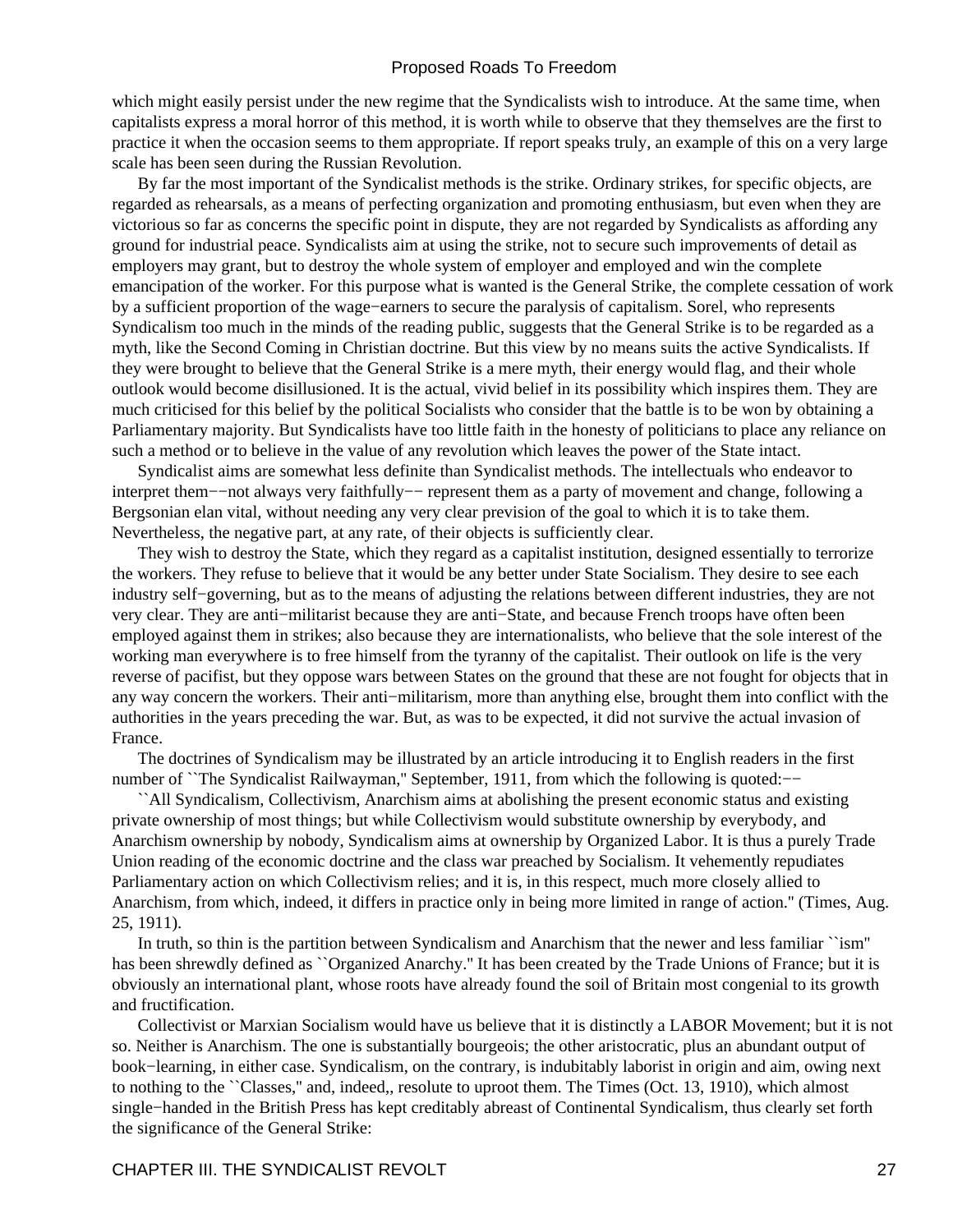``To understand what it means, we must remember that there is in France a powerful Labor Organization which has for its open and avowed object a Revolution, in which not only the present order of Society, but the State itself, is to be swept away. This movement is called Syndicalism. It is not Socialism, but, on the contrary, radically opposed to Socialism, because the Syndicalists hold that the State is the great enemy and that the Socialists' ideal of State or Collectivist Ownership would make the lot of the Workers much worse than it is now under private employers. The means by which they hope to attain their end is the General Strike, an idea which was invented by a French workman about twenty years ago,[27] and was adopted by the French Labor Congress in 1894, after a furious battle with the Socialists, in which the latter were worsted. Since then the General Strike has been the avowed policy of the Syndicalists, whose organization is the Confederation Generale du Travail.''

[27] In fact the General Strike was invented by a Londoner William Benbow, an Owenite, in 1831.

 Or, to put it otherwise, the intelligent French worker has awakened, as he believes, to the fact that Society (Societas) and the State (Civitas) connote two separable spheres of human activity, between which there is no connection, necessary or desirable. Without the one, man, being a gregarious animal, cannot subsist: while without the other he would simply be in clover. The "statesman" whom office does not render positively nefarious is at best an expensive superfluity.

 Syndicalists have had many violent encounters with the forces of government. In 1907 and 1908, protesting against bloodshed which had occurred in the suppression of strikes, the Committee of the C. G. T. issued manifestoes speaking of the Government as ``a Government of assassins'' and alluding to the Prime Minister as ``Clemenceau the murderer.'' Similar events in the strike at Villeneuve St. Georges in 1908 led to the arrest of all the leading members of the Committee. In the railway strike of October, 1910, Monsieur Briand arrested the Strike Committee, mobilized the railway men and sent soldiers to replace strikers. As a result of these vigorous measures the strike was completely defeated, and after this the chief energy of the C. G. T. was directed against militarism and nationalism.

 The attitude of Anarchism to the Syndicalist movement is sympathetic, with the reservation that such methods as the General Strike are not to be regarded as substitutes for the violent revolution which most Anarchists consider necessary. Their attitude in this matter was defined at the International Anarchist Congress held in Amsterdam in August, 1907. This Congress recommended ``comrades of all countries to actively participate in autonomous movements of the working class, and to develop in Syndicalist organizations the ideas of revolt, individual initiative and solidarity, which are the essence of Anarchism.'' Comrades were to ``propagate and support only those forms and manifestations of direct action which carry, in themselves, a revolutionary character and lead to the transformation of society.'' It was resolved that ``the Anarchists think that the destruction of the capitalist and authoritary society can only be realized by armed insurrection and violent expropriation, and that the use of the more or less General Strike and the Syndicalist movement must not make us forget the more direct means of struggle against the military force of government.''

 Syndicalists might retort that when the movement is strong enough to win by armed insurrection it will be abundantly strong enough to win by the General Strike. In Labor movements generally, success through violence can hardly be expected except in circumstances where success without violence is attainable. This argument alone, even if there were no other, would be a very powerful reason against the methods advocated by the Anarchist Congress.

 Syndicalism stands for what is known as industrial unionism as opposed to craft unionism. In this respect, as also in the preference of industrial to political methods, it is part of a movement which has spread far beyond France. The distinction between industrial and craft unionism is much dwelt on by Mr. Cole. Craft unionism ``unites in a single association those workers who are engaged on a single industrial process, or on processes so nearly akin that any one can do another's work.'' But ``organization may follow the lines, not of the work done, but of the actual structure of industry. All workers working at producing a particular kind of commodity may be organized in a single Union. . . . The basis of organization would be neither the craft to which a man belonged nor the employer under whom he worked, but the service on which he was engaged. This is Industrial Unionism properly so called.[28]

[28] "World of Labour," pp. 212, 213.

 Industrial unionism is a product of America, and from America it has to some extent spread to Great Britain. It is the natural form of fighting organization when the union is regarded as the means of carrying on the class war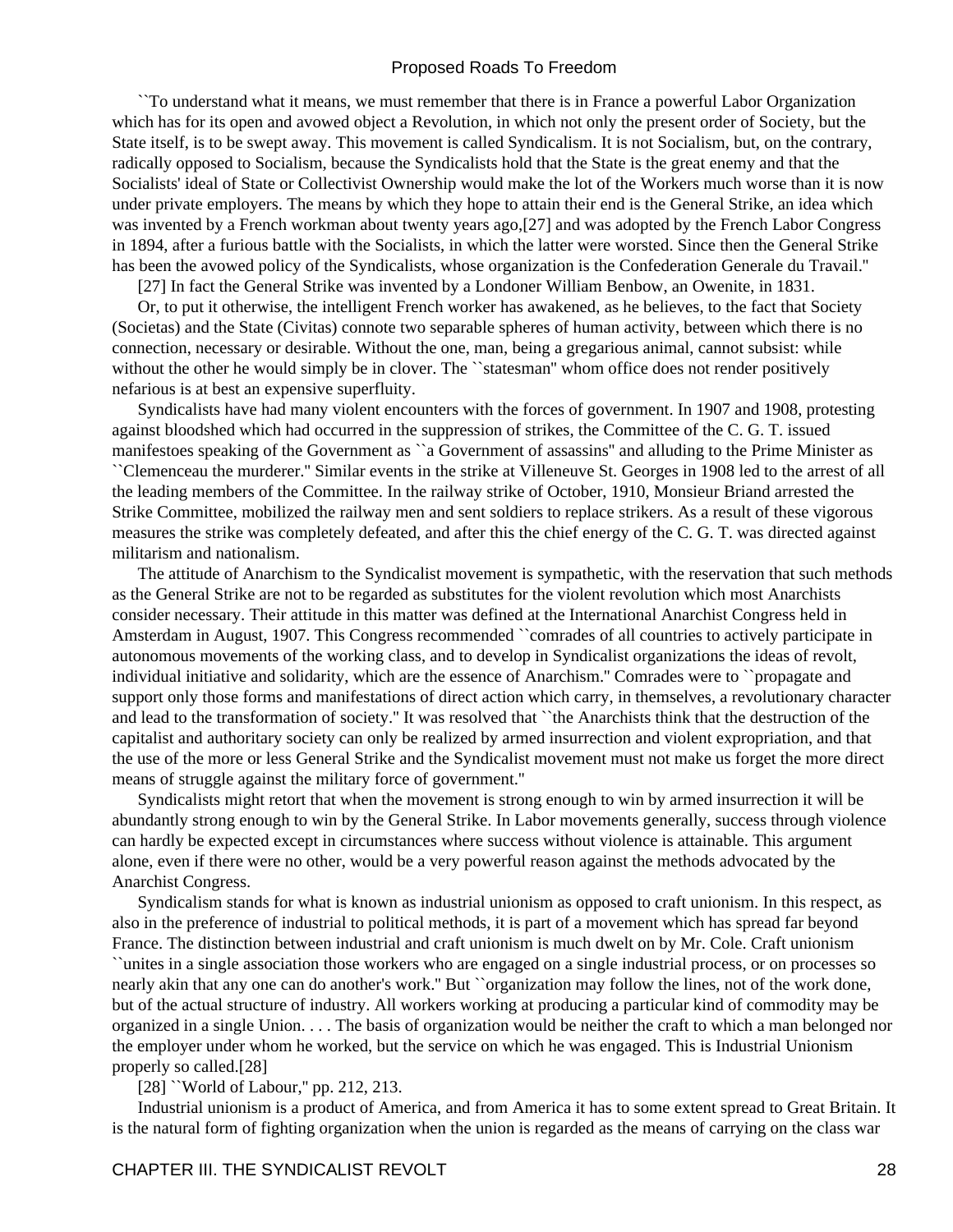with a view, not to obtaining this or that minor amelioration, but to a radical revolution in the economic system. This is the point of view adopted by the ``Industrial Workers of the World,'' commonly known as the I. W. W. This organization more or less corresponds in America to what the C. G. T. was in France before the war. The differences between the two are those due to the different economic circumstances of the two countries, but their spirit is closely analogous. The I. W. W. is not united as to the ultimate form which it wishes society to take. There are Socialists, Anarchists and Syndicalists among its members. But it is clear on the immediate practical issue, that the class war is the fundamental reality in the present relations of labor and capital, and that it is by industrial action, especially by the strike, that emancipation must be sought. The I. W. W., like the C. G. T., is not nearly so strong numerically as it is supposed to be by those who fear it. Its influence is based, not upon its numbers, but upon its power of enlisting the sympathies of the workers in moments of crisis.

 The labor movement in America has been characterized on both sides by very great violence. Indeed, the Secretary of the C. G. T., Monsieur Jouhaux, recognizes that the C. G. T. is mild in comparison with the I. W. W. ``The I. W. W.,'' he says, ``preach a policy of militant action, very necessary in parts of America, which would not do in France.''[29] A very interesting account of it, from the point of view of an author who is neither wholly on the side of labor nor wholly on the side of the capitalist, but disinterestedly anxious to find some solution of the social question short of violence and revolution, is the work of Mr. John Graham Brooks, called ``American Syndicalism: the I. W. W.'' (Macmillan, 1913). American labor conditions are very different from those of Europe. In the first place, the power of the trusts is enormous; the concentration of capital has in this respect proceeded more nearly on Marxian lines in America than anywhere else. In the second place, the great influx of foreign labor makes the whole problem quite different from any that arises in Europe. The older skilled workers, largely American born, have long been organized in the American Federation of Labor under Mr. Gompers. These represent an aristocracy of labor. They tend to work with the employers against the great mass of unskilled immigrants, and they cannot be regarded as forming part of anything that could be truly called a labor movement. ``There are,'' says Mr. Cole, ``now in America two working classes, with different standards of life, and both are at present almost impotent in the face of the employers. Nor is it possible for these two classes to unite or to put forward any demands. . . . The American Federation of Labor and the Industrial Workers of the World represent two different principles of combination; but they also represent two different classes of labor.''[30] The I. W. W. stands for industrial unionism, whereas the American Federation of Labor stands for craft unionism. The I. W. W. were formed in 1905 by a union of organizations, chief among which was the Western Federation of Miners, which dated from 1892. They suffered a split by the loss of the followers of Deleon, who was the leader of the ``Socialist Labor Party'' and advocated a ``Don't vote'' policy, while reprobating violent methods. The headquarters of the party which he formed are at Detroit, and those of the main body are at Chicago. The I. W. W., though it has a less definite philosophy than French Syndicalism, is quite equally determined to destroy the capitalist system. As its secretary has said: ``There is but one bargain the I. W. W. will make with the employing class−− complete surrender of all control of industry to the organized workers.''[31] Mr. Haywood, of the Western Federation of Miners, is an out−and−out follower of Marx so far as concerns the class war and the doctrine of surplus value. But, like all who are in this movement, he attaches more importance to industrial as against political action than do the European followers of Marx. This is no doubt partly explicable by the special circumstances of America, where the recent immigrants are apt to be voteless. The fourth convention of the I. W. W. revised a preamble giving the general principles underlying its action. ``The working class and the employing class,'' they say, ``have nothing in common. There can be no peace so long as hunger and want are found among millions of the working people and the few, who make up the employing class, have all the good things of life. Between these two classes, a struggle must go on until the workers of the world organize as a class, take possession of the earth and the machinery of production, and abolish the wage system. . . . Instead of the conservative motto, `A fair day's wages for a fair day's work,' we must inscribe on our banner the revolutionary watchword, `Abolition of the wage system.' ''[32]

[29] Quoted in Cole, ib. p. 128.

[31] Brooks, op. cit., p. 79.

[32] Brooks, op. cit., pp. 86−87.

Numerous strikes have been conducted or encouraged by the I. W. W. and the Western Federation of Miners.

<sup>[30]</sup> Ib., p. 135.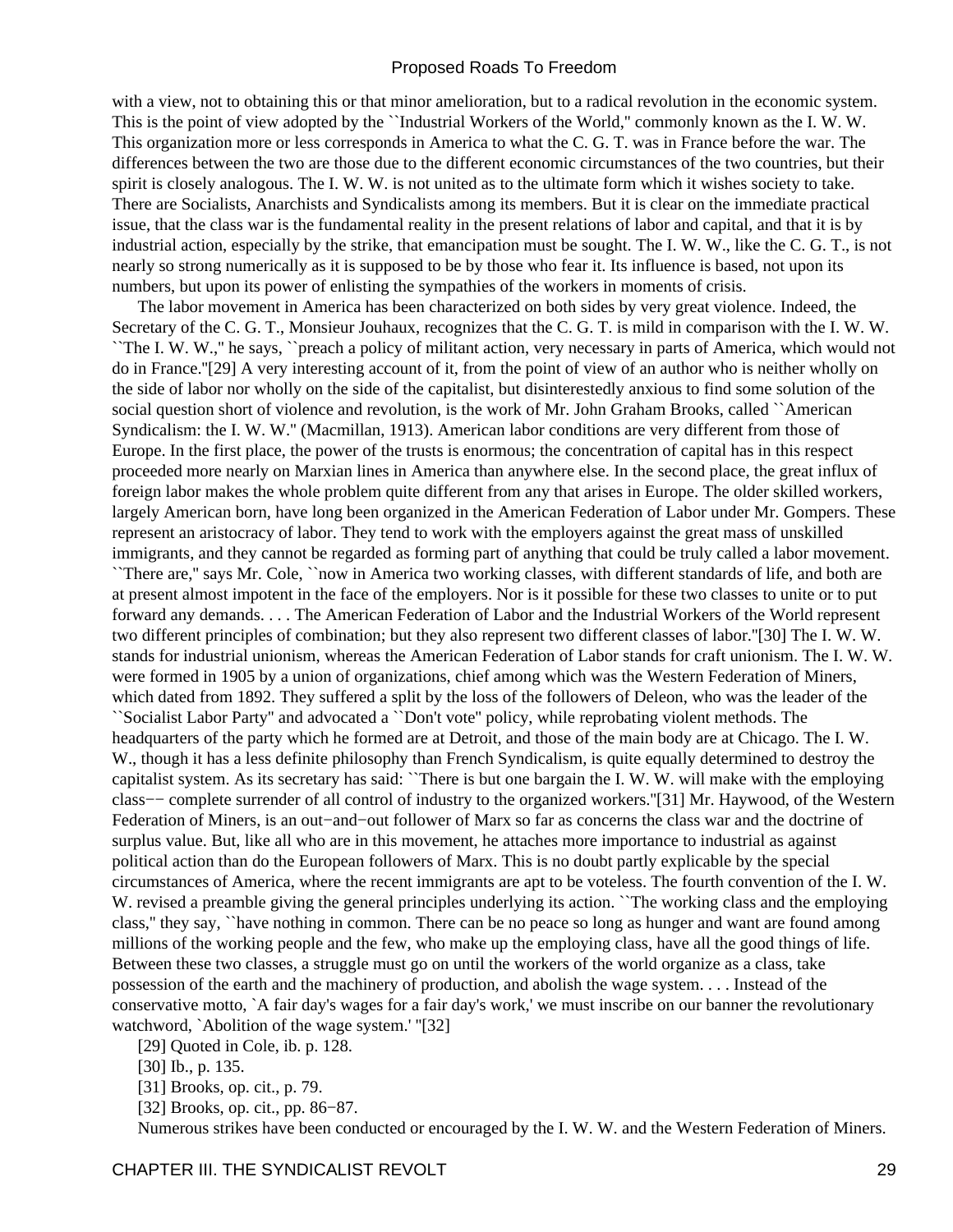These strikes illustrate the class–war in a more bitter and extreme form than is to be found in any other part of the world. Both sides are always ready to resort to violence. The employers have armies of their own and are able to call upon the Militia and even, in a crisis, upon the United States Army. What French Syndicalists say about the State as a capitalist institution is peculiarly true in America. In consequence of the scandals thus arising, the Federal Government appointed a Commission on Industrial Relations, whose Report, issued in 1915, reveals a state of affairs such as it would be difficult to imagine in Great Britain. The report states that ``the greatest disorders and most of the outbreaks of violence in connection with industrial `disputes arise from the violation of what are considered to be fundamental rights, and from the perversion or subversion of governmental institutions" (p. 146). It mentions, among such perversions, the subservience of the judiciary to the mili− tary authorities,[33] the fact that during a labor dispute the life and liberty of every man within the State would seem to be at the mercy of the Governor (p. 72), and the use of State troops in policing strikes (p. 298). At Ludlow (Colorado) in 1914 (April 20) a battle of the militia and the miners took place, in which, as the result of the fire of the militia, a number of women and children were burned to death.[34] Many other instances of pitched battles could be given, but enough has been said to show the peculiar character of labor disputes in the United States. It may, I fear, be presumed that this character will remain so long as a very large proportion of labor consists of recent immigrants. When these difficulties pass away, as they must sooner or later, labor will more and more find its place in the community, and will tend to feel and inspire less of the bitter hostility which renders the more extreme forms of class war possible. When

 that time comes, the labor movement in America will probably begin to take on forms similar to those of Europe.

[33] Although uniformly held that the writ of habeas corpus can only be suspended by the legislature, in these labor disturbances the executive has in fact suspended or disregarded the writ. . . . In cases arising from labor agitations, the judiciary has uniformly upheld the power exercised by the military, and in no case has there been any protest against the use of such power or any attempt to curtail it, except in Montana, where the conviction of a civilian by military commission was annulled'' (``Final Report of the Commission on Industrial Relations'' (1915) appointed by the United States Congress,'' p. 58).

[34] Literary Digest, May 2 and May 16, 1914.

 Meanwhile, though the forms are different, the aims are very similar, and industrial unionism, spreading from America, has had a considerable influence in Great Britain−−an influence naturally reinforced by that of French Syndicalism. It is clear, I think, that the adoption of industrial rather than craft unionism is absolutely necessary if Trade Unionism is to succeed in playing that part in altering the economic structure of society which its advocates claim for it rather than for the political parties. Industrial unionism organizes men, as craft unionism does not, in accordance with the enemy whom they have to fight. English unionism is still very far removed from the industrial form, though certain industries, especially the railway men, have gone very far in this direction, and it is notable that the railway men are peculiarly sympathetic to Syndicalism and industrial unionism.

 Pure Syndicalism, however, is not very likely to achieve wide popularity in Great Britain. Its spirit is too revolutionary and anarchistic for our temperament. It is in the modified form of Guild Socialism that the ideas derived from the C. G. T. and the I. W. W. are tending to bear fruit.[35] This movement is as yet in its infancy and has no great hold upon the rank and file, but it is being ably advocated by a group of young men, and is rapidly gaining ground among those who will form Labor opinion in years to come. The power of the State has been so much increased during the war that those who naturally dislike things as they are, find it more and more difficult to believe that State omnipotence can be the road to the millennium. Guild Socialists aim at autonomy in industry, with consequent curtailment, but not abolition, of the power of the State. The system which they advocate is, I believe, the best hitherto proposed, and the one most likely to secure liberty without the constant appeals to violence which are to be feared under a purely Anarchist regime.

[35] The ideas of Guild Socialism were first set forth in ``National Guilds," edited by A. R. Orage (Bell Sons, 1914), and in Cole's ``World of Labour'' (Bell Sons), first published in 1913. Cole's ``Self−Government in Industry'' (Bell Sons, 1917) and Rickett Bechhofer's ``The Meaning of National Guilds'' (Palmer Hayward, 1918) should also be read, as well as various pamphlets published by the National Guilds League. The attitude of the Syndicalists to Guild Socialism is far from sympathetic. An article in ``The Syndicalist" for February, 1914, speaks of it in the following terms: a Middle−class of the middle−class, with all the shortcomings (we had almost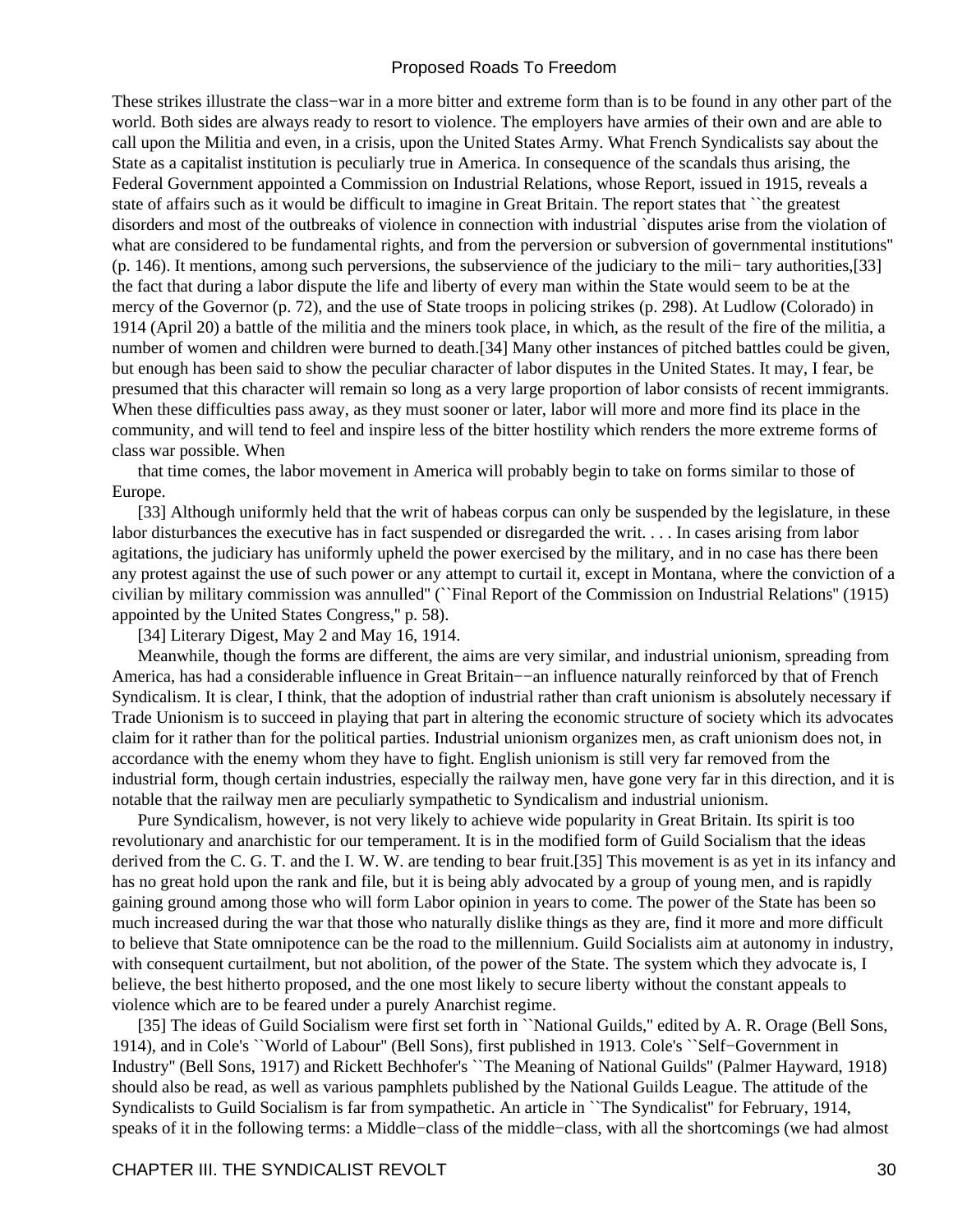said `stupidities') of the middle− classes writ large across it, `Guild Socialism' stands forth as the latest lucubration of the middle−class mind. It is a `cool steal' of the leading ideas of Syndicalism and a deliberate perversion of them. . . . We do protest against the `State' idea . . . in Guild Socialism. Middle−class people, even when they become Socialists, cannot get rid of the idea that the working−class is their `inferior'; that the workers need to be `educated,' drilled, disciplined, and generally nursed for a very long time before they will be able to walk by themselves. The very reverse is actually the truth. . . . It is just the plain truth when we say that the ordinary wage−worker, of average intelligence, is better capable of taking care of himself than the half−educated middle−class man who wants to advise him. He knows how to make the wheels of the world go round.''

 The first pamphlet of the ``National Guilds League'' sets forth their main principles. In industry each factory is to be free to control its own methods of production by means of elected managers. The different factories in a given industry are to be federated into a National Guild which will deal with marketing and the general interests of the industry as a whole. ``The State would own the means of production as trustee for the community; the Guilds would manage them, also as trustees for the community, and would pay to the State a single tax or rent. Any Guild that chose to set its own interests above those of the community would be violating its trust, and would have to bow to the judgment of a tribunal equally representing the whole body of producers and the whole body of consumers. This Joint Committee would be the ultimate sovereign body, the ultimate appeal court of industry. It would fix not only Guild taxation, but also standard prices, and both taxation and prices would be periodically readjusted by it.'' Each Guild will be entirely free to apportion what it receives among its members as it chooses, its members being all those who work in the industry which it covers. ``The distribution of this collective Guild income among the members seems to be a matter for each Guild to decide for itself. Whether the Guilds would, sooner or later, adopt the principle of equal payment for every member, is open to discussion.'' Guild Socialism accepts from Syndicalism the view that liberty is not to be secured by making the State the employer: ``The State and the Municipality as employers have turned out not to differ essentially from the private capitalist.'' Guild Socialists regard the State as consisting of the community in their capacity as consumers, while the Guilds will represent them in their capacity as producers; thus Parliament and the Guild Congress will be two co−equal powers representing consumers and producers respectively. Above both will be the joint Committee of Parliament and the Guild Congress for deciding matters involving the interests of consumers and producers alike. The view of the Guild Socialists is that State Socialism takes account of men only as consumers, while Syndicalism takes account of them only as producers. ``The problem,'' say the Guild Socialists, ``is to reconcile the two points of view. That is what advocates of National Guilds set out to do. The Syndicalist has claimed everything for the industrial organizations of producers, the Collectivist everything for the territorial or political organizations of consumers. Both are open to the same criticism; you cannot reconcile two points of view merely by denying one of them.''[36] But although Guild Socialism represents an attempt at readjustment between two equally legitimate points of view, its impulse and force are derived from what it has taken over from Syndicalism. Like Syndicalism; it desires not primarily to make work better paid, but to secure this result along with others by making it in itself more interesting and more democratic in organization.

[36] The above quotations are all from the first pamphlet of the National Guilds League, ``National Guilds, an Appeal to Trade Unionists.''

 Capitalism has made of work a purely commercial activity, a soulless and a joyless thing. But substitute the national service of the Guilds for the profiteering of the few; substitute responsible labor for a saleable commodity; substitute self−government and decentralization for the bureaucracy and demoralizing hugeness of the modern State and the modern joint stock company; and then it may be just once more to speak of a ``joy in labor," and once more to hope that men may be proud of quality and not only of quantity in their work. There is a cant of the Middle Ages, and a cant of ``joy in labor,'' but it were better, perhaps, to risk that cant than to reconcile ourselves forever to the philosophy of Capitalism and of Collectivism, which declares that work is a necessary evil never to be made pleasant, and that the workers' only hope is a leisure which shall be longer, richer, and well adorned with municipal amenities.[37]

[37] ``The Guild Idea," No. 2 of the Pamphlets of the National Guilds League, p. 17.

 Whatever may be thought of the practicability of Syndicalism, there is no doubt that the ideas which it has put into the world have done a great deal to revive the labor movement and to recall it to certain things of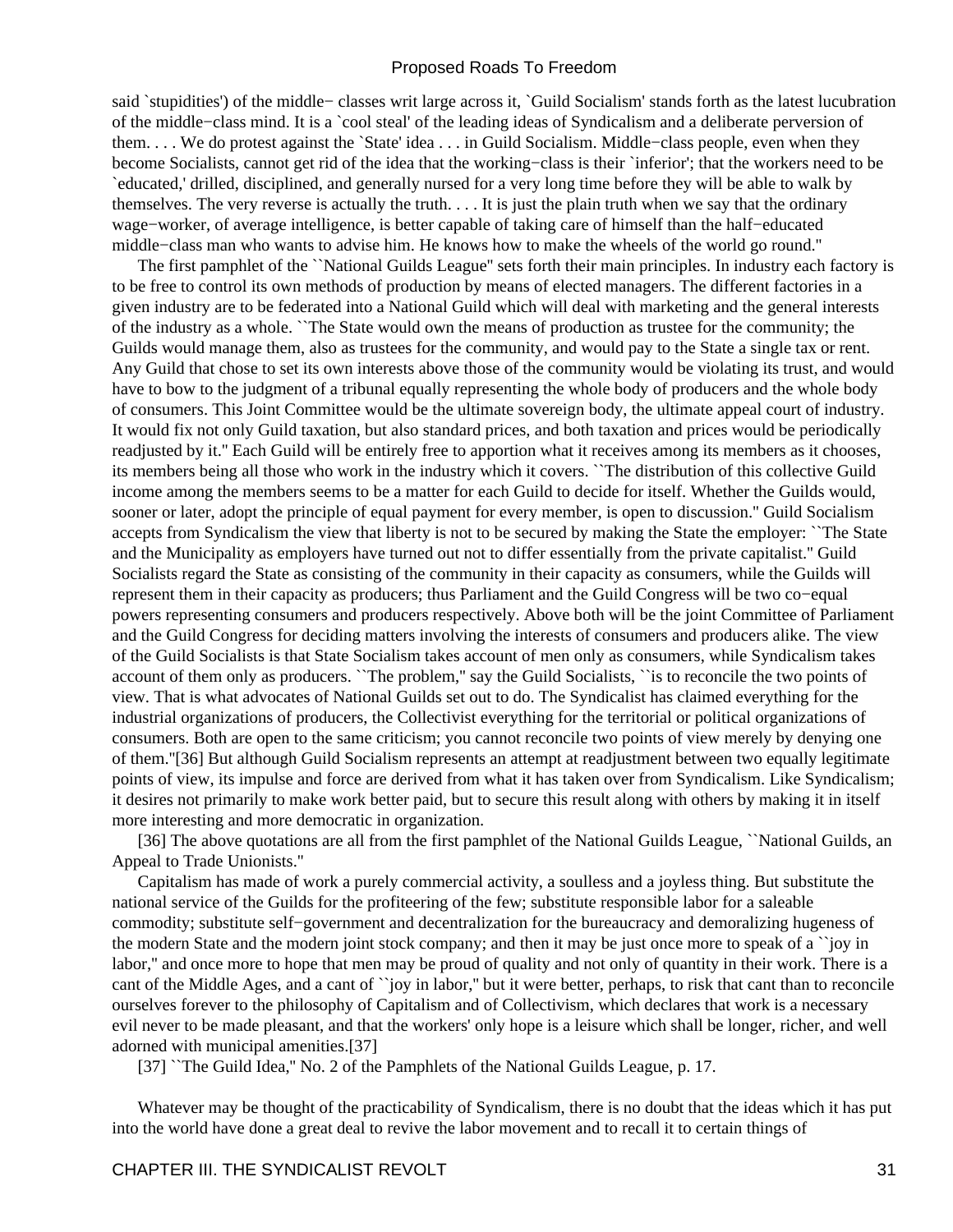fundamental importance which it had been in danger of forgetting. Syndicalists consider man as producer rather than consumer. They are more concerned to procure freedom in work than to increase material well−being. They have revived the quest for liberty, which was growing somewhat dimmed under the regime of Parliamentary Socialism, and they have reminded men that what our modern society needs is not a little tinkering here and there, nor the kind of minor readjustments to which the existing holders of power may readily consent, but a fundamental reconstruction, a sweeping away of all the sources of oppression, a liberation of men's constructive energies, and a wholly new way of conceiving and regulating production and economic relations. This merit is so great that, in view of it, all minor defects become insignificant, and this merit Syndicalism will continue to possess even if, as a definite movement, it should be found to have passed away with the war.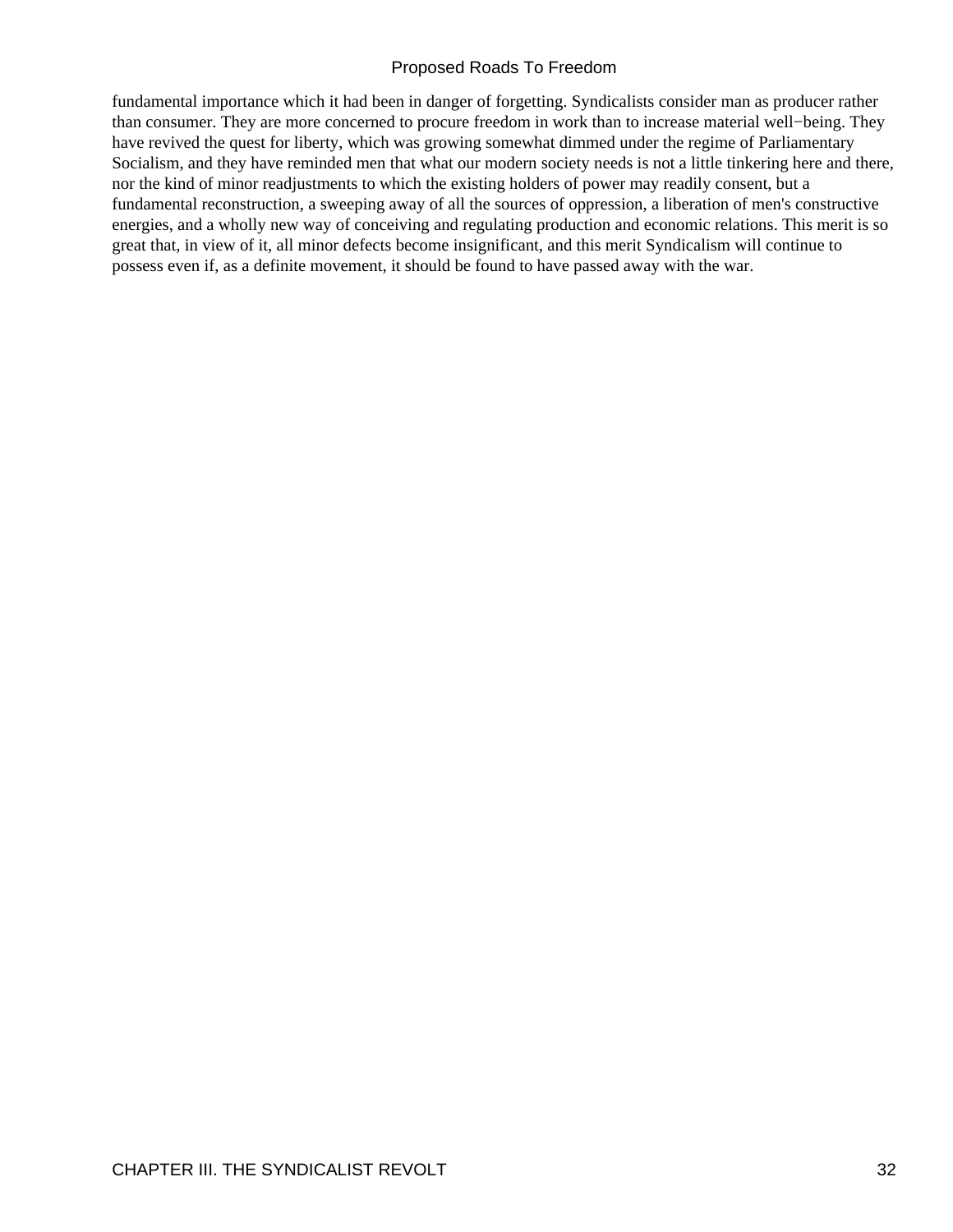## <span id="page-35-0"></span>**PART II. PROBLEMS OF THE FUTURE**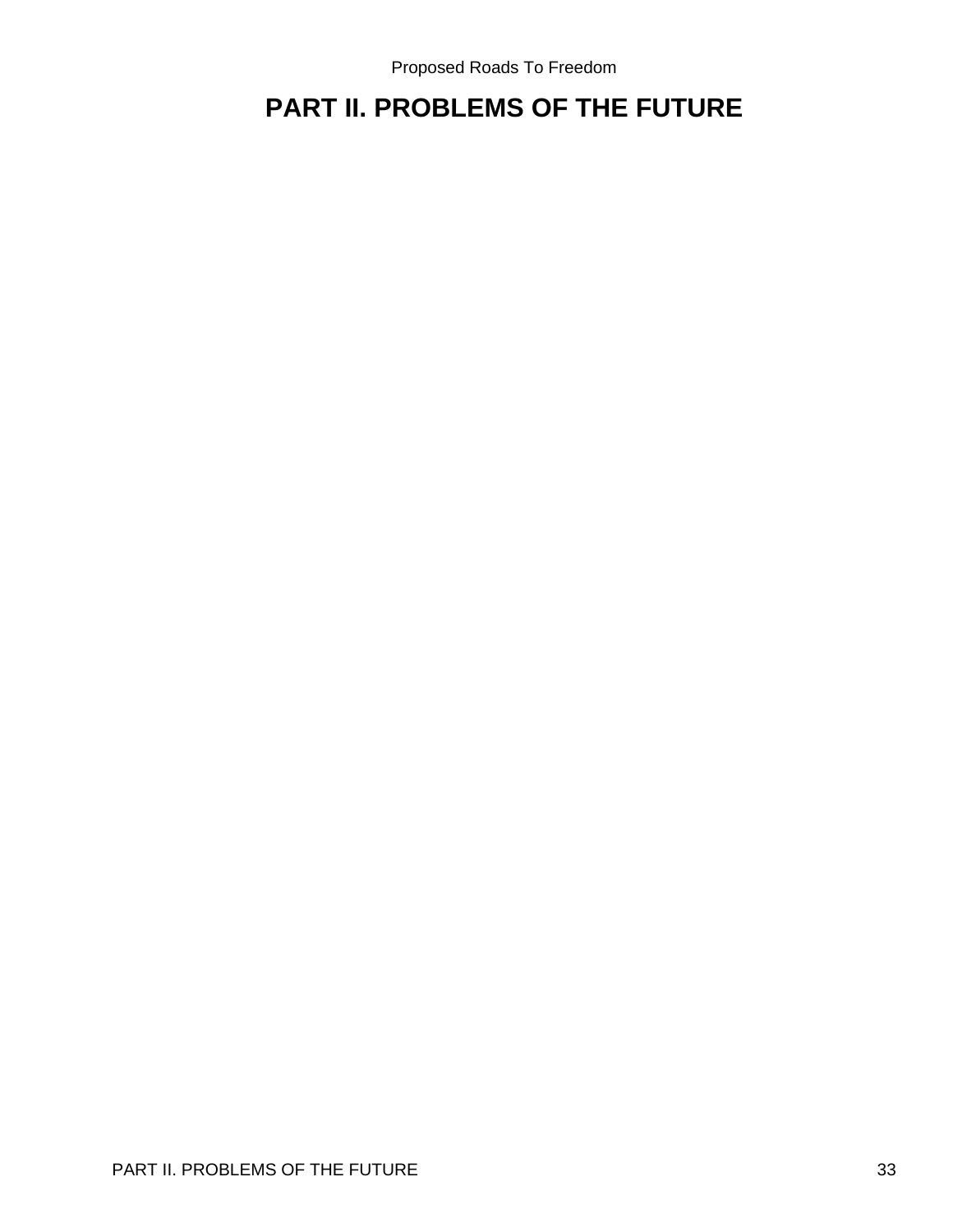# **CHAPTER IV. WORK AND PAY**

 THE man who seeks to create a better order of society has two resistances to contend with: one that of Nature, the other that of his fellow−men. Broadly speaking, it is science that deals with the resistance of Nature, while politics and social organization are the methods of overcoming the resistance of men.

 The ultimate fact in economics is that Nature only yields commodities as the result of labor. The necessity of SOME labor for the satisfaction of our wants is not imposed by political systems or by the exploitation of the working classes; it is due to physical laws, which the reformer, like everyone else, must admit and study. Before any optimistic economic project can be accepted as feasible, we must examine whether the physical conditions of production impose an unalterable veto, or whether they are capable of being sufficiently modified by science and organization. Two connected doctrines must be considered in examining this question: First, Malthus' doctrine of population; and second, the vaguer, but very prevalent, view that any surplus above the bare necessaries of life can only be produced if most men work long hours at monotonous or painful tasks, leaving little leisure for a civilized existence or rational enjoyment. I do not believe that either of these obstacles to optimism will survive a close scrutiny. The possibility of technical improvement in the methods of production is, I believe, so great that, at any rate for centuries to come, there will be no inevitable barrier to progress in the general well−being by the simultaneous increase of commodities and diminution of hours of labor.

 This subject has been specially studied by Kropotkin, who, whatever may be thought of his general theories of politics, is remarkably instructive, concrete and convincing in all that he says about the possibilities of agriculture. Socialists and Anarchists in the main are products of industrial life, and few among them have any practical knowledge on the subject of food production. But Kropotkin is an exception. His two books, ``The Conquest of Bread" and ``Fields, Factories and Workshops," are very full of detailed information, and, even making great allowances for an optimistic bias, I do not think it can be denied that they demonstrate possibilities in which few of us would otherwise have believed.

 Malthus contended, in effect, that population always tends to increase up to the limit of subsistence, that the production of food becomes more expensive as its amount is increased, and that therefore, apart from short exceptional periods when new discoveries produce temporary alleviations, the bulk of mankind must always be at the lowest level consistent with survival and reproduction. As applied to the civilized races of the world, this doctrine is becoming untrue through the rapid decline in the birth−rate; but, apart from this decline, there are many other reasons why the doctrine cannot be accepted, at any rate as regards the near future. The century which elapsed after Malthus wrote, saw a very great increase in the standard of comfort throughout the wage−earning classes, and, owing to the enormous increase in the productivity of labor, a far greater rise in the standard of comfort could have been effected if a more just system of distribution had been introduced. In former times, when one man's labor produced not very much more than was needed for one man's subsistence, it was impossible either greatly to reduce the normal hours of labor, or greatly to increase the proportion of the population who enjoyed more than the bare necessaries of life. But this state of affairs has been overcome by modern methods of production. At the present moment, not only do many people enjoy a comfortable income derived from rent or interest, but about half the population of most of the civilized countries in the world is engaged, not in the production of commodities, but in fighting or in manufacturing munitions of war. In a time of peace the whole of this half might be kept in idleness without making the other half poorer than they would have been if the war had continued, and if, instead of being idle, they were productively employed, the whole of what they would produce would be a divisible surplus over and above present wages. The present productivity of labor in Great Britain would suffice to produce an income of about 1 pound per day for each family, even without any of those improvements in methods which are obviously immediately possible.

 But, it will be said, as population increases, the price of food must ultimately increase also as the sources of supply in Canada, the Argentine, Australia and elsewhere are more and more used up. There must come a time, so pessimists will urge, when food becomes so dear that the ordinary wage−earner will have little surplus for expenditure upon other things. It may be admitted that this would be true in some very distant future if the population were to continue to increase without limit. If the whole surface of the world were as densely populated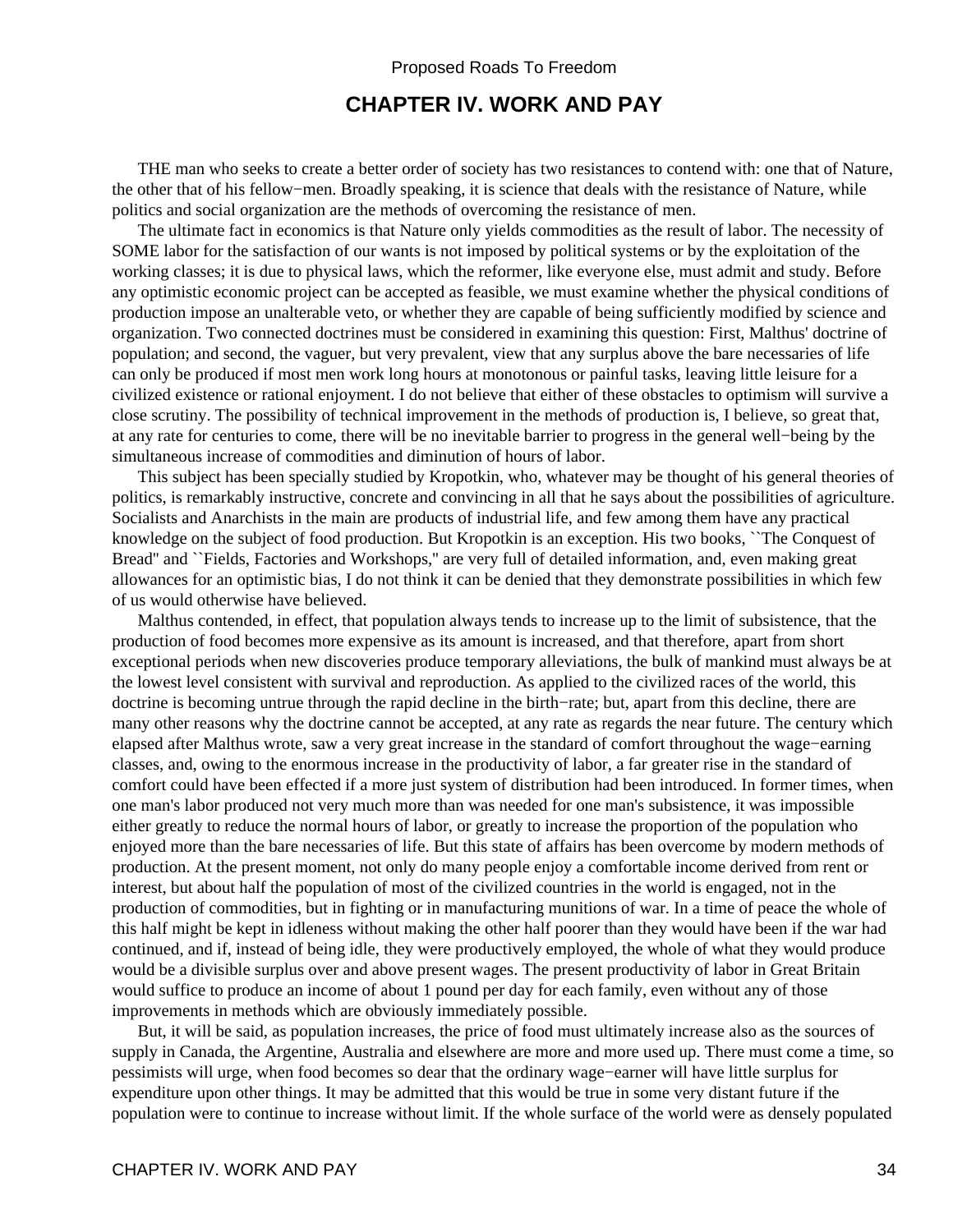as London is now, it would, no doubt, require almost the whole labor of the population to produce the necessary food from the few spaces remaining for agriculture. But there is no reason to suppose that the population will continue to increase indefinitely, and in any case the prospect is so remote that it may be ignored in all practical considerations.

 Returning from these dim speculations to the facts set forth by Kropotkin, we find it proved in his writings that, by methods of intensive cultivation, which are already in actual operation, the amount of food produced on a given area can be increased far beyond anything that most uninformed persons suppose possible. Speaking of the market–gardeners in Great Britain, in the neighborhood of Paris, and in other places, he says:-−

 They have created a totally new agriculture. They smile when we boast about the rotation system having permitted us to take from the field one crop every year, or four crops each three years, because their ambition is to have six and nine crops from the very same plot of land during the twelve months. They do not understand our talk about good and bad soils, because they make the soil themselves, and make it in such quantities as to be compelled yearly to sell some of it; otherwise it would raise up the level of their gardens by half an inch every year. They aim at cropping, not five or six tons of grass on the acre, as we do, but from 50 to 100 tons of various vegetables on the same space; not 5 pound sworth of hay, but 100 pounds worth of vegetables, of the plainest description, cabbage and carrots.[38]

[38] Kropotkin, "Fields, Factories and Workshops," p. 74.

 As regards cattle, he mentions that Mr. Champion at Whitby grows on each acre the food of two or three head of cattle, whereas under ordinary high farming it takes two or three acres to keep each head of cattle in Great Britain. Even more astonishing are the achievements of the Culture Maraicheres round Paris. It is impossible to summarize these achievements, but we may note the general conclusion:−−

 There are now practical Maraichers who venture to maintain that if all the food, animal and vegetable, necessary for the 3,500,000 inhabitants of the Departments of Seine and Seine−et−Oise had to be grown on their own territory (3250 square miles), it could be grown without resorting to any other methods of culture than those already in use−−methods already tested on a large scale and proved successful.[39]

[39] Ib. p. 81.

It must be remembered that these two departments include the whole population of Paris.

 Kropotkin proceeds to point out methods by which the same result could be achieved without long hours of labor. Indeed, he contends that the great bulk of agricultural work could be carried on by people whose main occupations are sedentary, and with only such a number of hours as would serve to keep them in health and produce a pleasant diversification. He protests against the theory of exces− sive division of labor. What he wants is INTEGRATION, ``a society where each individual is a producer of both manual and intellectual work; where each able− bodied human being is a worker, and where each worker works both in the field and in the industrial workshop.''[40]

[40] Kropotkin, "Field, Factories, and Workshops," p. 6.

 These views as to production have no essential connection with Kropotkin's advocacy of Anarchism. They would be equally possible under State Socialism, and under certain circumstances they might even be carried out in a capitalistic regime. They are important for our present purpose, not from any argument which they afford in favor of one economic system as against another, but from the fact that they remove the veto upon our hopes which might otherwise result from a doubt as to the productive capacity of labor. I have dwelt upon agriculture rather than industry, since it is in regard to agriculture that the difficulties are chiefly supposed to arise. Broadly speaking, industrial production tends to be cheaper when it is carried on on a large scale, and therefore there is no reason in industry why an increase in the demand should lead to an increased cost of supply.

 Passing now from the purely technical and material side of the problem of production, we come to the human factor, the motives leading men to work, the possibilities of efficient organization of production, and the connection of production with distribution. Defenders of the existing system maintain that efficient work would be impossible without the economic stimulus, and that if the wage system were abolished men would cease to do enough work to keep the community in tolerable comfort. Through the alleged necessity of the economic motive, the problems of production and distribution become intertwined. The desire for a more just distribution of the world's goods is the main inspiration of most Socialism and Anarchism. We must, therefore, consider whether the system of distribution which they propose would be likely to lead to a diminished production.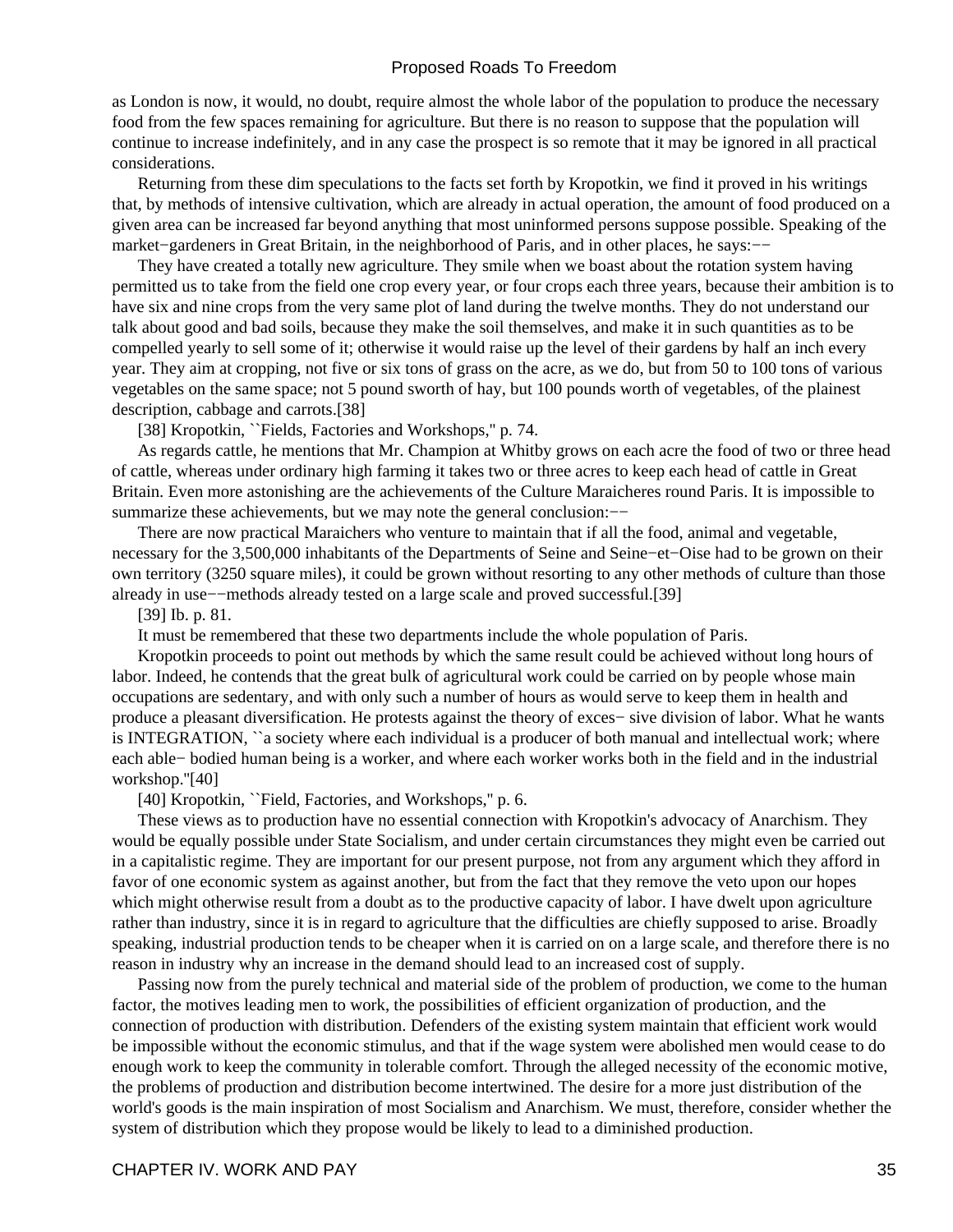There is a fundamental difference between Socialism and Anarchism as regards the question of distribution. Socialism, at any rate in most of its forms, would retain payment for work done or for willingness to work, and, except in the case of persons incapacitated by age or infirmity, would make willingness to work a condition of subsistence, or at any rate of subsistence above a certain very low minimum. Anarchism, on the other hand, aims at granting to everyone, without any conditions whatever, just as much of all ordinary commodities as he or she may care to consume, while the rarer com− modities, of which the supply cannot easily be indefinitely increased, would be rationed and divided equally among the population. Thus Anarchism would not impose any OBLIGATIONS of work, though Anarchists believe that the necessary work could be made sufficiently agreeable for the vast majority of the population to undertake it voluntarily. Socialists, on the other hand, would exact work. Some of them would make the incomes of all workers equal, while others would retain higher pay for the work which is considered more valuable. All these different systems are compatible with the common ownership of land and capital, though they differ greatly as regards the kind of society which they would produce.

 Socialism with inequality of income would not differ greatly as regards the economic stimulus to work from the society in which we live. Such differences as it would entail would undoubtedly be to the good from our present point of view. Under the existing system many people enjoy idleness and affluence through the mere accident of inheriting land or capital. Many others, through their activities in industry or finance, enjoy an income which is certainly very far in excess of anything to which their social utility entitles them. On the other hand, it often happens that inventors and discoverers, whose work has the very greatest social utility, are robbed of their reward either by capitalists or by the failure of the public to appreciate their work until too late. The better paid work is only open to those who have been able to afford an expensive training, and these men are selected in the main not by merit but by luck. The wage earner is not paid for his willingness to work, but only for his utility to the employer. Consequently, he may be plunged into destitution by causes over which he has no control. Such destitution is a constant fear, and when it occurs it produces undeserved suffering, and often deterioration in the social value of the sufferer. These are a few among the evils of our existing system from the standpoint of production. All these evils we might expect to see remedied under any system of Socialism.

 There are two questions which need to be considered when we are discussing how far work requires the economic motive. The first question is: Must society give higher pay for the more skilled or socially more valuable work, if such work is to be done in sufficient quantities? The second question is: Could work be made so attractive that enough of it would be done even if idlers received just as much of the produce of work? The first of these questions concerns the division between two schools of Socialists: the more moderate Socialists sometimes concede that even under Socialism it would be well to retain unequal pay for different kinds of work, while the more thoroughgoing Socialists advocate equal incomes for all workers. The second question, on the other hand, forms a division between Socialists and Anarchists; the latter would not deprive a man of commodities if he did not work, while the former in general would.

 Our second question is so much more fundamental than our first that it must be discussed at once, and in the course of this discussion what needs to be said on our first question will find its place naturally.

 Wages or Free Sharing?−−``Abolition of the wages system'' is one of the watchwords common to Anarchists and advanced Socialists. But in its most natural sense it is a watchword to which only the Anarchists have a right. In the Anarchist conception of society all the commoner commodities will be available to everyone without stint, in the kind of way in which water is available at present.[41] Advo− cates of this system point out that it applies already to many things which formerly had to be paid for, e.g., roads and bridges. They point out that it might very easily be extended to trams and local trains. They proceed to argue−−as Kropotkin does by means of his proofs that the soil might be made indefinitely more productive−−that all the commoner kinds of food could be given away to all who demanded them, since it would be easy to produce them in quantities adequate to any possible demand. If this system were extended to all the necessaries of life, everyone's bare livelihood would be secured, quite regardless of the way in which he might choose to spend his time. As for commodities which cannot be produced in indefinite quantities, such as luxuries and delicacies, they also, according to the Anarchists, are to be distributed without payment, but on a system of rations, the amount available being divided equally among the population. No doubt, though this is not said, something like a price will have to be put upon these luxuries, so that a man may be free to choose how he will take his share: one man will prefer good wine, another the finest Havana cigars, another pictures or beautiful furniture. Presumably, every man will be allowed to take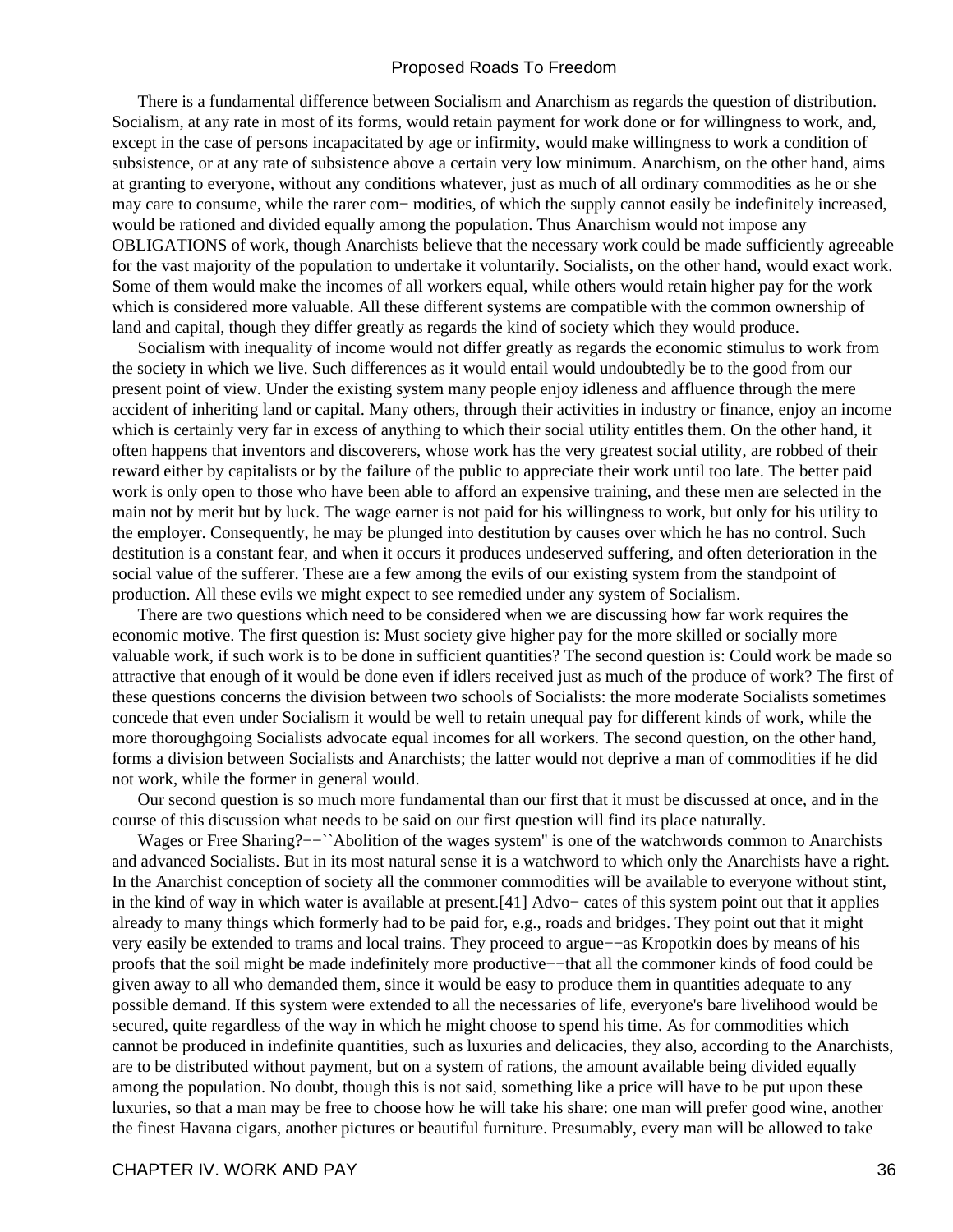such luxuries as are his due in whatever form he prefers, the relative prices being fixed so as to equalize the demand. In such a world as this, the economic stimulus to production will have wholly disappeared, and if work is to continue it must be from other motives.[42]

 [41] ``Notwithstanding the egotistic turn given to the public mind by the merchant−production of our century, the Communist tendency is continually reasserting itself and trying to make its way into public life. The penny bridge disappears before the public bridge; and the turnpike road before the free road. The same spirit pervades thousands of other institutions. Museums, free libraries, and free public schools; parks and pleasure grounds; paved and lighted streets, free for everybody's use; water supplied to private dwellings, with a growing tendency towards disregarding the exact amount of it used by the individual, tramways and railways which have already begun to introduce the season ticket or the uniform tax, and will surely go much further on this line when they are no longer private property: all these are tokens showing in what direction further progress is to be expected.''−−Kropotkin, ``Anarchist Communism.''

 [42] An able discussion of this question, at of various others, from the standpoint of reasoned and temperate opposition to Anarchism, will be found in Alfred Naquet's ``L'Anarchie et le Collectivisme,'' Paris, 1904.

 Is such a system possible? First, is it technically possible to provide the necessaries of life in such large quantities as would be needed if every man and woman could take as much of them from the public stores as he or she might desire?

 The idea of purchase and payment is so familiar that the proposal to do away with it must be thought at first fantastic. Yet I do not believe it is nearly so fantastic as it seems. Even if we could all have bread for nothing, we should not want more than a quite limited amount. As things are, the cost of bread to the rich is so small a proportion of their income as to afford practically no check upon their consumption; yet the amount of bread that they consume could easily be supplied to the whole population by improved methods of agriculture (I am not speaking of war−time). The amount of food that people desire has natural limits, and the waste that would be incurred would probably not be very great. As the Anarchists point out, people at present enjoy an unlimited water supply but very few leave the taps running when they are not using them. And one may assume that public opinion would be opposed to excessive waste. We may lay it down, I think, that the principle of unlimited supply could be adopted in regard to all commodities for which the demand has limits that fall short of what can be easily produced. And this would be the case, if production were efficiently organized, with the necessaries of life, including not only commodities, but also such things as education. Even if all education were free up to the highest, young people, unless they were radically transformed by the Anarchist regime, would not want more than a certain amount of it. And the same applies to plain foods, plain clothes, and the rest of the things that supply our elementary needs.

I think we may conclude that there is no technical impossibility in the Anarchist plan of free sharing.

 But would the necessary work be done if the individual were assured of the general standard of comfort even though he did no work?

 Most people will answer this question unhesitatingly in the negative. Those employers in particular who are in the habit of denouncing their employes as a set of lazy, drunken louts, will feel quite certain that no work could be got out of them except under threat of dismissal and consequent starvation. But is this as certain as people are inclined to sup− pose at first sight? If work were to remain what most work is now, no doubt it would be very hard to induce people to undertake it except from fear of destitution. But there is no reason why work should remain the dreary drudgery in horrible conditions that most of it is now.[43] If men had to be tempted to work instead of driven to it, the obvious interest of the community would be to make work pleasant. So long as work is not made on the whole pleasant, it cannot be said that anything like a good state of society has been reached. Is the painfulness of work unavoidable?

 [43] ``Overwork is repulsive to human nature−−not work. Overwork for supplying the few with luxury−−not work for the well− being of all. Work, labor, is a physiological necessity, a necessity of spending accumulated bodily energy, a necessity which is health and life itself. If so many branches of useful work are so reluctantly done now, it is merely because they mean overwork, or they are improperly organized. But we know−−old Franklin knew it−−that four hours of useful work every day would be more than sufficient for supplying everybody with the comfort of a moderately well−to−do middle−class house, if we all gave ourselves to productive work, and if we did not waste our productive powers as we do waste them now. As to the childish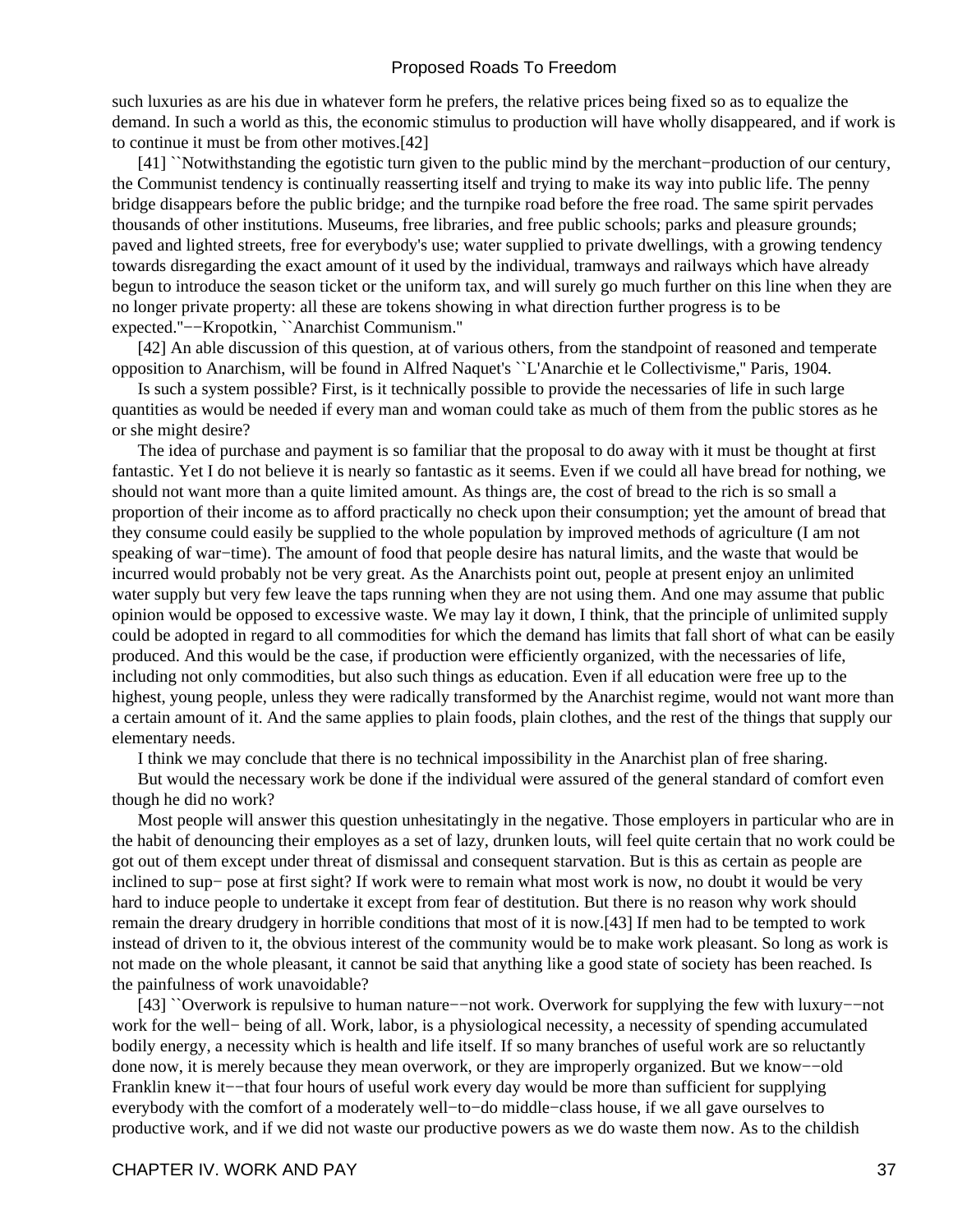question, repeated for fifty years: `Who would do disagreeable work?' frankly I regret that none of our savants has ever been brought to do it, be it for only one day in his life. If there is still work which is really disagreeable in itself, it is only because our scientific men have never cared to consider the means of rendering it less so: they have always known that there were plenty of starving men who would do it for a few pence a day.'' Kropotkin, ```Anarchist Communism.''

 At present, the better paid work, that of the business and professional classes, is for the most part enjoyable. I do not mean that every separate moment is agreeable, but that the life of a man who has work of this sort is on the whole happier than that of a man who enjoys an equal income without doing any work. A certain amount of effort, and something in the nature of a continuous career, are necessary to vigorous men if they are to preserve their mental health and their zest for life. A considerable amount of work is done without pay. People who take a rosy view of human nature might have supposed that the duties of a magistrate would be among disagreeable trades, like cleaning sewers; but a cynic might contend that the pleasures of vindictiveness and moral superiority are so great that there is no difficulty in finding well−to−do elderly gentlemen who are willing, without pay, to send helpless wretches to the torture of prison. And apart from enjoyment of the work itself, desire for the good opinion of neighbors and for the feeling of effectiveness is quite sufficient to keep many men active.

 But, it will be said, the sort of work that a man would voluntarily choose must always be exceptional: the great bulk of necessary work can never be anything but painful. Who would choose, if an easy life were otherwise open to him, to be a coal−miner, or a stoker on an Atlantic liner? I think it must be conceded that much necessary work must always remain disagreeable or at least painfully monotonous, and that special privileges will have to be accorded to those who undertake it, if the Anarchist system is ever to be made workable. It is true that the introduction of such special privileges would somewhat mar the rounded logic of Anarchism, but it need not, I think, make any really vital breach in its system. Much of the work that needs doing could be rendered agreeable, if thought and care were given to this object. Even now it is often only long hours that make work irksome. If the normal hours of work were reduced to, say, four, as they could be by better organization and more scientific methods, a very great deal of work which is now felt as a burden would quite cease to be so. If, as Kropotkin suggests, agricultural work, instead of being the lifelong drudgery of an ignorant laborer living very near the verge of abject poverty, were the occasional occupation of men and women normally employed in industry or brain−work; if, instead of being conducted by ancient traditional methods, without any possibility of intelligent participation by the wage− earner, it were alive with the search for new methods and new inventions, filled with the spirit of freedom, and inviting the mental as well as the physical cooperation of those who do the work, it might become a joy instead of a weariness, and a source of health and life to those engaged in it.

What is true of agriculture is said by Anarchists to be equally true of industry. They maintain that if the great economic organizations which are now managed by capitalists, without consideration for the lives of the wage−earners beyond what Trade Unions are able to exact, were turned gradually into self−governing communities, in which the producers could decide all questions of methods, conditions, hours of work, and so forth, there would be an almost boundless change for the better: grime and noise might be nearly eliminated, the hideousness of industrial regions might be turned into beauty, the interest in the scientific aspects of production might become diffused among all producers with any native intelligence, and something of the artist's joy in creation might inspire the whole of the work. All this, which is at present utterly remote from the reality, might be produced by economic self−government. We may concede that by such means a very large proportion of the necessary work of the world could ultimately be made sufficiently agreeable to be preferred before idleness even by men whose bare livelihood would be assured whether they worked or not. As to the residue let us admit that special rewards, whether in goods or honors or privileges, would have to be given to those who undertook it. But this need not cause any fundamental objection.

 There would, of course, be a certain proportion of the population who would prefer idleness. Provided the proportion were small, this need not matter. And among those who would be classed as idlers might be included artists, writers of books, men devoted to abstract intellectual pursuits−−in short, all those whom society despises while they are alive and honors when they are dead. To such men, the possibility of pursuing their own work regardless of any public recognition of its utility would be invaluable. Whoever will observe how many of our poets have been men of private means will realize how much poetic capacity must have remained undeveloped through poverty; for it would be absurd to suppose that the rich are better endowed by nature with the capacity for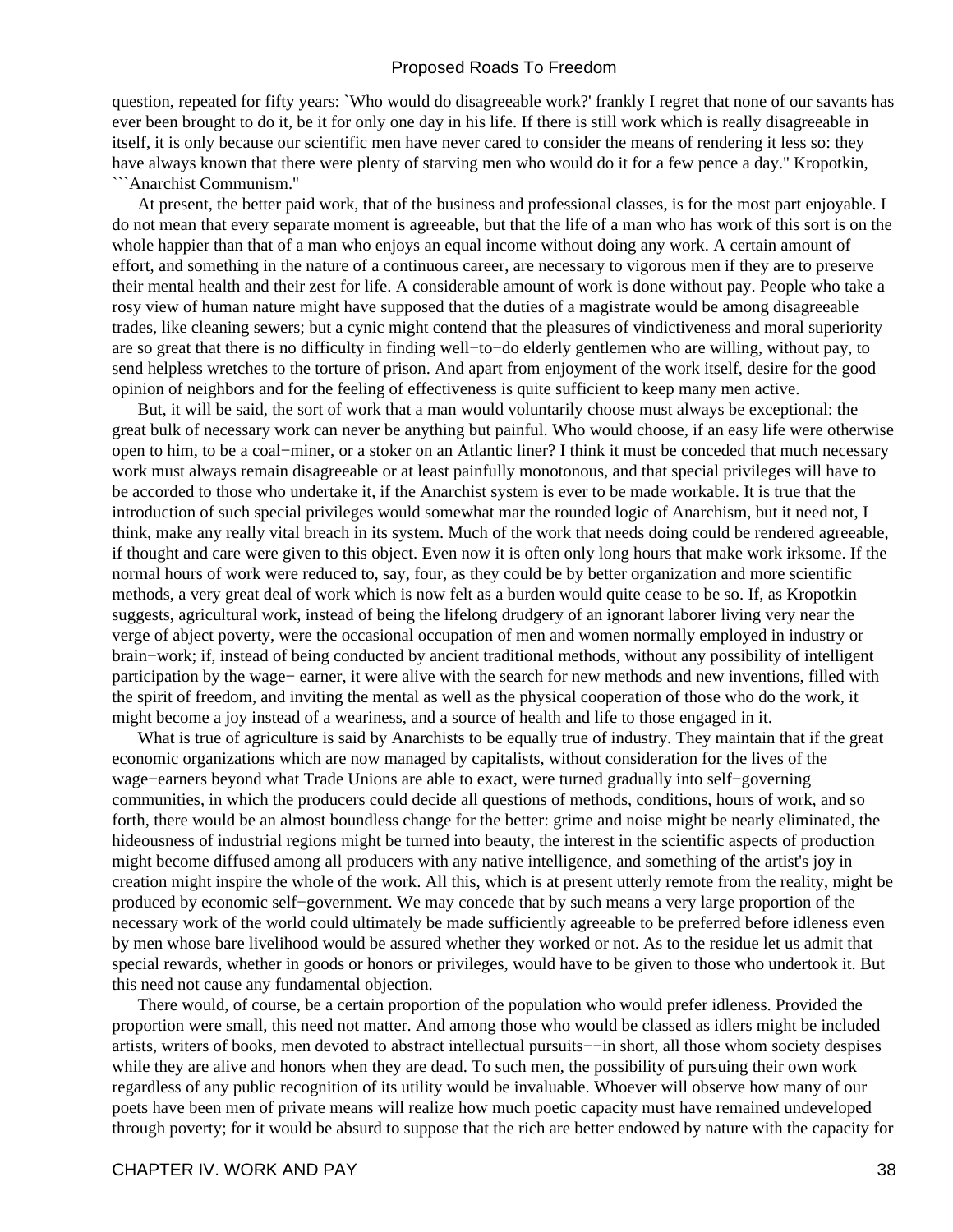poetry. Freedom for such men, few as they are, must be set against the waste of the mere idlers.

 So far, we have set forth the arguments in favor of the Anarchist plan. They are, to my mind, sufficient to make it seem possible that the plan might succeed, but not sufficient to make it so probable that it would be wise to try it.

 The question of the feasibility of the Anarchist proposals in regard to distribution is, like so many other questions, a quantitative one. The Anarchist proposals consist of two parts: (1) That all the common commodities should be supplied ad lib. to all applicants; (2) That no obligation to work, or economic reward for work, should be imposed on anyone. These two proposals are not necessarily inseparable, nor does either entail the whole system of Anarchism, though without them Anarchism would hardly be possible. As regards the first of these proposals, it can be carried out even now with regard to some commodities, and it could be carried out in no very distant future with regard to many more. It is a flexible plan, since this or that article of consumption could be placed on the free list or taken of as circumstances might dictate. Its advantages are many and various, and the practice of the world tends to develop in this direction. I think we may conclude that this part of the Anarchists' system might well be adopted bit by bit, reaching gradually the full extension that they desire.

 But as regards the second proposal, that there should be no obligation to work, and no economic reward for work, the matter is much more doubtful. Anarchists always assume that if their schemes were put into operation practically everyone would work; but although there is very much more to be said for this view than most people would concede at first sight, yet it is questionable whether there is enough to be said to make it true for practical purposes. Perhaps, in a community where industry had become habitual through economic pressure, public opinion might be sufficiently powerful to compel most men to work;[44] but it is always doubtful how far such a state of things would be permanent. If public opinion is to be really effective, it will be necessary to have some method of dividing the community into small groups, and to allow each group to consume only the equivalent of what it produces. This will make the economic motive operative upon the group, which, since we are supposing it small, will feel that its collective share is appreciably diminished by each idle individual. Such a system might be feasible, but it would be contrary to the whole spirit of Anarchism and would destroy the main lines of its economic system.

 [44] ``As to the so−often repeated objection that nobody would labor if he were not compelled to do so by sheer necessity, we heard enough of it before the emancipation of slaves in America, as well as before the emancipation of serfs in Russia; and we have had the opportunity of appreciating it at its just value. So we shall not try to convince those who can be convinced only by accomplished facts. As to those who reason, they ought to know that, if it really was so with some parts of humanity at its lowest stages−−and yet, what do we know about it?−−or if it is so with some small communities, or separate individuals, brought to sheer despair by ill−success in their struggle against unfavorable conditions, it is not so with the bulk of the civilized nations. With us, work is a habit, and idleness an artificial growth.'' Kropotkin, ``Anarchist Communism,'' p. 30.

 The attitude of orthodox Socialism on this question is quite different from that of Anarchism.[45] Among the more immediate measures advocated in the ``Communist Manifesto" is ``equal liability of all to labor. Establishment of industrial armies, especially for agriculture.'' The Socialist theory is that, in general, work alone gives the right to the enjoyment of the produce of work. To this theory there will, of course, be exceptions: the old and the very young, the infirm and those whose work is temporarily not required through no fault of their own. But the fundamental conception of Socialism, in regard to our present question, is that all who can should be compelled to work, either by the threat of starvation or by the operation of the criminal law. And, of course, the only kind of work recognized will be such as commends itself to the authorities. Writing books against Socialism, or against any theory embodied in the government of the day, would certainly not be recognized as work. No more would the painting of pictures in a different style from that of the Royal Academy, or producing plays unpleasing to the censor. Any new line of thought would be banned, unless by influence or corruption the thinker could crawl into the good graces of the pundits. These results are not foreseen by Socialists, because they imagine that the Socialist State will be governed by men like those who now advocate it. This is, of course, a delusion. The rulers of the State then will bear as little resemblance to the pres− ent Socialists as the dignitaries of the Church after the time of Constantine bore to the Apostles. The men who advocate an unpopular reform are exceptional in disinterestedness and zeal for the public good; but those who hold power after the reform has been carried out are likely to belong, in the main, to the ambitious executive type which has in all ages possessed itself of the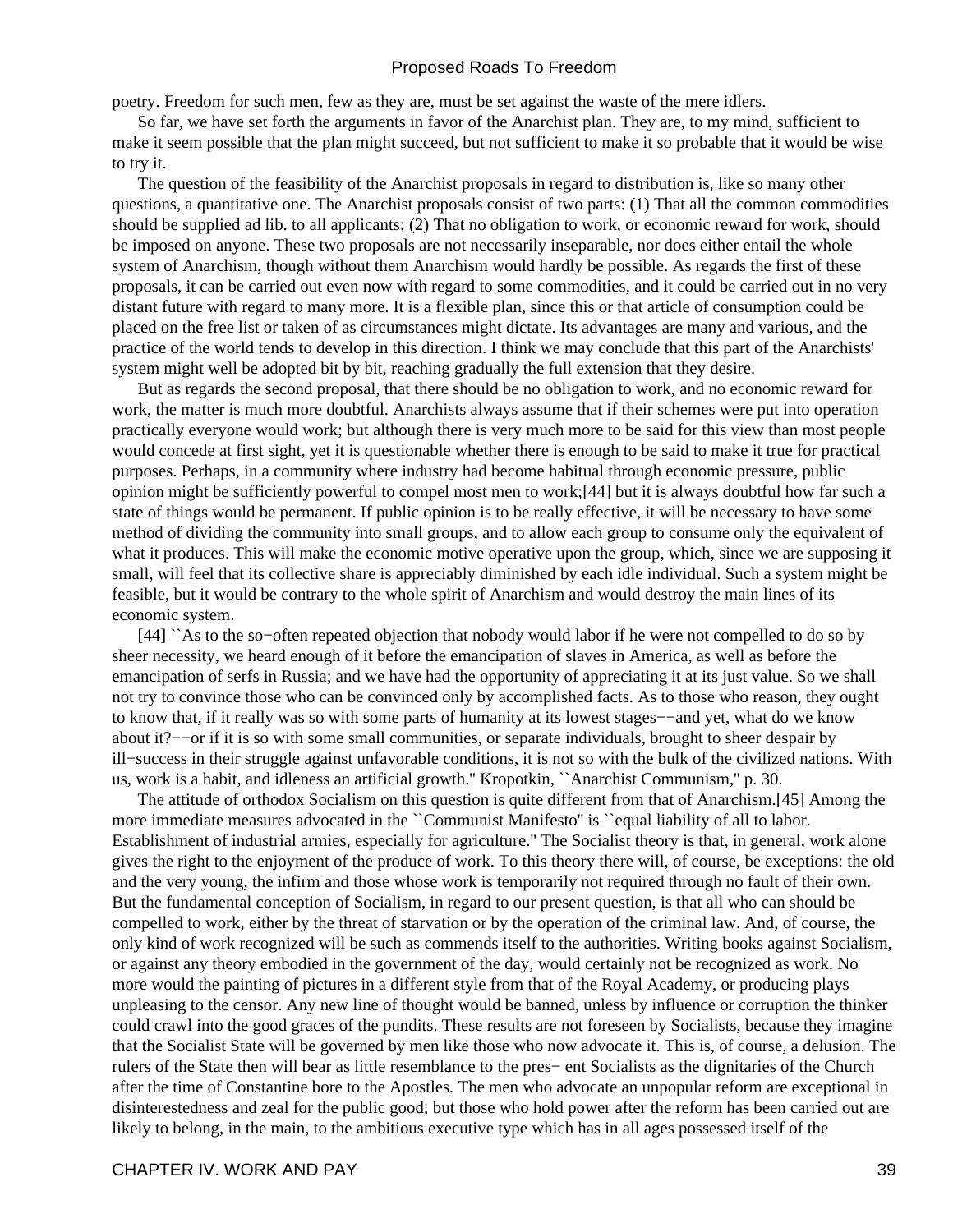government of nations. And this type has never shown itself tolerant of opposition or friendly to freedom.

 [45] ``While holding this synthetic view on production, the Anarchists cannot consider, like the Collectivists, that a remuneration which would be proportionate to the hours of labor spent by each person in the production of riches may be an ideal, or even an approach to an ideal, society.'' Kropotkin, ``Anarchist Communism,'' p. 20.

 It would seem, then, that if the Anarchist plan has its dangers, the Socialist plan has at least equal dangers. It is true that the evils we have been foreseeing under Socialism exist at present, but the purpose of Socialists is to cure the evils of the world as it is; they cannot be content with the argument that they would make things no worse.

 Anarchism has the advantage as regards liberty, Socialism as regards the inducements to work. Can we not find a method of combining these two advantages? It seems to me that we can.

We saw that, provided most people work in moderation, and their work is rendered as productive as science and organization can make it, there is no good reason why the necessaries of life should not be supplied freely to all. Our only serious doubt was as to whether, in an Anarchist regime, the motives for work would be sufficiently powerful to prevent a dan− gerously large amount of idleness. But it would be easy to decree that, though necessaries should be free to all, whatever went beyond necessaries should only be given to those who were willing to work−−not, as is usual at present, only to those in work at any moment, but also to all those who, when they happened not to be working, were idle through no fault of their own. We find at present that a man who has a small income from investments, just sufficient to keep him from actual want, almost always prefers to find some paid work in order to be able to afford luxuries. So it would be, presumably, in such a community as we are imagining. At the same time, the man who felt a vocation for some unrecognized work of art or science or thought would be free to follow his desire, provided he were willing to ``scorn delights and live laborious days." And the comparatively small number of men with an invincible horror of work−−the sort of men who now become tramps−− might lead a harmless existence, without any grave danger of their becoming sufficiently numerous to be a serious burden upon the more industrious. In this ways the claims of freedom could be combined with the need of some economic stimulus to work. Such a system, it seems to me, would have a far greater chance of success than either pure Anarchism or pure orthodox Socialism.

 Stated in more familiar terms, the plan we are advocating amounts essentially to this: that a certain small income, sufficient for necessaries, should be secured to all, whether they work or not, and that a larger income, as much larger as might be warranted by the total amount of commodities produced, should be given to those who are willing to engage in some work which the community recognizes as useful. On this basis we may build further. I do not think it is always necessary to pay more highly work which is more skilled or regarded as socially more useful, since such work is more interesting and more respected than ordinary work, and will therefore often be preferred by those who are able to do it. But we might, for instance, give an intermediate income to those who are only willing to work half the usual number of hours, and an income above that of most workers to those who choose a specially disagreeable trade. Such a system is perfectly compatible with Socialism, though perhaps hardly with Anarchism. Of its advantages we shall have more to say at a later stage. For the present I am content to urge that it combines freedom with justice, and avoids those dangers to the community which we have found to lurk both in the proposals of the Anarchists and in those of orthodox Socialists.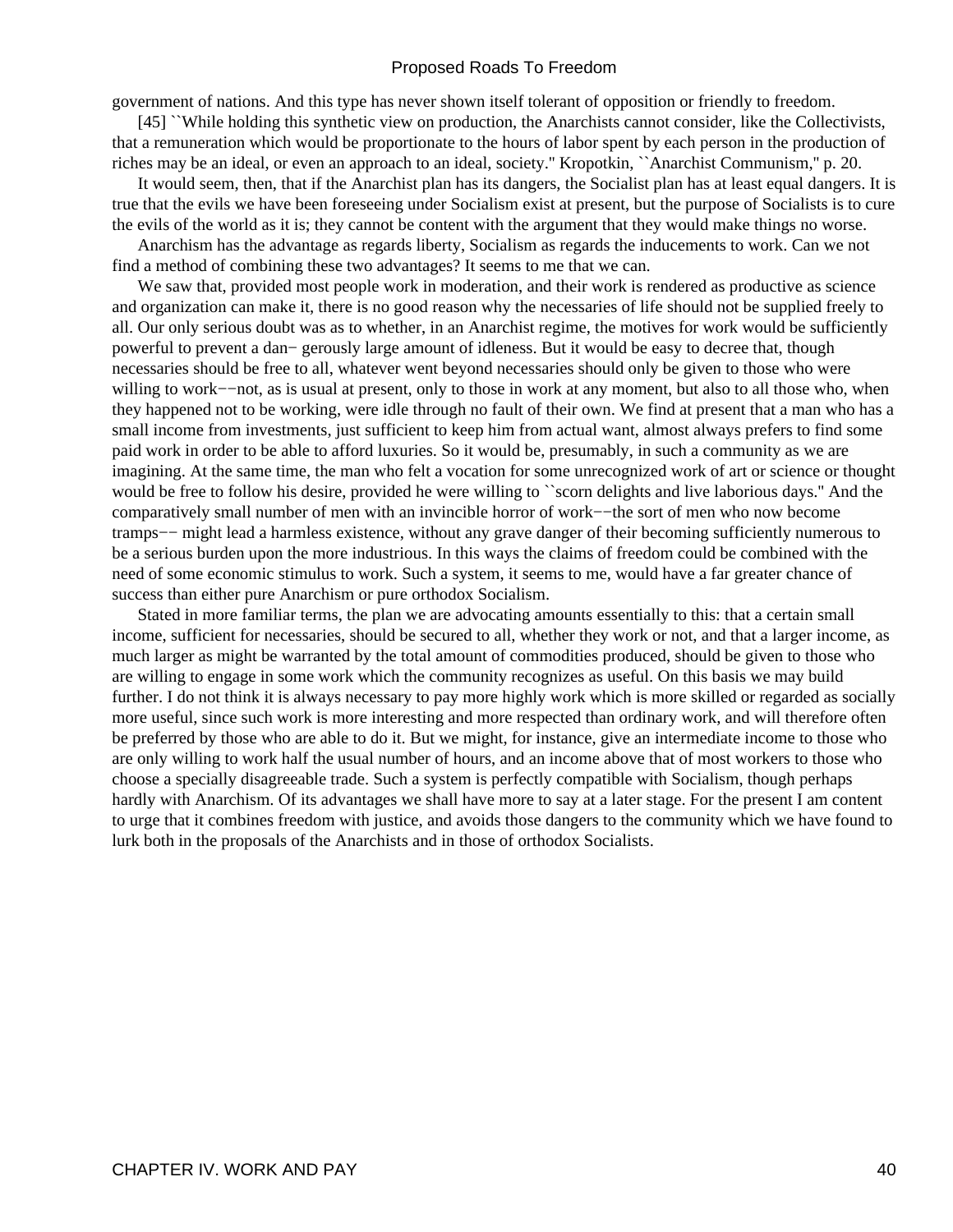# **CHAPTER V. GOVERNMENT AND LAW**

 GOVERNMENT and Law, in their very essence, consist of restrictions on freedom, and freedom is the greatest of political goods.[46] A hasty reasoner might conclude without further ado that Law and government are evils which must be abolished if freedom is our goal. But this consequence, true or false, cannot be proved so simply. In this chapter we shall examine the arguments of Anarchists against law and the State. We shall proceed on the assumption that freedom is the supreme aim of a good social system; but on this very basis we shall find the Anarchist contentions very questionable.

 [46] I do not say freedom is the greatest of ALL goods: the best things come from within−−they are such things as creative art, and love, and thought. Such things can be helped or hindered by political conditions, but not actually produced by them; and freedom is, both in itself and in its relation to these other goods the best thing that political and economic conditions can secure.

 Respect for the liberty of others is not a natural impulse with most men: envy and love of power lead ordinary human nature to find pleasure in interferences with the lives of others. If all men's actions were wholly unchecked by external authority, we should not obtain a world in which all men would be free. The strong would oppress the weak, or the majority would oppress the minority, or the lovers of violence would oppress the more peaceable people. I fear it cannot be said that these bad impulses are WHOLLY due to a bad social system, though it must be conceded that the present competitive organization of society does a great deal to foster the worst elements in human nature. The love of power is an impulse which, though innate in very ambitious men, is chiefly promoted as a rule by the actual experience of power. In a world where none could acquire much power, the desire to tyrannize would be much less strong than it is at present. Nevertheless, I cannot think that it would be wholly absent, and those in whom it would exist would often be men of unusual energy and executive capacity. Such men, if they are not restrained by the organized will of the community, may either succeed in establishing a despotism, or, at any rate, make such a vigorous attempt as can only be defeated through a period of prolonged disturbance. And apart from the love or political power, there is the love of power over individuals. If threats and terrorism were not prevented by law, it can hardly be doubted that cruelty would be rife in the relations of men and women, and of parents and children. It is true that the habits of a community can make such cruelty rare, but these habits, I fear, are only to be produced through the prolonged reign of law. Experience of backwoods communities, mining camps and other such places seems to show that under new conditions men easily revert to a more barbarous attitude and practice. It would seem, therefore, that, while human nature remains as it is, there will be more liberty for all in a community where some acts of tyranny by individuals are forbidden, than in a community where the law leaves each individual free to follow his every impulse. But, although the necessity of some form of government and law must for the present be conceded, it is important to remember that all law and government is in itself in some degree an evil, only justifiable when it prevents other and greater evils. Every use of the power of the State needs, therefore, to be very closely scrutinized, and every possibility of diminishing its power is to be welcomed provided it does not lead to a reign of private tyranny.

 The power of the State is partly legal, partly economic: acts of a kind which the State dislikes can be punished by the criminal law, and individuals who incur the displeasure of the State may find it hard to earn a livelihood.

 The views of Marx on the State are not very clear. On the one hand he seems willing,, like the modern State Socialists, to allow great power to the State, but on the other hand he suggests that when the Socialist revolution has been consummated, the State, as we know it, will disappear. Among the measures which are advocated in the Communist Manifesto as immediately desirable, there are several which would very greatly increase the power of the existing State. For example, ``Centralization of credit in the hands of the State, by means of a national bank with State capital and an exclusive monopoly;" and again, "Centralization of the means of communication and transport in the hands of the State.'' But the Manifesto goes on to say:

 When, in the course of development, class distinctions have disappeared, and all production has been concentrated in the hands of a vast association of the whole nation, the public power will lose its political character. Political power, properly so called, is merely the organised power of one class for oppressing another. If the proletariat during its contest with the bourgeoisie is compelled, by the force of circumstances, to organize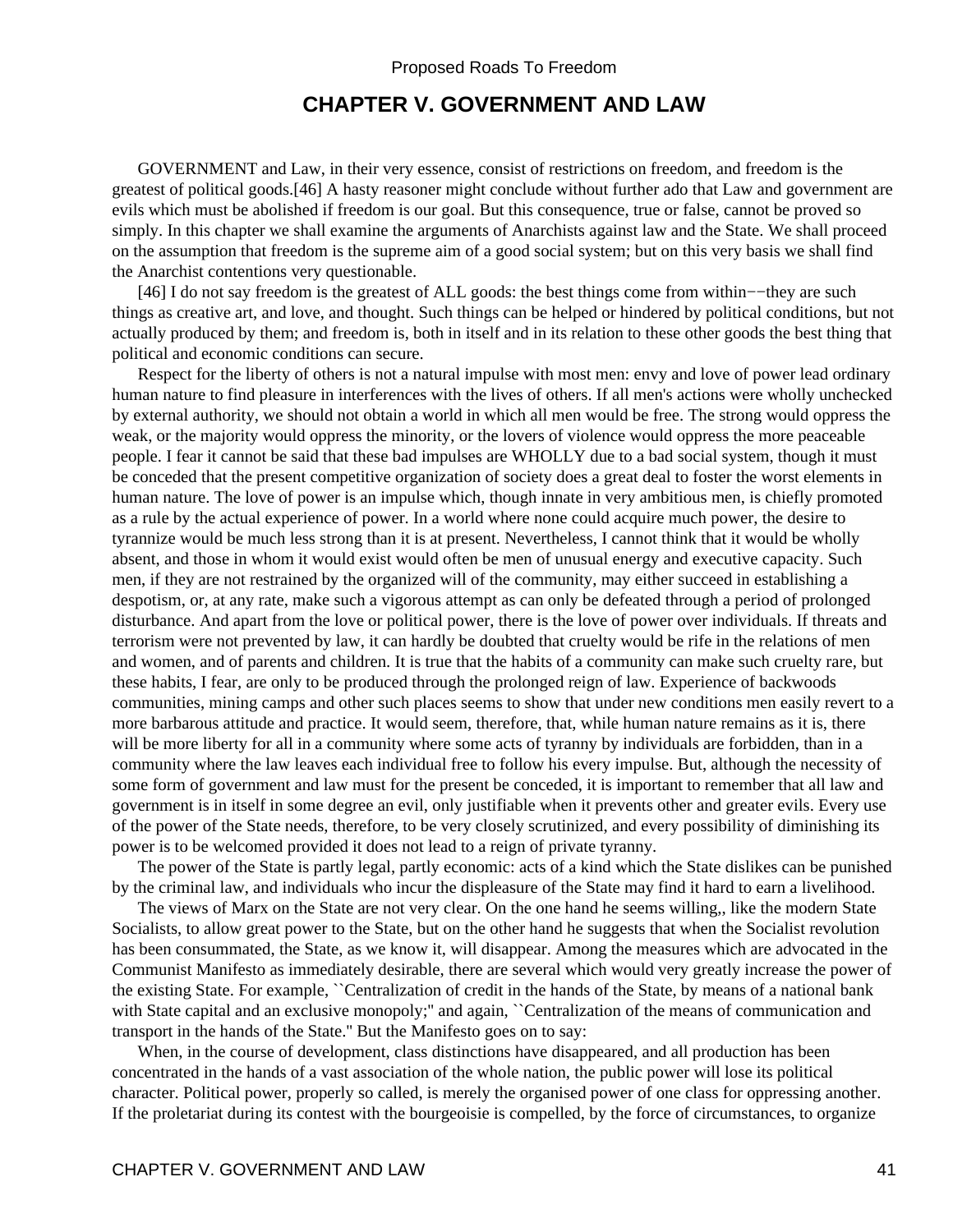itself as a class, if, by means of a revolution, it makes itself the ruling class, and, as such, sweeps away by force the old conditions of production, then it will, along with these conditions, have swept away the conditions for the existence of class antagonisms, and of classes generally, and will thereby have abolished its own supremacy as a class.

 In place of the old bourgeois society, with its classes and class antagonisms, we shall have an association, in which; the free development of each is the condition for the free development of all.[47]

[47] Communist Manifesto, p. 22.

 This attitude Marx preserved in essentials throughout his life. Accordingly, it is not to be wondered at that his followers, so far as regards their immediate aims, have in the main become out−and−out State Socialists. On the other hand, the Syndicalists, who accept from Marx the doctrine of the class war, which they regard as what is really vital in his teaching, reject the State with abhorrence and wish to abolish it wholly, in which respect they are at one with the Anarchists. The Guild Socialists, though some persons in this country regard them as extremists, really represent the English love of compromise. The Syndicalist arguments as to the dangers inherent in the power of the State have made them dissatisfied with the old State Socialism, but they are unable to accept the Anarchist view that society can dispense altogether with a central authority. Accordingly they propose that there should be two co−equal instruments of Government in a community, the one geographical, representing the consumers, and essentially the continuation of the democratic State; the other representing the producers, organized, not geographically, but in guilds, after the manner of industrial unionism. These two author− ities will deal with different classes of questions. Guild Socialists do not regard the industrial authority as forming part of the State, for they contend that it is the essence of the State to be geographical; but the industrial authority will resemble the present State in the fact that it will have coercive powers, and that its decrees will be enforced, when necessary. It is to be suspected that Syndicalists also, much as they object to the existing State, would not object to coercion of individuals in an industry by the Trade Union in that industry. Government within the Trade Union would probably be quite as strict as State government is now. In saying this we are assuming that the theoretical Anarchism of Syndicalist leaders would not survive accession to power, but I am afraid experience shows that this is not a very hazardous assumption.

 Among all these different views, the one which raises the deepest issue is the Anarchist contention that all coercion by the community is unnecessary. Like most of the things that Anarchists say, there is much more to be urged in support of this view than most people would suppose at first sight. Kropotkin, who is its ablest exponent, points out how much has been achieved already by the method of free agreement. He does not wish to abolish government in the sense of collective decisions: what he does wish to abolish is the system by which a decision is en− forced upon those who oppose it.[48] The whole system of representative government and majority rule is to him a bad thing.[49] He points to such instances as the agreements among the different railway systems of the Continent for the running of through expresses and for co−operation generally. He points out that in such cases the different companies or authorities concerned each appoint a delegate, and that the delegates suggest a basis of agreement, which has to be subsequently ratified by each of the bodies ap− pointing them. The assembly of delegates has no coercive power whatever, and a majority can do nothing against a recalcitrant minority. Yet this has not prevented the conclusion of very elaborate systems of agreements. By such methods, so Anarchists contend, the USEFUL functions of government can be carried out without any coercion. They maintain that the usefulness of agreement is so patent as to make co−operation certain if once the predatory motives associated with the present system of private property were removed.

[48] "On the other hand, the STATE has also been confused with GOVERNMENT. As there can be no State without government, it has been sometimes said that it is the absence of government, and not the abolition of the State, that should be the aim.

 ``It seems to me, however, that State and government represent two ideas of a different kind. The State idea implies quite another idea to that of government. It not only includes the existence of a power placed above society, but also a territorial concentration and a concentration of many functions of the life of society in the hands of a few or even of all. It implies new relations among the members of society.

 ``This characteristic distinction, which perhaps escapes notice at first sight, appears clearly when the origin of the State is studied.'' Kropotkin, ``The State.'' p. 4.

[49] Representative government has accomplished its historical mission; it has given a mortal blow to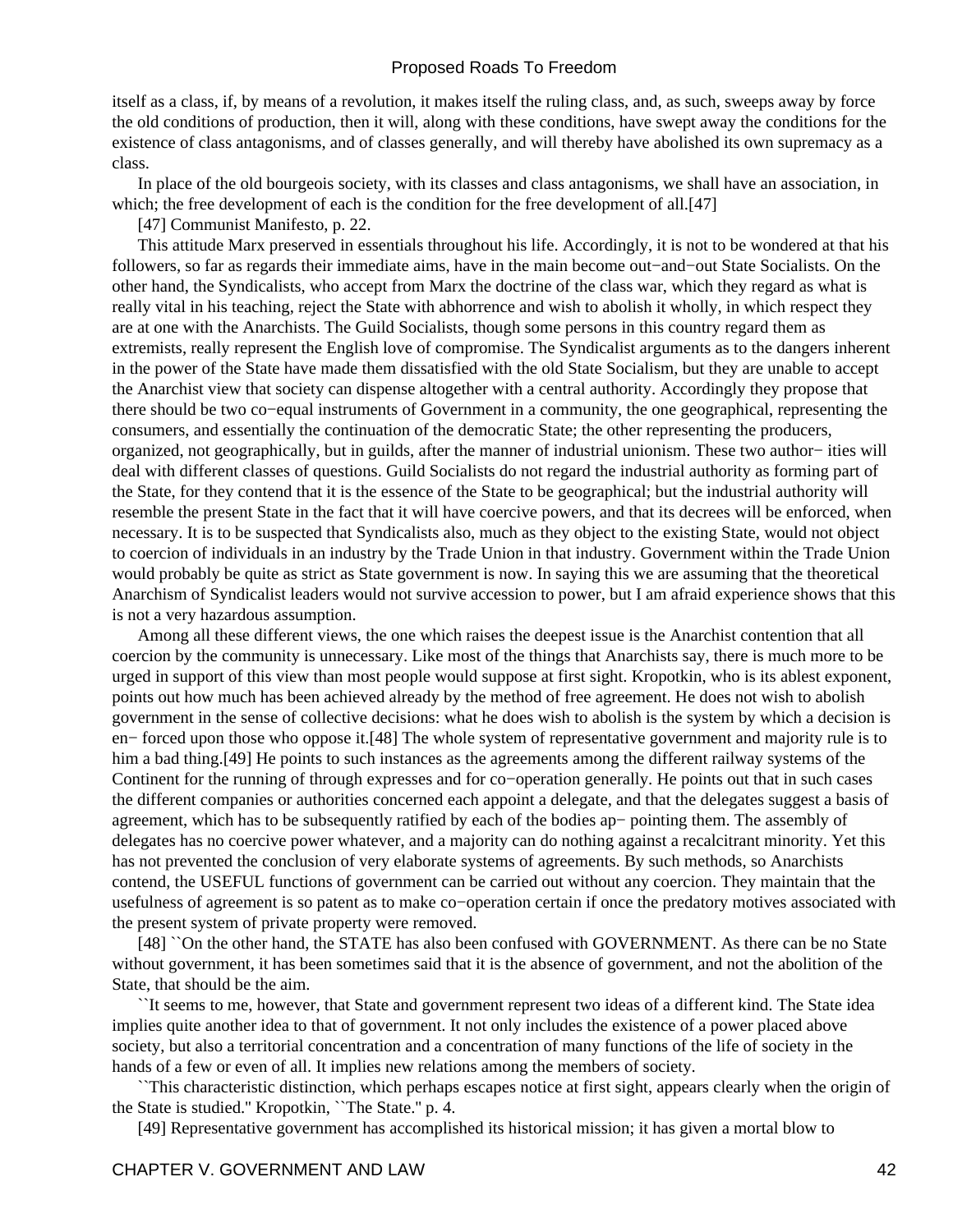Court−rule; and by its debates it has awakened public interest in public questions. But, to see in it the government of the future Socialist society, is to commit a gross error. Each economical phase of life implies its own political phase; and it is impossible to touch the very basis of the present economical life−−private property−− without a corresponding change in the very basis of the political organization. Life already shows in which direction the change will be made. Not in increasing the powers of the State, but in resorting to free organization and free federation in all those branches which are now considered as attributes of the State.'' Kropotkin, ``Anarchist Communism,'' pp. 28−29.

 Attractive as this view is, I cannot resist the conclusion that it results from impatience and represents the attempt to find a short−cut toward the ideal which all humane people desire.

 Let us begin with the question of private crime.[50] Anarchists maintain that the criminal is manufactured by bad social conditions and would disappear in such a world as they aim at creating.[51] No doubt there is a great measure of truth in this view. There would be little motive to robbery, for example, in an Anarchist world, unless it were organized on a large scale by a body of men bent on upsetting the Anarchist regime. It may also be conceded that impulses toward criminal violence could be very largely eliminated by a better education. But all such contentions, it seems to me, have their limitations. To take an extreme case, we cannot suppose that there would be no lunatics in an Anarchist community, and some of these lunatics would, no doubt, be homicidal. Probably no one would argue that they ought to be left at liberty. But there are no sharp lines in nature; from the homicidal lunatic to the sane man of violent passions there is a continuous gradation. Even in the most perfect community there will be men and women, otherwise sane, who will feel an impulse to commit murder from jealousy. These are now usually restrained by the fear of punishment, but if this fear were removed, such murders would probably become much more common, as may be seen from the present behavior of certain soldiers on leave. Moreover, certain kinds of conduct arouse public hostility, and would almost inevitably lead to lynching, if no other recognized method of punishment existed. There is in most men a certain natural vindictiveness, not always directed against the worst members of the community. For example, Spinoza was very nearly murdered by the mob because he was suspected of undue friendliness to France at a time when Holland was at war with that country. Apart from such cases, there would be the very real danger of an organized attempt to destroy Anarchism and revive ancient oppressions. Is it to be supposed, for example, that Napoleon, if he had been born into such a community as Kropotkin advocates, would have acquiesced tamely in a world where his genius could find no scope? I cannot see what should prevent a combination of ambitious men forming themselves into a private army, manufacturing their own munitions, and at last enslaving the defenseless citizens, who had relied upon the inherent attractiveness of liberty. It would not be consistent with the principles of Anarchism for the community to interfere with the drilling of a private army, no matter what its objects might be (though, of course, an opposing private army might be formed by men with different views). Indeed, Kropotkin instances the old volunteers in Great Britain as an example of a movement on Anarchist lines.[52] Even if a predatory army were not formed from within, it might easily come from a neighboring nation, or from races on the borderland of civilization. So long as the love of power exists, I do not see how it can be prevented from finding an outlet in oppression except by means of the organized force of the community.

[50] On this subject there is an excellent discussion in the before−mentioned work of Monsieur Naquet.

 [51] ``As to the third−−the chief−−objection, which maintains the necessity of a government for punishing those who break the law of society, there is so much to say about it that it hardly can be touched incidentally. The more we study the question, the more we are brought to the conclusion that society itself is responsible for the anti−social deeds perpetrated in its midst, and that no punishment, no prisons, and no hangmen can diminish the numbers of such deeds; nothing short of a reorganization of society itself. Three−quarters of all the acts which are brought every year before our courts have their origin, either directly or indirectly, in the present disorganized state of society with regard to the production and distribution of wealth−−not in the perversity of human nature. As to the relatively few anti−social deeds which result from anti−social inclinations of separate individuals, it is not by prisons, nor even by resorting to the hangmen, that we can diminish their numbers. By our prisons, we merely multiply them and render them worse. By our detectives, our `price of blood,' our executions, and our jails, we spread in society such a terrible flow of basest passions and habits, that he who should realize the effects of these institutions to their full extent, would be frightened by what society is doing under the pretext of maintaining morality. We must search for other remedies, and the remedies have been indicated long since.''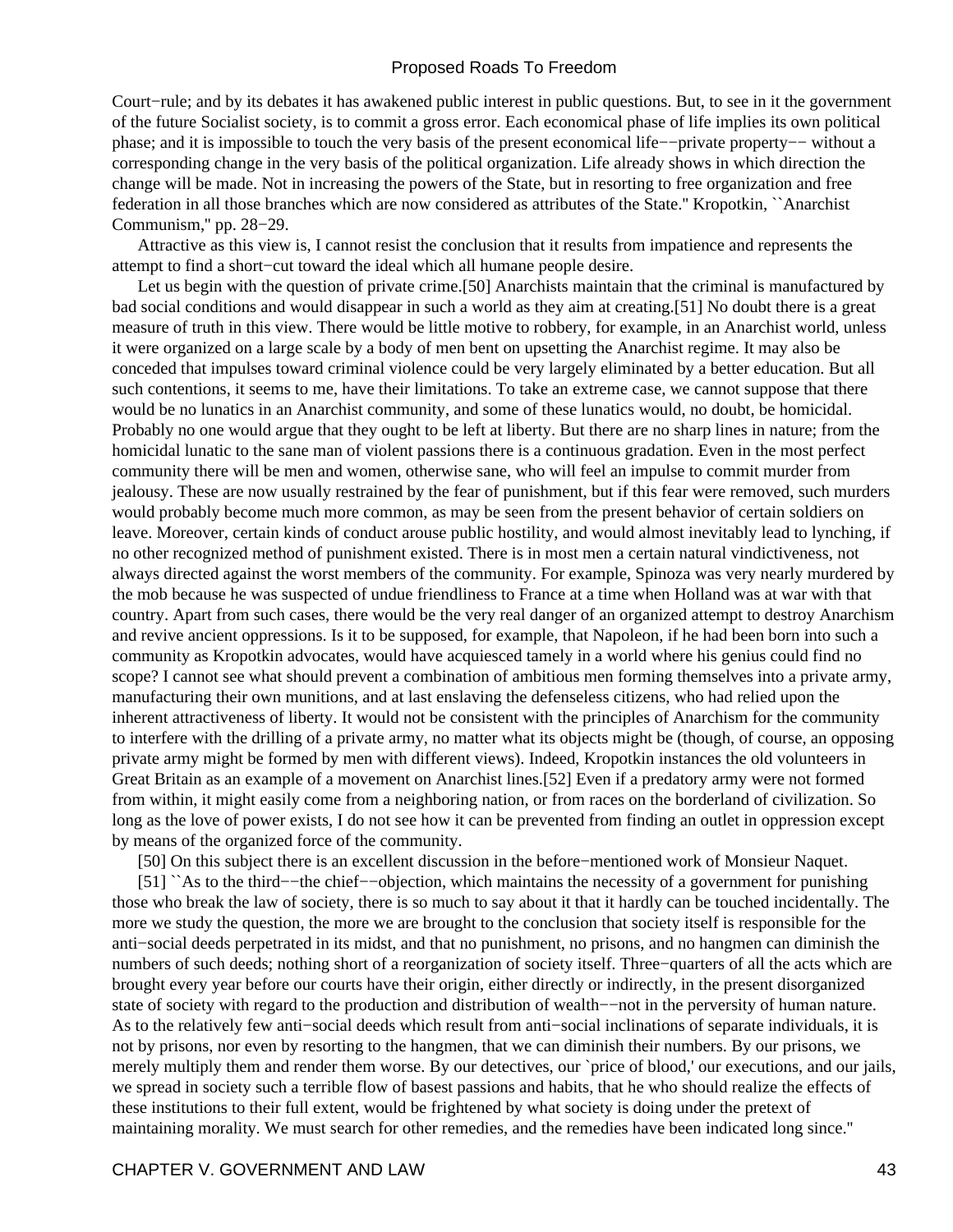Kropotkin, ``Anarchist Communism,'' pp. 31−32.

[52] "Anarchist Communism," p. 27.

 The conclusion, which appears to be forced upon us, is that the Anarchist ideal of a community in which no acts are forbidden by law is not, at any rate for the present, compatible with the stability of such a world as the Anarchists desire. In order to obtain and preserve a world resembling as closely as possible that at which they aim, it will still be necessary that some acts should be forbidden by law. We may put the chief of these under three heads:

1. Theft.

2. Crimes of violence.

3. The creation of organizations intended to subvert the Anarchist regime by force.

We will briefly recapitulate what has been said already as to the necessity of these prohibitions.

 1. Theft.−−It is true that in an Anarchist world there will be no destitution, and therefore no thefts motivated by starvation. But such thefts are at present by no means the most considerable or the most harmful. The system of rationing, which is to be applied to luxuries, will leave many men with fewer luxuries than they might desire. It will give opportunities for peculation by those who are in control of the public stores, and it will leave the possibility of appropriating such valuable objects of art as would naturally be preserved in public museums. It may be contended that such forms of theft would be prevented by public opinion. But public opinion is not greatly operative upon an individual unless it is the opinion of his own group. A group of men combined for purposes of theft might readily defy the public opinion of the majority unless that public opinion made itself effective by the use of force against them. Probably, in fact, such force would be applied through popular indignation, but in that case we should revive the evils of the criminal law with the added evils of uncertainty, haste and passion, which are inseparable from the practice of lynching. If, as we have suggested, it were found necessary to provide an economic stimulus to work by allowing fewer luxuries to idlers, this would afford a new motive for theft on their part and a new necessity for some form of criminal law.

 2. Crimes of Violence.−−Cruelty to children, crimes of jealousy, rape, and so forth, are almost certain to occur in any society to some extent. The prevention of such acts is essential to the existence of freedom for the weak. If nothing were done to hinder them, it is to be feared that the customs of a society would gradually become rougher, and that acts which are now rare would cease to be so. If Anarchists are right in maintaining that the existence of such an economic system as they desire would prevent the commission of crimes of this kind, the laws forbidding them would no longer come into operation, and would do no harm to liberty. If, on the other hand, the impulse to such actions persisted, it would be necessary that steps should be taken to restrain men from indulging it.

 3. The third class of difficulties is much the most serious and involves much the most drastic interference with liberty. I do not see how a private army could be tolerated within an Anarchist community, and I do not see how it could be prevented except by a general prohibition of carrying arms. If there were no such prohibition, rival parties would organize rival forces, and civil war would result. Yet, if there is such a prohibition, it cannot well be carried out without a very considerable interference with individual liberty. No doubt, after a time, the idea of using violence to achieve a political object might die down, as the practice of duelling has done. But such changes of habit and outlook are facilitated by legal prohibition, and would hardly come about without it. I shall not speak yet of the international aspect of this same problem, for I propose to deal with that in the next chapter, but it is clear that the same considerations apply with even greater force to the relations between nations.

 If we admit, however reluctantly, that a criminal law is necessary and that the force of the community must be brought to bear to prevent certain kinds of actions, a further question arises: How is crime to be treated? What is the greatest measure of humanity and respect for freedom that is compatible with the recognition of such a thing as crime? The first thing to recognize is that the whole conception of guilt or sin should be utterly swept away. At present, the criminal is visited with the displeasure of the community: the sole method applied to prevent the occurrence of crime is the infliction of pain upon the criminal. Everything possible is done to break his spirit and destroy his self−respect. Even those pleasures which would be most likely to have a civilizing effect are forbidden to him, merely on the ground that they are pleasures, while much of the suffering inflicted is of a kind which can only brutalize and degrade still further. I am not speaking, of course, of those few penal institutions which have made a serious study of reforming the criminal. Such institutions, especially in America, have been proved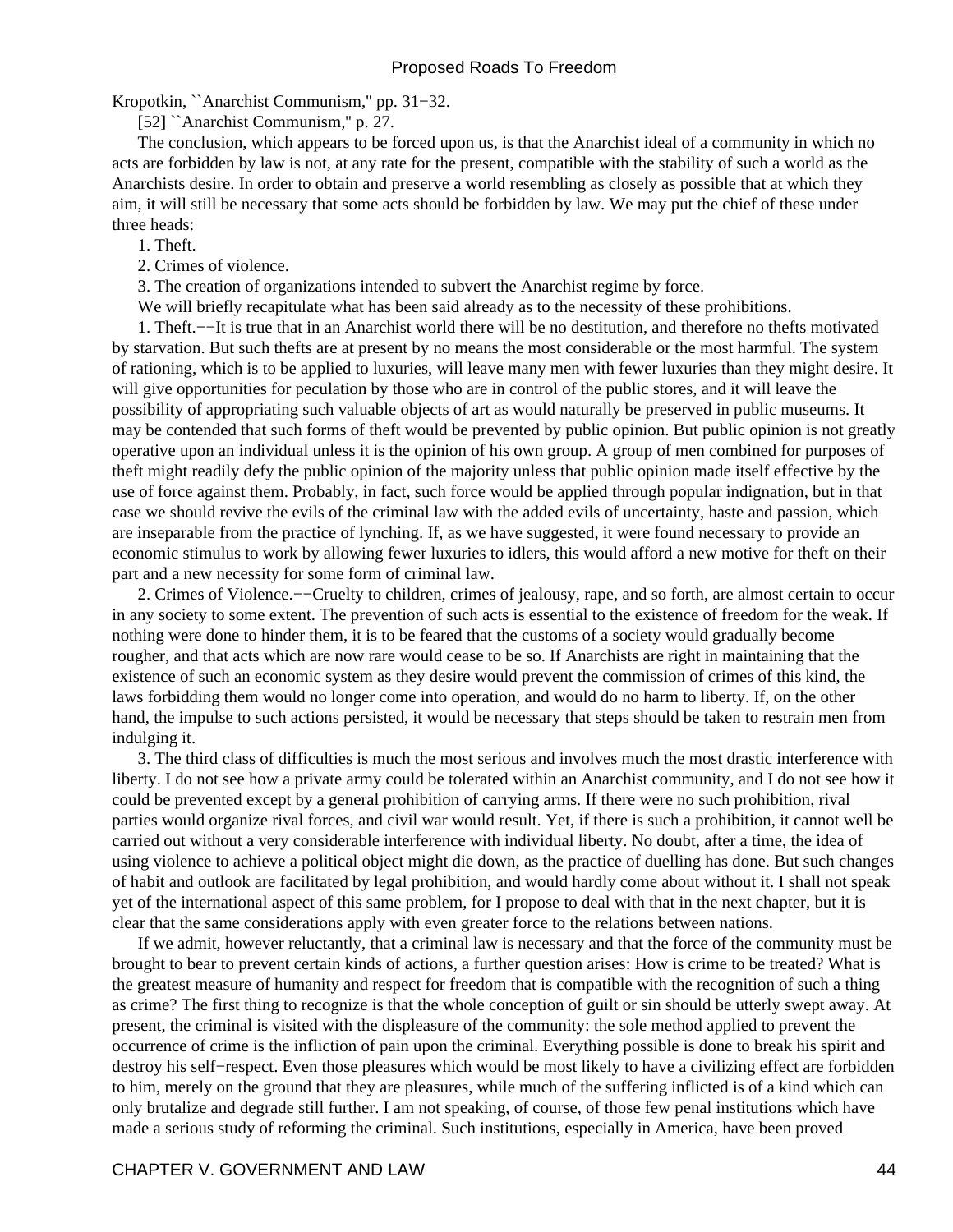capable of achieving the most remarkable results, but they remain everywhere exceptional. The broad rule is still that the criminal is made to feel the displeasure of society. He must emerge from such a treatment either defiant and hostile, or submissive and cringing, with a broken spirit and a loss of self−respect. Neither of these results is anything but evil. Nor can any good result be achieved by a method of treatment which embodies reprobation.

 When a man is suffering from an infectious disease he is a danger to the community, and it is necessary to restrict his liberty of movement. But no one associates any idea of guilt with such a situation. On the contrary, he is an object of commiseration to his friends. Such steps as science recommends are taken to cure him of his disease, and he submits as a rule without reluctance to the curtailment of liberty involved meanwhile. The same method in spirit ought to be shown in the treatment of what is called ``crime.'' It is supposed, of course, that the criminal is actuated by calculations of self−interest, and that the fear of punishment, by supplying a contrary motive of self−interest affords the best deterrent,

 The dog, to gain some private end, Went mad and bit the man.

 This is the popular view of crime; yet no dog goes mad from choice, and probably the same is true of the great majority of criminals, certainly in the case of crimes of passion. Even in cases where self−interest is the motive, the important thing is to prevent the crime, not to make the criminal suffer. Any suffering which may be entailed by the process of prevention ought to be regarded as regrettable, like the pain involved in a surgical operation. The man who commits a crime from an impulse to violence ought to be subjected to a scientific psychological treatment, designed to elicit more beneficial impulses. The man who commits a crime from calculations of self− interest ought to be made to feel that self−interest itself, when it is fully understood, can be better served by a life which is useful to the community than by one which is harmful. For this purpose it is chiefly necessary to widen his outlook and increase the scope of his desires. At present, when a man suffers from insufficient love for his fellow−creatures, the method of curing him which is commonly adopted seems scarcely designed to succeed, being, indeed, in essentials, the same as his attitude toward them. The object of the prison administration is to save trouble, not to study the individual case. He is kept in captivity in a cell from which all sight of the earth is shut out: he is subjected to harshness by warders, who have too often become brutalized by their occupation.[53] He is solemnly denounced as an enemy to society. He is compelled to perform mechanical tasks, chosen for their wearisomeness. He is given no education and no incentive to self−improvement. Is it to be wondered at if, at the end of such a course of treatment, his feelings toward the community are no more friendly than they were at the beginning?

 [53] This was written before the author had any personal experience of the prison system. He personally met with nothing but kindness at the hands of the prison officials.

 Severity of punishment arose through vindictiveness and fear in an age when many criminals escaped justice altogether, and it was hoped that savage sentences would outweigh the chance of escape in the mind of the criminal. At present a very large part of the criminal law is concerned in safeguarding the rights of property, that is to say−−as things are now−−the unjust privileges of the rich. Those whose principles lead them into conflict with government, like Anarchists, bring a most formidable indictment against the law and the authorities for the unjust manner in which they support the status quo. Many of the actions by which men have become rich are far more harmful to the community than the obscure crimes of poor men, yet they go unpunished because they do not interfere with the existing order. If the power of the community is to be brought to bear to prevent certain classes of actions through the agency of the criminal law, it is as necessary that these actions should really be those which are harmful to the community, as it is that the treatment of ``criminals'' should be freed from the conception of guilt and inspired by the same spirit as is shown in the treatment of disease. But, if these two conditions were fulfilled, I cannot help thinking that a society which preserved the existence of law would be preferable to one conducted on the unadulterated principles of Anarchism.

 So far we have been considering the power which the State derives from the criminal law. We have every reason to think that this power cannot be entirely abolished, though it can be exercised in a wholly different spirit, without the vindictiveness and the moral reprobation which now form its essence.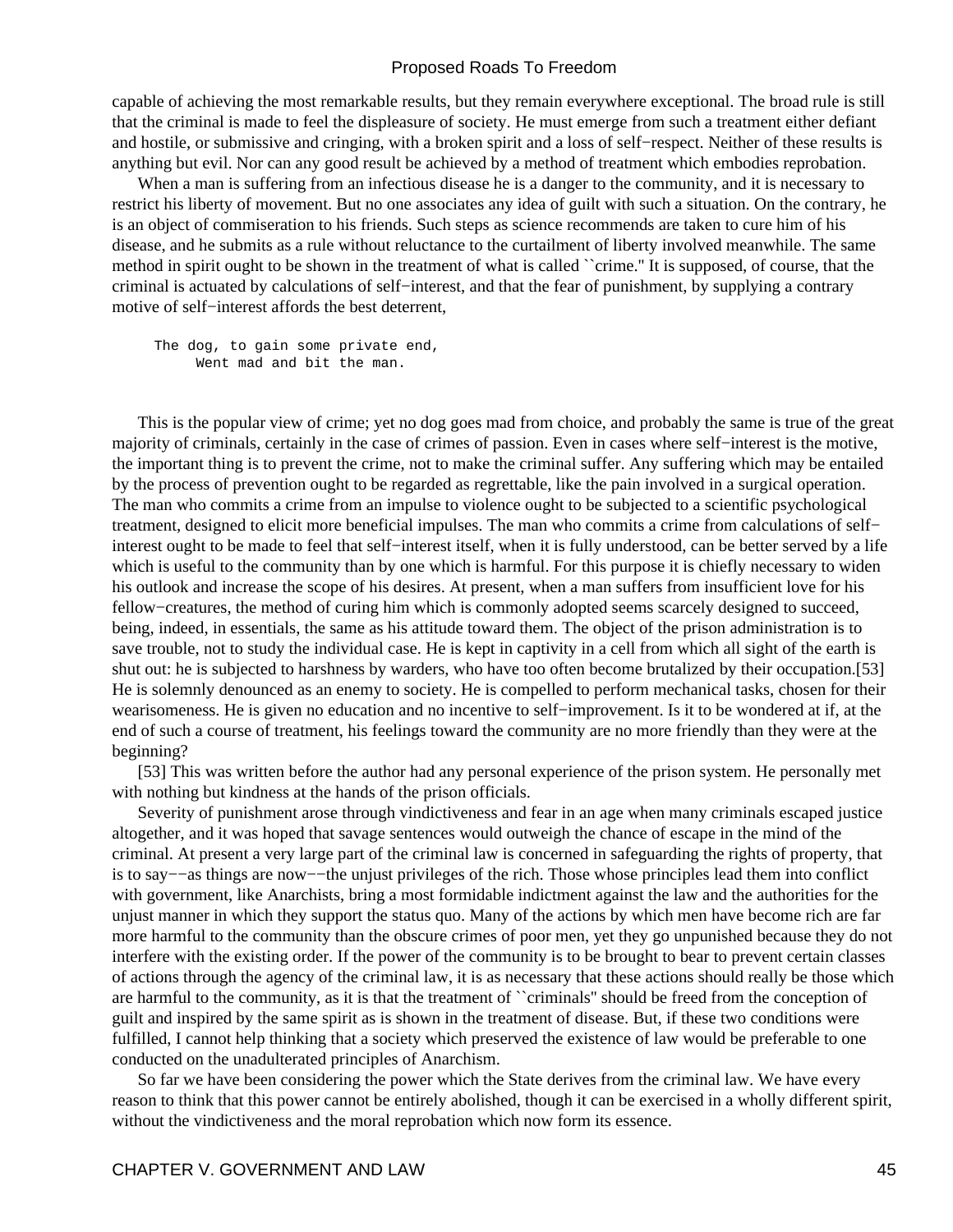We come next to the consideration of the economic power of the State and the influence which it can exert through its bureaucracy. State Socialists argue as if there would be no danger to liberty in a State not based upon capitalism. This seems to me an entire delusion. Given an official caste, however selected, there are bound to be a set of men whose whole instincts will drive them toward tyranny. Together with the natural love of power, they will have a rooted conviction (visible now in the higher ranks of the Civil Service) that they alone know enough to be able to judge what is for the good of the community. Like all men who administer a system, they will come to feel the system itself sacrosanct. The only changes they will desire will be changes in the direction of further regulations as to how the people are to enjoy the good things kindly granted to them by their benevolent despots. Whoever thinks this picture overdrawn must have failed to study the influence and methods of Civil Servants at present. On every matter that arises, they know far more than the general public about all the DEFINITE facts involved; the one thing they do not know is ``where the shoe pinches.'' But those who know this are probably not skilled in stating their case, not able to say off−hand exactly how many shoes are pinching how many feet, or what is the precise remedy required. The answer prepared for Ministers by the Civil Service is accepted by the ``respectable'' public as impartial, and is regarded as disposing of the case of malcontents except on a first−class political question on which elections may be won or lost. That at least is the way in which things are managed in England. And there is every reason to fear that under State Socialism the power of officials would be vastly greater than it is at present.

 Those who accept the orthodox doctrine of democracy contend that, if ever the power of capital were removed, representative institutions would suffice to undo the evils threatened by bureaucracy. Against this view, Anarchists and Syndicalists have directed a merciless criticism. French Syndicalists especially, living, as they do, in a highly democratized country, have had bitter experience of the way in which the power of the State can be employed against a progressive minority. This experience has led them to abandon altogether the belief in the divine right of majorities. The Constitution that they would desire would be one which allowed scope for vigorous minorities, conscious of their aims and prepared to work for them. It is undeniable that, to all who care for progress, actual experience of democratic representative Government is very disillusioning. Admitting−− as I think we must−−that it is preferable to any PREVIOUS form of Government, we must yet acknowledge that much of the criticism directed against it by Anarchists and Syndicalists is thoroughly justified.

 Such criticism would have had more influence if any clear idea of an alternative to parliamentary democracy had been generally apprehended. But it must be confessed that Syndicalists have not presented their case in a way which is likely to attract the average citizen. Much of what they say amounts to this: that a minority, consisting of skilled workers in vital industries, can, by a strike, make the economic life of the whole community impossible, and can in this way force their will upon the nation. The action aimed at is compared to the seizure of a power station, by which a whole vast system can be paralyzed. Such a doctrine is an appeal to force, and is naturally met by an appeal to force on the other side. It is useless for the Syndicalists to protest that they only desire power in order to promote liberty: the world which they are seeking to establish does not, as yet, appeal to the effective will of the community, and cannot be stably inaugurated until it does do so. Persuasion is a slow process, and may sometimes be accelerated by violent methods; to this extent such methods may be justified. But the ultimate goal of any reformer who aims at liberty can only be reached through persuasion. The attempt to thrust liberty by force upon those who do not desire what we consider liberty must always prove a failure; and Syndicalists, like other reformers, must ultimately rely upon persuasion for success.

 But it would be a mistake to confuse aims with methods: however little we may agree with the proposal to force the millennium on a reluctant community by starvation, we may yet agree that much of what the Syndicalists desire to achieve is desirable.

 Let us dismiss from our minds such criticisms of parliamentary government as are bound up with the present system of private property, and consider only those which would remain true in a collectivist community. Certain defects seem inherent in the very nature of representative institutions. There is a sense of self−importance, inseparable from success in a contest for popular favor. There is an all−but unavoidable habit of hypocrisy, since experience shows that the democracy does not detect insincerity in an orator, and will, on the other hand, be shocked by things which even the most sincere men may think necessary. Hence arises a tone of cynicism among elected representatives, and a feeling that no man can retain his position in politics without deceit. This is as much the fault of the democracy as of the representatives, but it seems unavoidable so long as the main thing that all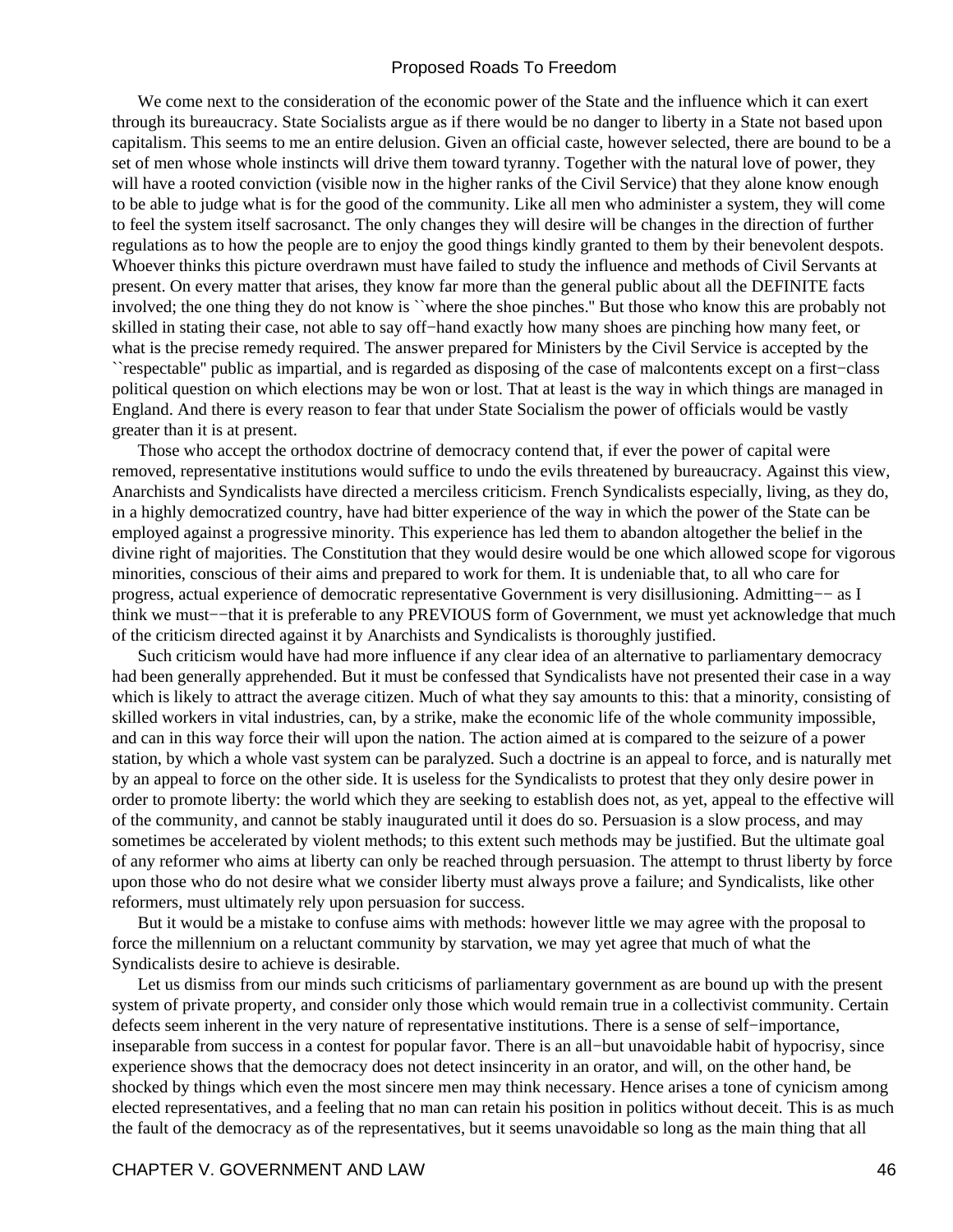bodies of men demand of their champions is flattery. However the blame may be apportioned, the evil must be recognized as one which is bound to occur in the existing forms of democracy. Another evil, which is especially noticeable in large States, is the remoteness of the seat of government from many of the constituencies−−a remoteness which is psychological even more than geographical. The legislators live in comfort, protected by thick walls and innumerable policemen from the voice of the mob; as time goes on they remember only dimly the passions and promises of their electoral campaign; they come to feel it an essential part of statesmanship to consider what are called the interests of the community as a whole, rather than those of some discontented group; but the interests of the community as a whole are sufficiently vague to be easily seen to coincide with self–interest. All these causes lead Parliaments to betray the people, consciously or unconsciously; and it is no wonder if they have produced a certain aloofness from democratic theory in the more vigorous champions of labor.

 Majority rule, as it exists in large States, is subject to the fatal defect that, in a very great number of questions, only a fraction of the nation have any direct interest or knowledge, yet the others have an equal voice in their settlement. When people have no direct interest in a question they are very apt to be influenced by irrelevant considerations; this is shown in the extraordinary reluctance to grant autonomy to subordinate nations or groups. For this reason, it is very dangerous to allow the nation as a whole to decide on matters which concern only a small section, whether that section be geographical or industrial or defined in any other way. The best cure for this evil, so far as can be seen at present, lies in allowing self−government to every important group within a nation in all matters that affect that group much more than they affect the rest of the community. The government of a group, chosen by the group, will be far more in touch with its constituents, far more conscious of their interests, than a remote Parliament nominally representing the whole country. The most original idea in Syndicalism−− adopted and developed by the Guild Socialists−−is the idea of making industries self−governing units so far as their internal affairs are concerned. By this method, extended also to such other groups as have clearly separable interests, the evils which have shown themselves in representative democracy can, I believe, be largely overcome.

 Guild Socialists, as we have seen, have another suggestion, growing naturally out of the autonomy of industrial guilds, by which they hope to limit the power of the State and help to preserve individual liberty. They propose that, in addition to Parliament, elected (as at present) on a territorial basis and representing the community as consumers, there shall also be a ``Guild Congress,'' a glorified successor of the present Trade Union Congress, which shall consist of representatives chosen by the Guilds, and shall represent the community as producers.

 This method of diminishing the excessive power of the State has been attractively set forth by Mr. G. D. H. Cole in his ``Self−Government in Industry.''[54] ``Where now,'' he says, ``the State passes a Factory Act, or a Coal Mines Regulation Act, the Guild Congress of the future will pass such Acts, and its power of enforcing them will be the same as that of the State" (p. 98). His ultimate ground for advocating this system is that, in his opinion, it will tend to preserve individual liberty: ``The fundamental reason for the preservation, in a democratic Society, of both the industrial and the political forms of Social organization is, it seems to me, that only by dividing the vast power now wielded by industrial capitalism can the individual hope to be free'' (p. 91).

[54] Bell, 1917.

Will the system suggested by Mr. Cole have this result? I think it is clear that it would, in this respect, be an improvement on the existing system. Representative government cannot but be improved by any method which brings the representatives into closer touch with the interests concerned in their legislation; and this advantage probably would be secured by handing over questions of production to the Guild Congress. But if, in spite of the safeguards proposed by the Guild Socialists, the Guild Congress became all−powerful in such questions, if resistance to its will by a Guild which felt ill−used became practically hopeless, I fear that the evils now connected with the omnipotence of the State would soon reappear. Trade Union officials, as soon as they become part of the governing forces in the country, tend to become autocratic and conservative; they lose touch with their constituents and gravitate, by a psychological sympathy, into co−operation with the powers that be. Their formal installation in authority through the Guilds Congress would accelerate this process. They would soon tend to combine, in effect if not obviously, with those who wield authority in Parliament. Apart from occasional conflicts, comparable to the rivalry of opposing financiers which now sometimes disturbs the harmony of the capitalist world, there would, at most times, be agreement between the dominant personalities in the two Houses. And such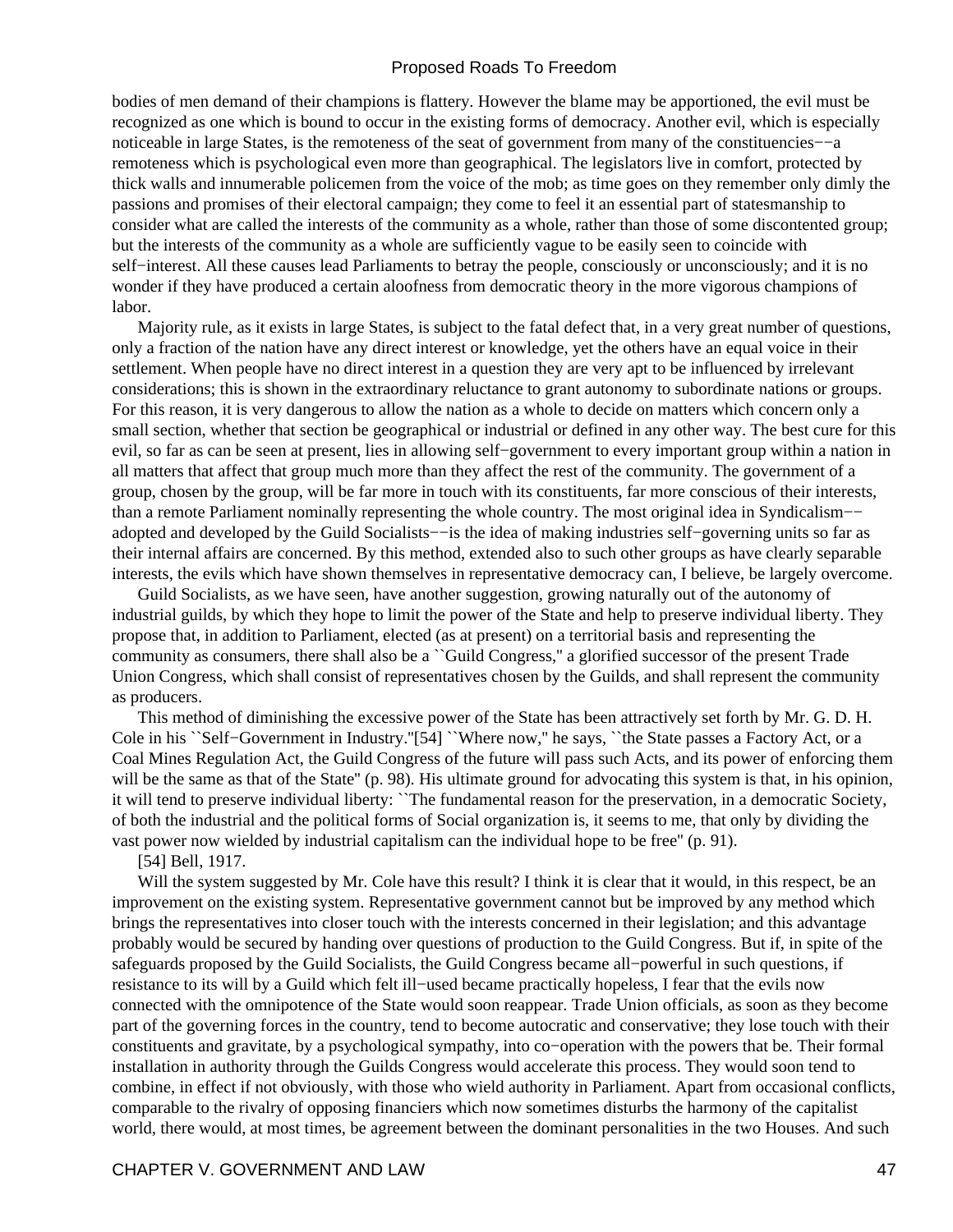harmony would filch away from the individual the liberty which he had hoped to secure by the quarrels of his masters.

 There is no method, if we are not mistaken, by which a body representing the whole community, whether as producers or consumers or both, can alone be a sufficient guardian of individual liberty. The only way of preserving sufficient liberty (and even this will be inadequate in the case of very small minorities) is the organization of citizens with special interests into groups, determined to preserve autonomy as regards their internal affairs, willing to resist interference by a strike if necessary, and sufficiently powerful (either in themselves or through their power of appealing to public sympathy) to be able to resist the organized forces of government successfully when their cause is such as many men think just. If this method is to be successful we must have not only suitable organizations but also a diffused respect for liberty, and an absence of submissiveness to government both in theory and practice. Some risk of disorder there must be in such a society, but this risk is as nothing compared to the danger of stagnation which is inseparable from an all−powerful central authority.

We may now sum up our discussion of the powers of Government.

 The State, in spite of what Anarchists urge, seems a necessary institution for certain purposes. Peace and war, tariffs, regulation of sanitary conditions and of the sale of noxious drugs, the preservation of a just system of distribution: these, among others, are functions which could hardly be performed in a community in which there was no central government. Take, for example, the liquor traffic, or the opium traffic in China. If alcohol could be obtained at cost price without taxation, still more if it could be obtained for nothing, as Anarchists presumably desire, can we believe that there would not be a great and disastrous increase of drunkenness? China was brought to the verge of ruin by opium, and every patriotic Chinaman desired to see the traffic in opium restricted. In such matters freedom is not a panacea, and some degree of legal restriction seems imperative for the national health.

 But granting that the State, in some form, must continue, we must also grant, I think, that its powers ought to be very strictly limited to what is absolutely necessary. There is no way of limiting its powers except by means of groups which are jealous of their privileges and determined to preserve their autonomy, even if this should involve resistance to laws decreed by the State, when these laws interfere in the internal affairs of a group in ways not warranted by the public interest. The glorification of the State, and the doctrine that it is every citizen's duty to serve the State, are radically against progress and against liberty. The State, though at present a source of much evil, is also a means to certain good things, and will be needed so long as violent and destructive impulses remain common. But it is MERELY a means, and a means which needs to be very carefully and sparingly used if it is not to do more harm than good. It is not the State, but the community, the worldwide community of all human beings present and future, that we ought to serve. And a good community does not spring from the glory of the State, but from the unfettered development of individuals: from happiness in daily life, from congenial work giving opportunity for whatever constructiveness each man or woman may possess, from free personal relations embodying love and taking away the roots of envy in thwarted capacity from affection, and above all from the joy of life and its expression in the spontaneous creations of art and science. It is these things that make an age or a nation worthy of existence, and these things are not to be secured by bowing down before the State. It is the individual in whom all that is good must be realized, and the free growth of the individual must be the supreme end of a political system which is to re−fashion the world.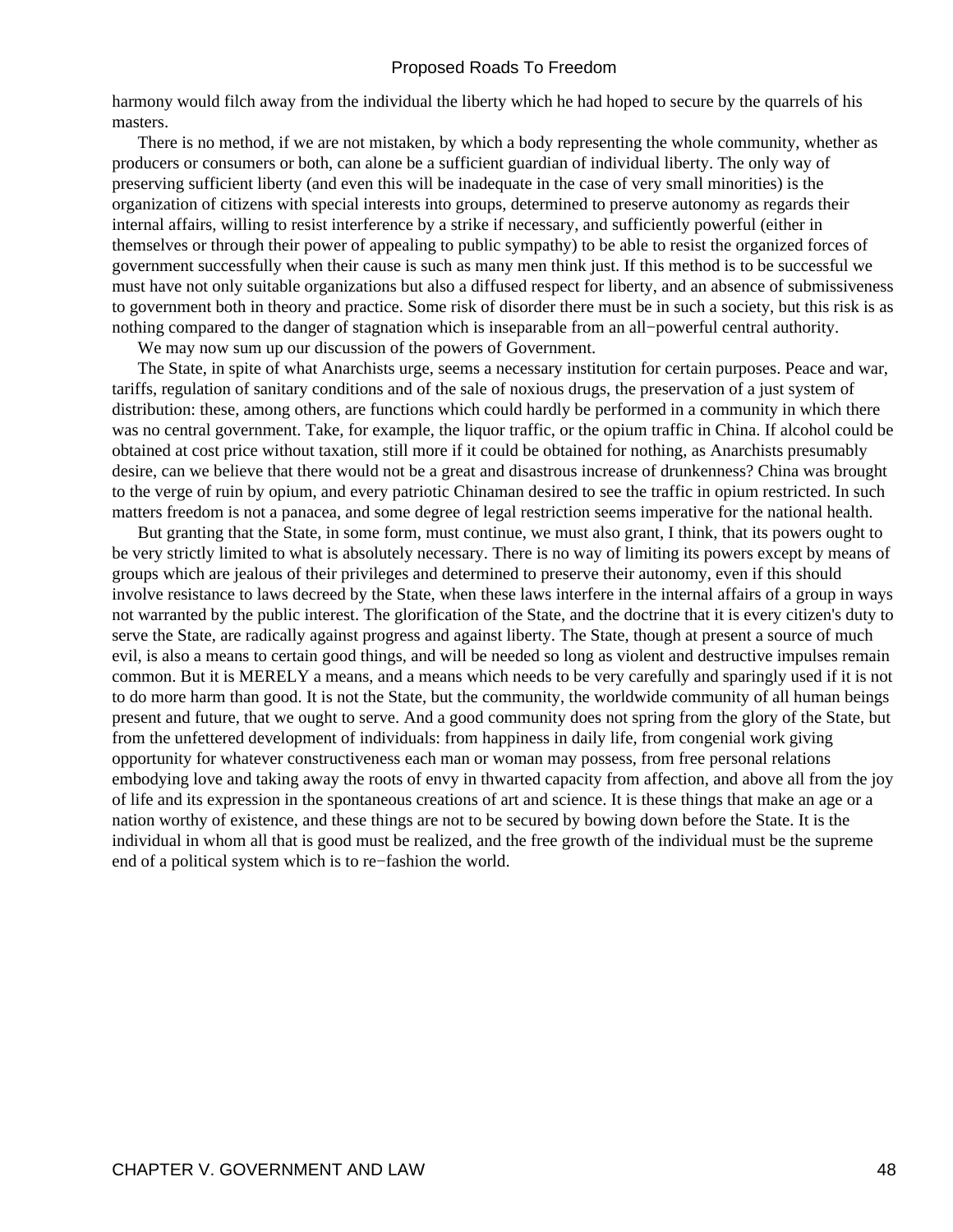## **CHAPTER VI. INTERNATIONAL RELATIONS**

 THE main objects which should be served by international relations may be taken to be two: First, the avoidance of wars, and, second, the prevention of the oppression of weak nations by strong ones. These two objects do not by any means necessarily lead in the same direction, since one of the easiest ways of securing the world's peace would be by a combination of the most powerful States for the exploitation and oppression of the remainder. This method, however, is not one which the lover of liberty can favor. We must keep account of both aims and not be content with either alone.

 One of the commonplaces of both Socialism and Anarchism is that all modern wars are due to capitalism, and would cease if capitalism were abolished. This view, to my mind, is only a half−truth; the half that is true is important, but the half that is untrue is perhaps equally important when a fundamental reconstruction of society is being considered.

 Socialist and Anarchist critics of existing society point, with perfect truth, to certain capitalistic factors which promote war. The first of these is the desire of finance to find new fields of investment in undeveloped countries. Mr. J. A. Hobson, an author who is by no means extreme in his views, has well stated this point in his book on ``The Evolution of Modern Capitalism.''[55] He says:

[55] Walter Scott Publishing Company, 1906, p. 262.

 The economic tap−root, the chief directing motive of all the modern imperialistic expansion, is the pressure of capitalist industries for markets, primarily markets for investment, secondarily markets for surplus products of home industry. Where the concentration of capital has gone furthest, and where a rigorous protective system prevails, this pressure is necessarily strongest. Not merely do the trusts and other manufacturing trades that restrict their output for the home market more urgently require foreign markets, but they are also more anxious to secure protected markets, and this can only be achieved by extending the area of political rule. This is the essential significance of the recent change in American foreign policy as illustrated by the Spanish War, the Philippine annexation, the Panama policy, and the new application of the Monroe doctrine to the South American States. South America is needed as a preferential market for investment of trust ``profits'' and surplus trust products: if in time these states can be brought within a Zollverein under the suzerainty of the United States, the financial area of operations receives a notable accession. China as a field of railway enterprise and general industrial development already begins to loom large in the eyes of foresighted American business men; the growing trade in American cotton and other goods in that country will be a subordinate consideration to the expansion of the area for American investments. Diplomatic pressure, armed force, and, where desirable, seizure of territory for political control, will be engineered by the financial magnates who control the political destiny of America. The strong and expensive American navy now beginning to be built incidentally serves the purpose of affording profitable contracts to the shipbuilding and metal industries: its real meaning and use is to forward the aggressive political policy imposed upon the nation by the economic needs of the financial capitalists.

 It should be clearly understood that this constant pressure to extend the area of markets is not a necessary implication of all forms of organized industry. If competition was displaced by combinations of a genuinely cooperative character in which the whole gain of improved economies passed, either to the workers in wages, or to large bodies of investors in dividends, the expansion of demand in the home markets would be so great as to give full employment to the productive powers of concentrated capital, and there would be no self−accumulating masses of profit expressing themselves in new credit and demanding external employment. It is the ``monopoly'' profits of trusts and combines, taken either in construction, financial operation, or industrial working, that form a gathering fund of self−accumulating credit whose possession by the financial class implies a contracted demand for commodities and a correspondingly restricted employment for capital in American industries. Within certain limits relief can be found by stimulation of the export trade under cover of a high protective tariff which forbids all interference with monopoly of the home markets. But it is extremely difficult for trusts adapted to the requirements of a profitable tied market at home to adjust their methods of free competition in the world markets upon a profitable basis of steady trading. Moreover, such a mode of expansion is only appropriate to certain manufacturing trusts: the owners of railroad, financial and other trusts must look always more to foreign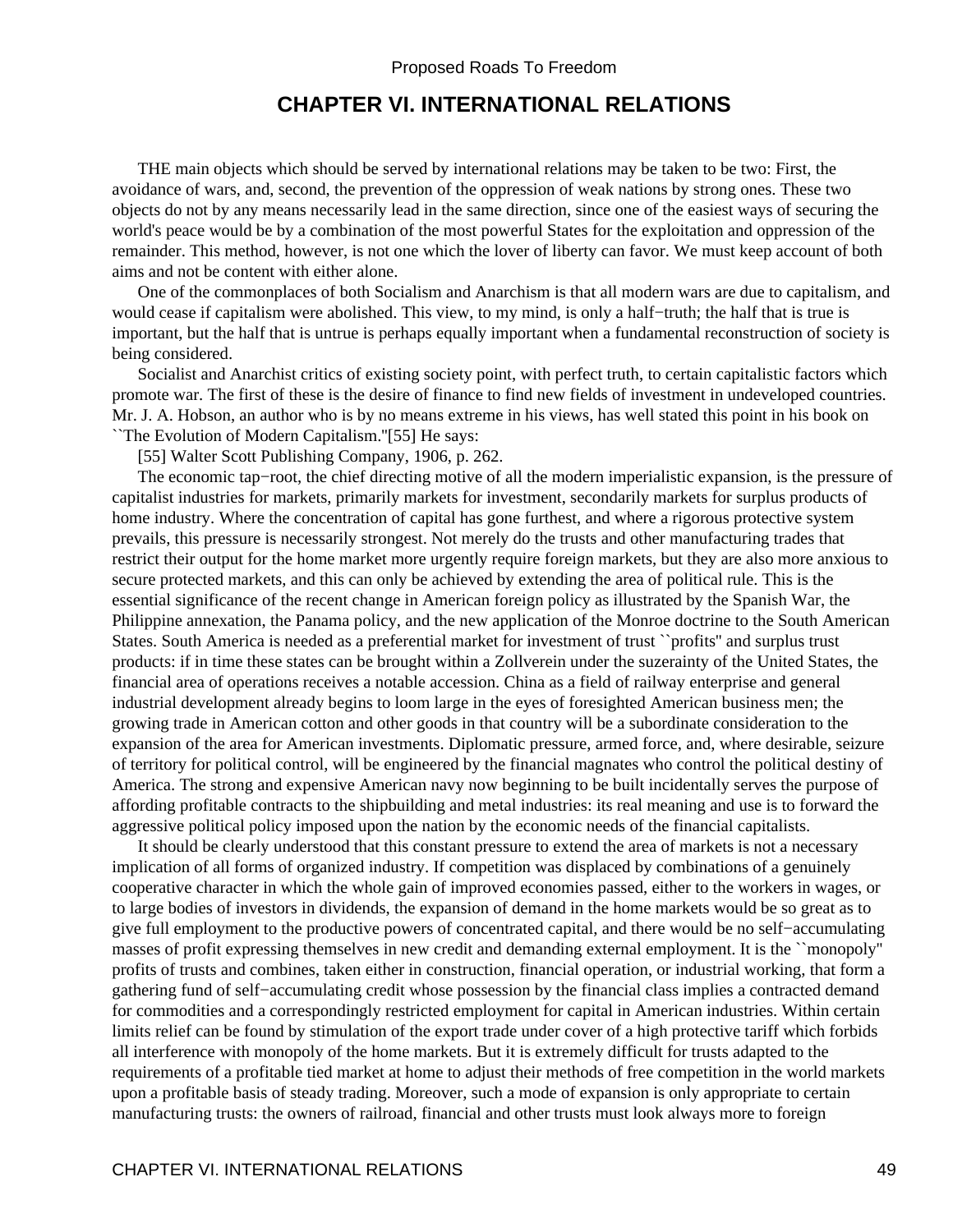investments for their surplus profits. This ever−growing need for fresh fields of investment for their profits is the great crux of the financial system, and threatens to dominate the future economics and the politics of the great Republic.

 The financial economy of American capitalism exhibits in more dramatic shape a tendency common to the finance of all developed industrial nations. The large, easy flow of capital from Great Britain, Germany, Austria, France, etc., into South African or Australian mines, into Egyptian bonds, or the precarious securities of South American republics, attests the same general pressure which increases with every development of financial machinery and the more profitable control of that machinery by the class of professional financiers

 The kind of way in which such conditions tend toward war might have been illustrated, if Mr. Hobson had been writing at a later date, by various more recent cases. A higher rate of interest is obtainable on enterprises in an undeveloped country than in a developed one, provided the risks connected with an unsettled government can be minimized. To minimize these risks the financiers call in the assistance of the military and naval forces of the country which they are momentarily asserting to be theirs. In order to have the support of public opinion in this demand they have recourse to the power of the Press.

 The Press is the second great factor to which critics of capitalism point when they wish to prove that capitalism is the source of modern war. Since the running of a big newspaper requires a large capital, the proprietors of important organs necessarily belong to the capitalist class, and it will be a rare and exceptional event if they do not sympathize with their own class in opinion and outlook. They are able to decide what news the great mass of newspaper readers shall be allowed to have. They can actually falsify the news, or, without going so far as that, they can carefully select it, giving such items as will stimulate the passions which they desire to stimulate, and suppressing such items as would provide the antidote. In this way the picture of the world in the mind of the average newspaper reader is made to be not a true picture, but in the main that which suits the interests of capitalists. This is true in many directions, but above all in what con− cerns the relations between nations. The mass of the population of a country can be led to love or hate any other country at the will of the newspaper proprietors, which is often, directly or indirectly, influenced by the will of the great financiers. So long as enmity between England and Russia was desired, our newspapers were full of the cruel treatment meted out to Russian political prisoners, the oppression of Finland and Russian Poland, and other such topics. As soon as our foreign policy changed, these items disappeared from the more important newspapers, and we heard instead of the misdeeds of Germany. Most men are not sufficiently critical to be on their guard against such influences, and until they are, the power of the Press will remain.

 Besides these two influences of capitalism in promoting war, there is another, much less emphasized by the critics of capitalism, but by no means less important: I mean the pugnacity which tends to be developed in men who have the habit of command. So long as capitalist society persists, an undue measure of power will be in the hands of those who have acquired wealth and influence through a great position in industry or finance. Such men are in the habit, in private life, of finding their will seldom questioned; they are surrounded by obsequious satellites and are not infrequently engaged in conflicts with Trade Unions. Among their friends and acquaintances are included those who hold high positions in government or administration, and these men equally are liable to become autocratic through the habit of giving orders. It used to be customary to speak of the ``governing classes,'' but nominal democracy has caused this phrase to go out of fashion. Nevertheless, it still retains much truth; there are still in any capitalist community those who command and those who as a rule obey. The outlook of these two classes is very different, though in a modern society there is a continuous gradation from the extreme of the one to the extreme of the other. The man who is accustomed to find submission to his will becomes indignant on the occasions when he finds opposition. Instinctively he is convinced that opposition is wicked and must be crushed. He is therefore much more willing than the average citizen to resort to war against his rivals. Accordingly we find, though, of course, with very notable exceptions, that in the main those who have most power are most warlike, and those who have least power are least disposed to hatred of foreign nations. This is one of the evils inseparable from the concentration of power. It will only be cured by the abolition of capitalism if the new system is one which allows very much less power to single individuals. It will not be cured by a system which substitutes the power of Ministers or officials for the power of capitalists This is one reason, additional to those mentioned in the preceding chapter, for desiring to see a diminution in the authority of the State.

Not only does the concentration of power tend to cause wars, but, equally, wars and the fear of them bring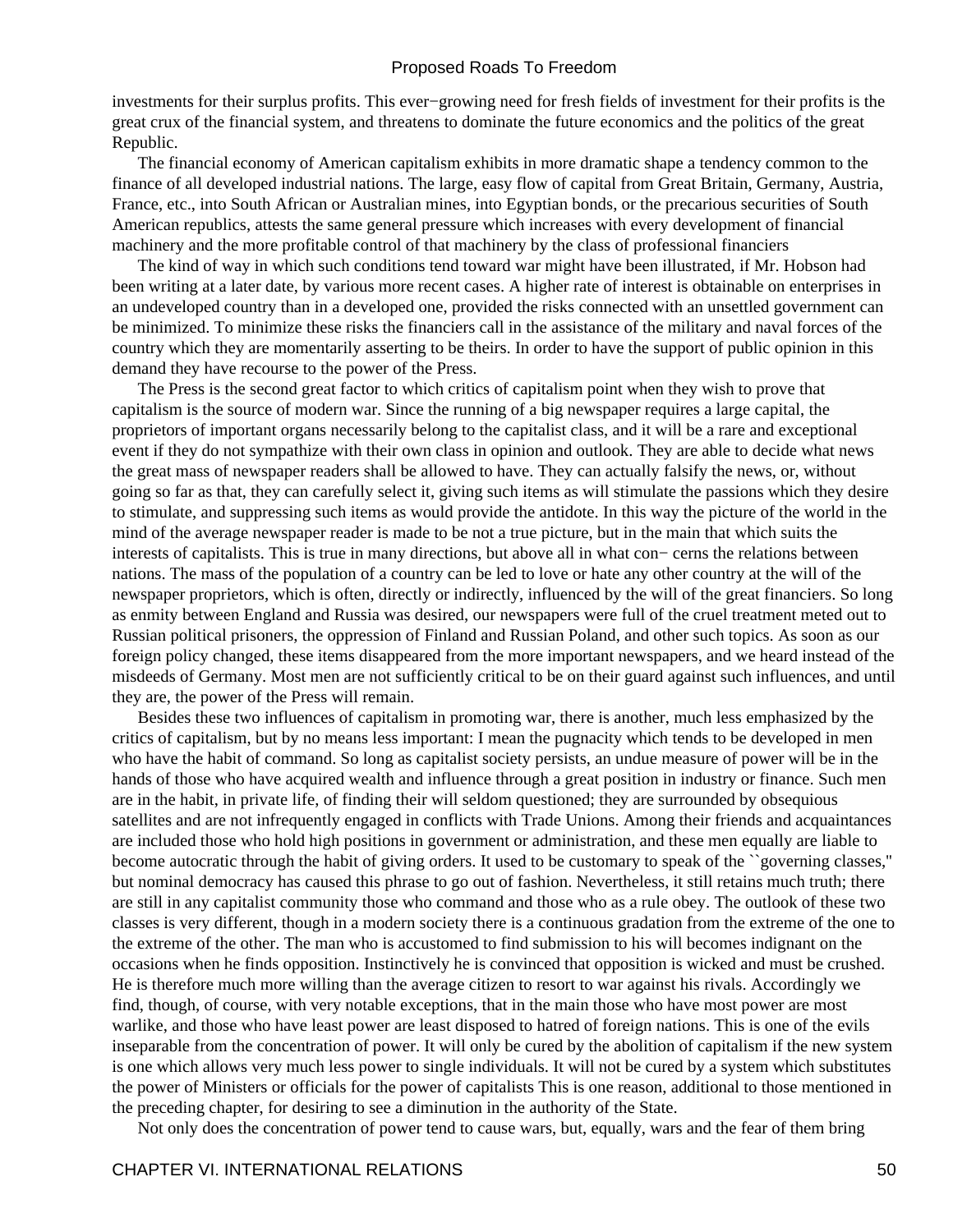about the necessity for the concentration of power. So long as the community is exposed to sudden dangers, the possibility of quick decision is absolutely necessary to self−preservation. The cumbrous machinery of deliberative decisions by the people is impossible in a crisis, and therefore so long as crises are likely to occur, it is impossible to abolish the almost autocratic power of governments. In this case, as in most others, each of two correlative evils tends to perpetuate the other. The existence of men with the habit of power increases the risk of war, and the risk of war makes it impossible to establish a system where no man possesses great power.

 So far we have been considering what is true in the contention that capitalism causes modern wars. It is time now to look at the other side, and to ask ourselves whether the abolition of capitalism would, by itself, be sufficient to prevent war.

 I do not myself believe that this is the case. The outlook of both Socialists and Anarchists seems to me, in this respect as in some others, to be unduly divorced from the fundamental instincts of human nature. There were wars before there was capital− ism, and fighting is habitual among animals. The power of the Press in promoting war is entirely due to the fact that it is able to appeal to certain instincts. Man is naturally competitive, acquisitive, and, in a greater or less degree, pugnacious. When the Press tells him that so−and−so is his enemy, a whole set of instincts in him responds to the suggestion. It is natural to most men to suppose that they have enemies and to find a certain fulfillment of their nature when they embark upon a contest. What a man believes upon grossly insufficient evidence is an index to his desires−−desires of which he himself is often unconscious. If a man is offered a fact which goes against his instincts, he will scrutinize it closely, and unless the evidence is overwhelming, he will refuse to believe it. If, on the other hand, he is offered something which affords a reason for acting in accordance with his instincts, he will accept it even on the slenderest evidence. The origin of myths is explained in this way, and much of what is currently believed in international affairs is no better than myth. Although capitalism affords in modern society the channel by which the instinct of pugnacity finds its outlet, there is reason to fear that, if this channel were closed, some other would be found, unless education and environment were so changed as enormously to diminish the strength of the competitive instinct. If an economic reorganization can effect this it may pro− vide a real safeguard against war, but if not, it is to be feared that the hopes of universal peace will prove delusive.

 The abolition of capitalism might, and very likely would, greatly diminish the incentives to war which are derived from the Press and from the desire of finance to find new fields for investment in undeveloped countries, but those which are derived from the instinct of command and the impatience of opposition might remain, though perhaps in a less virulent form than at present. A democracy which has power is almost always more bellicose than one which is excluded from its due share in the government. The internationalism of Marx is based upon the assumption that the proletariat everywhere are oppressed by the ruling classes. The last words of the Communist Manifesto embody this idea−−

 Let the ruling classes tremble at a Communistic revolution. The proletarians have nothing to lose but their chains. They have a world to win. Working men of all countries, unite!

 So long as the proletarians have nothing to lose but their chains, it is not likely that their enmity will be directed against other proletarians. If the world had developed as Marx expected, the kind of internationalism which he foresaw might have inspired a universal social revolution. Russia, which devel− oped more nearly than any other country upon the lines of his system, has had a revolution of the kind which he expected. If the development in other countries had been similar, it is highly probable that this revolution would have spread throughout the civilized world. The proletariat of all countries might have united against the capitalists as their common enemy, and in the bond of an identical hatred they might for the moment have been free from hatred toward each other. Even then, this ground of union would have ceased with their victory, and on the morrow of the social revolution the old national rivalries might have revived. There is no alchemy by which a universal harmony can be produced out of hatred. Those who have been inspired to action by the doctrine of the class war will have acquired the habit of hatred, and will instinctively seek new enemies when the old ones have been vanquished.

 But in actual fact the psychology of the working man in any of the Western democracies is totally unlike that which is assumed in the Communist Manifesto. He does not by any means feel that he has nothing to lose but his chains, nor indeed is this true. The chains which bind Asia and Africa in subjection to Europe are partly riveted by him. He is himself part of a great system of tyranny and exploitation. Universal freedom would remove, not only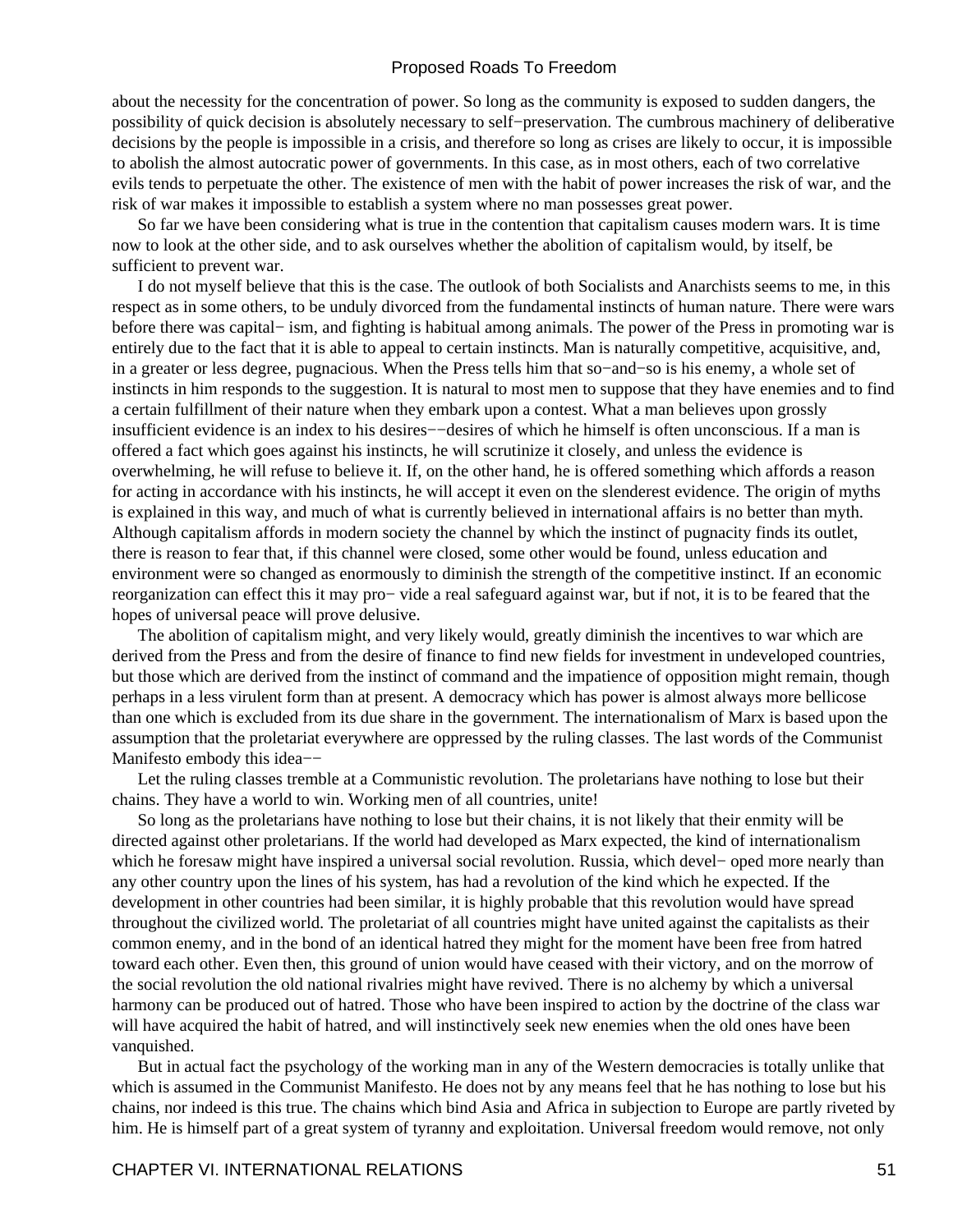his own chains, which are comparatively light, but the far heavier chains which he has helped to fasten upon the subject races of the world.

 Not only do the working men of a country like England have a share in the benefit accruing from the exploitation of inferior races, but many among them also have their part in the capitalist system. The funds of Trade Unions and Friendly Societies are invested in ordinary undertakings, such as railways; many of the better−paid wage−earners have put their savings into government securities; and almost all who are politically active feel themselves part of the forces that determine public policy, through the power of the Labor Party and the greater unions. Owing to these causes their outlook on life has become to a considerable extent impregnated with capitalism and as their sense of power has grown, their nationalism has increased. This must continue to be true of any internationalism which is based upon hatred of the capitalist and adherence to the doctrine of the class war. Something more positive and constructive than this is needed if governing democracies are not to inherit the vices of governing classes in the past.

 I do not wish to be thought to deny that capitalism does very much to promote wars, or that wars would probably be less frequent and less destructive if private property were abolished. On the contrary, I believe that the abolition of private ownership of land and capital is a necessary step toward any world in which the nations are to live at peace with one another. I am only arguing that this step, necessary as it is, will not alone suffice for this end, but that among the causes of war there are others that go deeper into the roots of human nature than any that orthodox Socialists are wont to acknowledge.

 Let us take an instance. In Australia and California there is an intense dislike and fear toward the yellow races. The causes of this are complex; the chief among them are two, labor competition and instinctive race−hatred. It is probable that, if race− hatred did not exist, the difficulties of labor competition could be overcome. European immigrants also compete, but they are not excluded. In a sparsely populated country, industrious cheap labor could, with a little care, be so utilized as to enrich the existing inhabitants; it might, for example, be confined to certain kinds of work, by custom if not by law. But race−hatred opens men's minds to the evils of competition and closes them against the advantages of co−operation; it makes them regard with horror the somewhat unfamiliar vices of the aliens, while our own vices are viewed with mild toleration. I cannot but think that, if Australia were completely socialized, there would still remain the same popular objection as at present to any large influx of Chinese or Japanese labor. Yet if Japan also were to become a Socialist State, the Japanese might well continue to feel the pressure of population and the desire for an outlet. In such circumstances, all the passions and interests required to produce a war would exist, in spite of the establishment of Socialism in both countries. Ants are as completely Socialistic as any community can possibly be, yet they put to death any ant which strays among them by mistake from a neighboring ant−heap. Men do not differ much from ants, as regards their instincts in this respect, where− ever there is a great divergence of race, as between white men and yellow men. Of course the instinct of race−hostility can be overcome by suitable circumstances; but in the absence of such circumstances it remains a formidable menace to the world's peace.

 If the peace of the world is ever to become secure, I believe there will have to be, along with other changes, a development of the idea which inspires the project of a League of Nations. As time goes on, the destructiveness of war grows greater and its profits grow less: the rational argument against war acquires more and more force as the increasing productivity of labor makes it possible to devote a greater and greater proportion of the population to the work of mutual slaughter. In quiet times, or when a great war has just ended, men's moods are amenable to the rational grounds in favor of peace, and it is possible to inaugurate schemes designed to make wars less frequent. Probably no civilized nation would embark upon an aggressive war if it were fairly certain in advance that the aggressor must be defeated. This could be achieved if most great nations came to regard the peace of the world as of such importance that they would side against an aggressor even in a quarrel in which they had no direct interest. It is on this hope that the League of Nations is based.

 But the League of Nations, like the abolition of private property, will be by no means sufficient if it is not accompanied or quickly followed by other reforms. It is clear that such reforms, if they are to be effective, must be international; the world must move as a whole in these matters, if it is to move at all. One of the most obvious necessities, if peace is to be secure, is a measure of disarmament. So long as the present vast armies and navies exist, no system can prevent the risk of war. But disarmament, if it is to serve its purpose, must be simultaneous and by mutual agreement among all the Great Powers. And it is not likely to be successful so long as hatred and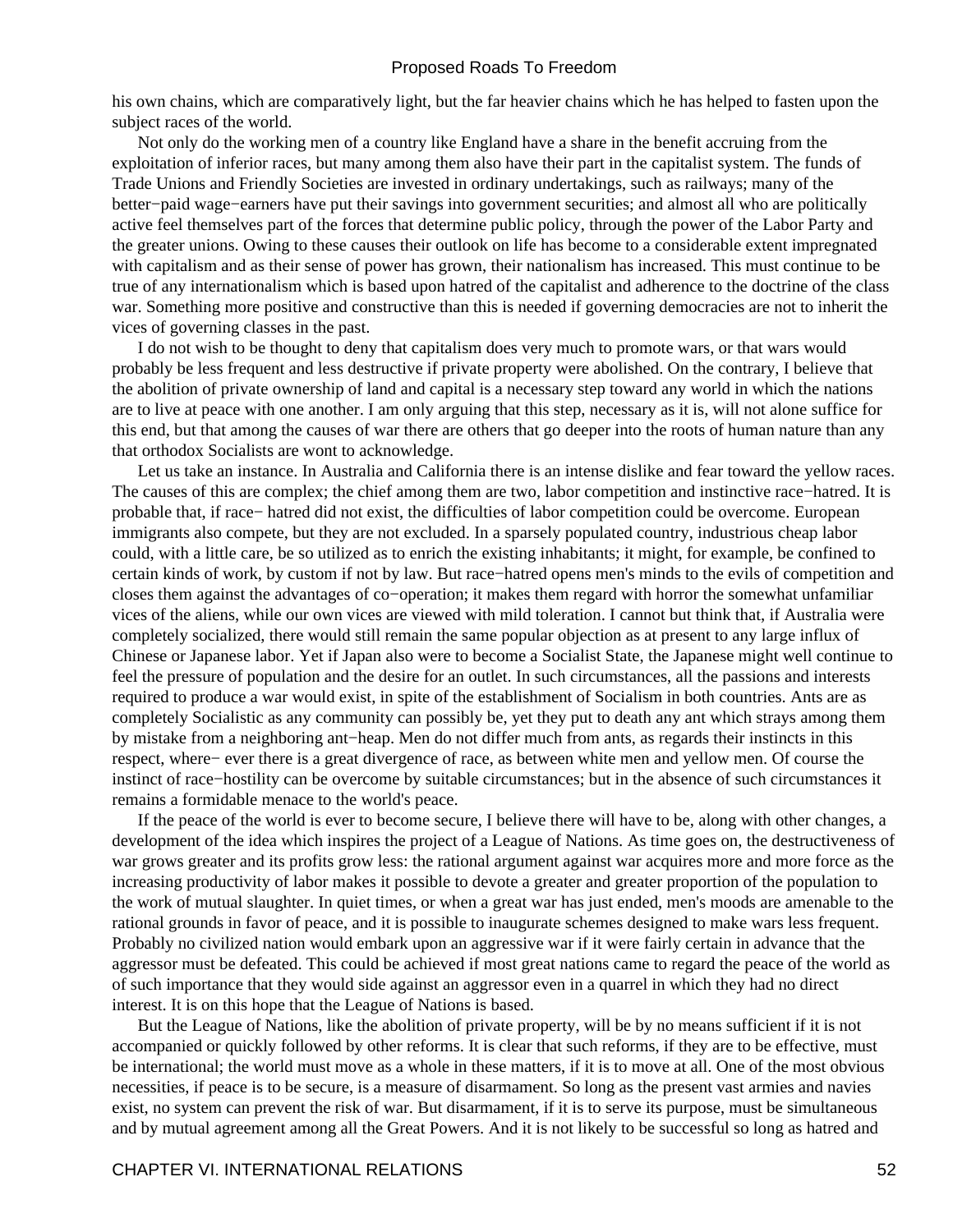suspicion rule between nations, for each nation will suspect its neighbor of not carrying out the bargain fairly. A different mental and moral atmosphere from that to which we are accustomed in international affairs will be necessary if agreements between nations are to succeed in averting catastrophes. If once such an atmosphere existed it might be perpetuated and strengthened by wise institutions; but it cannot be CREATED by institutions alone. International co−operation requires mutual good will, and good will, however it has arisen, is only to be PRESERVED by co−operation. The international future depends upon the possibility of the initial creation of good will between nations.

 It is in this sort of matter that revolutions are most useful. If the Russian Revolution had been accompanied by a revolution in Germany, the dramatic suddenness of the change might have shaken Europe, for the moment, out of its habits of thought: the idea of fraternity might have seemed, in the twinkling of an eye, to have entered the world of practical politics; and no idea is so practical as the idea of the brotherhood of man, if only people can be startled into believing in it. If once the idea of fraternity between nations were inaugurated with the faith and vigor belonging to a new revolution, all the difficulties surrounding it would melt away, for all of them are due to suspicion and the tyranny of ancient prejudice. Those who (as is common in the English−speaking world) reject revolution as a method, and praise the gradual piecemeal development which (we are told) constitutes solid progress, overlook the effect of dramatic events in changing the mood and the beliefs of whole populations. A simultaneous revolution in Germany and Russia would no doubt have had such an effect, and would have made the creation of a new world possible here and now.

 Dis aliter visum: the millennium is not for our time. The great moment has passed, and for ourselves it is again the distant hope that must inspire us, not the immediate breathless looking for the deliverance.[56] But we have seen what might have been, and we know that great possibilities do arise in times of crisis. In some such sense as this, it may well be true that the Socialist revolution is the road to universal peace, and that when it has been traversed all the other conditions for the cessation of wars will grow of themselves out of the changed mental and moral atmosphere.

[56] This was written in March, 1918, almost the darkest moment of the war.

 There is a certain class of difficulties which surrounds the sober idealist in all speculations about the not too distant future. These are the cases where the solution believed by most idealists to be universally applicable is for some reason impossible, and is, at the same time, objected to for base or interested motives by all upholders of existing inequalities. The case of Tropical Africa will illustrate what I mean. It would be difficult seriously to advocate the immediate introduction of parliamentary government for the natives of this part of the world, even if it were accompanied by women's suffrage and proportional representation. So far as I know, no one supposes the populations of these regions capable of self− determination, except Mr. Lloyd George. There can be no doubt that, whatever regime may be introduced in Europe, African negroes will for a long time to come be governed and exploited by Europeans. If the European States became Socialistic, and refused, under a Quixotic impulse, to enrich themselves at the expense of the defenseless inhabitants of Africa, those inhabitants would not thereby gain; on the contrary, they would lose, for they would be handed over to the tender mercies of individual traders, operating with armies of reprobate bravos, and committing every atrocity to which the civilized barbarian is prone. The European governments cannot divest themselves of responsibility in regard to Africa. They must govern there, and the best that can be hoped is that they should govern with a minimum of cruelty and rapacity. From the point of view of preserving the peace of the world, the problem is to parcel out the advantages which white men derive from their position in Africa in such a way that no nation shall feel a sense of injustice. This problem is comparatively simple, and might no doubt be solved on the lines of the war aims of the Inter−Allied Socialists. But it is not this problem which I wish to discuss. What I wish to consider is, how could a Socialist or an Anarchist community govern and administer an African region, full of natural wealth, but inhabited by a quite uncivilized population? Unless great precautions were taken the white community, under the circumstances, would acquire the position and the instincts of a slave−owner. It would tend to keep the negroes down to the bare level of subsistence, while using the produce of their country to increase the comfort and splendor of the Communist community. It would do this with that careful unconsciousness which now characterizes all the worst acts of nations. Administrators would be appointed and would be expected to keep silence as to their methods. Busybodies who reported horrors would be disbelieved, and would be said to be actuated by hatred toward the existing regime and by a perverse love for every country but their own. No doubt, in the first generous enthusiasm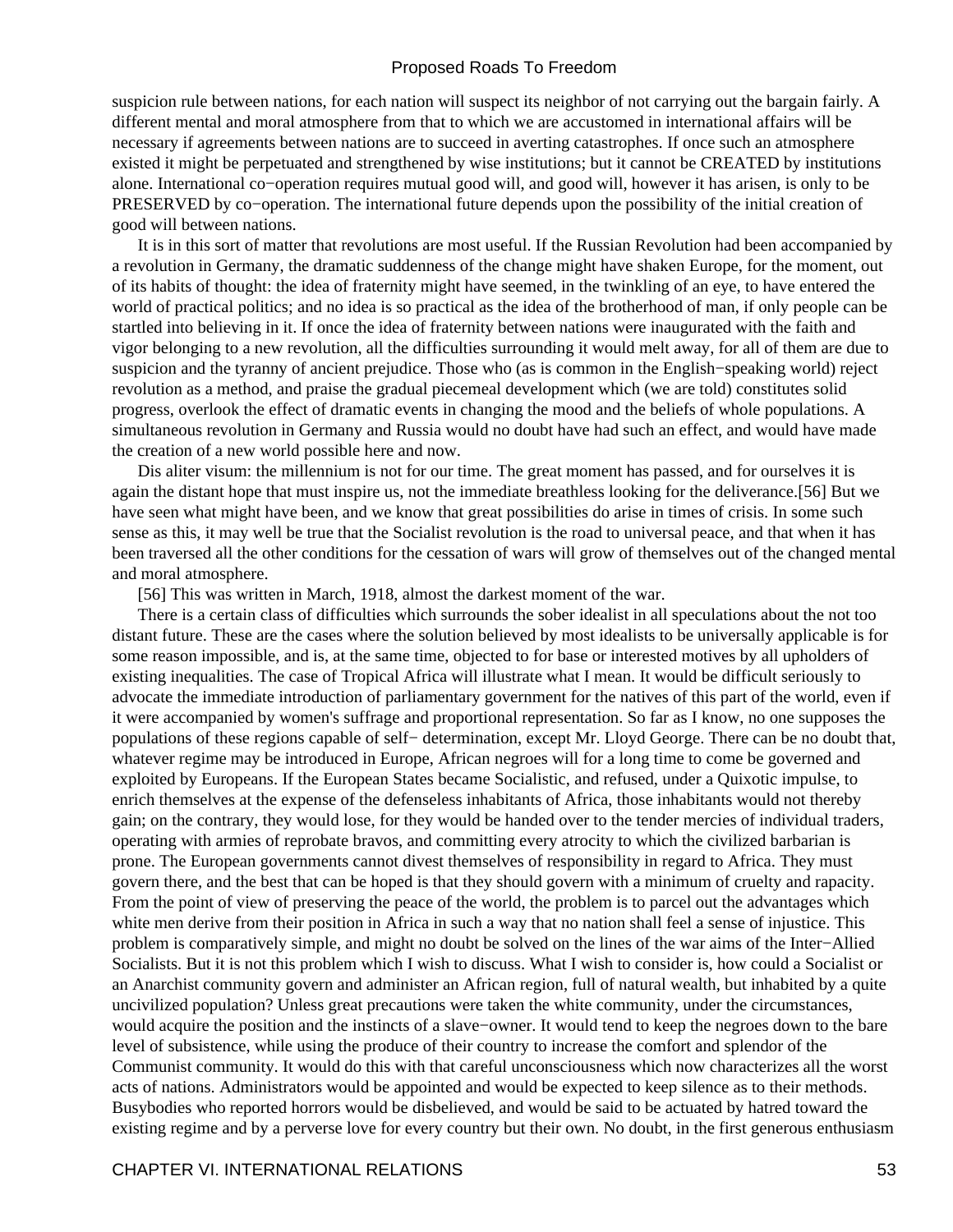accompanying the establishment of the new regime at home, there would be every intention of making the natives happy, but gradually they would be forgotten, and only the tribute coming from their country would be remembered. I do not say that all these evils are unavoidable; I say only that they will not be avoided unless they are foreseen and a deliberate conscious effort is made to prevent their realization. If the white communities should ever reach the point of wishing to carry out as far as possible the principles underlying the revolt against capitalism, they will have to find a way of establishing an absolute disinterestedness in their dealings with subject races. It will be necessary to avoid the faintest suggestion of capitalistic profit in the government of Africa, and to spend in the countries themselves whatever they would be able to spend if they were self−governing. Moreover, it must always be remembered that backwardness in civilization is not necessarily incurable, and that with time even the populations of Central Africa may become capable of democratic self−government, provided Europeans bend their energies to this purpose.

 The problem of Africa is, of course, a part of the wider problems of Imperialism, but it is that part in which the application of Socialist principles is most difficult. In regard to Asia, and more particularly in regard to India and Persia, the application of principles is clear in theory though difficult in political practice. The obstacles to self−government which exist in Africa do not exist in the same measure in Asia. What stands in the way of freedom of Asiatic populations is not their lack of intelligence, but only their lack of military prowess, which makes them an easy prey to our lust for dominion. This lust would probably be in temporary abeyance on the morrow of a Socialist revolution, and at such a moment a new departure in Asiatic policy might be taken with permanently beneficial results. I do not mean, of course, that we should force upon India that form of democratic government which we have developed for our own needs. I mean rather that we should leave India to choose its own form of government, its own manner of education and its own type of civilization. India has an ancient tradition, very different from that of Western Europe, a tradition highly valued by educated Hindoos, but not loved by our schools and colleges. The Hindoo Nationalist feels that his country has a type of culture containing elements of value that are absent, or much less marked, in the West; he wishes to be free to preserve this, and desires political freedom for such reasons rather than for those that would most naturally appeal to an Englishman in the same subject position. The belief of the European in his own Kultur tends to be fanatical and ruthless, and for this reason, as much as for any other, the independence of extra−European civilization is of real importance to the world, for it is not by a dead uniformity that the world as a whole is most enriched.

 I have set forth strongly all the major difficulties in the way of the preservation of the world's peace, not because I believe these difficulties to be insuperable, but, on the contrary, because I believe that they can be overcome if they are recognized. A correct diagnosis is necessarily the first step toward a cure. The existing evils in international relations spring, at bottom, from psychological causes, from motives forming part of human nature as it is at present. Among these the chief are competitiveness, love of power, and envy, using envy in that broad sense in which it includes the instinctive dislike of any gain to others not accompanied by an at least equal gain to ourselves. The evils arising from these three causes can be removed by a better education and a better economic and political system.

 Competitiveness is by no means wholly an evil. When it takes the form of emulation in the service of the public, or in discovery or the production of works of art, it may become a very useful stimulus, urging men to profitable effort beyond what they would otherwise make. It is only harmful when it aims at the acquisition of goods which are limited in amount, so that what one man possesses he holds at the expense of another. When competitiveness takes this form it is necessarily attended by fear, and out of fear cruelty is almost inevitably developed. But a social system providing for a more just distribution of material goods might close to the instinct of competitiveness those channels in which it is harmful, and cause it to flow instead in channels in which it would become a benefit to mankind. This is one great reason why the communal ownership of land and capital would be likely to have a beneficial effect upon human nature, for human nature, as it exists in adult men and women, is by no means a fixed datum, but a product of circumstances, education and opportunity operating upon a highly malleable native disposition.

What is true of competitiveness is equally true of love of power. Power, in the form in which it is now usually sought, is power of command, power of imposing one's will upon others by force, open or concealed. This form of power consists, in essence, in thwarting others, for it is only displayed when others are compelled to do what they do not wish to do. Such power, we hope, the social system which is to supersede capitalist will reduce to a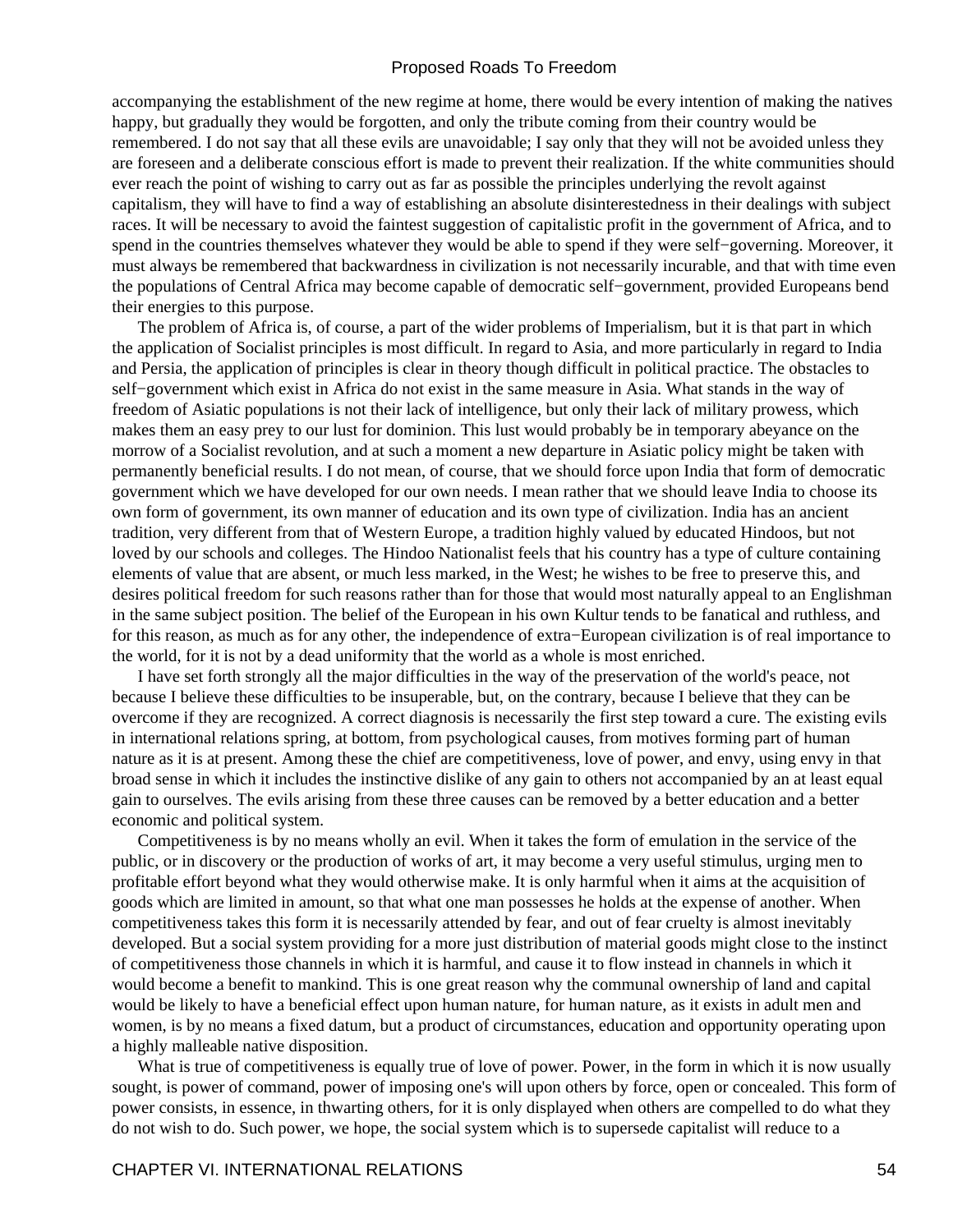minimum by the methods which we outlined in the preceding chapter. These methods can be applied in international no less than in national affairs. In international affairs the same formula of federalism will apply: self− determination for every group in regard to matters which concern it much more vitally than they concern others, and government by a neutral authority embracing rival groups in all matters in which conflicting interests of groups come into play; lout always with the fixed principle that the functions of government are to be reduced to the bare minimum compatible with justice and the prevention of private violence. In such a world the present harmful outlets for the love of power would be closed. But the power which consists in persuasion, in teaching, in leading men to a new wisdom or the realization of new possibilities of happiness−−this kind of power, which may be wholly beneficial, would remain untouched, and many vigorous men, who in the actual world devote their energies to domination, would in such a world find their energies directed to the creation of new goods rather than the perpetuation of ancient evils.

 Envy, the third of the psychological causes to which we attributed what is bad in the actual world, depends in most natures upon that kind of fundamental discontent which springs from a lack of free development, from thwarted instinct, and from the impossibility of realizing an imagined happiness. Envy cannot be cured by preaching; preaching, at the best, will only alter its manifestations and lead it to adopt more subtle forms of concealment. Except in those rare natures in which generosity dominates in spite of circumstances, the only cure for envy is freedom and the joy of life. From populations largely deprived of the simple instinctive pleasures of leisure and love, sunshine and green fields, generosity of outlook and kindliness of dispositions are hardly to be expected. In such populations these qualities are not likely to be found, even among the fortunate few, for these few are aware, however dimly, that they are profiting by an injustice, and that they can only continue to enjoy their good fortune by deliberately ignoring those with whom it is not shared. If generosity and kindliness are to be common, there must be more care than there is at present for the elementary wants of human nature, and more realization that the diffusion of happiness among all who are not the victims of some peculiar misfortune is both possible and imperative. A world full of happiness would not wish to plunge into war, and would not be filled with that grudging hostility which our cramped and narrow existence forces upon average human nature. A world full of happiness is not beyond human power to create; the obstacles imposed by inanimate nature are not insuperable. The real obstacles lie in the heart of man, and the cure for these is a firm hope, informed and fortified by thought.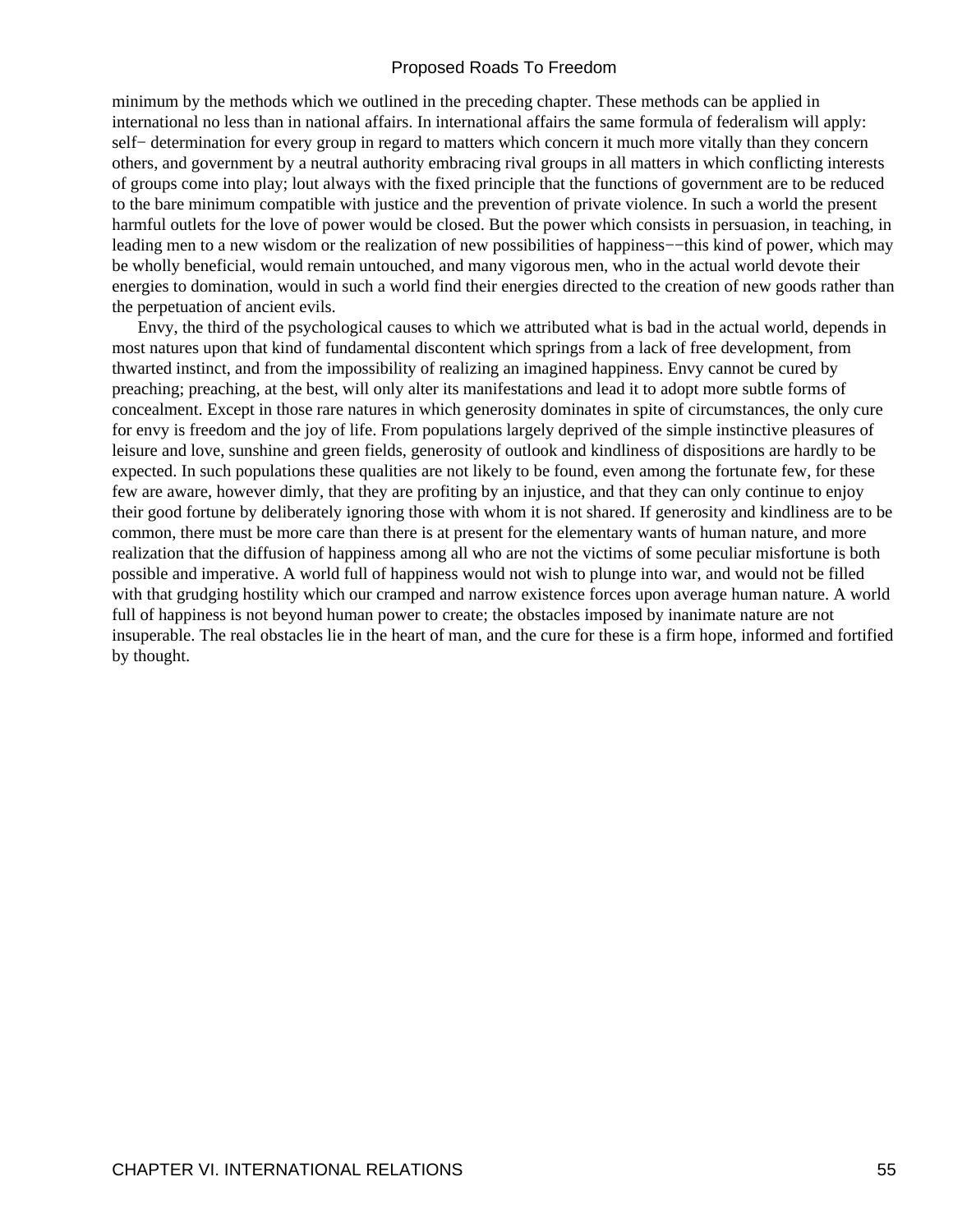# **CHAPTER VII. SCIENCE AND ART UNDER SOCIALISM**

 SOCIALISM has been advocated by most of its champions chiefly as a means of increasing the welfare of the wage earning classes, and more particularly their material welfare. It has seemed accordingly, to some men whose aims are not material, as if it has nothing to offer toward the general advancement of civilization in the way of art and thought. Some of its advocates, moreover−−and among these Marx must be included−−have written, no doubt not deliberately, as if with the Socialist revolution the millennium would have arrived, and there would be no need of further progress for the human race. I do not know whether our age is more restless than that which preceded it, or whether it has merely become more impregnated with the idea of evolution, but, for whatever reason, we have grown incapable of believing in a state of static perfection, and we demand, of any social system, which is to have our approval, that it shall contain within itself a stimulus and opportunity for progress toward something still better. The doubts thus raised by Socialist writers make it necessary to inquire whether Socialism would in fact be hostile to art and science, and whether it would be likely to produce a stereotyped society in which progress would become difficult and slow.

 It is not enough that men and women should be made comfortable in a material sense. Many members of the well−to−do classes at present, in spite of opportunity, contribute nothing of value to the life of the world, and do not even succeed in securing for themselves any personal happiness worthy to be so called. The multiplication of such individuals would be an achievement of the very minutest value; and if Socialism were merely to bestow upon all the kind of life and outlook which is now enjoyed by the more apathetic among the well−to−do, it would offer little that could inspire enthusiasm in any generous spirit.

 ``The true role of collective existence,'' says M. Naquet,[57]'' . . . is to learn, to discover, to know. Eating, drinking, sleeping, living, in a word, is a mere accessory. In this respect, we are not distinguished from the brute. Knowledge is the goal. If I were condemned to choose between a humanity materially happy, glutted after the manner of a flock of sheep in a field, and a humanity existing in misery, but from which emanated, here and there, some eternal truth, it is on the latter that my choice would fall.''

[57] ``L'Anarchie et le Collectivisme," p. 114.

 This statement puts the alternative in a very extreme form in which it is somewhat unreal. It may be said in reply that for those who have had the leisure and the opportunity to enjoy ``eternal truths'' it is easy to exalt their importance at the expense of sufferings which fall on others. This is true; but, if it is taken as disposing of the question, it leaves out of account the importance of thought for progress. Viewing the life of mankind as a whole, in the future as well as in the present, there can be no question that a society in which some men pursue knowledge while others endure great poverty offers more hope of ultimate good than a society in which all are sunk in slothful comfort. It is true that poverty is a great evil, but it is not true that material prosperity is in itself a great good. If it is to have any real value to society, it must be made a means to the advancement of those higher goods that belong to the life of the mind. But the life of the mind does not consist of thought and knowledge alone, nor can it be completely healthy unless it has some instinctive contact, however deeply buried, with the general life of the community. Divorced from the social instinct, thought, like art, tends to become finicky and precious. It is the position of such art and thought as is imbued with the instinctive sense of service to mankind that we wish to consider, for it is this alone that makes up the life of the mind in the sense in which it is a vital part of the life of the community. Will the life of the mind in this sense be helped or hindered by Socialism? And will there still be a sufficient spur to progress to prevent a condition of Byzantine immobility?

 In considering this question we are, in a certain sense, passing outside the atmosphere of democracy. The general good of the community is realized only in individuals, but it is realized much more fully in some individuals than in others. Some men have a comprehensive and penetrating intellect, enabling them to appreciate and remember what has been thought and known by their predecessors, and to discover new regions in which they enjoy all the high delights of the mental explorer. Others have the power of creating beauty, giving bodily form to impalpable visions out of which joy comes to many. Such men are more fortunate than the mass, and also more important for the collective life. A larger share of the general sum of good is concentrated in them than in the ordinary man and woman; but also their contribution to the general good is greater. They stand out among men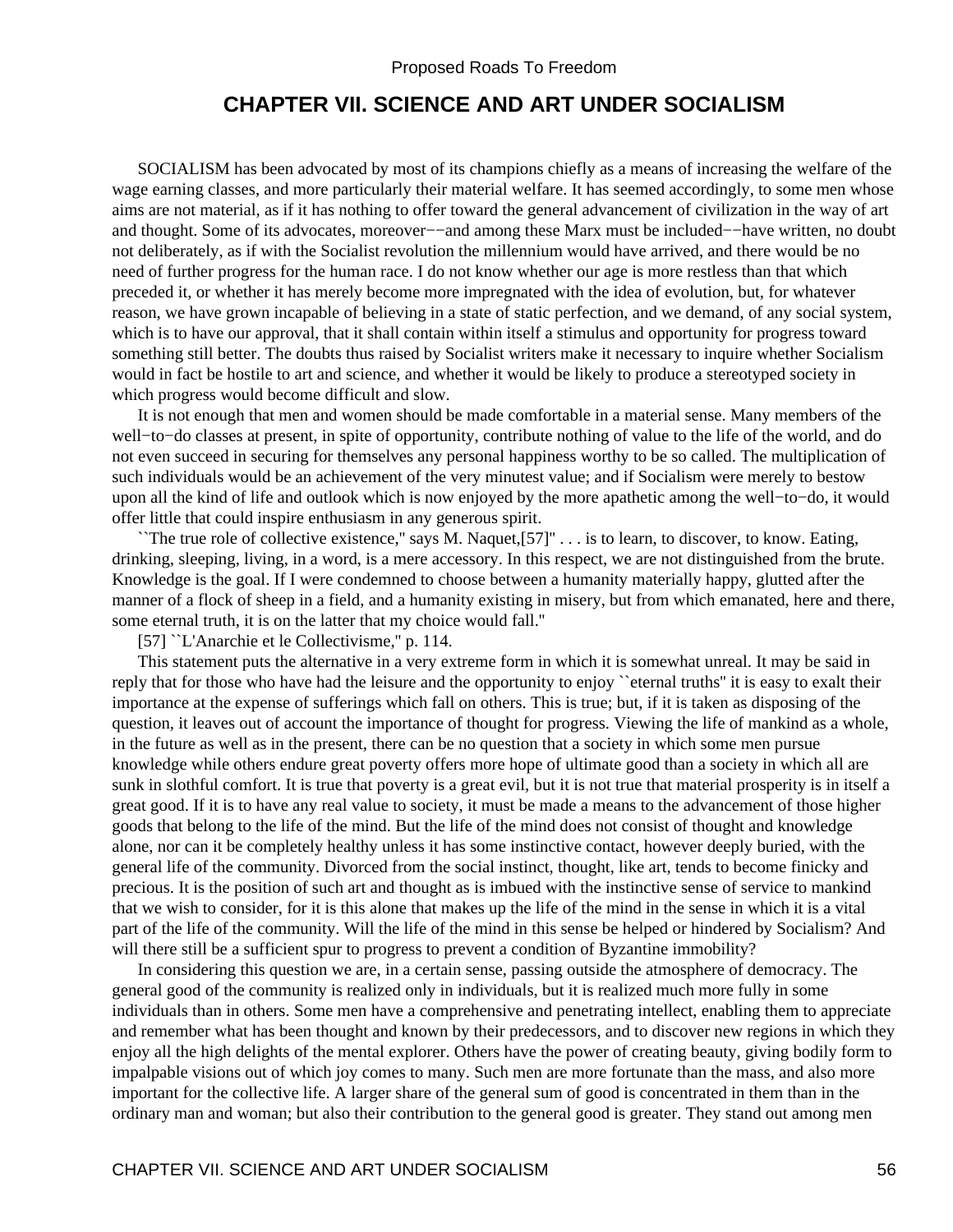and cannot be wholly fitted into the framework of democratic equality. A social system which would render them unproductive would stand condemned, whatever other merits it might have.

The first thing to realize––though it is difficult in a commercial age—–is that what is best in creative mental activity cannot be produced by any system of monetary rewards. Opportunity and the stimulus of an invigorating spiritual atmosphere are important, but, if they are presented, no financial inducements will be required, while if they are absent, material compensations will be of no avail. Recognition, even if it takes the form of money, can bring a certain pleasure in old age to the man of science who has battled all his life against academic prejudice, or to the artist who has endured years of ridicule for not painting in the manner of his predecessors; but it is not by the remote hope of such pleasures that their work has been inspired. All the most important work springs from an uncalculating impulse, and is best promoted, not by rewards after the event, but by circumstances which keep the impulse alive and afford scope for the activities which it inspires. In the creation of such circumstances our present system is much at fault. Will Socialism be better?

 I do not think this question can be answered without specifying the kind of Socialism that is intended: some forms of Socialism would, I believe, be even more destructive in this respect than the present capitalist regime, while others would be immeasurably better. Three things which a social system can provide or withhold are helpful to mental creation: first, technical training; second, liberty to follow the creative impulse; third, at least the possibility of ultimate appreciation by some public, whether large or small. We may leave out of our discussion both individual genius and those intangible conditions which make some ages great and others sterile in art and science––not because these are unimportant, but because they are too little understood to be taken account of in economic or political organization. The three conditions we have mentioned seem to cover most of what can be SEEN to be useful or harmful from our present point of view, and it is therefore to them that we shall confine ourselves.

 1. Technical Training.−−Technical training at present, whether in science or art, requires one or other of two conditions. Either a boy must be the son of well−to−do parents who can afford to keep him while he acquires his education, or he must show so much ability at an early age as to enable him to subsist on scholarships until he is ready to earn his living. The former condition is, of course, a mere matter of luck, and could not be preserved in its present form under any kind of Socialism or Communism. This loss is emphasized by defenders of the present system, and no doubt it would be, to same extent, a real loss. But the well−to−do are a small proportion of the population, and presumably on the average no more talented by nature than their less fortunate contemporaries. If the advantages which are enjoyed now by those few among them who are capable of good work in science or art could be extended, even in a slightly attenuated form, to all who are similarly gifted, the result would almost infallibly be a gain, and much ability which is now wasted would be rendered fruitful. But how is this to be effected?

 The system of scholarships obtained by competition, though better than nothing, is objectionable from many points of view. It introduces the competitive spirit into the work of the very young; it makes them regard knowledge from the standpoint of what is useful in examinations rather than in the light of its intrinsic interest or importance; it places a premium upon that sort of ability which is displayed precociously in glib answers to set questions rather than upon the kind that broods on difficulties and remains for a time rather dumb. What is perhaps worse than any of these defects is the tendency to cause overwork in youth, leading to lack of vigor and interest when manhood has been reached. It can hardly be doubted that by this cause, at present, many fine minds have their edge blunted and their keenness destroyed.

 State Socialism might easily universalize the system of scholarships obtained by competitive examination, and if it did so it is to he feared that it would be very harmful. State Socialists at present tend to be enamored of the systems which is exactly of the kind that every bureaucrat loves: orderly, neat, giving a stimulus to industrious habits, and involving no waste of a sort that could be tabulated in statistics or accounts of public expenditure. Such men will argue that free higher education is expensive to the community, and only useful in the case of those who have exceptional abilities; it ought, therefore, they will say, not to be given to all, but only to those who will become more useful members of society through receiving it. Such arguments make a great appeal to what are called ``practical'' men, and the answers to them are of a sort which it is difficult to render widely convincing. Revolt against the evils of competition is, however, part of the very essence of the Socialist's protest against the existing order, and on this ground, if on no other, those who favor Socialism may be summoned to look for some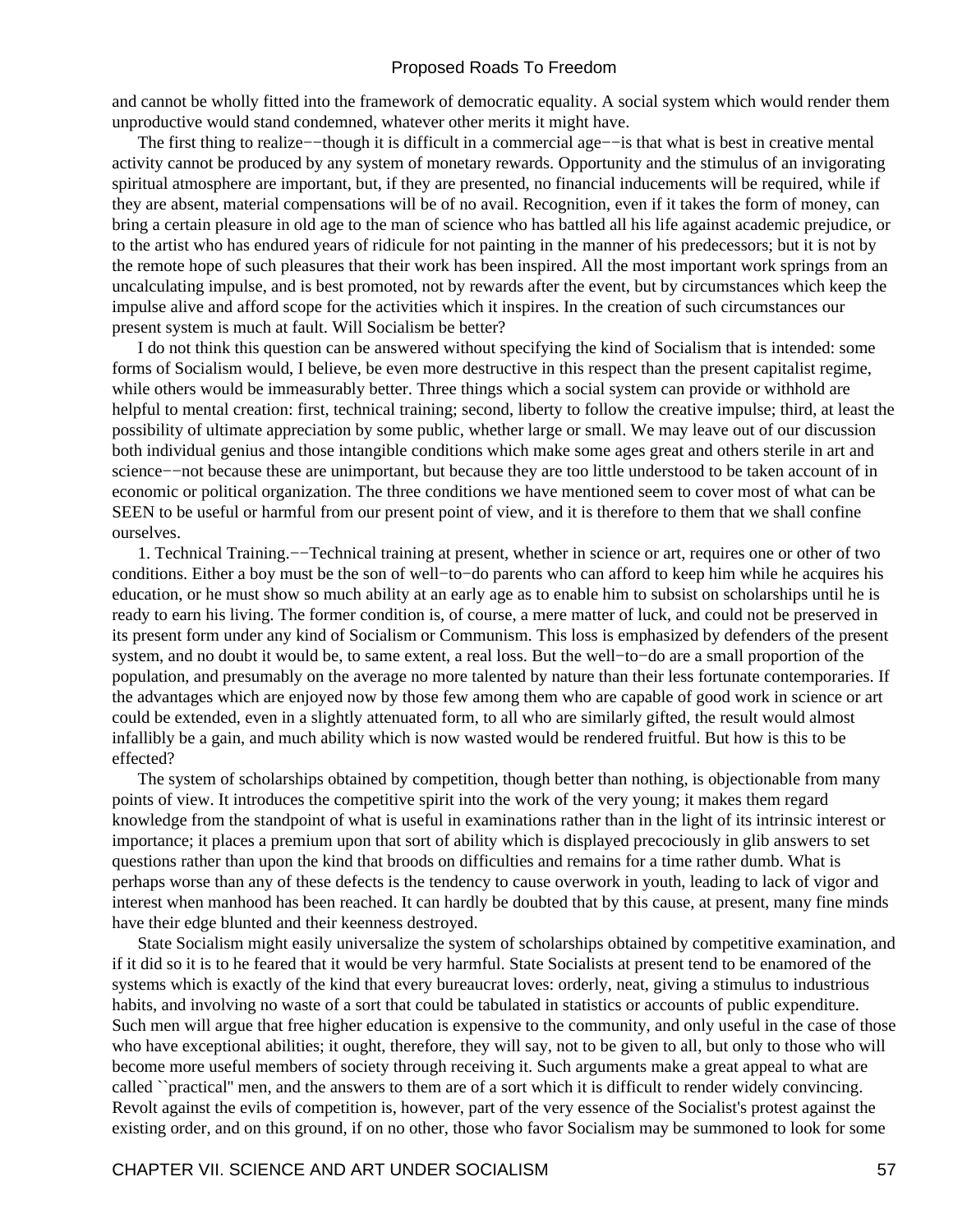better solution.

 Much the simplest solution, and the only really effective one, is to make every kind of education free up to the age of twenty−one for all boys and girls who desire it. The majority will be tired of education before that age, and will prefer to begin other work sooner; this will lead to a natural selection of those with strong interests in some pursuit requiring a long training. Among those selected in this way by their own inclinations, probably almost all tho have marked abilities of the kind in question will be included. It is true that there will also be many who have very little ability; the desire to become a painter, for example, is by no means confined to those who can paint. But this degree of waste could well be borne by the community; it would be immeasurably less than that now entailed by the support of the idle rich. Any system which aims at avoiding this kind of waste must entail the far more serious waste of rejecting or spoiling some of the best ability in each generation. The system of free education up to any grade for all who desire it is the only system which is consistent with the principles of liberty, and the only one which gives a reasonable hope of affording full scope for talent. This system is equally compatible with all forms of Socialism and Anarchism. Theoretically, it is compatible with capitalism, but practically it is so opposite in spirit that it would hardly be feasible without a complete economic reconstruction. The fact that Socialism would facilitate it must be reckoned a very powerful argument in favor of change, for the waste of talent at present in the poorer classes of society must be stupendous.

2. Liberty to follow the creative impulse.— When a man's training has been completed, if he is possessed of really great abilities, he will do his best work if he is completely free to follow his bent, creating what seems good to him, regardless of the judgment of ``experts.'' At present this is only possible for two classes of people: those who have private means, and those who can earn a living by an occupation that does not absorb their whole energies. Under Socialism, there will be no one with private means, and if there is to be no loss as regards art and science, the opportunity which now comes by accident to a few will have to be provided deliberately for a much larger number. The men who have used private means as an opportunity for creative work have been few but important: one might mention Milton, Shelley, Keats and Darwin as examples. Probably none of these would have produced as good work if they had had to earn their livelihood. If Darwin had been a university teacher, he would of course have been dismissed from his post by the influence of the clerics on account of his scandalous theories.

 Nevertheless, the bulk of the creative work of the world is done at present by men who subsist by some other occupation. Science, and research generally, are usually done in their spare time by men who live by teaching. There is no great objection to this in the case of science, provided the number of hours devoted to teaching is not excessive. It is partly because science and teaching are so easily combined that science is vigorous in the present age. In music, a composer who is also a performer enjoys similar advantages, but one who is not a performer must starve, unless he is rich or willing to pander to the public taste. In the fine arts, as a rule, it is not easy in the modern world either to make a living by really good work or to find a subsidiary profession which leaves enough leisure for creation. This is presumably one reason, though by no means the only one, why art is less flourishing than science.

 The bureaucratic State Socialist will have a simple solution for these difficulties. He will appoint a body consisting of the most eminent celebrities in an art or a science, whose business it shall be to judge the work of young men, and to issue licenses to those whose productions find favor in their eyes. A licensed artist shall be considered to have performed his duty to the community by producing works of art. But of course he will have to prove his industry by never failing to produce in reasonable quantities, and his continued ability by never failing to please his eminent judges−−until, in the fulness of time, he becomes a judge himself. In this way, the authorities will insure that the artist shall be competent, regular, and obedient to the best traditions of his art. Those who fail to fulfil these conditions will be compelled by the withdrawal of their license to seek some less dubious mode of earning their living. Such will be the ideal of the State Socialist.

 In such a world all that makes life tolerable to the lover of beauty would perish. Art springs from a wild and anarchic side of human nature; between the artist and the bureaucrat there must always be a profound mutual antagonism, an age−long battle in which the artist, always outwardly worsted, wins in the end through the gratitude of mankind for the joy that he puts into their lives. If the wild side of human nature is to be permanently subjected to the orderly rules of the benevolent, uncomprehending bureaucrat, the joy of life will perish out of the earth, and the very impulse to live will gradually wither and die. Better a thousandfold the present world with all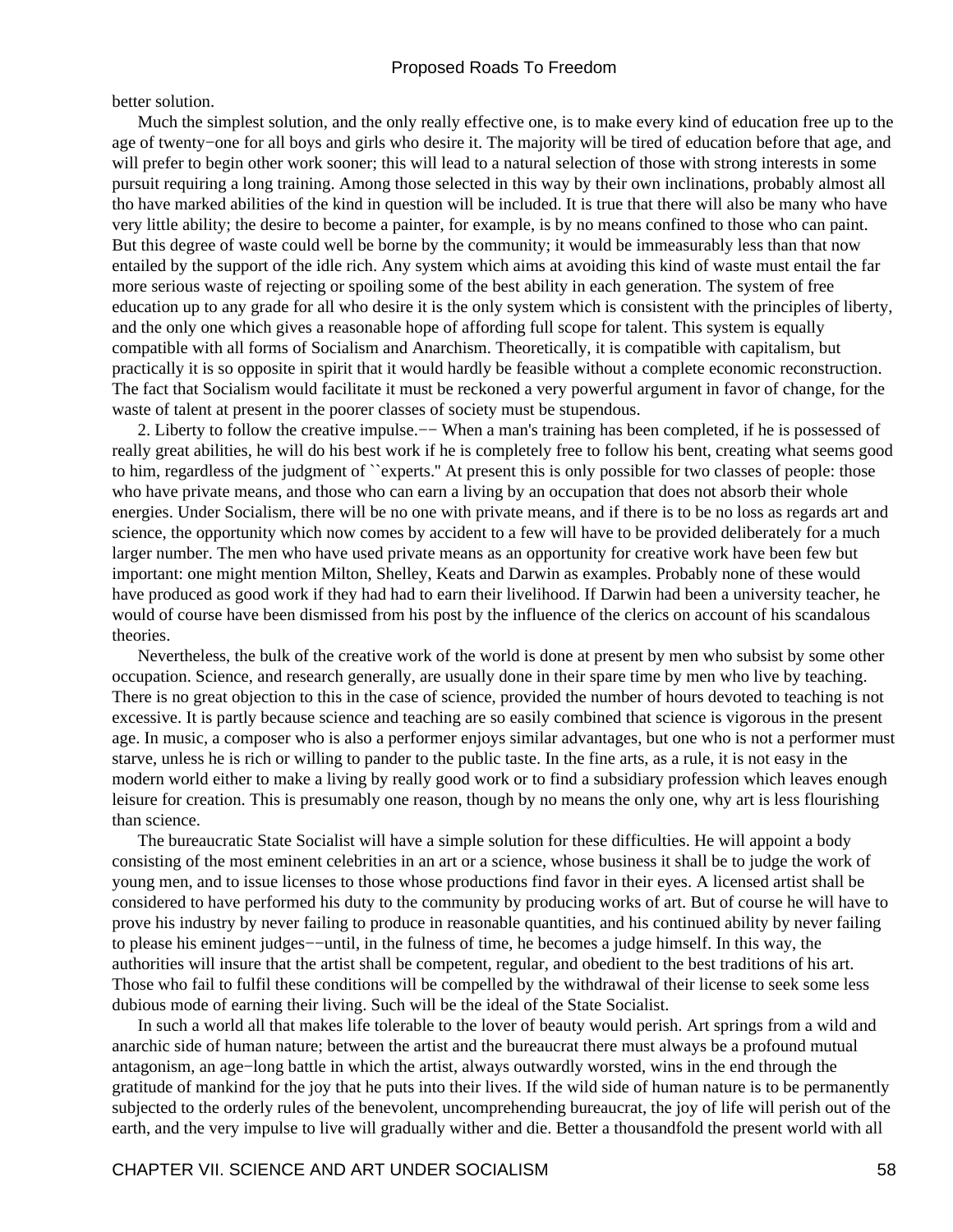its horrors than such a dead mummy of a world. Better Anarchism, with all its risks, than a State Socialism that subjects to rule what must be spontaneous and free if it is to have any value. It is this nightmare that makes artists, and lovers of beauty generally, so often suspicious of Socialism. But there is nothing in the essence of Socialism to make art impossible: only certain forms of Socialism would entail this danger. William Morris was a Socialist, and was a Socialist very largely because he was an artist. And in this he was not irrational.

 It is impossible for art, or any of the higher creative activities, to flourish under any system which requires that the artist shall prove his competence to some body of authorities before he is allowed to follow his impulse. Any really great artist is almost sure to be thought incompetent by those among his seniors who would be generally regarded as best qualified to form an opinion. And the mere fact of having to produce work which will please older men is hostile to a free spirit and to bold innovation. Apart from this difficulty, selection by older men would lead to jealousy and intrigue and back−biting, producing a poisonous atmosphere of underground competition. The only effect of such a plan would be to eliminate the few who now slip through owing to some fortunate accident. It is not by any system, but by freedom alone, that art can flourish.

 There are two ways by which the artist could secure freedom under Socialism of the right kind. He might undertake regular work outside his art, doing only a few hours' work a day and receiving proportionately less pay than those who do a full day's work. He ought, in that case, to be at liberty to sell his pictures if he could find purchasers. Such a system would have many advantages. It would leave absolutely every man free to become an artist, provided he were willing to suffer a certain economic loss. This would not deter those in whom the impulse was strong and genuine, but would tend to exclude the dilettante. Many young artists at present endure voluntarily much greater poverty than need be entailed by only doing half the usual day's work in a well−organized Socialist community; and some degree of hardship is not objectionable, as a test of the strength of the creative impulse, and as an offset to the peculiar joys of the creative life.

 The other possibility[58] would be that the necessaries of life should be free, as Anarchists desire, to all equally, regardless of whether they work or not. Under this plan, every man could live without work: there would be what might be called a ``vagabond's wage,'' sufficient for existence but not for luxury. The artist who preferred to have his whole time for art and enjoyment might live on the ``vagabond's wage''−−traveling on foot when the humor seized him to see foreign countries, enjoying the air and the sun, as free as the birds, and perhaps scarcely less happy. Such men would bring color and diversity into the life of the community; their outlook would be different from that of steady, stay−at−home workers, and would keep alive a much−needed element of light− heartedness which our sober, serious civilization tends to kill. If they became very numerous, they might be too great an economic burden on the workers; but I doubt if there are many with enough capacity for simple enjoyments to choose poverty and free− dom in preference to the comparatively light and pleasant work which will be usual in those days.

[58] Which we discussed in Chapter IV.

 By either of these methods, freedom can be preserved for the artist in a socialistic commonwealth−− far more complete freedom, and far more widespread, than any that now exists except for the possessors of capital.

 But there still remain some not altogether easy problems. Take, for example, the publishing of books. There will not, under Socialism, be private publishers as at present: under State Socialism, presumably the State will be the sole publisher, while under Syndicalism or Guild Socialism the Federation du Livre will have the whole of the trade in its hands. Under these circumstances, who is to decide what MSS. are to be printed? It is clear that opportunities exist for an Index more rigorous than that of the Inquisition. If the State were the sole publisher, it would doubtless refuse books opposed to State Socialism. If the Federation du Livre were the ultimate arbiter, what publicity could be obtained for works criticising it? And apart from such political difficulties we should have, as regards literature, that very censorship by eminent officials which we agreed to regard as disastrous when we were considering the fine arts in general. The difficulty is serious, and a way of meeting it must be found if literature is to remain free.

 Kropotkin, who believes that manual and intellectual work should be combined, holds that authors themselves should be compositors, bookbinders, etc. He even seems to suggest that the whole of the manual work involved in producing books should be done by authors. It may be doubted whether there are enough authors in the world for this to be possible, and in any case I cannot but think that it would be a waste of time for them to leave the work they understand in order to do badly work which others could do far better and more quickly. That, however, does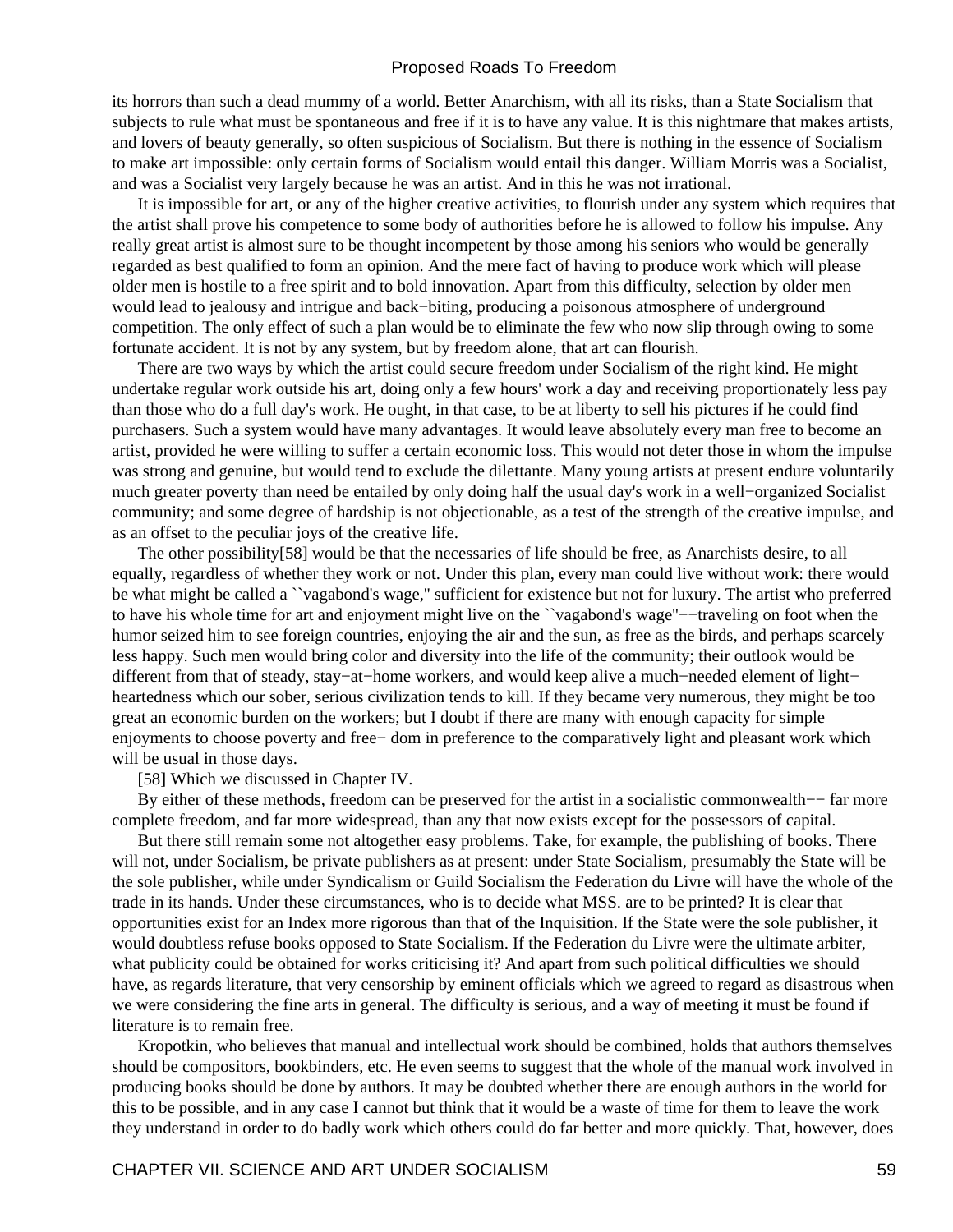not touch our present point, which is the question how the MSS. to be printed will be selected. In Kropotkin's plan there will presumably be an Author's Guild, with a Committee of Management, if Anarchism allows such things. This Committee of Management will decide which of the books submitted to it are worthy to be printed. Among these will be included those by the Committee and their friends, but not those by their enemies. Authors of rejected MSS. will hardly have the patience to spend their time setting up the works of successful rivals, and there will have to be an elaborate system of log−rolling if any books are to be printed at all. It hardly looks as if this plan would conduce to harmony among literary men, or would lead to the publication of any book of an unconventional tendency. Kropotkin's own books, for example, would hardly have found favor.

 The only way of meeting these difficulties, whether under State Socialism or Guild Socialism or Anarchism, seems to be by making it possible for an author to pay for the publication of his book if it is not such as the State or the Guild is willing to print at its own expense. I am aware that this method is contrary to the spirit of Socialism, but I do not see what other way there is of securing freedom. The payment might be made by undertaking to engage for an assigned period in some work of recognized utility and to hand over such proportion of the earnings as might be necessary. The work undertaken might of course be, as Kropotkin suggests, the manual part of the production of books, but I see no special reason why it should be. It would have to be an absolute rule that no book should be refused, no matter what the nature of its contents might be, if payment for publication were offered at the standard rate. An author who had admirers would be able to secure their help in payment. An unknown author might, it is true, have to suffer a considerable loss of comfort in order to make his payment, but that would give an automatic means of eliminating those whose writing was not the result of any very profound impulse and would be by no means wholly an evil.

Probably some similar method would be desirable as regards the publishing and performing of new music.

 What we have been suggesting will, no doubt, be objected to by orthodox Socialists, since they will find something repugnant to their principles in the whole idea of a private person paying to have certain work done. But it is a mistake to be the slave of a system, and every system, if it is applied rigidly, will entail evils which could only be avoided by some concession to the exigencies of special cases. On the whole, a wise form of Socialism might afford infinitely better opportunities for the artist and the man of science than are possible in a capitalist community, but only if the form of Socialism adopted is one which is fitted for this end by means of provisions such as we have been suggesting.

 3. Possibility of Appreciation.−−This condition is one which is not necessary to all who do creative work, but in the sense in which I mean it the great majority find it very nearly indispensable. I do not mean widespread public recognition, nor that ignorant, half−sincere respect which is commonly accorded to artists who have achieved success. Neither of these serves much purpose. What I mean is rather understanding, and a spontaneous feeling that things of beauty are important. In a thoroughly commercialized society, an artist is respected if he makes money, and because he makes money, but there is no genuine respect for the works of art by which his money has been made. A millionaire whose fortune has been made in button−hooks or chewing−gum is regarded with awe, but none of this feeling is bestowed on the articles from which his wealth is derived. In a society which measures all things by money the same tends to be true of the artist. If he has become rich he is respected, though of course less than the millionaire, but his pictures or books or music are regarded as the chewing−gum or the button− hooks are regarded, merely as a means to money. In such an atmosphere it is very difficult for the artist to preserve his creative impulse pure: either he is contaminated by his surroundings, or he becomes embittered through lack of appreciation for the object of his endeavor.

 It is not appreciation of the artist that is necessary so much as appreciation of the art. It is difficult for an artist to live in an environment in which everything is judged by its utility, rather than by its intrinsic quality. The whole side of life of which art is the flower requires something which may be called disinterestedness, a capacity for direct enjoyment without thought of tomorrow's problems and difficulties. When people are amused by a joke they do not need to be persuaded that it will serve some important purpose. The same kind of direct pleasure is involved in any genuine appreciation of art. The struggle for life, the serious work of a trade or profession, is apt to make people too solemn for jokes and too pre−occupied for art. The easing of the struggle, the diminution in the hours of work, and the lightening of the burden of existence, which would result from a better economic system, could hardly fail to increase the joy of life and the vital energy, available for sheer delight in the world. And if this were achieved there would inevitably be more spontaneous pleasure in beautiful things, and more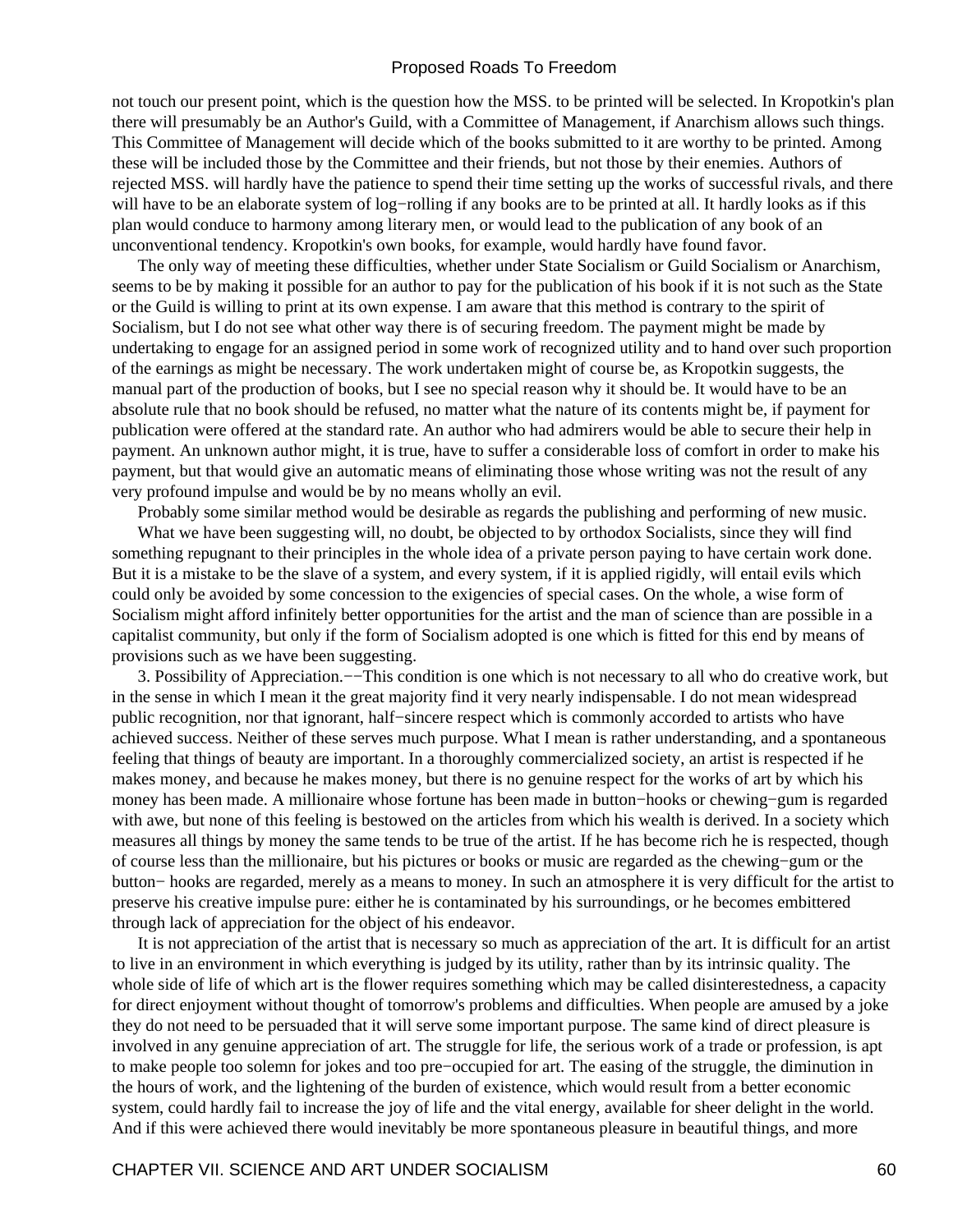enjoyment of the work of artists. But none of these good results are to be expected from the mere removal of poverty: they all require also a diffused sense of freedom, and the absence of that feeling of oppression by a vast machine which now weighs down the individual spirit. I do not think State Socialism can give this sense of freedom, but some other forms of Socialism, which have absorbed what is true in Anarchist teaching, can give it to a degree of which capitalism is wholly incapable.

 A general sense of progress and achievement is an immense stimulus to all forms of creative work. For this reason, a great deal will depend, not only in material ways, upon the question whether methods of production in industry and agriculture become stereotyped or continue to change rapidly as they have done during the last hundred years. Improved methods of production will be much more obviously than now to the interest of the community at large, when what every man receives is his due share of the total produce of labor. But there will probably not be any individuals with the same direct and intense interest in technical improvements as now belongs to the capitalist in manufacture. If the natural conservatism of the workers is not to prove stronger than their interest in increasing production, it will be necessary that, when better methods are introduced by the workers in any industry, part at least of the benefit should be allowed for a time to be retained by them. If this is done, it may be presumed that each Guild will be continually seeking for new processes or inventions, and will value those technical parts of scientific research which are useful for this purpose. With every improvement, the question will arise whether it is to be used to give more leisure or to increase the dividend of commodities. Where there is so much more leisure than there is now, there will be many more people with a knowledge of science or an understanding of art. The artist or scientific investigator will be far less cut off than he is at present from the average citizen, and this will almost inevitably be a stimulus to his creative energy.

 I think we may fairly conclude that, from the point of view of all three requisites for art and science, namely, training, freedom and appreciation, State Socialism would largely fail to remove existing evils and would introduce new evils of its own; but Guild Socialism, or even Syndicalism, if it adopted a liberal policy toward those who preferred to work less than the usual number of hours at recognized occupations, might be immeasurably preferable to anything that is possible under the rule of capitalism. There are dangers, but they will all vanish if the importance of liberty is adequately acknowledged. In this as in nearly everything else, the road to all that is best is the road of freedom.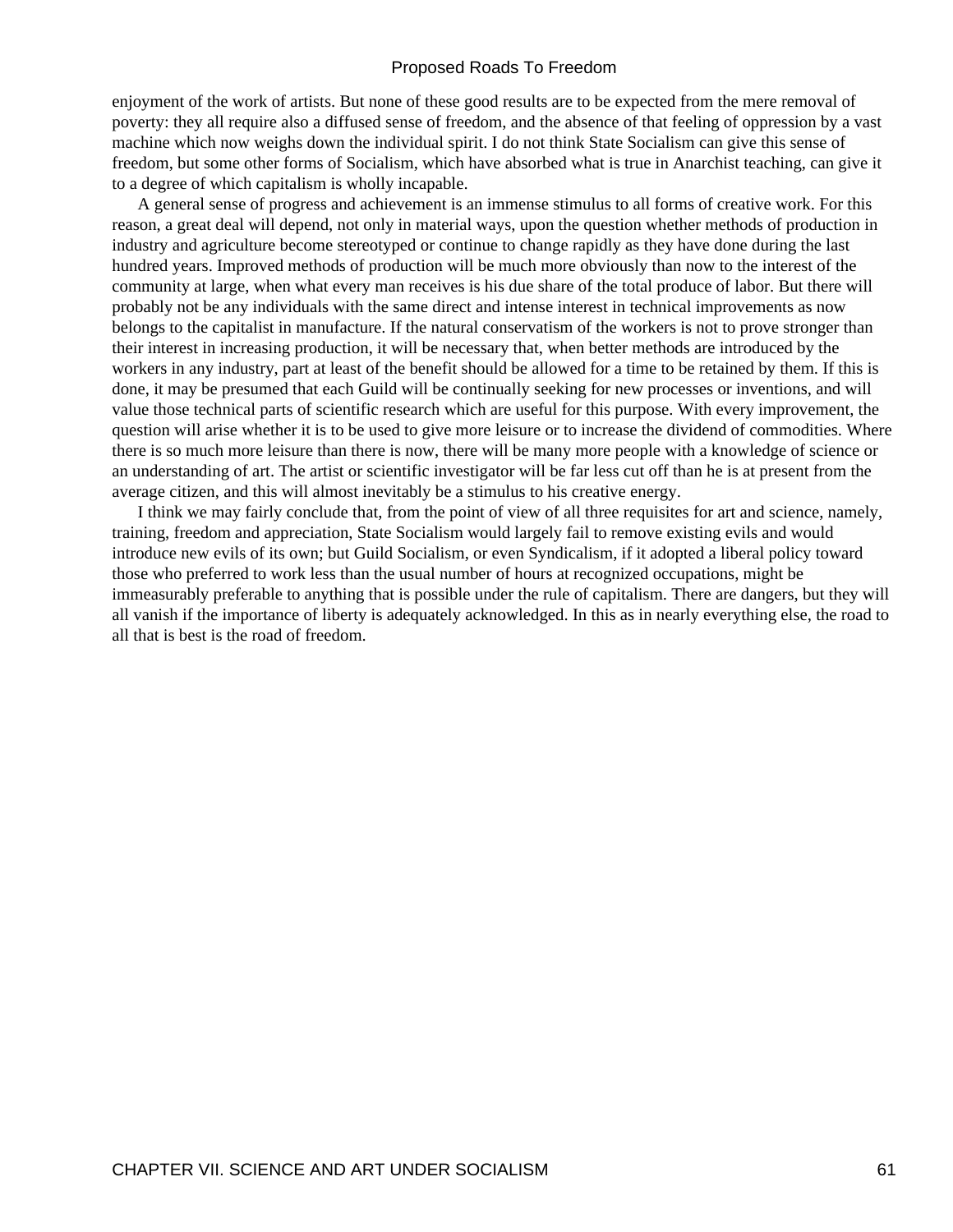## **CHAPTER VIII. THE WORLD AS IT COULD BE MADE**

 IN the daily lives of most men and women, fear plays a greater part than hope: they are more filled with the thought of the possessions that others may take from them, than of the joy that they might create in their own lives and in the lives with which they come in contact.

It is not so that life should be lived.

 Those whose lives are fruitful to themselves, to their friends, or to the world are inspired by hope and sustained by joy: they see in imagination the things that might be and the way in which they are to be brought into existence. In their private relations they are not pre−occupied with anxiety lest they should lose such affection and respect as they receive: they are engaged in giving affection and respect freely, and the reward comes of itself without their seeking. In their work they are not haunted by jealousy of competitors, but concerned with the actual matter that has to be done. In politics, they do not spend time and passion defending unjust privileges of their class or nation, but they aim at making the world as a whole happier, less cruel, less full of conflict between rival greeds, and more full of human beings whose growth has not been dwarfed and stunted by oppression.

 A life lived in this spirit−−the spirit that aims at creating rather than possessing−−has a certain fundamental happiness, of which it cannot be wholly robbed by adverse circumstances. This is the way of life recommended in the Gospels, and by all the great teachers of the world. Those who have found it are freed from the tyranny of fear, since what they value most in their lives is not at the mercy of outside power. If all men could summon up the courage and the vision to live in this way in spite of obstacles and discouragement, there would be no need for the regeneration of the world to begin by political and economic reform: all that is needed in the way of reform would come automatically, without resistance, owing to the moral regeneration of individuals. But the teaching of Christ has been nominally accepted by the world for many centuries, and yet those who follow it are still persecuted as they were before the time of Constantine. Experience has proved that few are able to see through the apparent evils of an outcast's life to the inner joy that comes of faith and creative hope. If the domination of fear is to be overcome, it is not enough, as regards the mass of men, to preach courage and indifference to misfortune: it is necessary to remove the causes of fear, to make a good life no longer an unsuccessful one in a worldly sense, and to diminish the harm that can be inflicted upon those who are not wary in self− defense.

When we consider the evils in the lives we know of, we find that they may be roughly divided into three classes. There are, first, those due to physical nature: among these are death, pain and the difficulty of making the soil yield a subsistence. These we will call ``physical evils." Second, we may put those that spring from defects in the character or aptitudes of the sufferer: among these are ignorance, lack of will, and violent passions. These we will call ``evils of character." Third come those that depend upon the power of one individual or group over another: these comprise not only obvious tyranny, but all interference with free development, whether by force or by excessive mental influence such as may occur in education. These we will call ``evils of power.'' A social system may be judged by its bearing upon these three kinds of evils.

 The distinction between the three kinds cannot be sharply drawn. Purely physical evil is a limit, which we can never be sure of having reached: we cannot abolish death, but we can often postpone it by science, and it may ultimately become possible to secure that the great majority shall live till old age; we cannot wholly prevent pain, but we can diminish it indefinitely by securing a healthy life for all; we cannot make the earth yield its fruits in any abundance without labor, but we can diminish the amount of the labor and improve its conditions until it ceases to be an evil. Evils of character are often the result of physical evil in the shape of illness, and still more often the result of evils of power, since tyranny degrades both those who exercise it and (as a rule) those who suffer it. Evils of power are intensified by evils of character in those who have power, and by fear of the physical evil which is apt to be the lot of those who have no power. For all these reasons, the three sorts of evil are intertwined. Nevertheless, speaking broadly, we may distinguish among our misfortunes those which have their proximate cause in the material world, those which are mainly due to defects in ourselves, and those which spring from our being subject to the control of others.

 The main methods of combating these evils are: for physical evils, science; for evils of character, education (in the widest sense) and a free outlet for all impulses that do not involve domination; for evils of power, the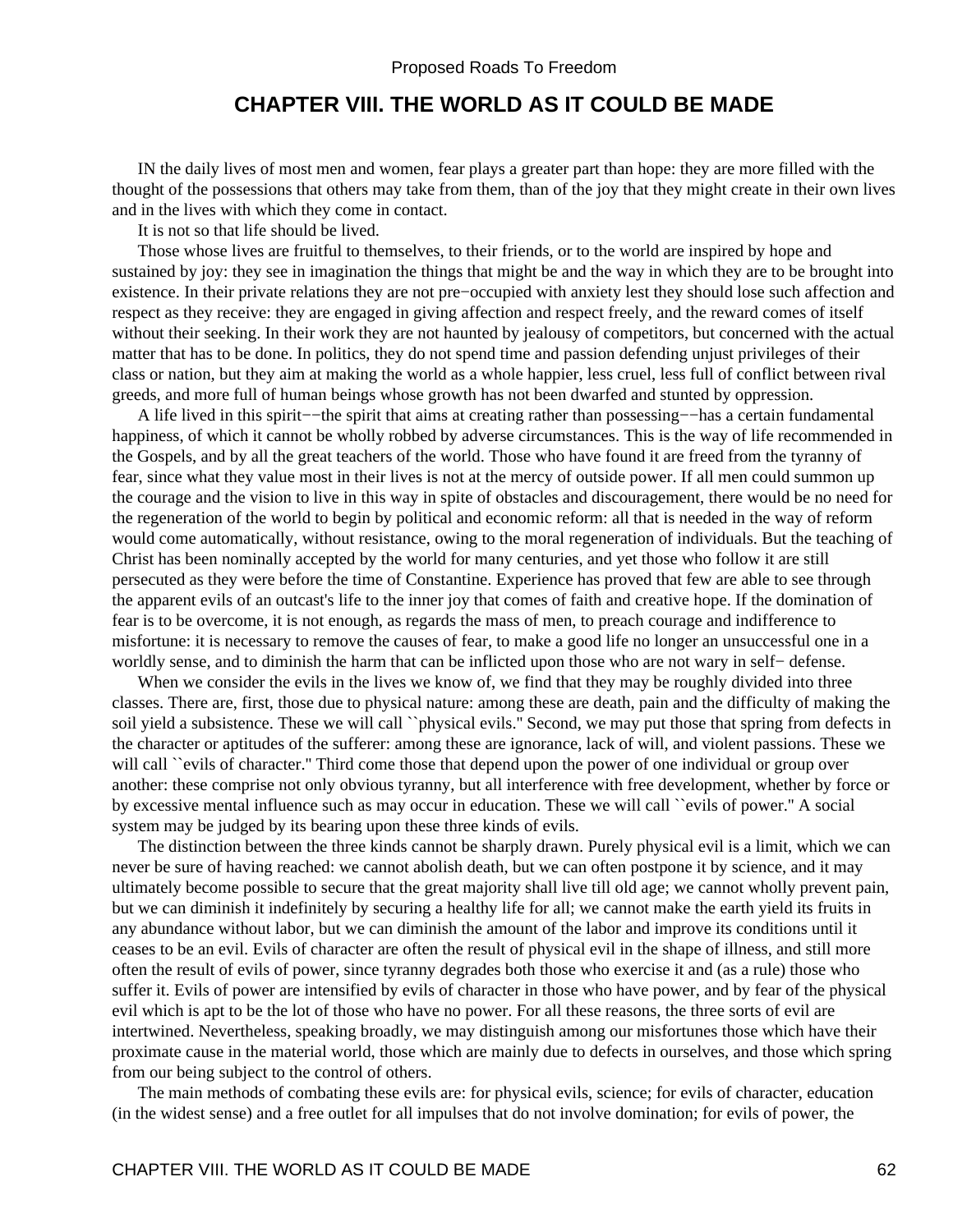reform of the political and economic organization of society in such a way as to reduce to the lowest possible point the interference of one man with the life of another. We will begin with the third of these kinds of evil, because it is evils of power specially that Socialism and Anarchism have sought to remedy. Their protest against Inequalities of wealth has rested mainly upon their sense of the evils arising from the power conferred by wealth. This point has been well stated by Mr. G. D. H. Cole:−−

What, I want to ask, is the fundamental evil in our modern Society which we should set out to abolish?

 There are two possible answers to that question, and I am sure that very many well−meaning people would make the wrong one. They would answer POVERTY, when they ought to answer SLAVERY. Face to face every day with the shameful contrasts of riches and destitution, high dividends and low wages, and painfully conscious of the futility of trying to adjust the balance by means of charity, private or public, they would answer unhesitatingly that they stand for the ABOLITION OF POVERTY.

Well and good! On that issue every Socialist is with them. But their answer to my question is none the less wrong.

 Poverty is the symptom: slavery the disease. The extremes of riches and destitution follow inevitably upon the extremes of license and bondage. The many are not enslaved because they are poor, they are poor because they are enslaved. Yet Socialists have all too often fixed their eyes upon the material misery of the poor without realizing that it rests upon the spiritual degradation of the slave.[59]

[59] ``Self−Government in Industry,'' G. Bell Sons, 1917, pp. 110−111.

 I do not think any reasonable person can doubt that the evils of power in the present system are vastly greater than is necessary, nor that they might be immeasurably diminished by a suitable form of Socialism. A few fortunate people, it is true, are now enabled to live freely on rent or interest, and they could hardly have more liberty under another system. But the great bulk, not only of the very poor, but, of all sections of wage−earners and even of the professional classes, are the slaves of the need for getting money. Almost all are compelled to work so hard that they have little leisure for enjoyment or for pursuits outside their regular occupation. Those who are able to retire in later middle age are bored, because they have not learned how to fill their time when they are at liberty, and such interests as they once had apart from work have dried up. Yet these are the exceptionally fortunate: the majority have to work hard till old age, with the fear of destitution always before them, the richer ones dreading that they will be unable to give their children the education or the medical care that they consider desirable, the poorer ones often not far removed from starvation. And almost all who work have no voice in the direction of their work; throughout the hours of labor they are mere machines carrying out the will of a master. Work is usually done under disagreeable conditions, involving pain and physical hardship. The only motive to work is wages: the very idea that work might be a joy, like the work of the artist, is usually scouted as utterly Utopian.

 But by far the greater part of these evils are wholly unnecessary. If the civilized portion of mankind could be induced to desire their own happiness more than another's pain, if they could be induced to work constructively for improvements which they would share with all the world rather than destructively to prevent other classes or nations from stealing a march on them, the whole system by which the world's work is done might be reformed root and branch within a generation.

 From the point of view of liberty, what system would be the best? In what direction should we wish the forces of progress to move?

 From this point of view, neglecting for the moment all other considerations, I have no doubt that the best system would be one not far removed from that advocated by Kropotkin, but rendered more practicable by the adoption of the main principles of Guild Socialism. Since every point can be disputed, I will set down without argument the kind of organization of work that would seem best.

 Education should be compulsory up to the age of 16, or perhaps longer; after that, it should be continued or not at the option of the pupil, but remain free (for those who desire it) up to at least the age of 21. When education is finished no one should be COMPELLED to work, and those who choose not to work should receive a bare livelihood, and be left completely free; but probably it would be desirable that there should be a strong public opinion in favor of work, so that only comparatively few should choose idleness. One great advantage of making idleness economically possible is that it would afford a powerful motive for making work not disagreeable; and no community where most work is disagreeable can be said to have found a solution of economic problems. I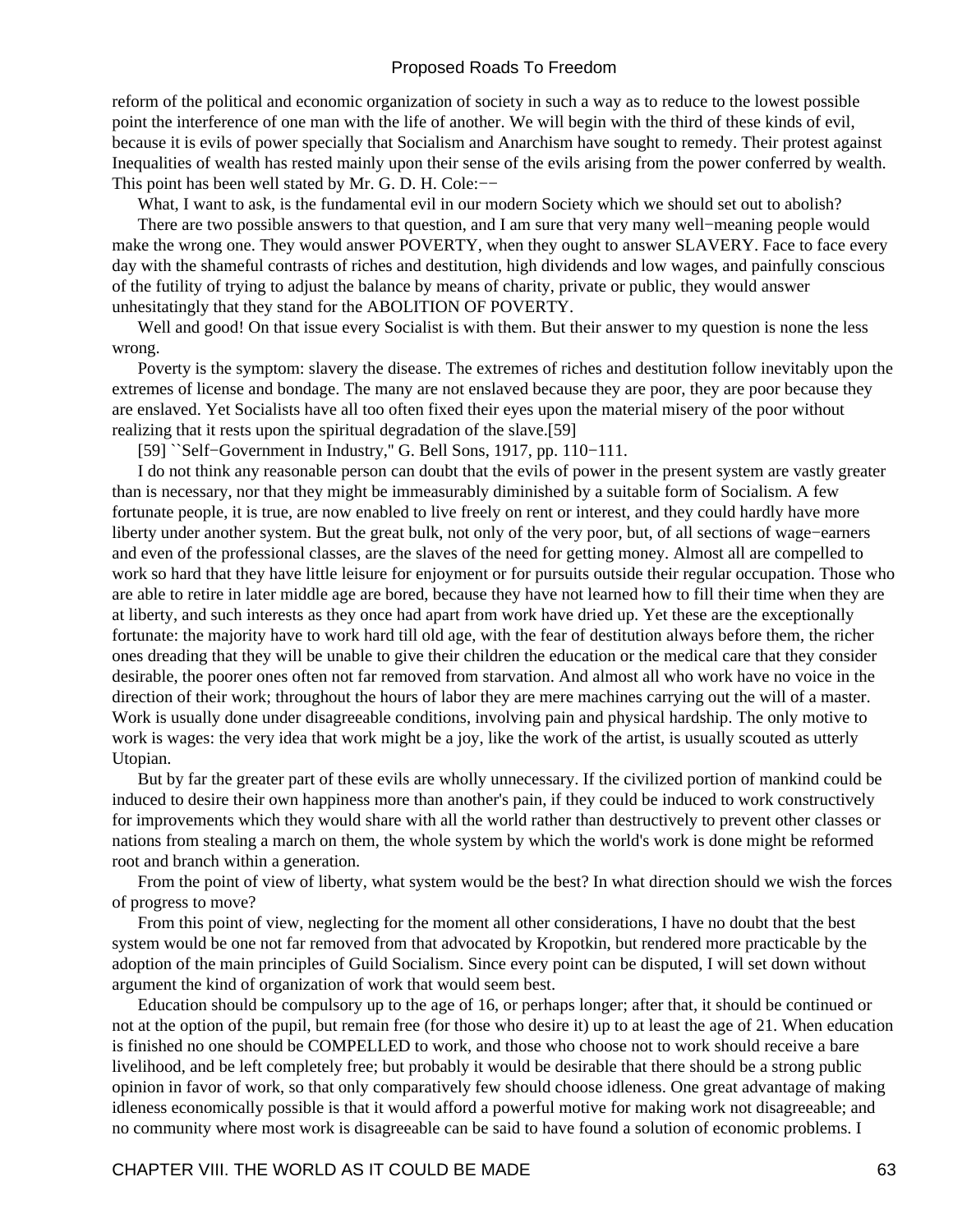think it is reasonable to assume that few would choose idleness, in view of the fact that even now at least nine out of ten of those who have (say) 100 pounds a year from investments prefer to increase their income by paid work.

 Coming now to that great majority who will not choose idleness, I think we may assume that, with the help of science, and by the elimination of the vast amount of unproductive work involved in internal and international competition, the whole community could be kept in comfort by means of four hours' work a day. It is already being urged by experienced employers that their employes can actually produce as much in a six−hour day as they can when they work eight hours. In a world where there is a much higher level of technical instruction than there is now the same tendency will be accentuated. People will be taught not only, as at present, one trade, or one small portion of a trade, but several trades, so that they can vary their occupation according to the seasons and the fluctuations of demand. Every industry will be self−governing as regards all its internal affairs, and even separate factories will decide for themselves all questions that only concern those who work in them. There will not be capitalist management, as at present, but management by elected representatives, as in politics. Relations between different groups of producers will be settled by the Guild Congress, matters concerning the community as the inhabitants of a certain area will continue to be decided by Parliament, while all disputes between Parliament and the Guild Congress will be decided by a body composed of representatives of both in equal numbers.

 Payment will not be made, as at present, only for work actually required and performed, but for willingness to work. This system is already adopted in much of the better paid work: a man occupies a certain position, and retains it even at times when there happens to be very little to do. The dread of unemployment and loss of livelihood will no longer haunt men like a nightmare. Whether all who are willing to work will be paid equally, or whether exceptional skill will still command exceptional pay, is a matter which may be left to each guild to decide for itself. An opera−singer who received no more pay than a scene−shifter might choose to be a scene−shifter until the system was changed: if so, higher pay would probably be found necessary. But if it were freely voted by the Guild, it could hardly constitute a grievance.

 Whatever might be done toward making work agreeable, it is to be presumed that some trades would always remain unpleasant. Men could be attracted into these by higher pay or shorter hours, instead of being driven into them by destitution. The community would then have a strong economic motive for finding ways of diminishing the disagreeableness of these exceptional trades.

 There would still have to be money, or something analogous to it, in any community such as we are imagining. The Anarchist plan of a free distribution of the total produce of work in equal shares does not get rid of the need for some standard of exchange value, since one man will choose to take his share in one form and another in another. When the day comes for distributing luxuries, old ladies will not want their quota of cigars, nor young men their just proportion of lap−dog; this will make it necessary to know how many cigars are the equivalent of one lap−dog. Much the simplest way is to pay an income, as at present, and allow relative values to be adjusted according to demand. But if actual coin were paid, a man might hoard it and in time become a capitalist. To prevent this, it would be best to pay notes available only during a certain period, say one year from the date of issue. This would enable a man to save up for his annual holiday, but not to save indefinitely.

 There is a very great deal to be said for the Anarchist plan of allowing necessaries, and all commodities that can easily be produced in quantities adequate to any possible demand, to be given away freely to all who ask for them, in any amounts they may require. The question whether this plan should be adopted is, to my mind, a purely technical one: would it be, in fact, possible to adopt it without much waste and consequent diversion of labor to the production of necessaries when it might be more usefully employed otherwise? I have not the means of answering this question, but I think it exceedingly probable that, sooner or later, with the continued improvement in the methods of production, this Anarchist plan will become feasible; and when it does, it certainly ought to be adopted.

 Women in domestic work, whether married or unmarried, will receive pay as they would if they were in industry. This will secure the complete economic independence of wives, which is difficult to achieve in any other way, since mothers of young children ought not to be expected to work outside the home.

 The expense of children will not fall, as at present, on the parents. They will receive, like adults, their share of necessaries, and their education will be free.[60] There is no longer to be the present competition for scholarships among the abler children: they will not be imbued with the competitive spirit from infancy, or forced to use their brains to an unnatural degree with consequent listlessness and lack of health in later life. Education will be far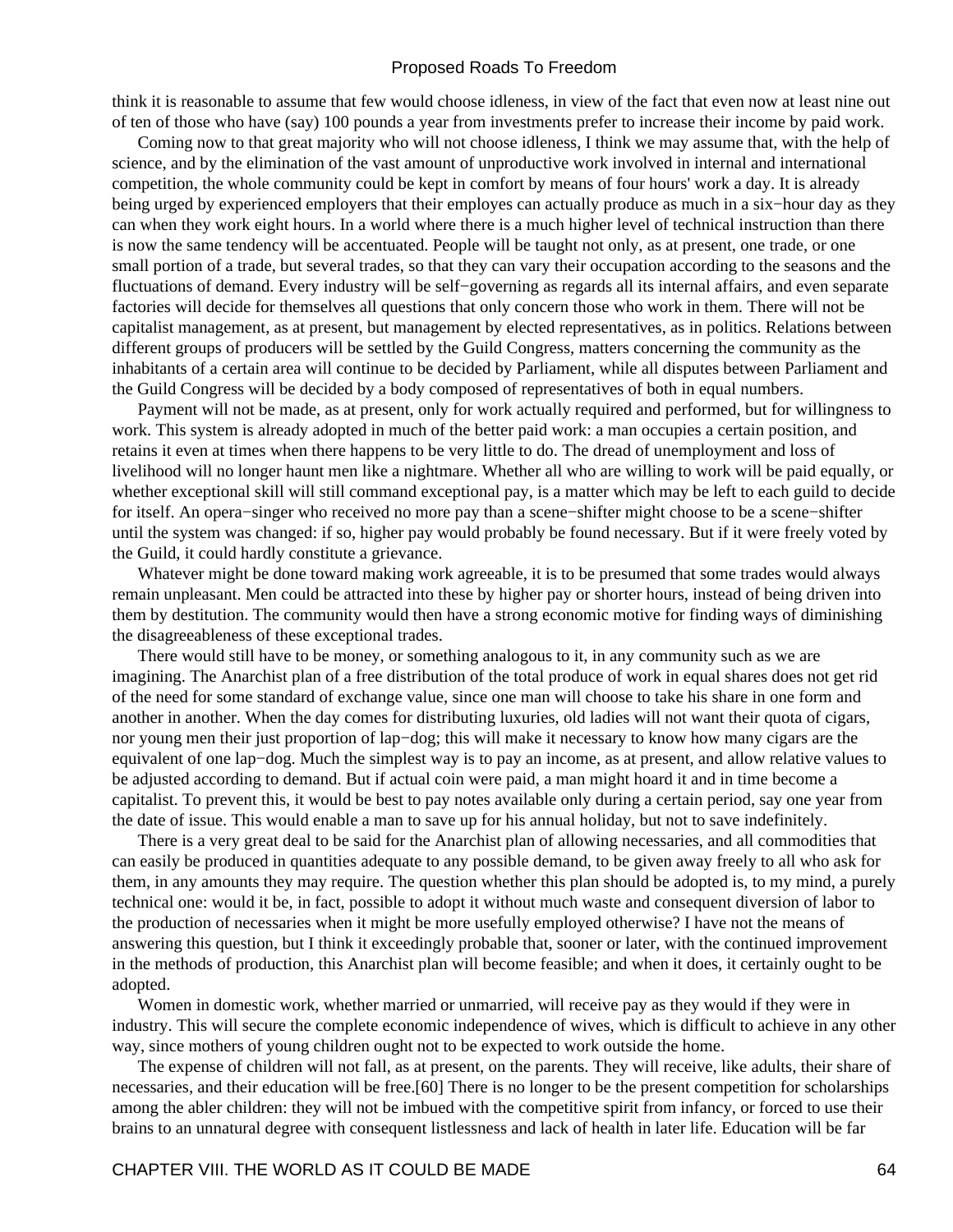more diversified than at present; greater care will be taken to adapt it to the needs of different types of young people. There will be more attempt to encourage initiative young pupils, and less desire to fill their minds with a set of beliefs and mental habits regarded as desirable by the State, chiefly because they help to preserve the status quo. For the great majority of children it will probably be found desirable to have much more outdoor education in the country. And for older boys and girls whose interests are not intellectual or artistic, technical education, undertaken in a liberal spirit, is far more useful in promoting mental activity than book−learning which they regard (however falsely) as wholly useless except for purposes of examination. The really useful educa− tion is that which follows the direction of the child's own instinctive interests, supplying knowledge for which it is seeking, not dry, detailed information wholly out of relation to its spontaneous desires.

 [60] Some may fear that the result would be an undue increase of population, but such fears I believe to be groundless. See above, (Chapter IV, on ``Work and Pay.'' Also, Chapter vi of ``Principles of Social Reconstruction'' (George Allen and Unwin, Ltd.).

 Government and law will still exist in our community, but both will be reduced to a minimum. There will still be acts which will be forbidden−−for example, murder. But very nearly the whole of that part of the criminal law which deals with property will have become obsolete, and many of the motives which now produce murders will be no longer operative. Those who nevertheless still do commit crimes will not be blamed or regarded as wicked; they will be regarded as unfortunate, and kept in some kind of mental hospital until it is thought that they are no longer a danger. By education and freedom and the abolition of private capital the number of crimes can be made exceedingly small. By the method of individual curative treatment it will generally be possible to secure that a man's first offense shall also be his last, except in the case of lunatics and the feeble−minded, for whom of course a more prolonged but not less kindly detention may be necessary.

 Government may be regarded as consisting of two parts: the one, the decisions of the community or its recognized organs; the other, the enforcing of those decisions upon all who resist them. The first part is not objected to by Anarchists. The second part, in an ordinary civilized State, may remain entirely in the background: those who have resisted a new law while it was being debated will, as a rule, submit to it when it is passed, because resistance is generally useless in a settled and orderly community. But the possibility of governmental force remains, and indeed is the very reason for the submission which makes force unnecessary. If, as Anarchists desire, there were no use of force by government, the majority could still band themselves together and use force against the minority. The only difference would be that their army or their police force would be ad hoc, instead of being permanent and professional. The result of this would be that everyone would have to learn how to fight, for fear a well− drilled minority should seize power and establish an old−fashioned oligarchic State. Thus the aim of the Anarchists seems hardly likely to be achieved by the methods which they advocate.

 The reign of violence in human affairs, whether within a country or in its external relations, can only be prevented, if we have not been mistaken, by an authority able to declare all use of force except by itself illegal, and strong enough to be obviously capable of making all other use of force futile, except when it could secure the support of public opinion as a defense of freedom or a resistance to injustice. Such an authority exists within a country: it is the State. But in international affairs it remains to be created. The difficulties are stupendous, but they must be overcome if the world is to be saved from periodical wars, each more destructive than any of its predecessors. Whether, after this war, a League of Nations will be formed, and will be capable of performing this task, it is as yet impossible to foretell. However that may be, some method of preventing wars will have to be established before our Utopia becomes possible. When once men BELIEVE that the world is safe from war, the whole difficulty will be solved: there will then no longer be any serious resistance to the disbanding of national armies and navies, and the substitution for them of a small international force for protection against uncivilized races. And when that stage has been reached, peace will be virtually secure.

 The practice of government by majorities, which Anarchists criticise, is in fact open to most of the objections which they urge against it. Still more objectionable is the power of the executive in matters vitally affecting the happiness of all, such as peace and war. But neither can be dispensed with suddenly. There are, however, two methods of diminishing the harm done by them: (1) Government by majorities can be made less oppressive by devolution, by placing the decision of questions primarily affecting only a section of the community in the hands of that section, rather than of a Central Chamber. In this way, men are no longer forced to submit to decisions made in a hurry by people mostly ignorant of the matter in hand and not personally interested. Autonomy for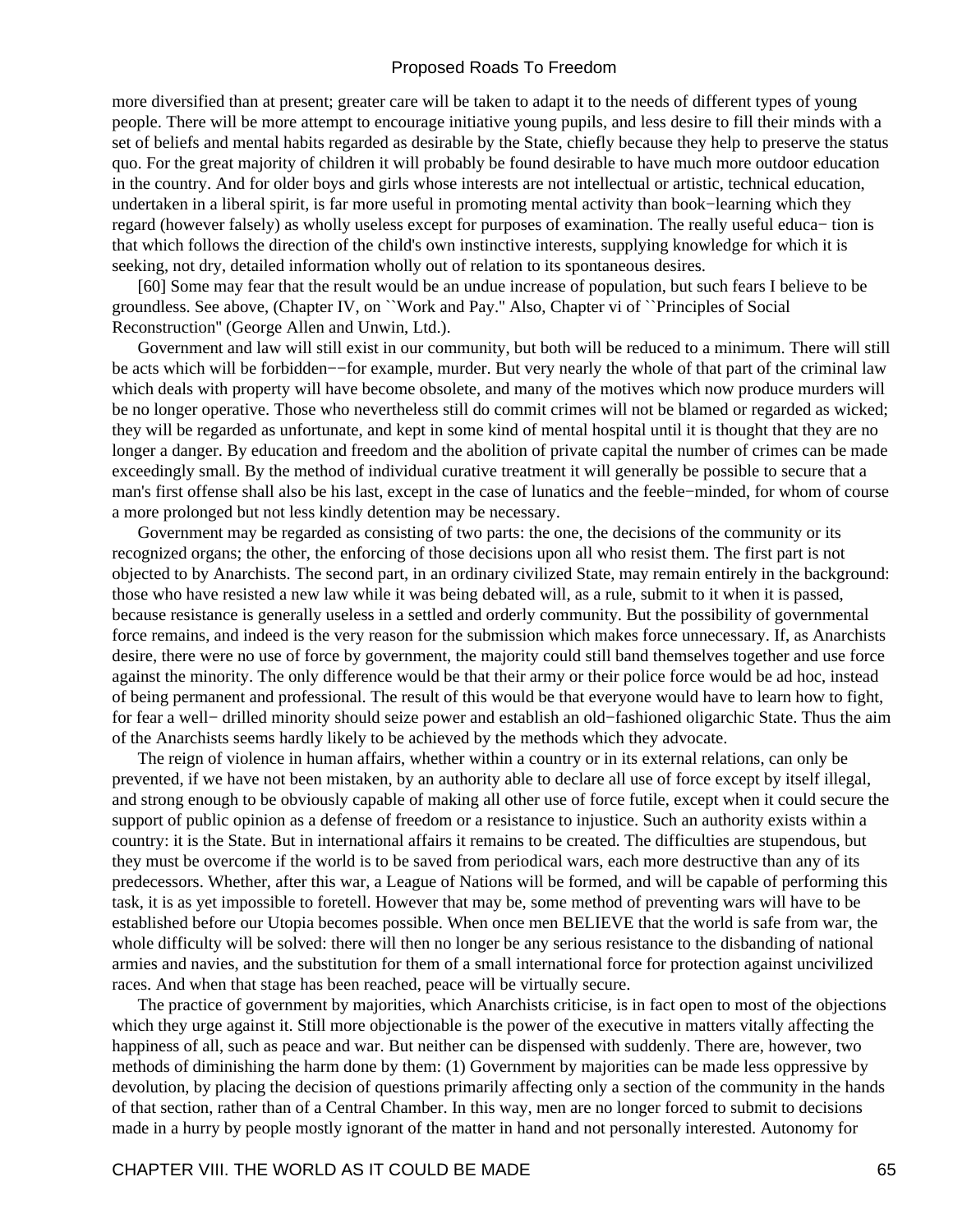internal affairs should be given, not only to areas, but to all groups, such as industries or Churches, which have important common interests not shared by the rest of the community. (2) The great powers vested in the executive of a modern State are chiefly due to the frequent need of rapid decisions, especially as regards foreign affairs. If the danger of war were practically eliminated, more cumbrous but less autocratic methods would be possible, and the Legislature might recover many of the powers which the executive has usurped. By these two methods, the intensity of the interference with liberty involved in government can be gradually diminished. Some interference, and even some danger of unwarranted and despotic interference, is of the essence of government, and must remain so long as government remains. But until men are less prone to violence than they are now, a certain degree of governmental force seems the lesser of two evils. We may hope, however, that if once the danger of war is at an end, men's violent impulses will gradually grow less, the more so as, in that case, it will be possible to diminish enormously the individual power which now makes rulers autocratic and ready for almost any act of tyranny in order to crush opposition. The development of a world where even governmental force has become unnecessary (except against lunatics) must be gradual. But as a gradual process it is perfectly possible; and when it has been completed we may hope to see the principles of Anarchism embodied in the management of communal affairs.

 How will the economic and political system that we have outlined bear on the evils of character? I believe the effect will be quite extraordinarily beneficent.

 The process of leading men's thought and imagination away from the use of force will be greatly accelerated by the abolition of the capitalist system, provided it is not succeeded by a form of State Socialism in which officials have enormous power. At present, the capitalist has more control over the lives of others than any man ought to have; his friends have authority in the State; his economic power is the pattern for political power. In a world where all men and women enjoy economic freedom, there will not be the same habit of command, nor, consequently, the same love of despotism; a gentler type of character than that now prevalent will gradually grow up. Men are formed by their circumstances, not born ready− made. The bad effect of the present economic system on character, and the immensely better effect to be expected from communal ownership, are among the strongest reasons for advocating the change.

 In the world as we have been imagining fit, economic fear and most economic hope will be alike removed out of life. No one will be haunted by the dread of poverty or driven into ruthlessness by the hope of wealth. There will not be the distinction of social classes which now plays such an immense part in life. The unsuccessful professional man will not live in terror lest his children should sink in the scale; the aspiring employe will not be looking forward to the day when he can become a sweater in his turn. Ambitious young men will have to dream other daydreams than that of business success and wealth wrung out of the ruin of competitors and the degradation of labor. In such a world, most of the nightmares that lurk in the background of men's minds will no longer exist; on the other hand, ambition and the desire to excel will have to take nobler forms than those that are encouraged by a commercial society. All those activities that really confer benefits upon mankind will be open, not only to the fortunate few, but to all who have sufficient ambition and native aptitude. Science, labor−saving inventions, technical progress of all kinds, may be confidently expected to flourish far more than at present, since they will be the road to honor, and honor will have to replace money among those of the young who desire to achieve success. Whether art will flourish in a Socialistic community depends upon the form of Social− ism adopted; if the State, or any public authority, (no matter what), insists upon controlling art, and only licensing those whom it regards as proficient, the result will be disaster. But if there is real freedom, allowing every man who so desires to take up an artist's career at the cost of some sacrifice of comfort, it is likely that the atmosphere of hope, and the absence of economic compulsion, will lead to a much smaller waste of talent than is involved in our present system, and to a much less degree of crushing of impulse in the mills of the struggle for life.

When elementary needs have been satisfied, the serious happiness of most men depends upon two things: their work, and their human relations. In the world that we have been picturing, work will be free, not excessive, full of the interest that belongs to a collective enterprise in which there is rapid progress, with something of the delight of creation even for the humblest unit. And in human relations the gain will be just as great as in work. The only human relations that have value are those that are rooted in mutual freedom, where there is no domination and no slavery, no tie except affection, no economic or conventional necessity to preserve the external show when the inner life is dead. One of the most horrible things about commercialism is the way in which it poisons the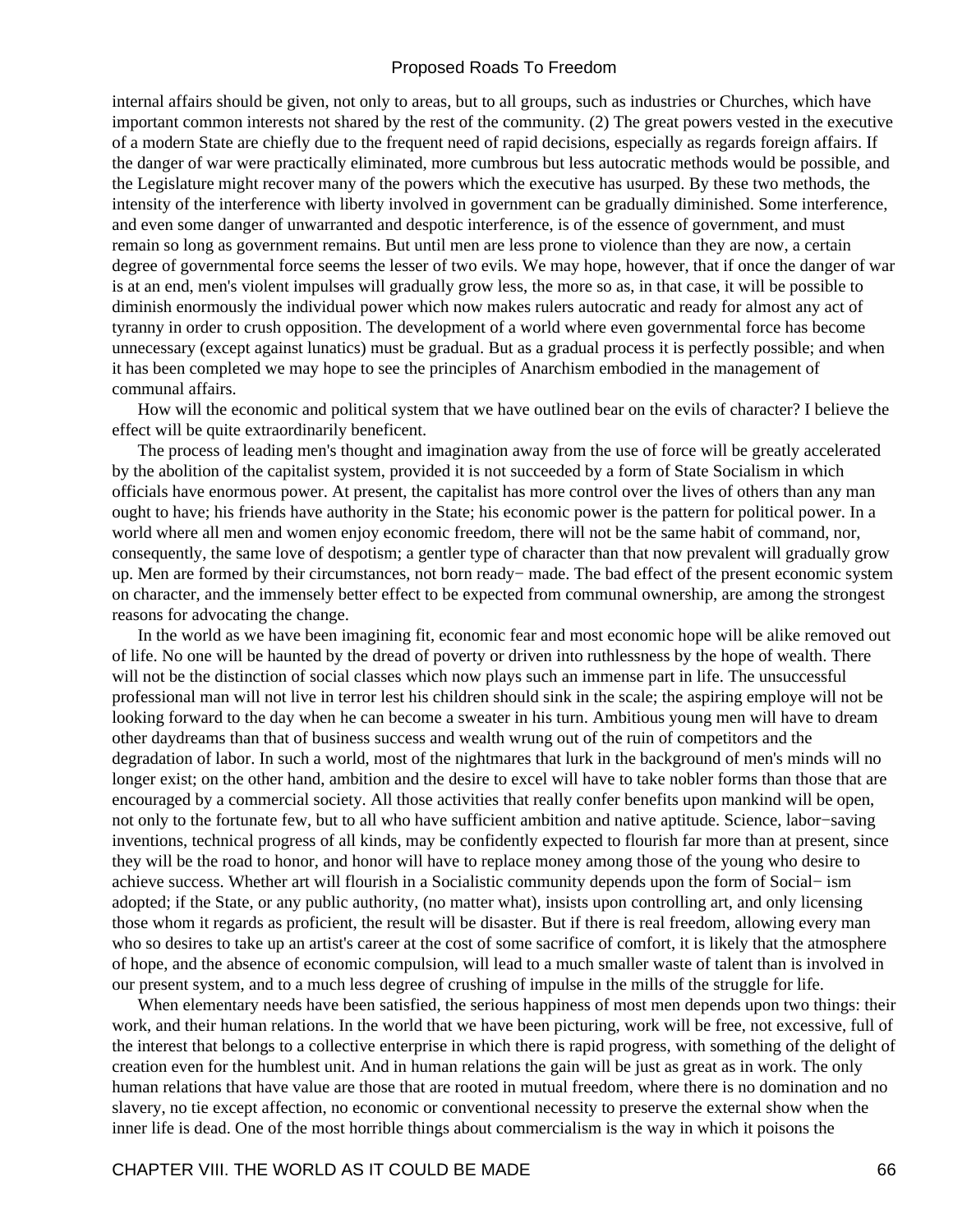relations of men and women. The evils of prostitution are generally recognized, but, great as they are, the effect of economic conditions on marriage seems to me even worse. There is not infrequently, in marriage, a suggestion of purchase, of acquiring a woman on condition of keeping her in a certain standard of material comfort. Often and often, a marriage hardly differs from prostitution except by being harder to escape from. The whole basis of these evils is economic. Economic causes make marriage a matter of bargain and contract, in which affection is quite secondary, and its absence constitutes no recognized reason for liberation. Marriage should be a free, spontaneous meeting of mutual instinct, filled with happiness not unmixed with a feeling akin to awe: it should involve that degree of respect of each for the other that makes even the most trifling interference with liberty an utter impossibility, and a common life enforced by one against the will of the other an unthinkable thing of deep horror. It is not so that marriage is conceived by lawyers who make settlements, or by priests who give the name of ``sacrament'' to an institution which pretends to find something sanctifiable in the brutal lusts or drunken cruelties of a legal husband. It is not in a spirit of freedom that marriage is conceived by most men and women at present: the law makes it an opportunity for indulgence of the desire to interfere, where each submits to some loss of his or her own liberty, for the pleasure of curtailing the liberty of the other. And the atmosphere of private property makes it more difficult than it otherwise would be for any better ideal to take root.

 It is not so that human relations will be conceived when the evil heritage of economic slavery has ceased to mold our instincts. Husbands and wives, parents and children, will be only held together by affection: where that has died, it will be recognized that nothing worth preserving is left. Because affection will be free, men and women will not find in private life an outlet and stimulus to the love of domineering, but all that is creative in their love will have the freer scope. Reverence for whatever makes the soul in those who are loved will be less rare than it is now: nowadays, many men love their wives in the way in which they love mutton, as something to devour and destroy. But in the love that goes with reverence there is a joy of quite another order than any to be found by mastery, a joy which satisfies the spirit and not only the instincts; and satisfaction of instinct and spirit at once is necessary to a happy life, or indeed to any existence that is to bring out the best impulses of which a man or woman is capable.

 In the world which we should wish to see, there will be more joy of life than in the drab tragedy of modern every−day existence. After early youth, as things are, most men are bowed down by forethought, no longer capable of light−hearted gaiety, but only of a kind of solemn jollification by the clock at the appropriate hours. The advice to "become as little children" would be good for many people in many respects, but it goes with another precept, ``take no thought for the morrow,'' which is hard to obey in a competitive world. There is often in men of science, even when they are quite old, something of the simplicity of a child: their absorption in abstract thought has held them aloof from the world, and respect for their work has led the world to keep them alive in spite of their innocence. Such men have succeeded in living as all men ought to be able to live; but as things are, the economic struggle makes their way of life impossible for the great majority.

What are we to say, lastly, of the effect of our projected world upon physical evil? Will there be less illness than there is at present? Will the produce of a given amount of labor be greater? Or will population press upon the limits of subsistence, as Malthus taught in order to refute Godwin's optimism?

 I think the answer to all these questions turns, in the end, upon the degree of intellectual vigor to be expected in a community which has done away with the spur of economic competition. Will men in such a world become lazy and apathetic? Will they cease to think? Will those who do think find themselves confronted with an even more impenetrable wall of unreflecting conservatism than that which confronts them at present? These are important questions; for it is ultimately to science that mankind must look for their success in combating physical evils.

 If the other conditions that we have postulated can be realized, it seems almost certain that there must be less illness than there is at present. Population will no longer be congested in slums; children will have far more of fresh air and open country; the hours of work will be only such as are wholesome, not excessive and exhausting as they are at present.

 As for the progress of science, that depends very largely upon the degree of intellectual liberty existing in the new society. If all science is organized and supervised by the State, it will rapidly become stereotyped and dead. Fundamental advances will not be made, because, until they have been made, they will seem too doubtful to warrant the expenditure of public money upon them. Authority will be in the hands of the old, especially of men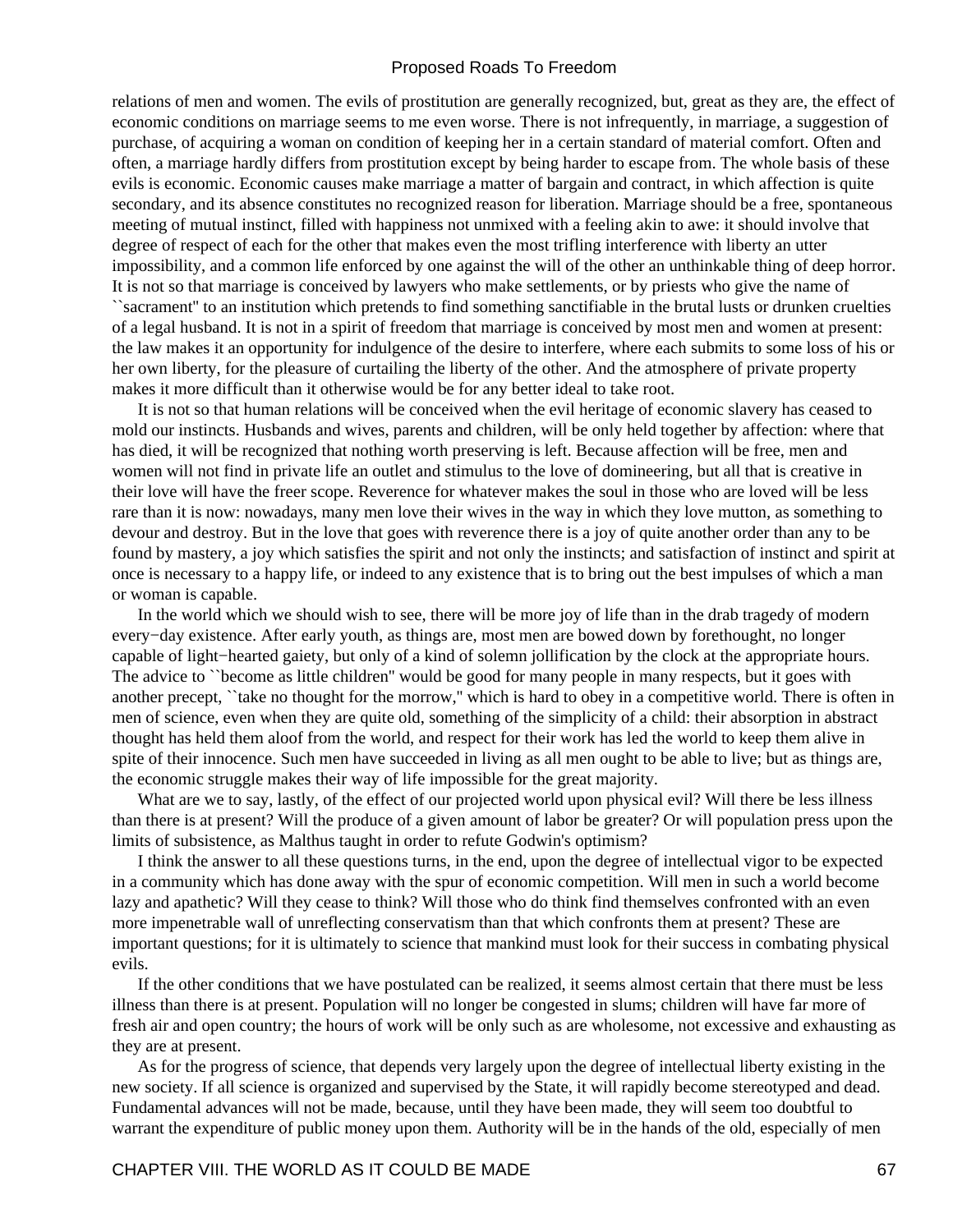who have achieved scientific eminence; such men will be hostile to those among the young who do not flatter them by agreeing with their theories. Under a bureaucratic State Socialism it is to be feared that science would soon cease to be progressive and acquired a medieval respect for authority.

 But under a freer system, which would enable all kinds of groups to employ as many men of science as they chose, and would allow the ``vagabond's wage'' to those who desired to pursue some study so new as to be wholly unrecognized, there is every reason to think that science would flourish as it has never done hitherto.[61] And, if that were the case, I do not believe that any other obstacle would exist to the physical possibility of our system.

[61] See the discussion of this question in the preceding chapter.

 The question of the number of hours of work necessary to produce general material comfort is partly technical, partly one of organization. We may assume that there would no longer be unproductive labor spent on armaments, national defense, advertisements, costly luxuries for the very rich, or any of the other futilities incidental to our competitive system. If each industrial guild secured for a term of years the advantages, or part of the advantages, of any new invention or methods which it introduced, it is pretty certain that every encouragement would be given to technical progress. The life of a discoverer or inventor is in itself agreeable: those who adopt it, as things are now, are seldom much actuated by economic motives, but rather by the interest of the work together with the hope of honor; and these motives would operate more widely than they do now, since fewer people would be prevented from obeying them by economic necessities. And there is no doubt that intellect would work more keenly and creatively in a world where instinct was less thwarted, where the joy of life was greater, and where consequently there would be more vitality in men than there is at present.

 There remains the population question, which, ever since the time of Malthus, has been the last refuge of those to whom the possibility of a better world is disagreeable. But this question is now a very different one from what it was a hundred years ago. The decline of the birth−rate in all civilized countries, which is pretty certain to continue, whatever economic system is adopted, suggests that, especially when the probable effects of the war are taken into account, the population of Western Europe is not likely to increase very much beyond its present level, and that of America is likely only to increase through immigration. Negroes may continue to increase in the tropics, but are not likely to be a serious menace to the white inhabitants of temperate regions. There remains, of course, the Yellow Peril; but by the time that begins to be serious it is quite likely that the birth−rate will also have begun to decline among the races of Asia If not, there are other means of dealing with this question; and in any case the whole matter is too conjectural to be set up seriously as a bar to our hopes. I conclude that, though no certain forecast is possible, there is not any valid reason for regarding the possible increase of population as a serious obstacle to Socialism.

 Our discussion has led us to the belief that the communal ownership of land and capital, which constitutes the characteristic doctrine of Socialism and Anarchist Communism, is a necessary step toward the removal of the evils from which the world suffers at present and the creation of such a society as any humane man must wish to see realized. But, though a necessary step, Socialism alone is by no means sufficient. There are various forms of Socialism: the form in which the State is the employer, and all who work receive wages from it, involves dangers of tyranny and interference with progress which would make it, if possible, even worse than the present regime. On the other hand, Anarchism, which avoids the dangers of State Socialism, has dangers and difficulties of its own, which make it probable that, within any reasonable period of time, it could not last long even if it were established. Nevertheless, it remains an ideal to which we should wish to approach as nearly as possible, and which, in some distant age, we hope may be reached completely. Syndicalism shares many of the defects of Anarchism, and, like it, would prove unstable, since the need of a central government would make itself felt almost at once.

 The system we have advocated is a form of Guild Socialism, leaning more, perhaps, towards Anarchism than the official Guildsman would wholly approve. It is in the matters that politicians usually ignore−− science and art, human relations, and the joy of life –−that Anarchism is strongest, and it is chiefly for the sake of these things that we included such more or less Anarchist proposals as the ``vagabond's wage." It is by its effects outside economics and politics, at least as much as by effects inside them, that a social system should be judged. And if Socialism ever comes, it is only likely to prove beneficent if non− economic goods are valued and consciously pursued.

The world that we must seek is a world in which the creative spirit is alive, in which life is an adventure full